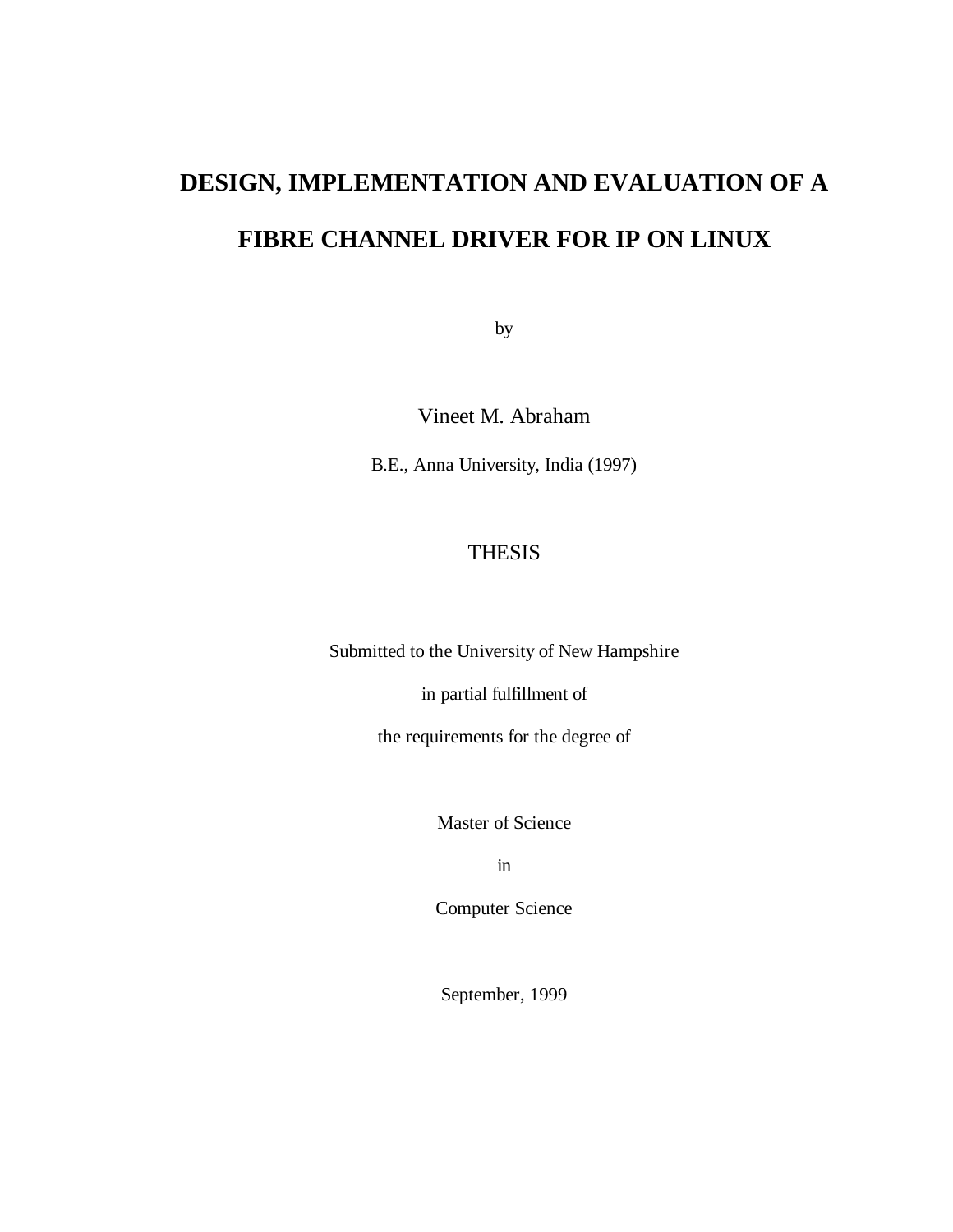This thesis has been examined and approved.

Thesis Director, Dr. Robert D. Russell Associate Professor of Computer Science

Dr. Philip J. Hatcher Professor of Computer Science

Barry B. Reinhold Director, InterOperability Laboratory

Date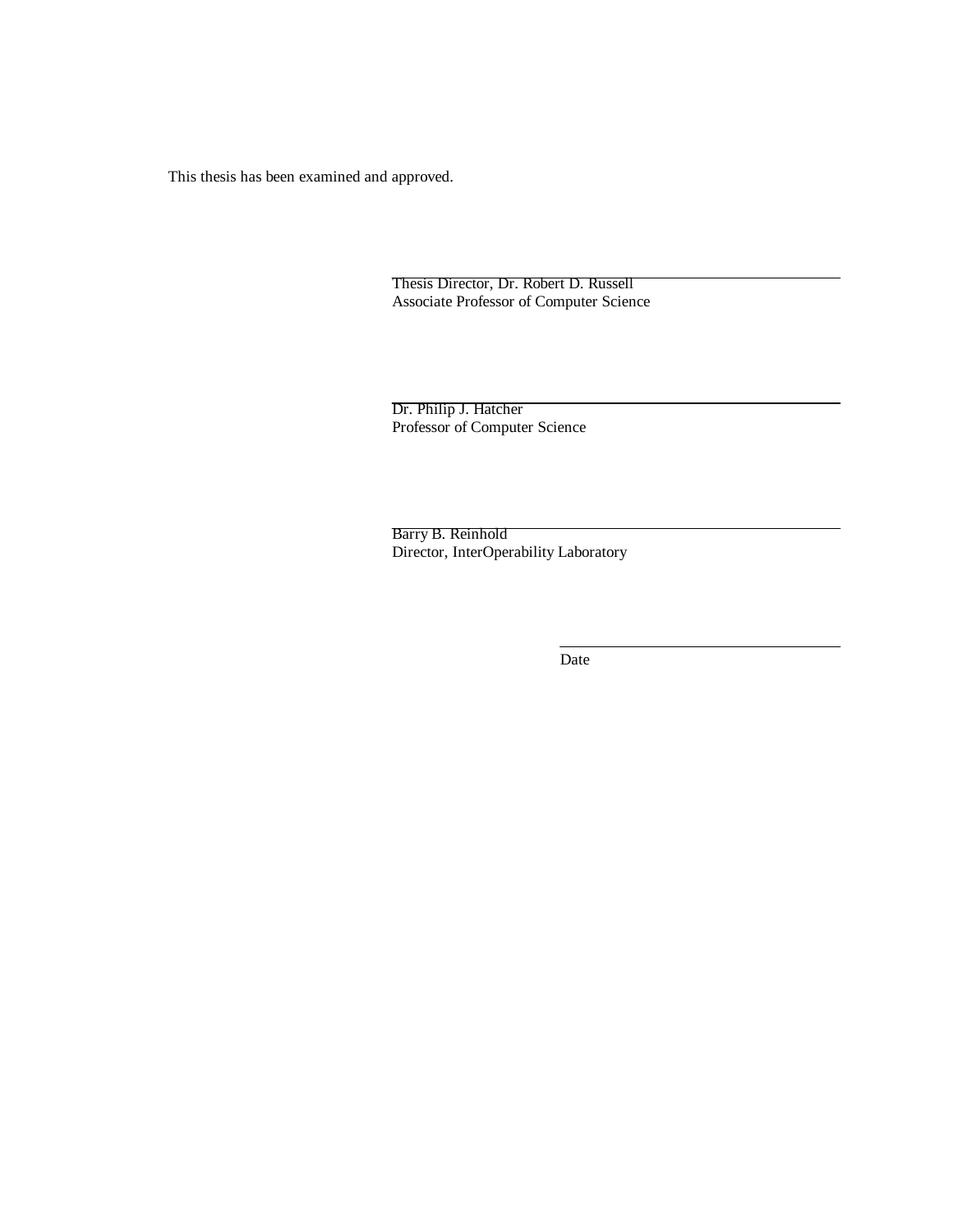# **DEDICATION**

To my mother and father.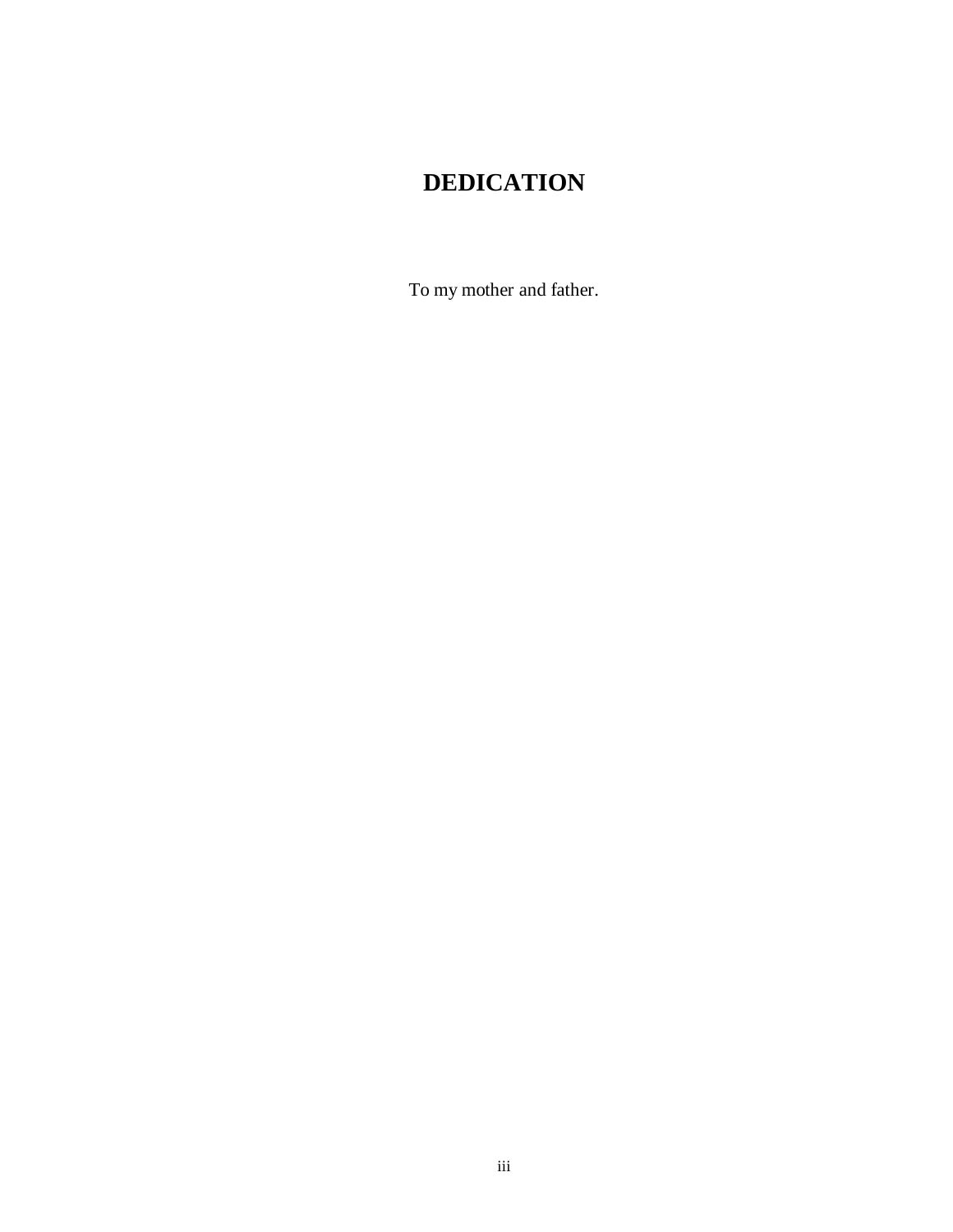# **ACKNOWLEDGEMENTS**

I would like to thank all my committee members for their support. Prof. Russell for guiding me through the frustrating times, Barry for first giving me the chance to work at the IOL and for the confidence he had in me and Prof. Hatcher for his constant encouragement. A big "Thank You" to all the guys who worked with me at the IOL's Fibre Channel consortium. I would also like to thank Interphase Corporation for their support. Last but not the least, a special thanks to Chris Loveland for introducing me to the world of Linux kernel programming and also for his patience.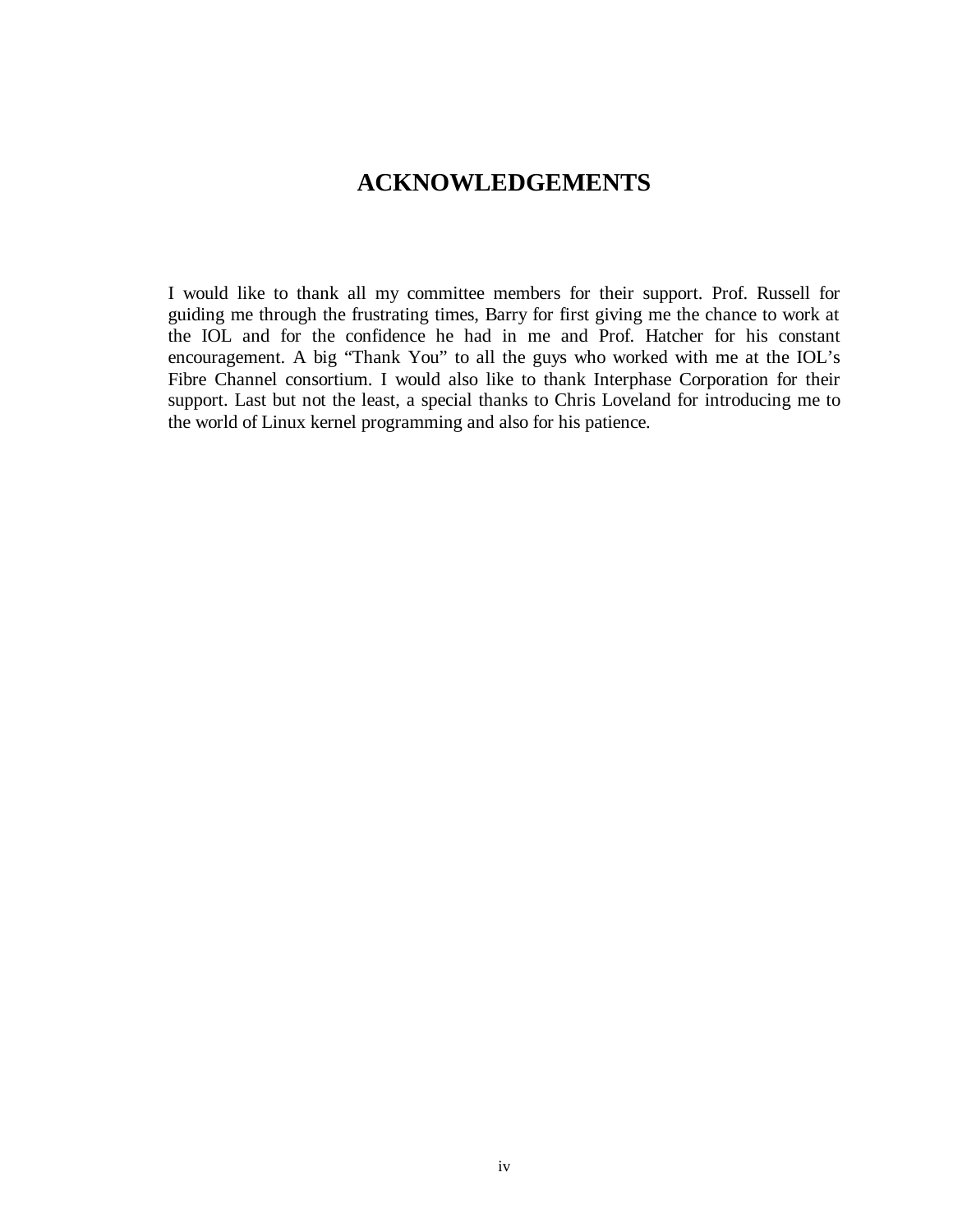# **TABLE OF CONTENTS**

| 1.1     |  |
|---------|--|
| 1.2     |  |
| 1.3     |  |
| 1.4     |  |
|         |  |
| 2.1     |  |
| 2.2     |  |
| 2.3     |  |
| 2.3.1   |  |
| 2.3.2   |  |
| 2.3.3   |  |
| 2.3.3.1 |  |
| 2.3.3.2 |  |
| 2.3.4   |  |
| 2.3.5   |  |
| 2.4     |  |
|         |  |
| 3.1     |  |
| 3.2     |  |
| 3.2.1   |  |
| 3.2.1.1 |  |
| 3.2.1.2 |  |
| 3.3     |  |
| 3.3.1   |  |
|         |  |
| 4.1     |  |
| 4.2     |  |
| 4.3     |  |
| 4.3.1   |  |
| 4.3.2   |  |
|         |  |
| 5.1     |  |
| 5.2     |  |
| 5.2.1   |  |
| 5.2.2   |  |
| 5.3     |  |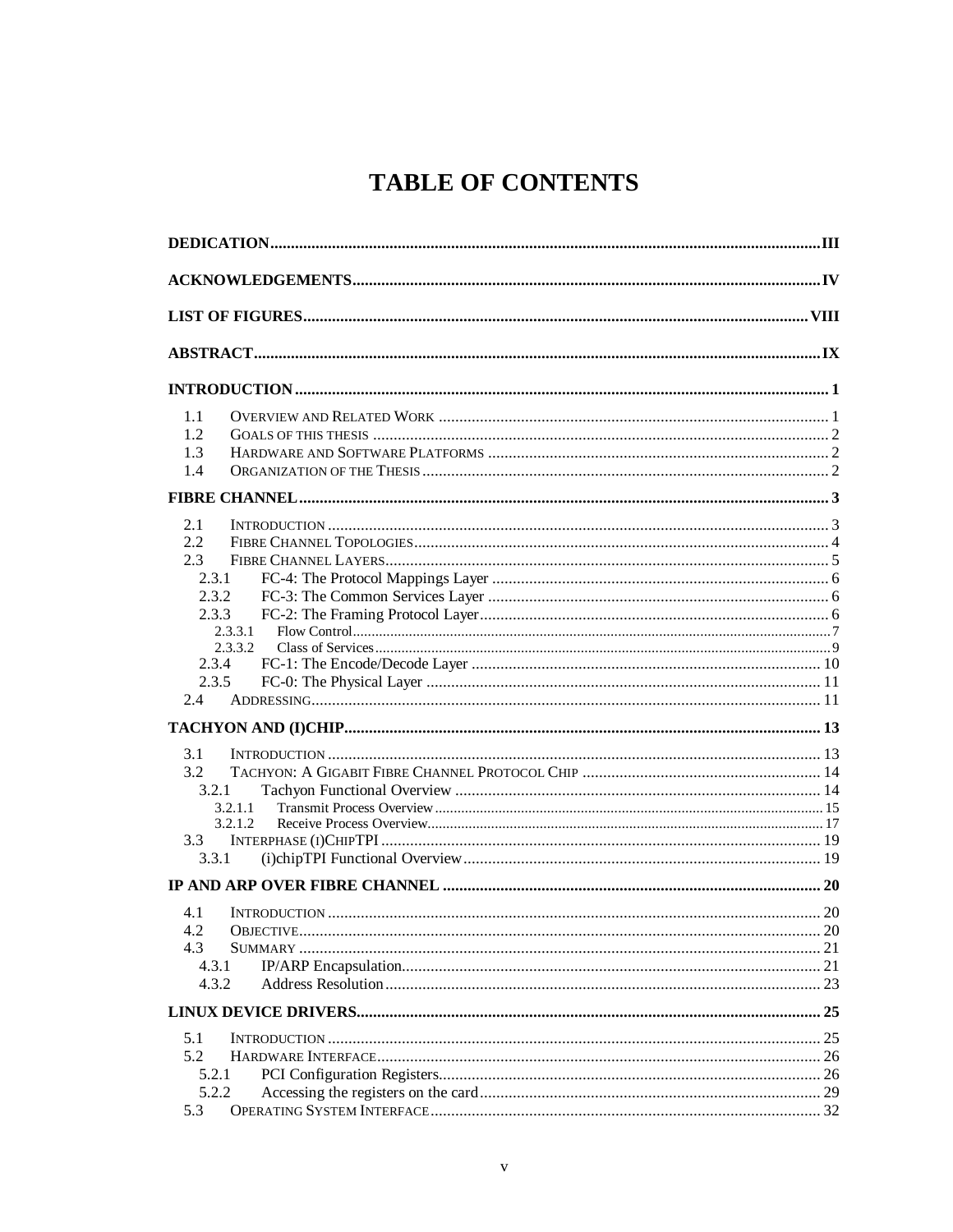| 5.3.1<br>5.3.2     |                     |  |
|--------------------|---------------------|--|
| 5.3.3              |                     |  |
| 5.3.4              |                     |  |
| 5.3.5              |                     |  |
|                    |                     |  |
|                    |                     |  |
| 6.1                |                     |  |
| 6.2                |                     |  |
| 6.2.1              |                     |  |
| 6.2.2              |                     |  |
| 6.2.3              |                     |  |
| 6.2.4              |                     |  |
| 6.2.4.1<br>6.2.4.2 |                     |  |
|                    |                     |  |
|                    |                     |  |
| 7.1                |                     |  |
| 7.2                |                     |  |
| 7.2.1              |                     |  |
| 7.2.2              |                     |  |
| 7.3                |                     |  |
| 7.4                |                     |  |
| 7.5                |                     |  |
| 7.5.1              |                     |  |
| 7.5.2              |                     |  |
| 7.5.3              |                     |  |
| 7.6                |                     |  |
| 7.7<br>7.8         |                     |  |
| 7.9                |                     |  |
| 7.10               |                     |  |
|                    |                     |  |
|                    |                     |  |
| 8.1                |                     |  |
| 8.1.1              |                     |  |
| 8.1.2              |                     |  |
| 8.1.3              |                     |  |
| 8.2                | PERFORMANCE TESTING |  |
| 8.2.1              |                     |  |
| 8.2.1.1            |                     |  |
| 8.2.1.2<br>8.2.2   |                     |  |
| 8.3                |                     |  |
| 8.4                |                     |  |
|                    |                     |  |
|                    |                     |  |
| 9.1                |                     |  |
| 9.2                |                     |  |
|                    |                     |  |
|                    |                     |  |
|                    |                     |  |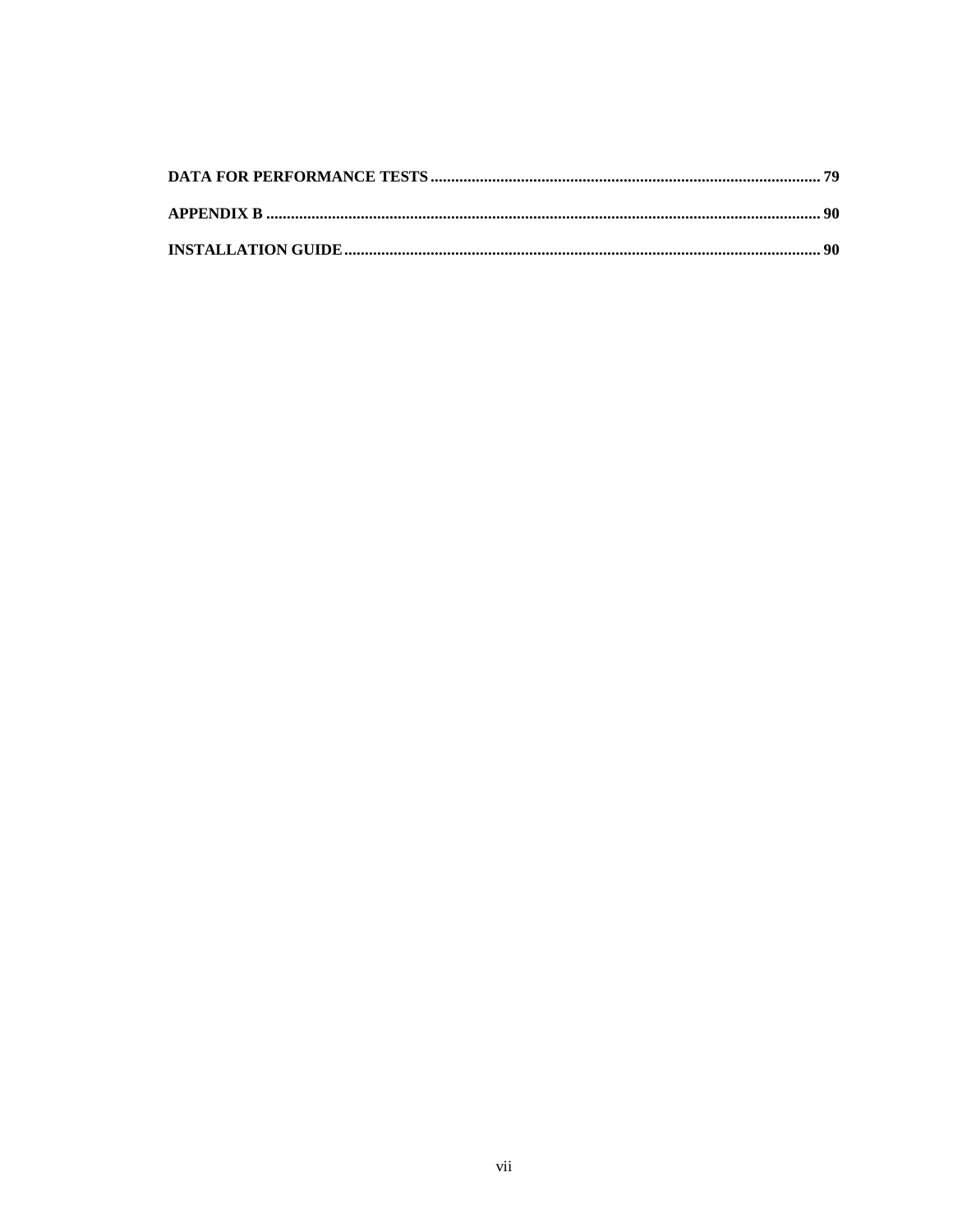# **LIST OF FIGURES**

| Figure 8-3 TCP Ping with Nagle Enabled and Delayed Acknowledgements Disabled  61  |  |
|-----------------------------------------------------------------------------------|--|
| Figure 8-4 TCP Ping with Nagle Disabled and Delayed Acknowledgements Enabled  62  |  |
| Figure 8-5 TCP Ping with Nagle Disabled and Delayed Acknowledgements Disabled     |  |
|                                                                                   |  |
|                                                                                   |  |
| Figure 8-8 Blast Test with Nagle Disabled and Delayed Acknowledgements Enabled 67 |  |
| Figure 8-9 Blast Test with Nagle Enabled and Delayed Acknowledgements Disabled 68 |  |
|                                                                                   |  |
|                                                                                   |  |
|                                                                                   |  |
|                                                                                   |  |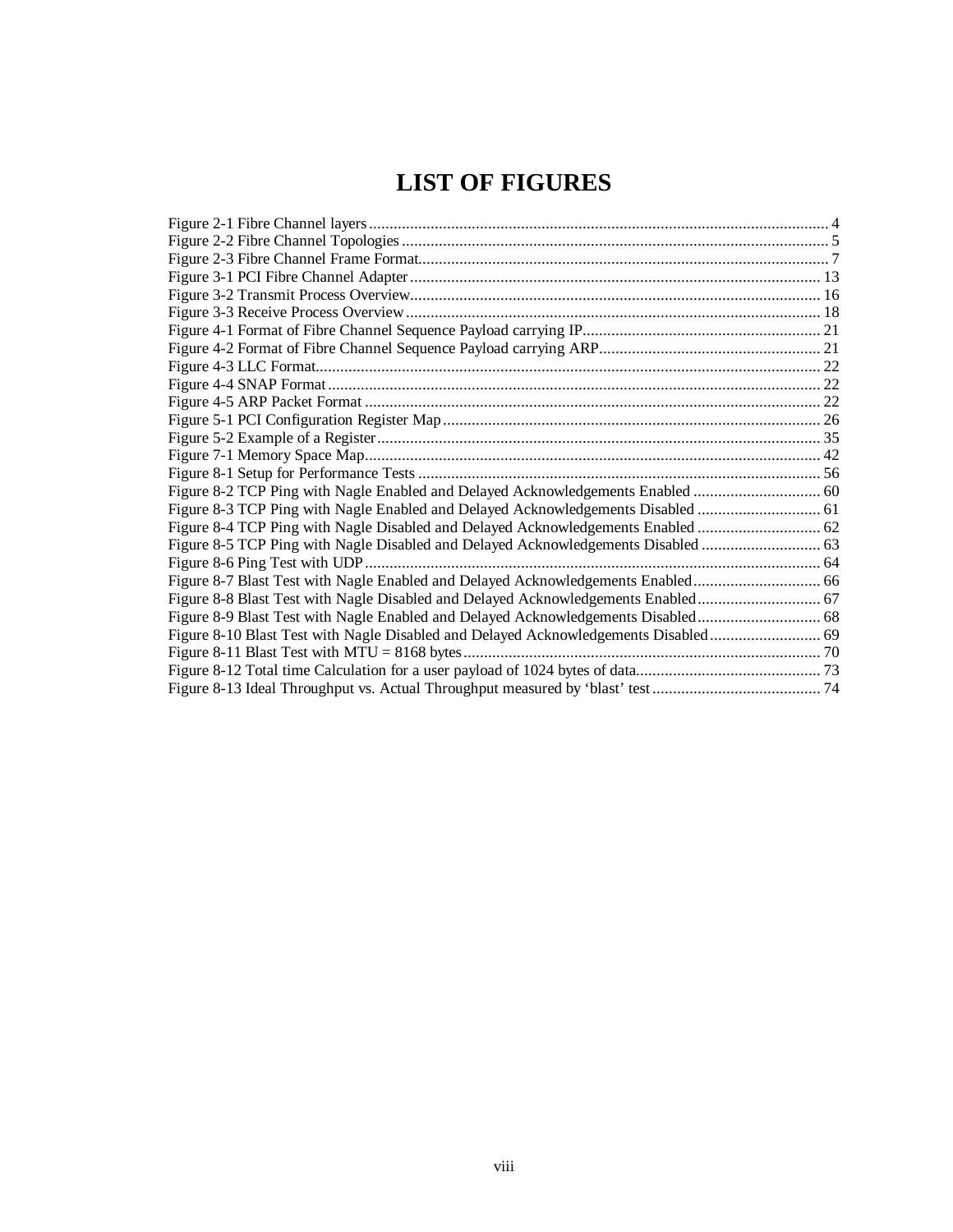# **ABSTRACT**

# **DESIGN, IMPLEMENTATION AND EVALUATION OF A FIBRE CHANNEL DRIVER FOR IP ON LINUX**

by

Vineet M Abraham

University of New Hampshire, September 1999

Fibre Channel, which is used for high-speed data transfers, supports several higher layer protocols including Small Computer System Interface (SCSI) and Internet Protocol (IP). Until now, SCSI has been the only widely used protocol over Fibre Channel. IP over Fibre Channel had not been successful mainly due to inadequate specification in the standards. Currently IP specifications have reached a stage where interoperable implementations are possible.

Although some support does exist for SCSI on Linux, there is no support for IP on Linux. This thesis aims at designing, developing, testing and evaluating a Fibre Channel driver for IP on Linux.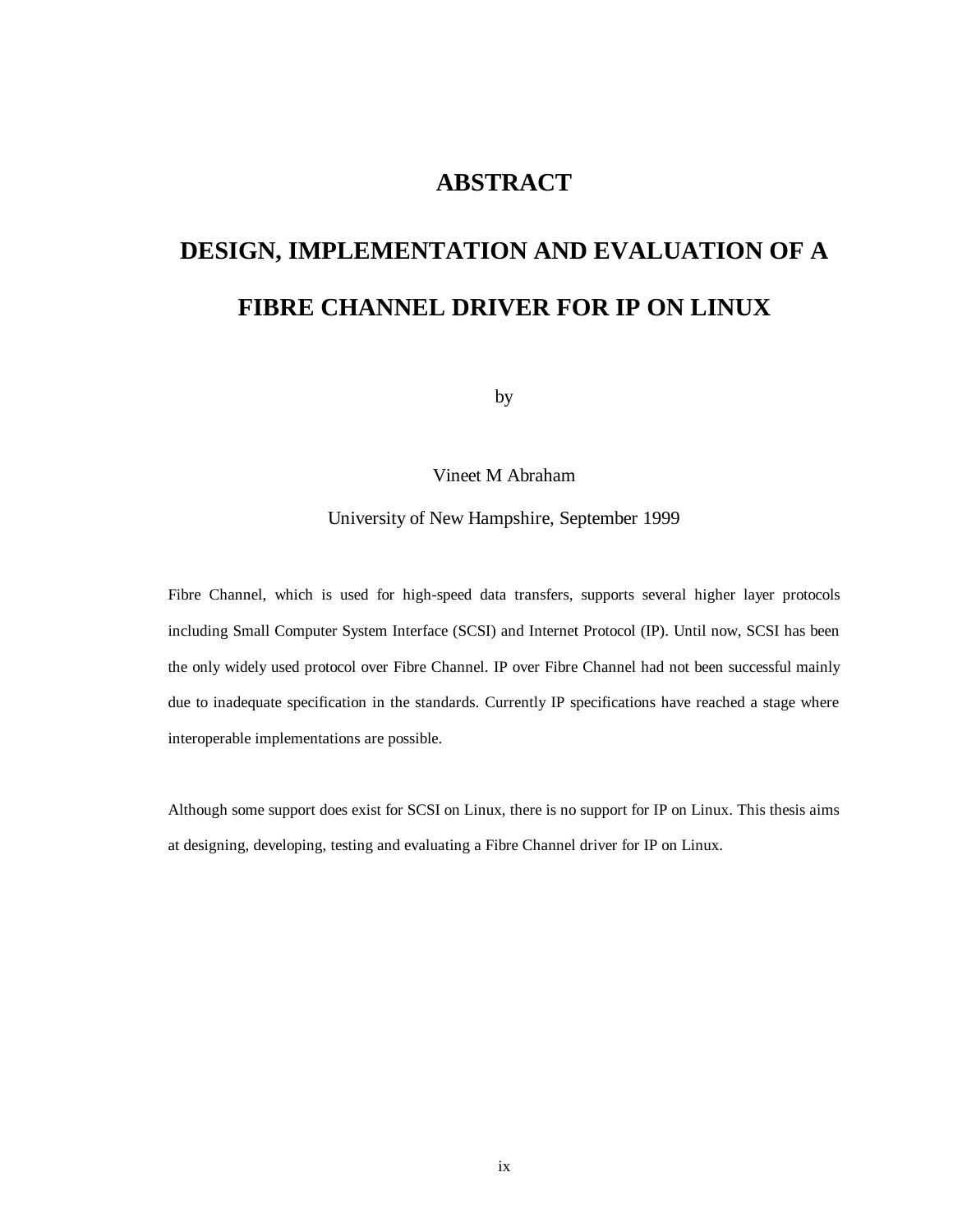# **CHAPTER 1**

# **INTRODUCTION**

### **1.1 Overview and Related Work**

In recent years the need for extremely fast data links has increased as a result of various technical developments. The rapid growth of data-intensive and high-speed networking applications continues to fuel the need for faster technologies. However, the network interconnection technologies that currently exist between computers and I/O devices are unable to run at the desired speeds. The purpose of Fibre Channel is to develop a means of quickly transferring data between computers, storage devices and other peripherals. Fibre Channel is a generic name for a set of standards developed by the American National Standards Institute (ANSI).

Currently, several companies like Compaq, Emulex, Hewlett-Packard, Interphase, Jaycor, LSI Logic, Prisa, Qlogic and Sun are involved in the production of Fibre Channel products for various platforms, the most common being Windows NT, Solaris and IRIX. One of the first protocols to be implemented over Fibre Channel was IP (Internet Protocol). But the efforts did not succeed due to poorly written specifications. The focus then shifted towards running SCSI (Small Computer System Interface) over Fibre Channel. Until recently SCSI has been the primary protocol for which Fibre Channel solutions were provided. Fibre Channel was predominantly used for communication between storage devices and servers. Now more and more companies have started developing Fibre Channel solutions for networking protocols like IP. Some of the companies that have Fibre Channel solutions for SCSI on Windows NT are Compaq, Emulex, Hewlett-Packard, Interphase, LSI Logic and Qlogic. Jaycor and Sun have SCSI solutions for Solaris while Prisa's solution runs on IRIX. Jaycor, Interphase and Prisa are the companies that have implemented IP on Fibre Channel for the operating systems as mentioned above.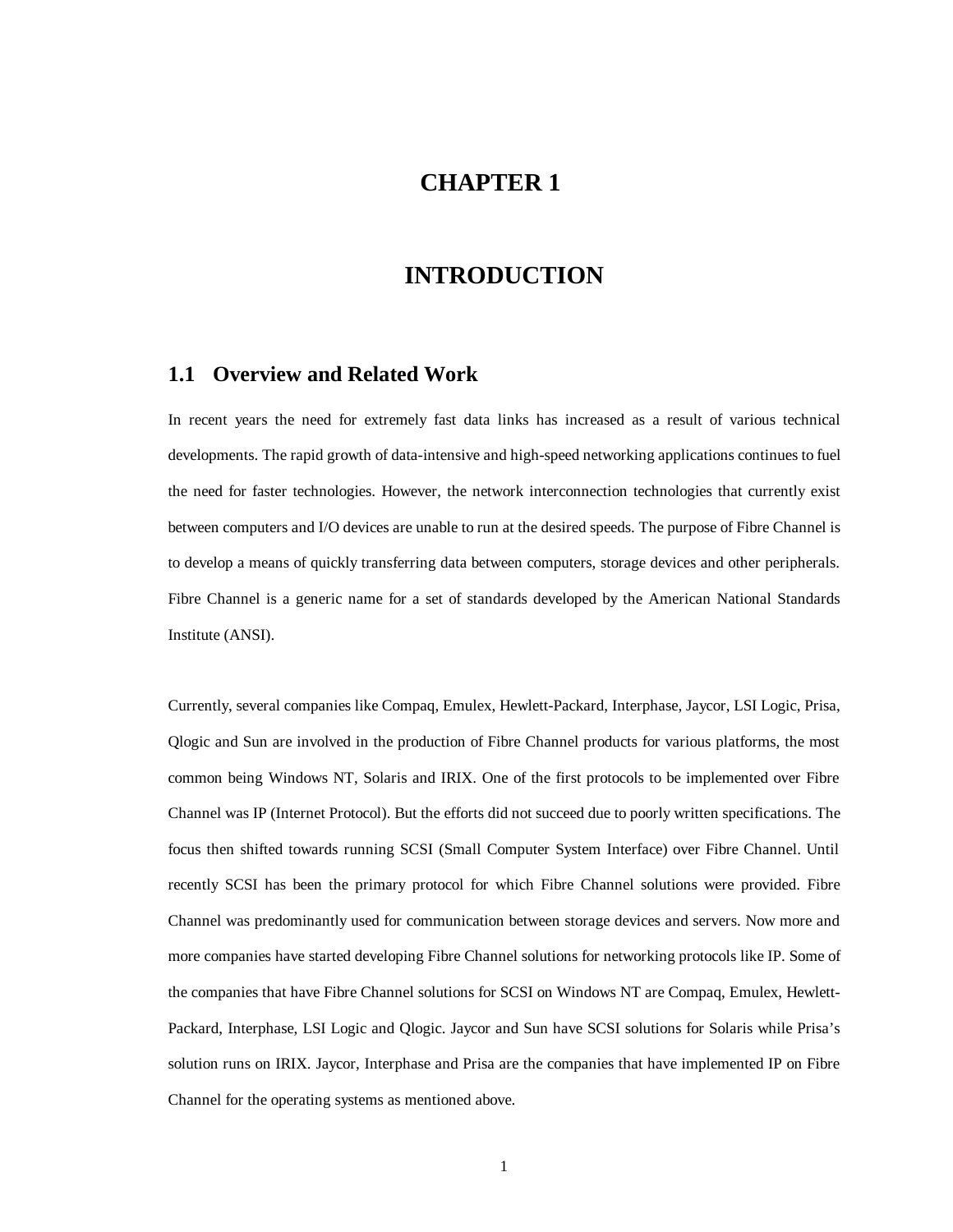### **1.2 Goals of this thesis**

The primary goal of this thesis is to design, develop, test and evaluate a Fibre Channel driver for IP on Linux. Although a lot of work has been done on operating systems like Windows NT, Solaris and IRIX, the support for Fibre Channel on Linux has been minimal. The only known support for Fibre Channel on Linux has been the implementation of a SCSI driver for a Qlogic Fibre Channel card at the University of New Hampshire's InterOperability Lab. This thesis involved writing an IP driver for the Interphase 5526 Fibre Channel PCI card. The driver was built based on the specifications documented in [13]. The driver supports Fibre Channel Point-to-Point, Loop and Switched topologies (discussed in section 2.2).

### **1.3 Hardware and Software Platforms**

The Interphase 5526 Fibre Channel PCI card was used for implementing the driver. The card contains a chip called "Tachyon" manufactured by Hewlett-Packard. The Tachyon chip implements the low level Fibre Channel protocol. Also present on the Interphase 5526 card is the Interphase (i)chipTPI which provides the interface between the Tachyon and the PCI (Peripheral Component Interconnect) bus. The implementation will be made using the Linux operating system, version 2.2.5. The driver will be built for both Intel and Alpha-based platforms. Testing and evaluation of the driver will be done at the University of New Hampshire's InterOperability Lab using the Finisar Gigabit Traffic Generator and Analyzer.

### **1.4 Organization of the Thesis**

Chapter 2 gives a general introduction of Fibre Channel. It talks about the different Fibre Channel topologies and layers as well as how addressing is done in Fibre Channel. Chapter 3 talks about the pieces of hardware with which the device driver interacts and provides a functional overview. Chapter 4 gives a brief summary of the Internet Draft "IP and ARP over Fibre Channel". The driver is implemented based on this draft. Chapter 5 discusses some of the basic functions that the driver performs. Chapters 6, 7 and 8 describes the design, implementation and evaluation of the driver respectively. Chapter 9 summarizes the work done and also discusses the work that can be done in future.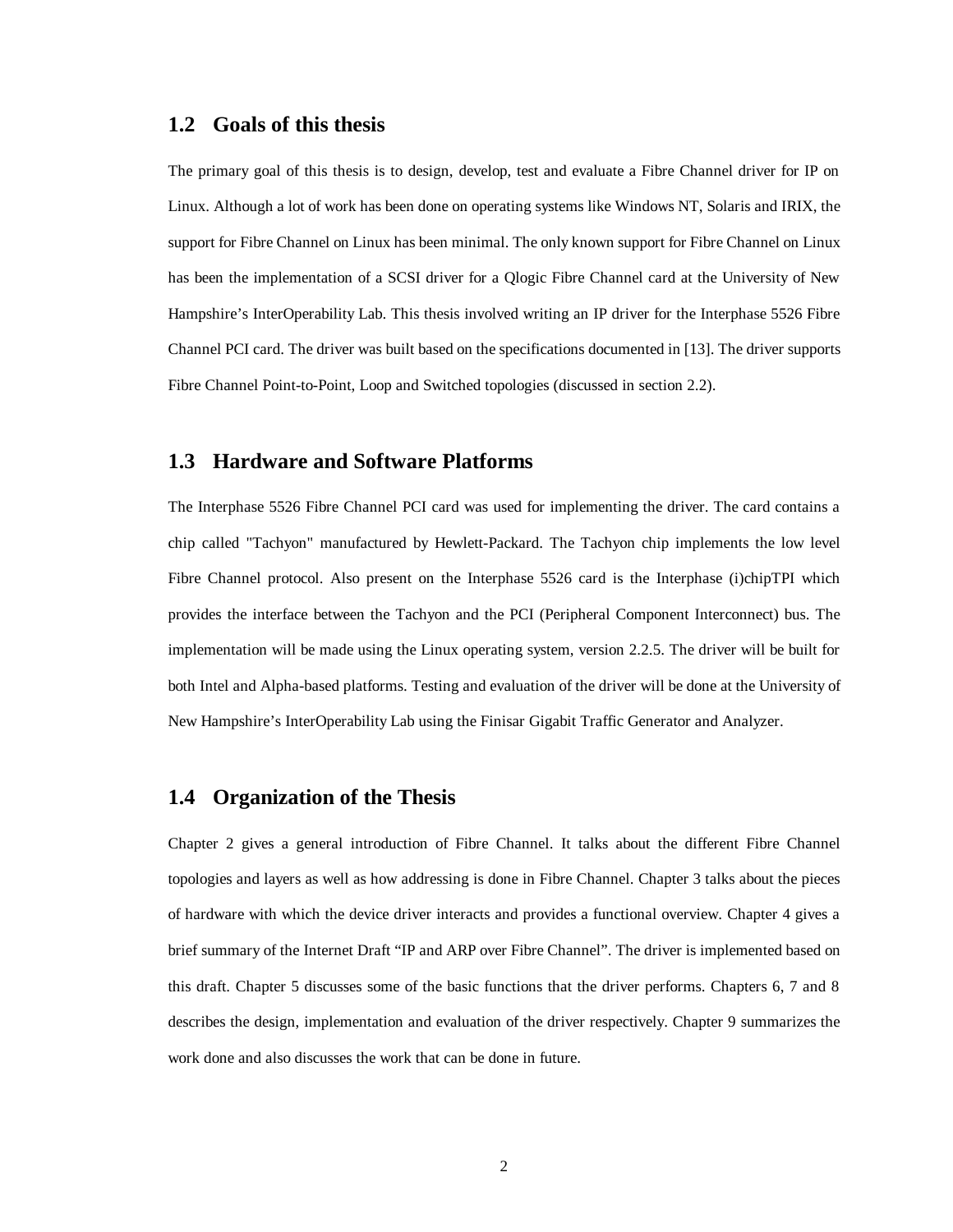# **CHAPTER 2**

# **FIBRE CHANNEL**

### **2.1 Introduction**

Fibre Channel is an efficient, standard, high-speed data transport interface whose primary task is to transport data at the fastest speeds currently available with the least latency. It is a flexible, scalable method for achieving high-speed interconnection, communication, and data transfer among heterogeneous systems and peripherals, including workstations, mainframes, supercomputers, desktop computers, and storage devices. It allows many well known existing channel and networking protocols to run over the same physical interface and media. This chapter, which gives an introduction to Fibre Channel, is based on [14] and [15].

Logically, Fibre Channel is a bi-directional point-to-point serial data channel that has been structured such that it provides high performance. Physically, Fibre Channel can be an interconnection of multiple communication points, called *N\_Ports*, interconnected by a switching network called a *Fabric*, a point-topoint link or a ring configuration. Fibre Channel is structured as a set of hierarchical functions as illustrated in Figure 2-1. Fibre Channel supports a number of existing protocols, such as SCSI (Small Computer System Interface) and IP (Internet Protocol). It is not a high-level protocol like SCSI, but it does contain a low-level protocol for managing link operations. Fibre Channel is not aware of, nor is it concerned with, the content of the user data being transported. Networking and I/O protocols, such as SCSI commands, are mapped to Fibre Channel constructs and encapsulated and transported within Fibre Channel frames. The main purpose of Fibre Channel is to be able to run multiple protocols in a heterogeneous environment.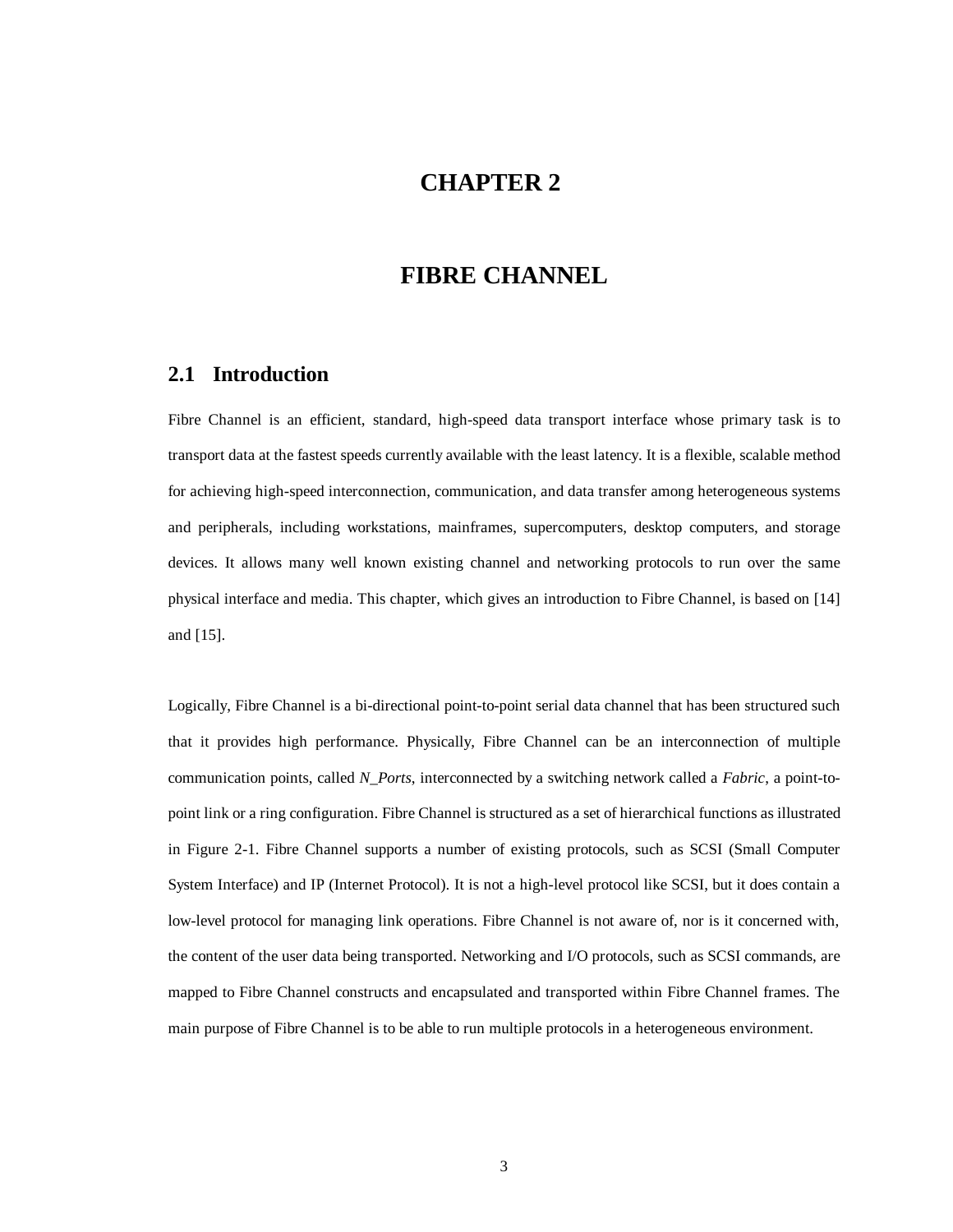| $FC-4$ | Multimedia<br>Channels<br><b>Networks</b><br>SCSI<br><b>HIPPI</b><br>Audio<br>Video<br>IPI<br>IP<br>802.2 |
|--------|-----------------------------------------------------------------------------------------------------------|
| $FC-3$ | <b>Common Services</b>                                                                                    |
| $FC-2$ | Framing Protocol / Flow Control                                                                           |
| $FC-1$ | Encode / Decode                                                                                           |
| $FC-0$ | 1.062 Gbps<br>2.12 Gbps<br>133 Mbps<br>266 Mbps<br>531 Mbps<br>FC-PH                                      |

**Figure 2-1 Fibre Channel layers**

### **2.2 Fibre Channel Topologies**

Fibre Channel defines three topologies, namely Point-to-Point, Arbitrated Loop and Fabric. These topologies are used to interconnect varying number of devices, called *nodes* in Fibre Channel terminology. An N\_Port that can operate on an Arbitrated Loop is called an *NL\_Port.* An NL\_Port could be either a *public* or *private* NL\_Port. A public NL\_Port is one that is capable of logging into a Fabric and to communicate with devices connected to the different ports of a Fabric. On the other hand, a private NL\_Port is one that does not log into the Fabric and hence can communicate only with those that are on the same Loop as it is on. A port on a Fabric switch to which N\_Ports may be directly connected is called an *F\_Port.* An F\_Port which is capable of supporting an attached Arbitrated Loop is called an *FL\_Port.*

**Point-to-Point.** This is the simplest of the three topologies. It consists of two and only two Fibre Channel devices connected directly together. The two devices can utilize the entire bandwidth of the link. A simple initialization is required between the two devices before communication can begin.

**Arbitrated Loop.** It is a cost-effective way of connecting up to 127 ports in a single network without the need for a Fabric switch. In this topology, the media is shared among the devices. Before a Loop is usable, it must be initialized so that each port obtains an Arbitrated Loop Physical Address (AL\_PA). An AL\_PA is a dynamically assigned value that is used by the ports to communicate.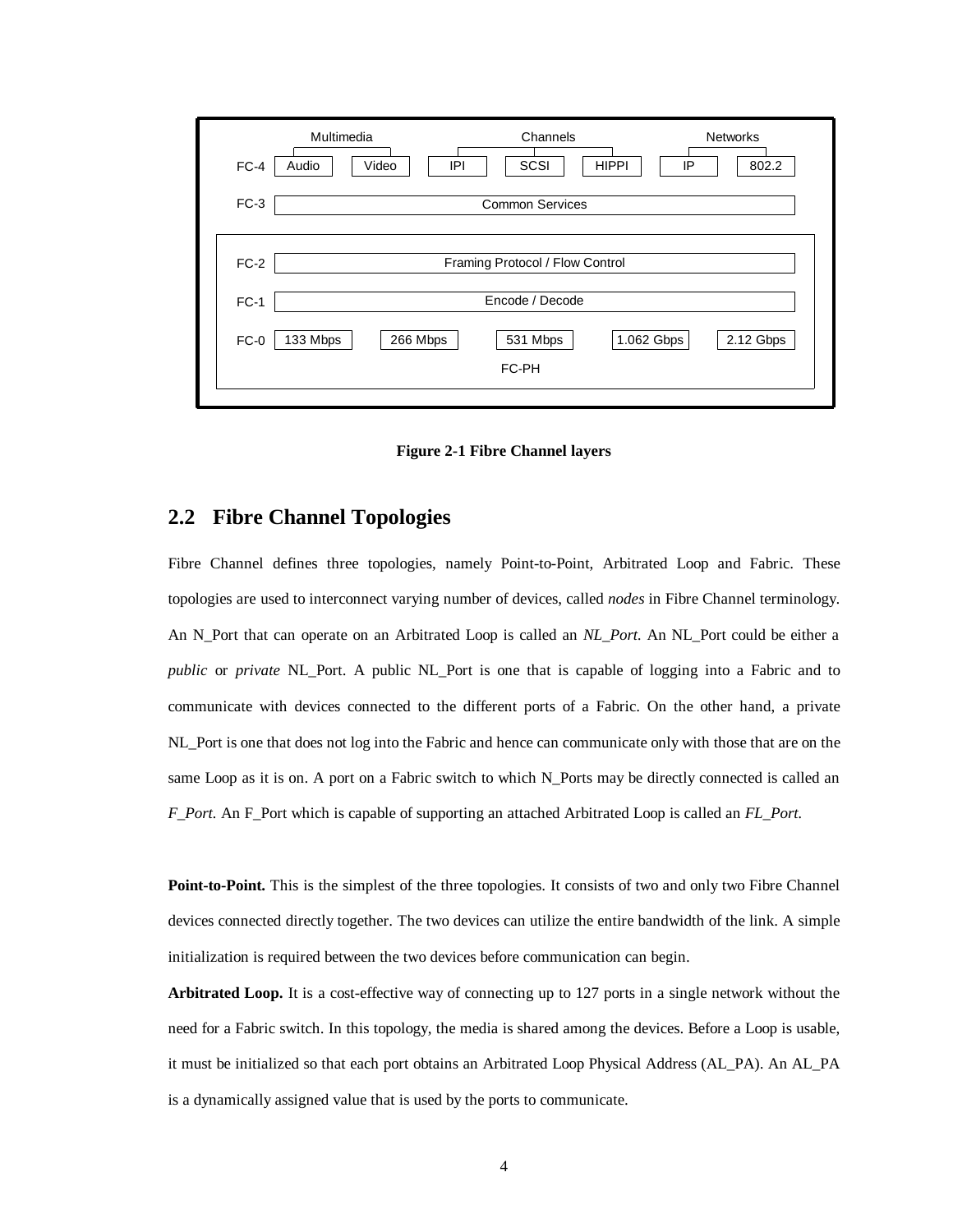**Fabric.** The Fabric topology is used to connect devices in a cross-point switched configuration. The media is not shared and more than one device can communicate at the same time. When the N\_Ports are attached to a Fabric, they are required to log into the Fabric. The Fabric will then assign a unique address. Fabrics also have FL\_Ports that allows attachment of an Arbitrated Loop to a Fabric.



**Figure 2-2 Fibre Channel Topologies**

## **2.3 Fibre Channel Layers**

As shown in Figure 2-1, Fibre Channel is structured with independent layers. The five layers of Fibre Channel define the physical and transmission rates, encoding scheme, framing protocol, common services and the upper-layer protocol interfaces. The user protocol being transported over the Fibre Channel – SCSI or IP, for example – is known as the *upper level protocol* (ULP).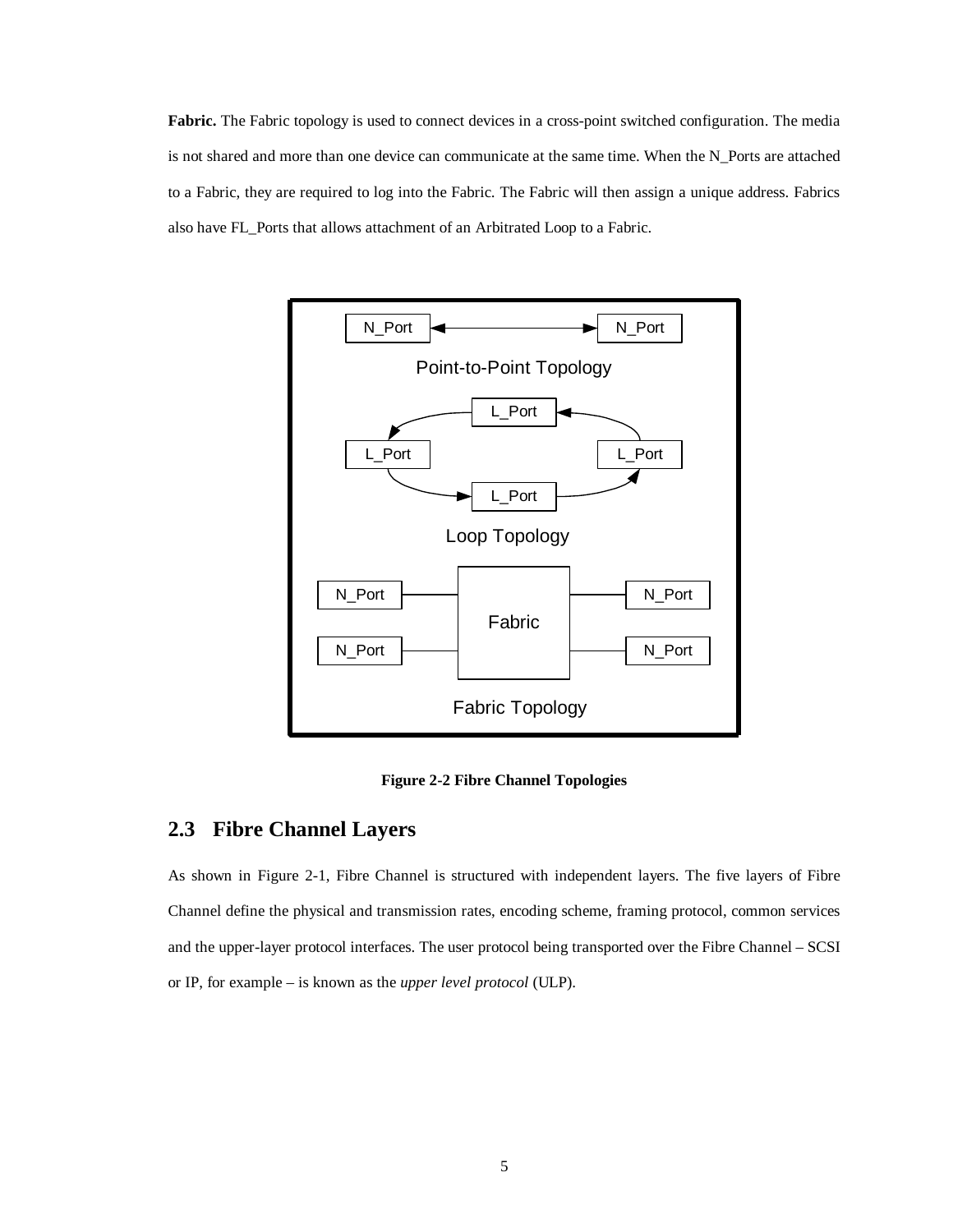#### **2.3.1 FC-4: The Protocol Mappings Layer**

This topmost level in the Fibre Channel hierarchy defines the application interfaces that can execute over Fibre Channel. Fibre Channel supports networking and channel protocols, which include SCSI, IP and IPI. Each ULP that is supported by Fibre Channel requires a separate FC-4 mapping. These mappings are specified in separate FC-4 documents. For example, the Fibre Channel protocol for SCSI, which is known as FCP, defines a Fibre Channel mapping layer that uses the services of the lowest three Fibre Channel layers to transmit SCSI command, data, and status information between a SCSI initiator and a SCSI target.

#### **2.3.2 FC-3: The Common Services Layer**

The FC-3 level defines a set of services that are common across multiple ports of a node. This layer is not well defined in the standards and is not generally implemented.

#### **2.3.3 FC-2: The Framing Protocol Layer**

This layer defines the rules for the signaling protocol and it serves as the transport mechanism of Fibre Channel. Included in this layer are the framing rules that define how data is transferred between ports. It also defines the various mechanisms used for controlling the different classes of service. To aid in the transport of data across the link, [2] defines the following building blocks: Ordered Sets, Frame, Sequence, Exchange and Protocol. *Ordered Sets* are used for handling such functions as configuration management, error recovery, frame demarcation, and signaling between two ends of a link. A *Primitive Sequence* is an Ordered Set that is transmitted and repeated continuously until a specific response is received. *Frames* are the smallest indivisible units of user data that can be sent on the Fibre Channel link. Frames can be variable in length, up to a maximum of 2148 bytes long. Each frame begins and ends with a Frame Delimiter as shown in Figure 2-3. Immediately following the four-byte *Start of Frame* (SOF) is the 24-byte Frame Header. Each frame can carry up to 2112 bytes of FC-4 payload. The payload includes zero to 64 bytes of *Optional Headers* and zero to 2048 bytes of ULP data. A Fibre Channel Optional Header allows up to 4 optional header fields – Expiration Security Header (16 bytes), Network (16 bytes), Association (32 bytes), Device (64 bytes). The four byte Cyclic Redundancy Check (CRC) precedes the four-byte *End of Frame* (EOF) delimiter.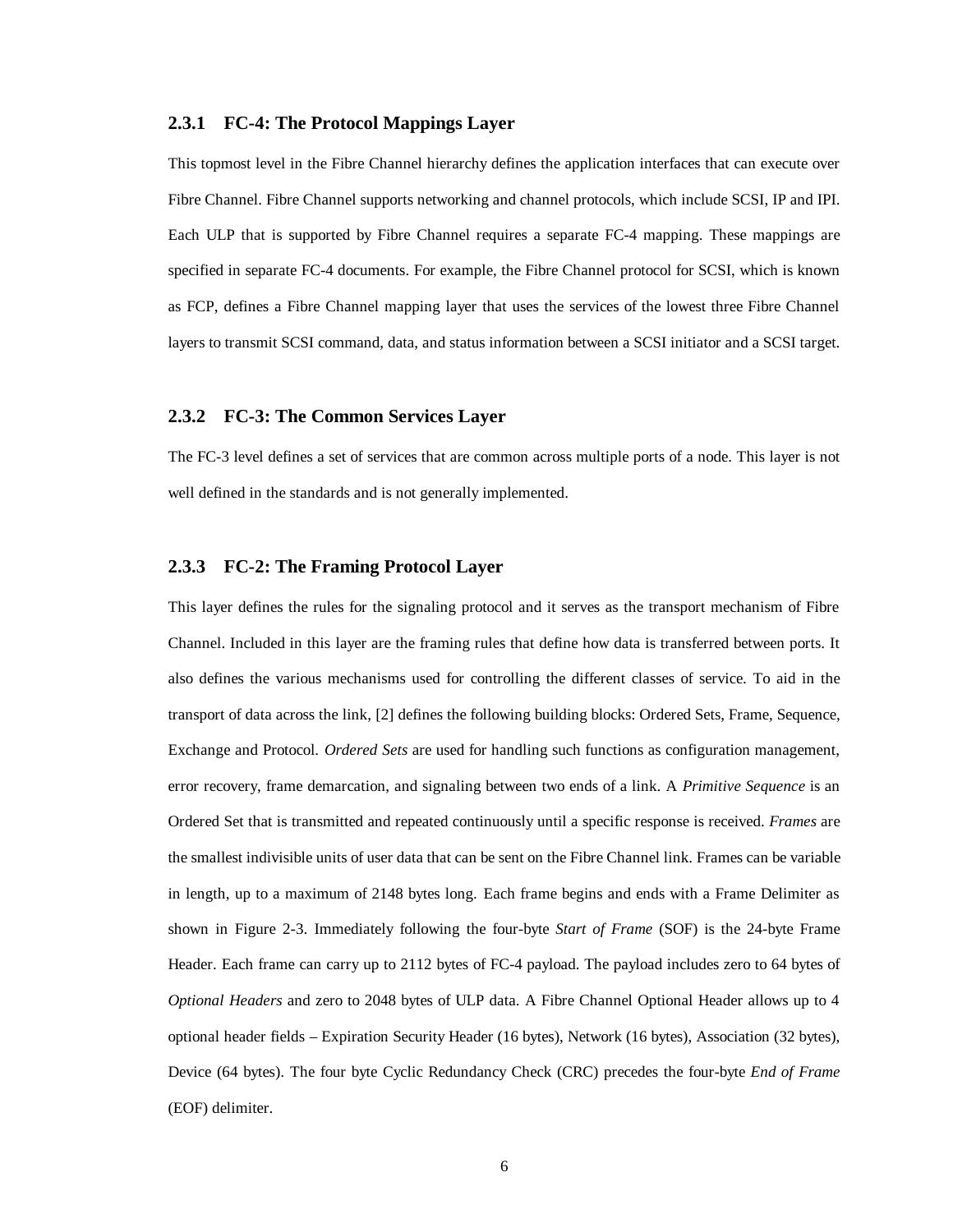| 4 bytes                       | 24 bytes | 2112 byte Data Field                          |  | 4 bytes | 4bytes       |
|-------------------------------|----------|-----------------------------------------------|--|---------|--------------|
| Start of Frame   Frame Header |          | 164 byte Optional Header<br>2048 byte Payload |  | CRC     | End of Frame |

#### **Figure 2-3 Fibre Channel Frame Format**

A *Sequence* is a set of one or more related frames transmitted unidirectionally from one N\_Port to another. A sequence count is used to uniquely distinguish frames within a sequence. An *Exchange* contains one or more Sequences. The Exchanges may be unidirectional or bi-directional between two N\_Ports. Fibre Channel provides *Protocols* to manage its operating environment for data transfer. FC-PH specifies the following protocols: Primitive Sequence protocol, Fabric Login protocol, N\_Port Login protocol, Data transfer protocol and N\_Port Logout protocol. Primitive Sequence protocols are based on Primitive Sequences and are specified for Link Failure, Link Initialization, Link Reset, and Online to Offline transition. If a Fabric is present, Fabric Login protocol specifies how an N\_Port interchanges parameters with the Fabric. The N\_Port Login protocol specifies how an N\_Port interchanges its parameters with another N\_Port before performing data transfer. The Data transfer protocol describes the methods of transferring ULP data using Flow Control mechanisms in Fibre Channel. The N\_Port Logout protocol is performed when an N\_Port requests removal of its parameters from another N\_Port. This request may be used to free up resources at the other N\_Port. The Login protocols are typically performed each time the Link gets reinitialized. Some of the cases where the Link gets reinitialized are powering on of a new device, removal and reinsertion of a device, upper layer time-outs, etc.

Though the underlying hardware might provide some support for performing the above-mentioned functions, it is the responsibility of the driver software to establish and maintain connections and also to implement the protocols mentioned above.

#### **2.3.3.1 Flow Control**

Flow control is the FC-2 control process to pace the flow of frames between N Ports and between an N\_Port and the Fabric to prevent overrun at the receiver. A device can transmit frames to another device only when the other device is ready to accept them. Before the devices can send data to each other, they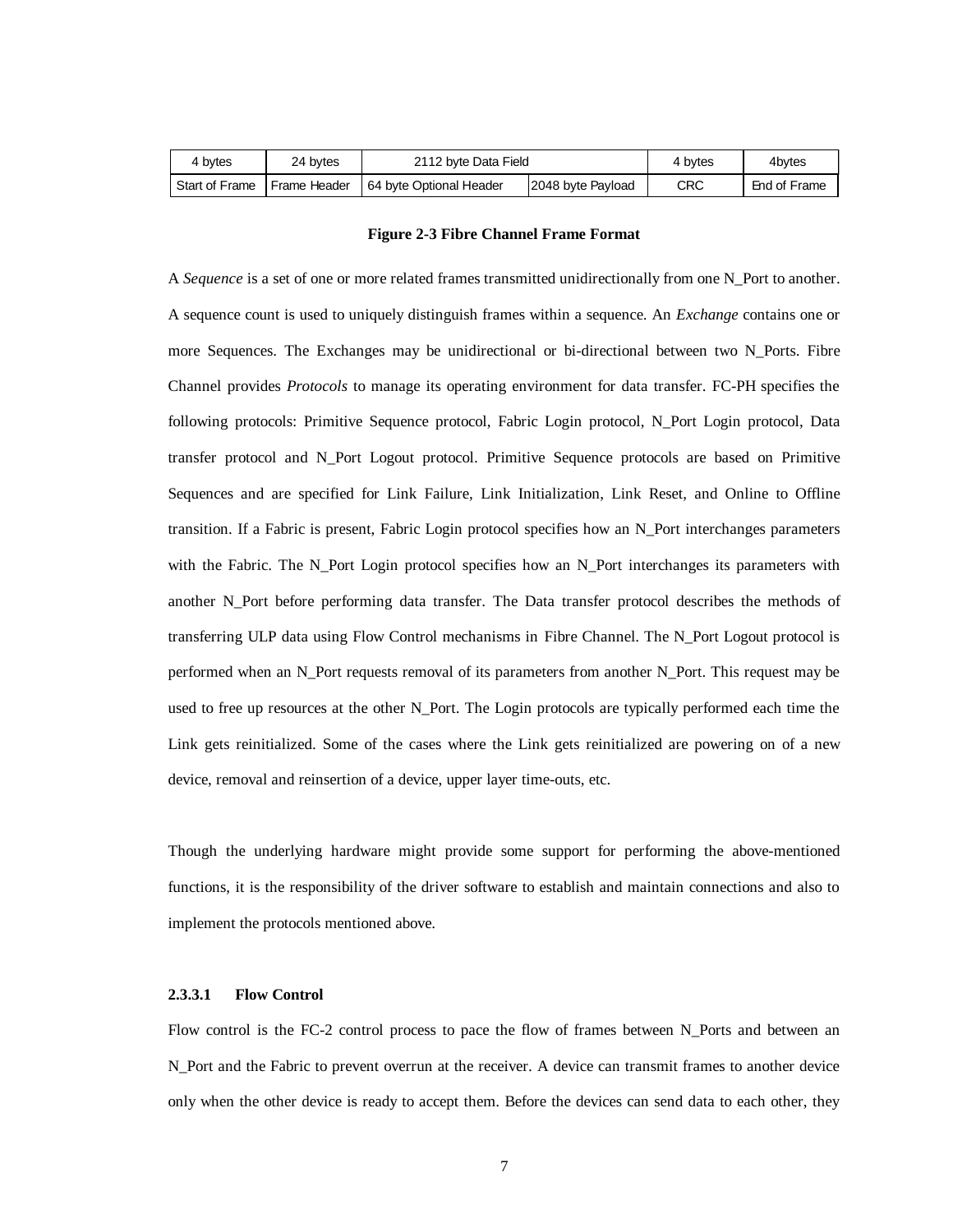must login to each other. One of the things accomplished in login is establishing credit. Credit refers to the number of frames a device can receive at a time. This value is exchanged with another device during login. After login has been performed successfully, each device knows how many frames the other can receive. After enough frames have been transmitted and credit runs out, no more frames can be transmitted until the destination device indicates it has processed one or more frames and is ready to receive new ones. Thus, no device should ever be overrun with frames. Fibre Channel uses two types of flow control, *end-to-end* and *buffer-to-buffer*.

#### End-to-End

End-to-End flow control is not concerned with individual links, but rather the source and destination N\_Ports. When the two N\_Ports log into each other, they report how many receive buffers are available for the other port. This value becomes EE\_Credit. EE\_Credit\_CNT is set to 0 after login and increments by 1 for each frame transmitted to the other port. It is decremented upon reception of an ACK Link Control frame from that port. ACK frames can indicate the port has received and processed 1 frame, N frames, or an entire Sequence of frames.

#### Buffer-to-Buffer

This type of flow control deals only with the link between an N\_Port and an F\_Port or between two N\_Ports. Each port on the link exchanges values of how many frames it is willing to receive at a time from the other port. This value becomes the other port's BB\_Credit value and remains constant as long as the ports are logged in. Each port also keeps track of BB\_Credit\_CNT, which is initialized to 0. For each frame transmitted, BB\_Credit\_CNT is incremented by 1. The value is decremented by 1 for each R\_RDY primitive Signal received from the other port. Transmission of an R\_RDY indicates the port has processed a frame, freed a receive buffer, and is ready for one more. If BB\_Credit\_CNT reaches BB\_Credit, the port can not transmit another frame until it receives an R\_RDY.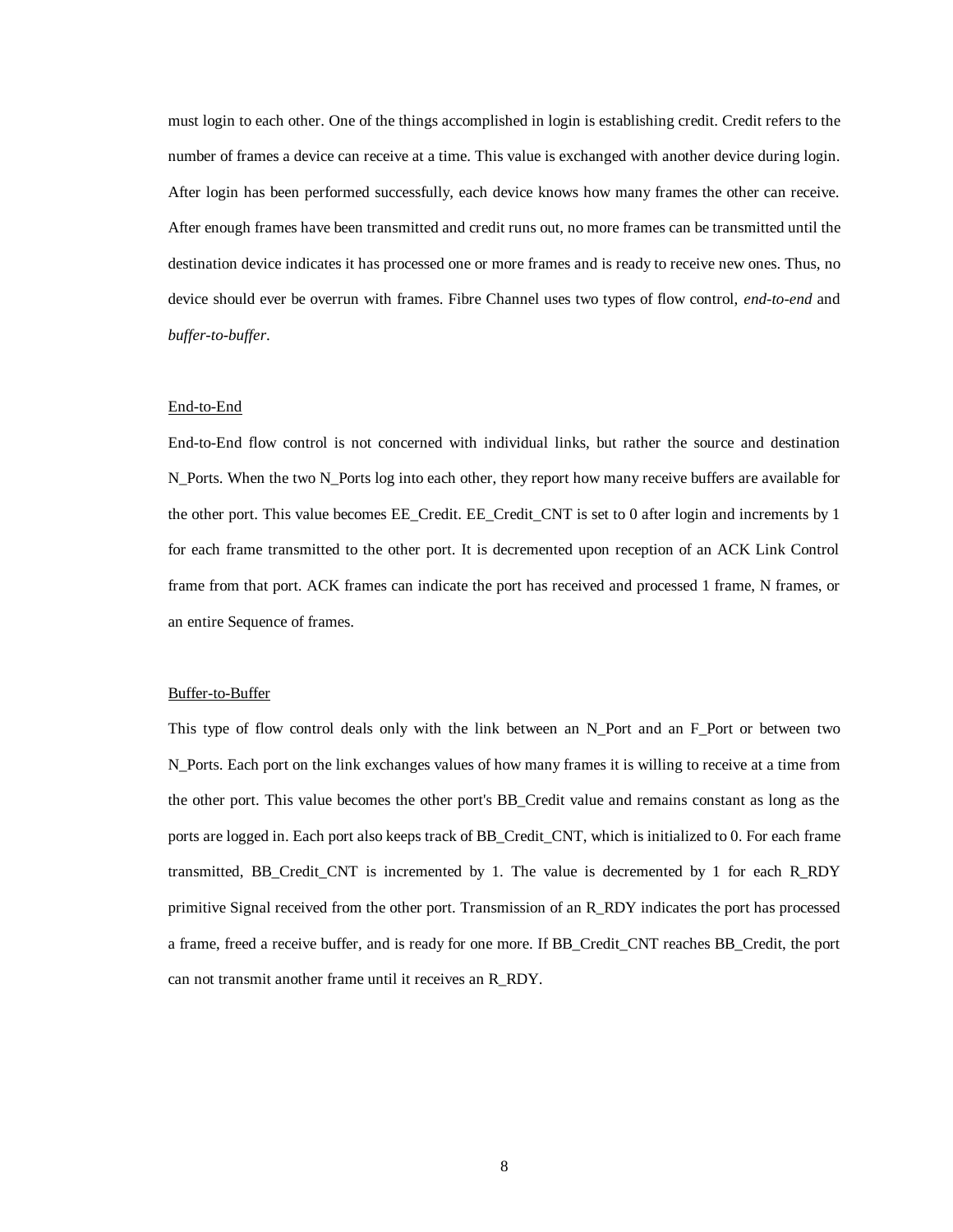#### **2.3.3.2 Class of Services**

Fibre Channel defines six classes of service. The Class used greatly depends on the type of data that is being transmitted. The major difference between the various Classes of service is the flow control mechanism that is used.

*Class 1* is a service that provides dedicated connections. This Class of service guarantees delivery of frames in the order in which they were transmitted. Confirmation of delivery is also provided. Since the connection is dedicated, there is no need for buffer-to-buffer flow control. Thus, only end-to-end flow control is used in Class 1. Class 1 is best suited for sustained high-throughput transactions.

*Class 2* is referred to as multiplex due to the fact that it is a connectionless Class of service with notification of delivery and non-delivery of frames. Since no dedicated connection needs to be established, a port can transmit frames to and receive frames from more than one N\_Port. As a result, the N\_Ports share the bandwidth of the links with other network traffic. Frames are not guaranteed to arrive in the order in which they were transmitted, except in the point-to-point or Loop topologies. Also, the media speeds may vary for different links that make up the path. Both buffer-to-buffer and end-to-end flow control are used in Class 2. Class 2 is more like typical LAN traffic, such as IP or FTP, where the order and timeliness of delivery is not so important.

*Class 3* is identical to Class 2, except that the Frame delivery is not confirmed. It only uses buffer-to-buffer flow control. It is referred to as datagram service. Class 3 would be used when order and timeliness are not so important, and when the ULP itself handles lost frames efficiently. Class 3 is the choice for SCSI.

FC-PH also defines an optional service mode called *Intermix.* Intermix is an option of Class 1 which allows interleaving of Class 2 and Class 3 frames during an established Class 1 connection between two N\_Ports. The Class 2 and Class 3 frames may or may not be destined to the same N\_Port as the Class 1 frames. Both N\_Ports as well as the Fabric must support Intermix for it to be used.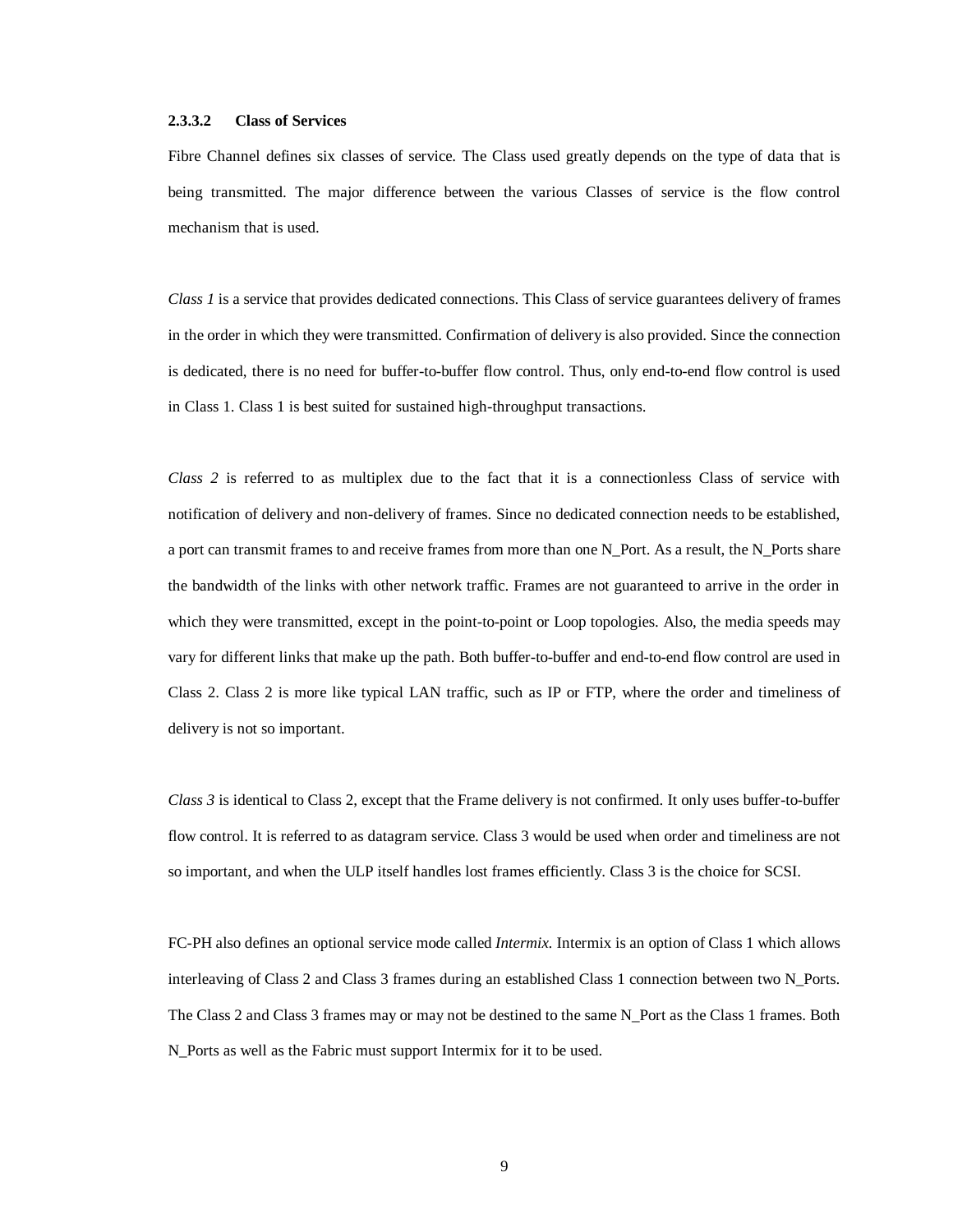*Class 4* is a connection-oriented service for use with a Fabric. It provides fractional bandwidth allocation of the resources of a path through a Fabric that connects two N\_Ports. One N\_Port will set up a Virtual Circuit (VC) by sending a request to the Fabric indicating the remote N\_Port as well as quality of service parameters. The resulting Class 4 circuit will consist of two unidirectional VCs between the two N\_Ports. The VCs need not be the same speed. Like a Class 1 dedicated connection, Class 4 circuits will guarantee that frames arrive in the order they were transmitted and will provide acknowledgement of delivered frames. The main difference is that an N\_Port may have more than one Class 4 circuit, possibly with more than one other N\_Port at the same time. In a Class 1 connection, all resources are dedicated to the two N\_Ports. In Class 4, the resources are divided up into potentially many circuits. The Fabric regulates traffic and manages buffer-to-buffer flow control for each VC separately using the VC\_RDY Primitive Signal. Intermixing of Class 2 and 3 frames is mandatory for devices supporting Class 4.

*Class 5* involves isochronous, just-in-time service. However, it is still undefined and is not mentioned in any of the FC-PH documents.

*Class 6* provides dedicated connections for reliable multicast for a Fabric topology. Basically, a device wishing to transmit frames to more than one N\_Port at a time sets up a Class 1 dedicated connection with the multicast server within the Fabric at the well-known address of hex "FFFFF5". The multicast server sets up individual dedicated connections between the original N\_Port and all the destination N\_Ports. The multicast server is responsible for replicating and forwarding the frame to all other N\_Ports in the multicast group. N\_Ports become members of a multicast group by registering with the Alias Server at the well-know address of hex "FFFFF8". The Class 6 is very similar to Class 1. Class 6 SOF delimiters are the same as used in Class 1. Also, end-to end flow control is used between the N\_Ports and the multicast server.

#### **2.3.4 FC-1: The Encode/Decode Layer**

This layer, which is the transmission encode/decode layer, defines serial physical transport, timing recovery, and serial line balance. Fibre Channel uses the 8B/10B encode/decode scheme. In the 8B/10B scheme, 8-bit internal bytes are encoded and transmitted on the Fibre Channel link as 10-bit Transmission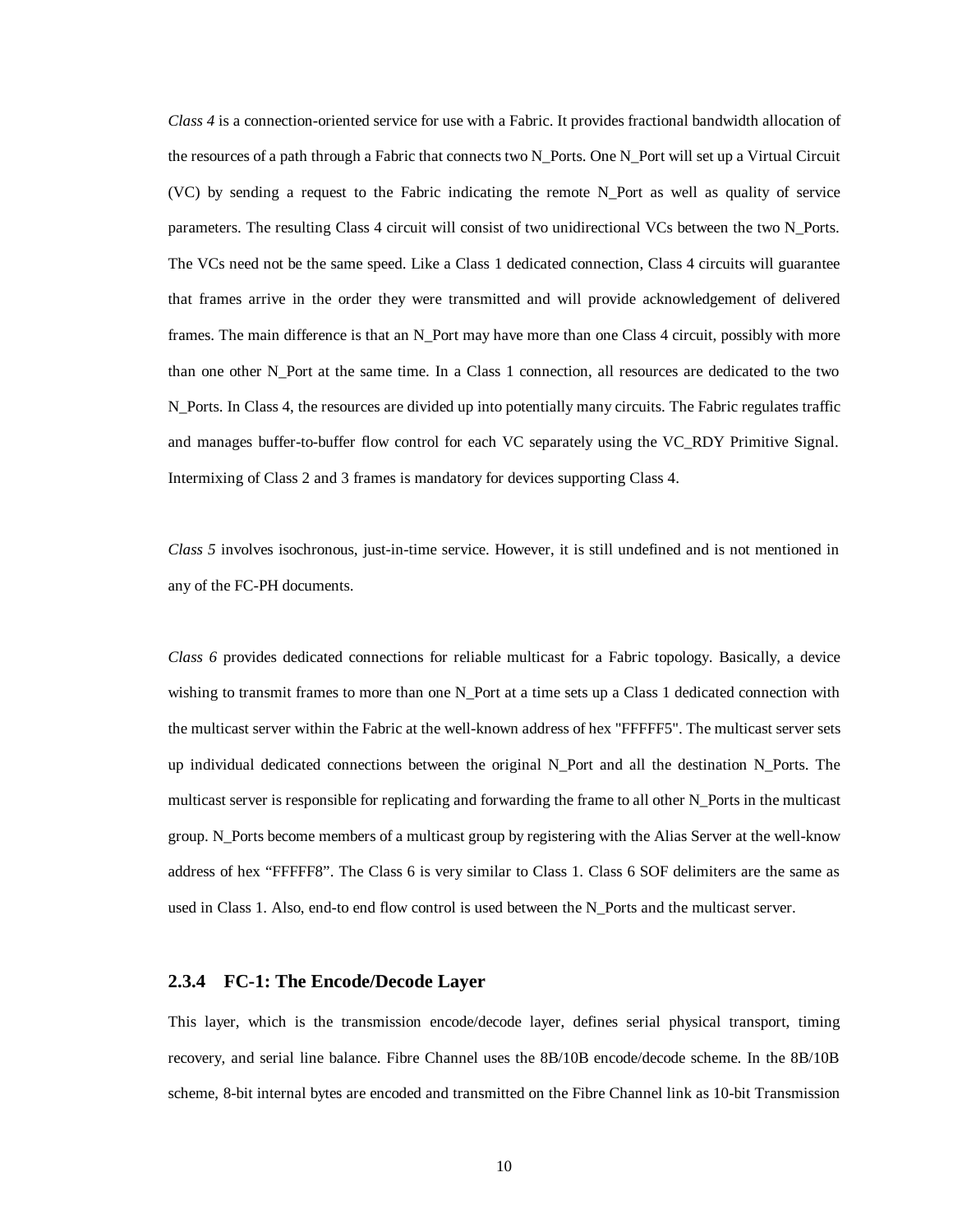Characters. The transmission characters are converted back into 8-bit bytes at the receiver. Two types of Transmission Characters (Data and Special) are defined. FC-PH designates special meaning to certain combinations of Transmission Characters, referred to as Ordered Sets. Ordered Sets are used to identify frame boundaries, transmit primitive function requests, and maintain proper link transmission characteristics during periods of inactivity. One special character called a *comma* is used for byte synchronization.

#### **2.3.5 FC-0: The Physical Layer**

FC-0, the lowest of the five levels, covers the physical characteristics of the interface and media, including the cables, connectors, transmitters, and receivers. The FC-0 level describes the link between two Ports. Essentially this consists of a pair of either optical fiber or electrical cables along with transmitter and receiver circuitry which work together to convert a stream of bits at one end of the link to a stream of bits at the other end.

### **2.4 Addressing**

Fibre Channel uses a three-byte address identifier, which is dynamically assigned during Login (as mentioned in 2.2). N\_Ports transmit frames from their own Source\_ID (S\_ID) to a Destination\_ID (D\_ID). Addresses in the range of hex "FFFFF0" to hex "FFFFFE" are reserved. These are called *well-known addresses* and are used for such things as the Fabric Name Server, Alias Server, or the Multicast Server. Hex "FFFFFF" is reserved for broadcast. Before Fabric Login, the N\_Port's S\_ID is undefined: hex "000000". In a point-to-point topology, Fabric Login will fail, and the two ports will simply chose two unique addresses. Arbitrated Loop devices still use the three byte address identifiers, but also use an Arbitrated Loop Physical Address (AL\_PA). AL\_PAs are one byte values dynamically assigned each time the Loop is initialized. Once the Loop is initialized and each L\_Port has selected an AL\_PA, public NL\_Ports will attempt Fabric Login if they are connected to an FL\_Port. If there is an FL\_Port, the Fabric will assign the upper two bytes of the NL Port's address identifier and usually allow the low byte to be the NL\_Port's AL\_PA. If not, the Loop will need to be re-initialized so the NL\_Port can select the Fabric assigned AL\_PA. If no Fabric exists or if an NL\_Port is a private NL\_Port, the upper two bytes of the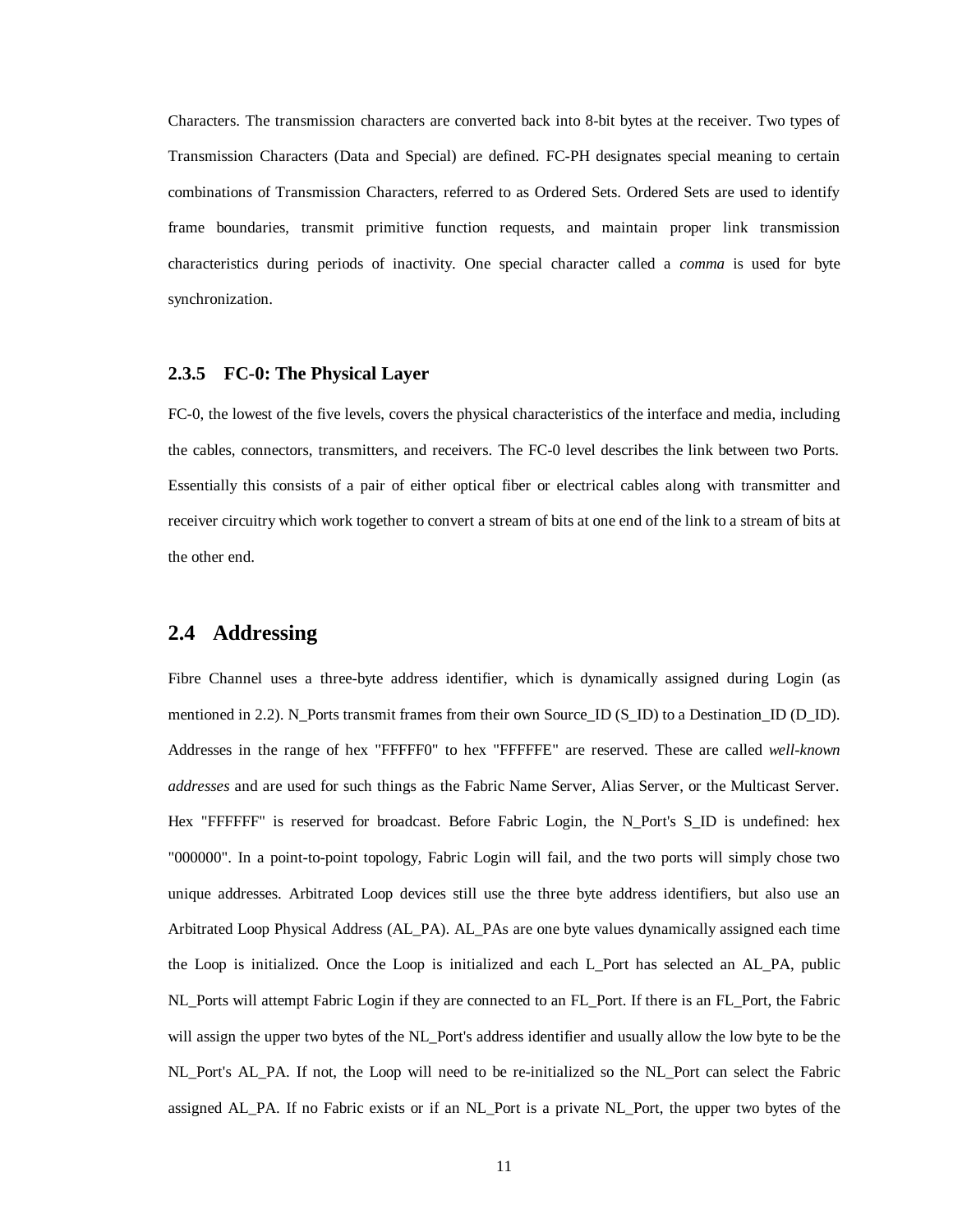address identifier will remain '0000', and the lower byte will simply be the NL\_Port's AL\_PA. Also for performing the Loop Initialization, a port needs to be identified uniquely. This is accomplished using Name\_Identifiers, a fixed 64-bit value. Name\_Identifiers are used to uniquely identify nodes (Node\_Name), a Port (Port\_Name), and a Fabric (Fabric\_Name). Name Identifiers are not used to route frames, but are used in mapping to upper layer protocols. Port Names are also called World Wide Names. These names could be one of the different formats like IEEE, IEEE extended, CCITT, etc. The first 4 bits of the World Wide Name specifies the Network Address Authority (NAA) to indicate the format of the name used. The next 12 bits are usually set to 0 followed by 48 bits that contain the address in the format specified by the first 4 bits.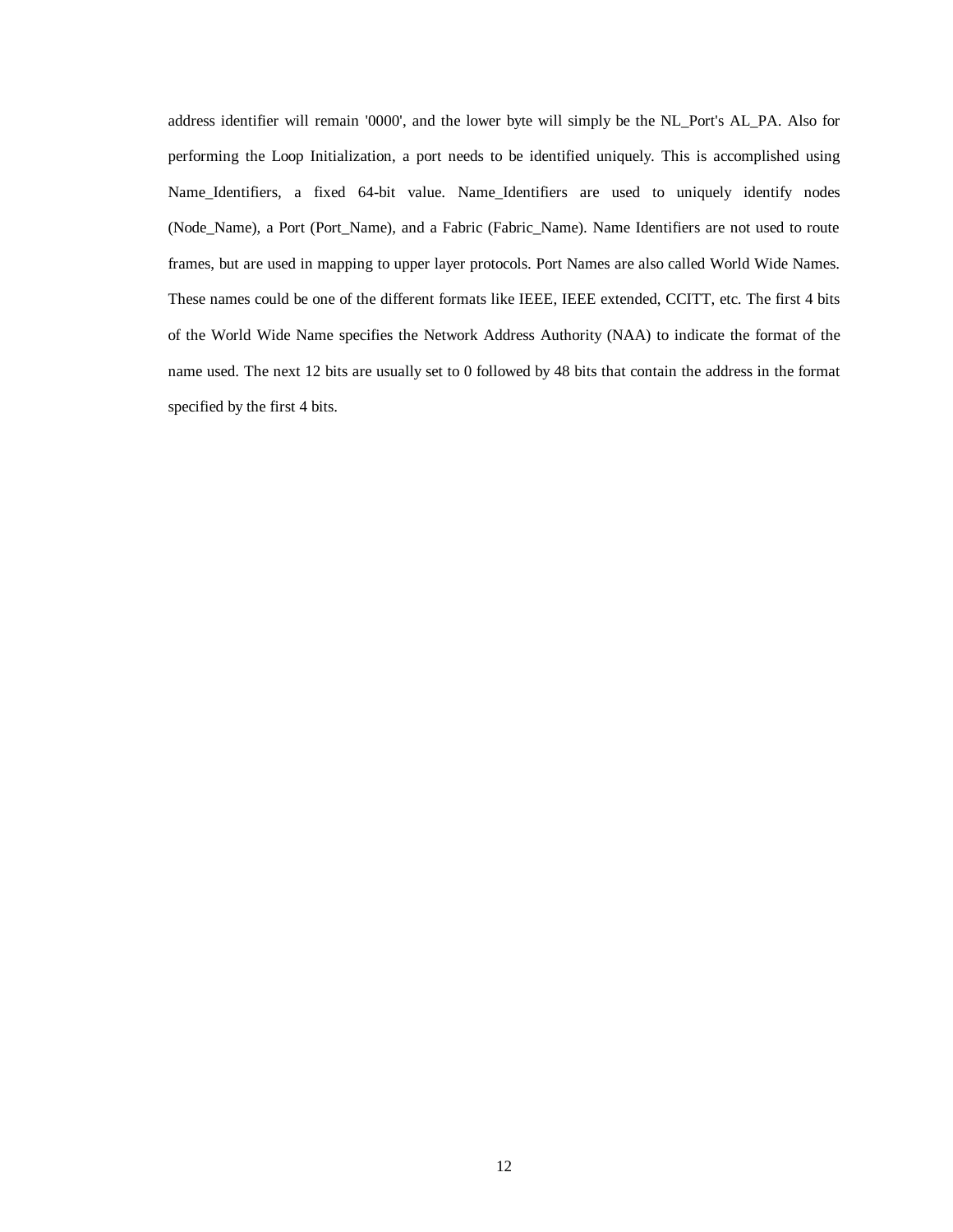# **CHAPTER 3**

# **TACHYON AND (i)CHIP**

## **3.1 Introduction**

The two pieces of hardware that form the core of the Interphase 5526 PCI based Fibre Channel Host Bus Adapter are:

- Hewlett-Packard's Tachyon chip, and,
- Interphase's (i)chipTPI.

This chapter provides a functional overview of the above-mentioned chips. Figure 3-1 gives an idea about the organization of a Fibre Channel Adapter.



**Figure 3-1 PCI Fibre Channel Adapter**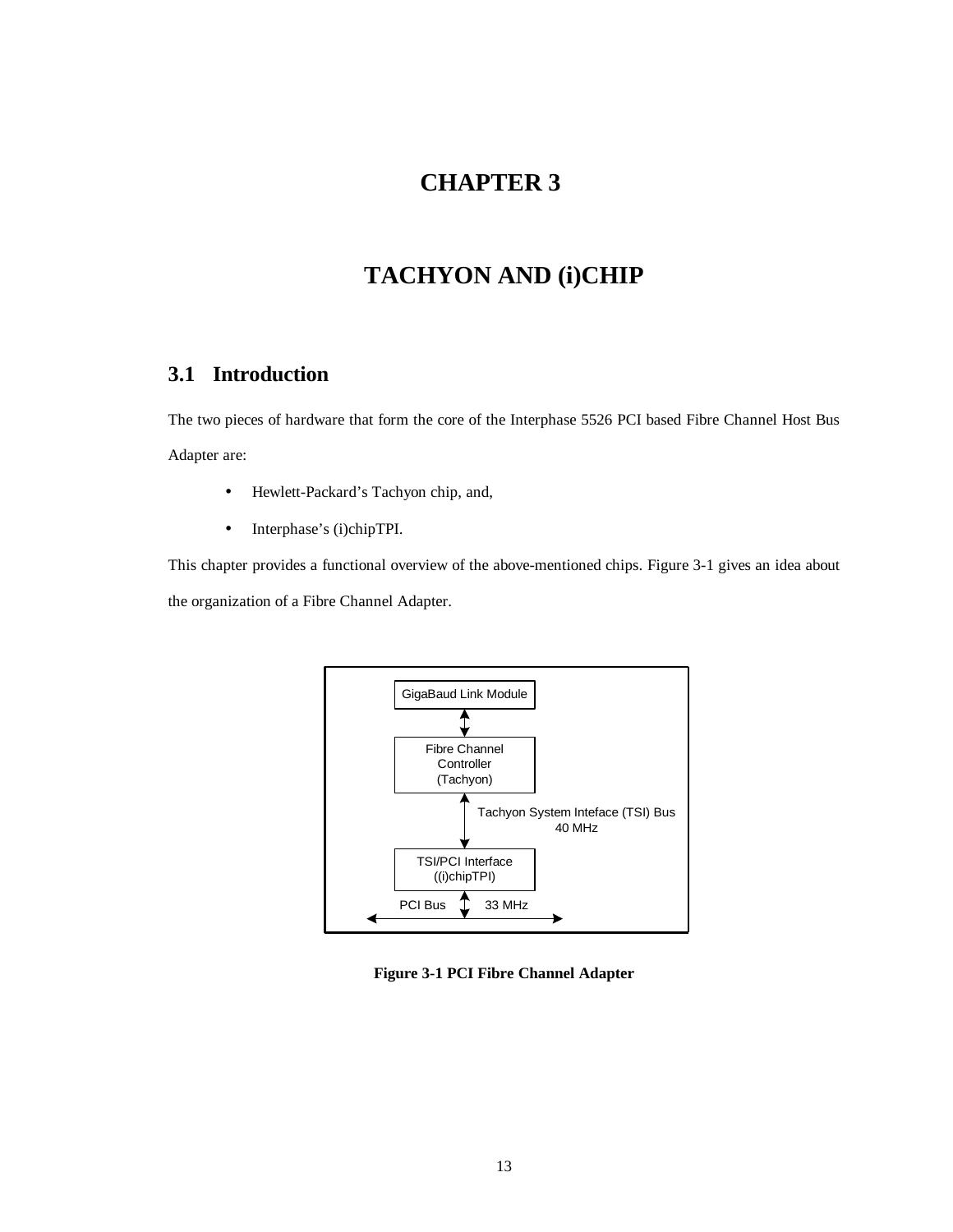## **3.2 Tachyon: A Gigabit Fibre Channel Protocol Chip**

This section summarizes the relevant contents of the Tachyon User's Manual[11]. The Tachyon chip implements the FC-1 and FC-2 layers of the five-layer Fibre Channel standard. Some of the features of Tachyon are:

- supports Fibre Channel Class 1, 2 and 3 services
- supports Fibre Channel Arbitrated Loop (FC-AL), Point-to-Point and Fabric topologies
- automatically generates acknowledgement (ACK) frames for inbound data frames for class 1 and class 2
- handles NL\_Port and N\_Port initialization entirely in hardware
- manages concurrent inbound and outbound sequences
- uses a messaging queue to notify the host of all completion messages
- assists networking protocols by supporting IP checksums
- supports up to 2K-byte frame payload size for all Fibre Channel classes of service
- supports broadcast transmission and reception of frames in an Arbitrated Loop topology
- supports SCSI encapsulation over Fibre Channel

### **3.2.1 Tachyon Functional Overview**

The interface of the Tachyon chip to the device driver is a set of registers used for initialization, configuration, and control. There is also a set of data structures that are used for sending and receiving data and for event notification. The driver and Tachyon use five host-based circular queues to pass messages and memory descriptors. The circular queues that the driver needs to maintain are:

- Outbound Command Queue (OCQ)
- High-Priority Command Queue (HPCQ)
- Inbound Message Queue (IMQ)
- Single Frame Sequence Buffer Queue (SFSBQ)
- Multi Frame Sequence buffer Queue (MFSBQ)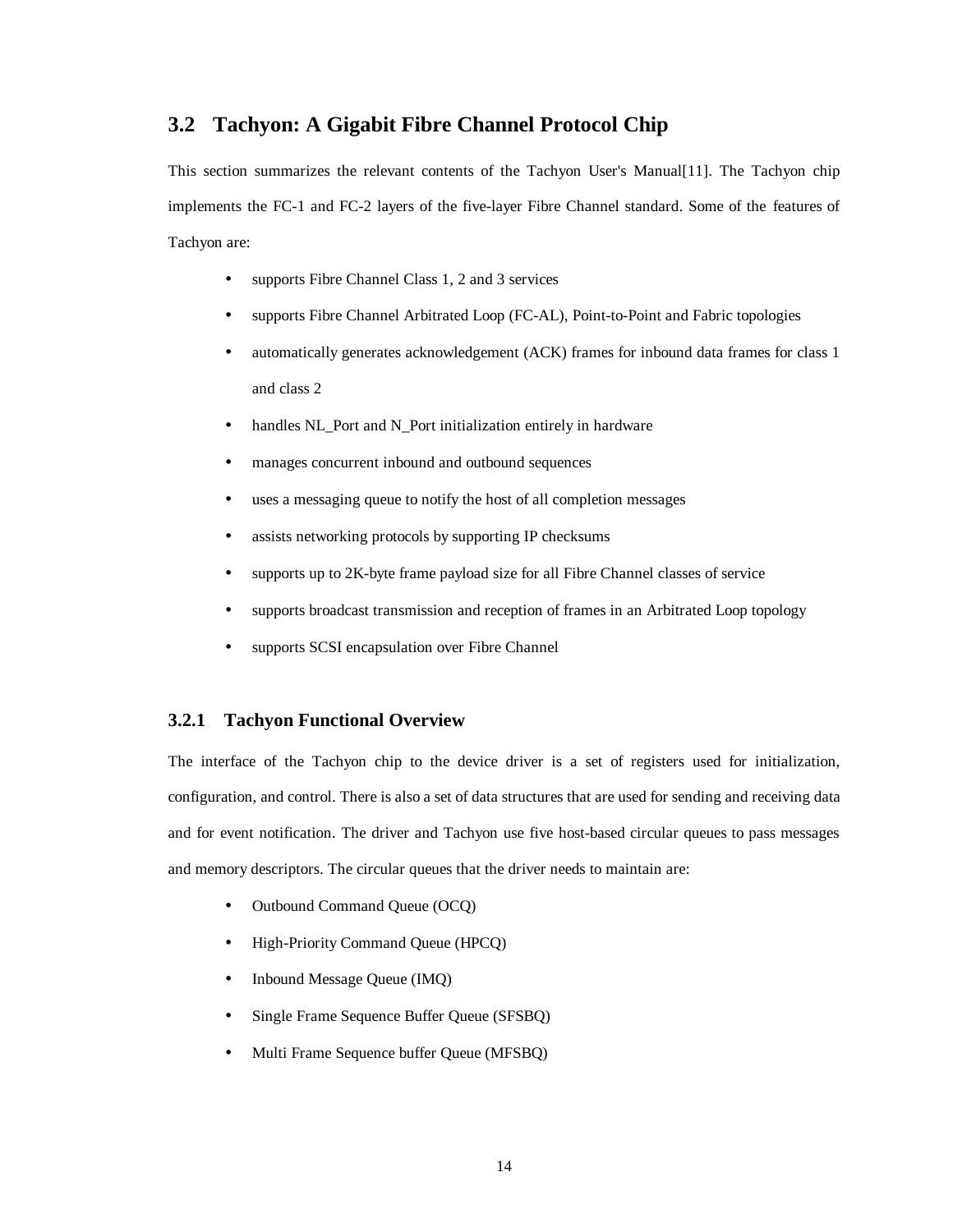Each circular queue consists of four main components:

- The queue itself
- The queue length
- The producer index
- The consumer index

Each circular queue is a contiguous area in the host's virtual memory that can be thought of as an array of 0 to (n-1) entries (if there are 'n' entries). All entries in all of the queues are 32 bytes in length. Except for the IMQ, all the other queues must contain a minimum of two entries. The IMQ must have a minimum of four entries. Base addresses of the queues must be aligned on a sizeof (queue) boundary, i.e., 32 multiplied by the number of entries in the queue. The device driver creates the queues in its host's virtual memory and writes the base address and size of the queues to the corresponding registers on the Tachyon. The queues should be contiguous in physical memory. This is typically done initially when the driver gets loaded. The queues need to be set up before Tachyon can be used for transmission/reception of data.

#### **3.2.1.1 Transmit Process Overview**

For Tachyon to transmit a frame, the driver has to provide the data to Tachyon in a fixed format. Initially, the driver has to construct the Tachyon Header structure. The driver then creates the data buffers that need to be transmitted. The addresses of these structures are put into Outbound Descriptor Blocks (ODB), which in turn are present inside the OCQs. Each OCQ corresponds to a Fibre Channel Exchange that needs to be transmitted. The details of the transmit process are given below.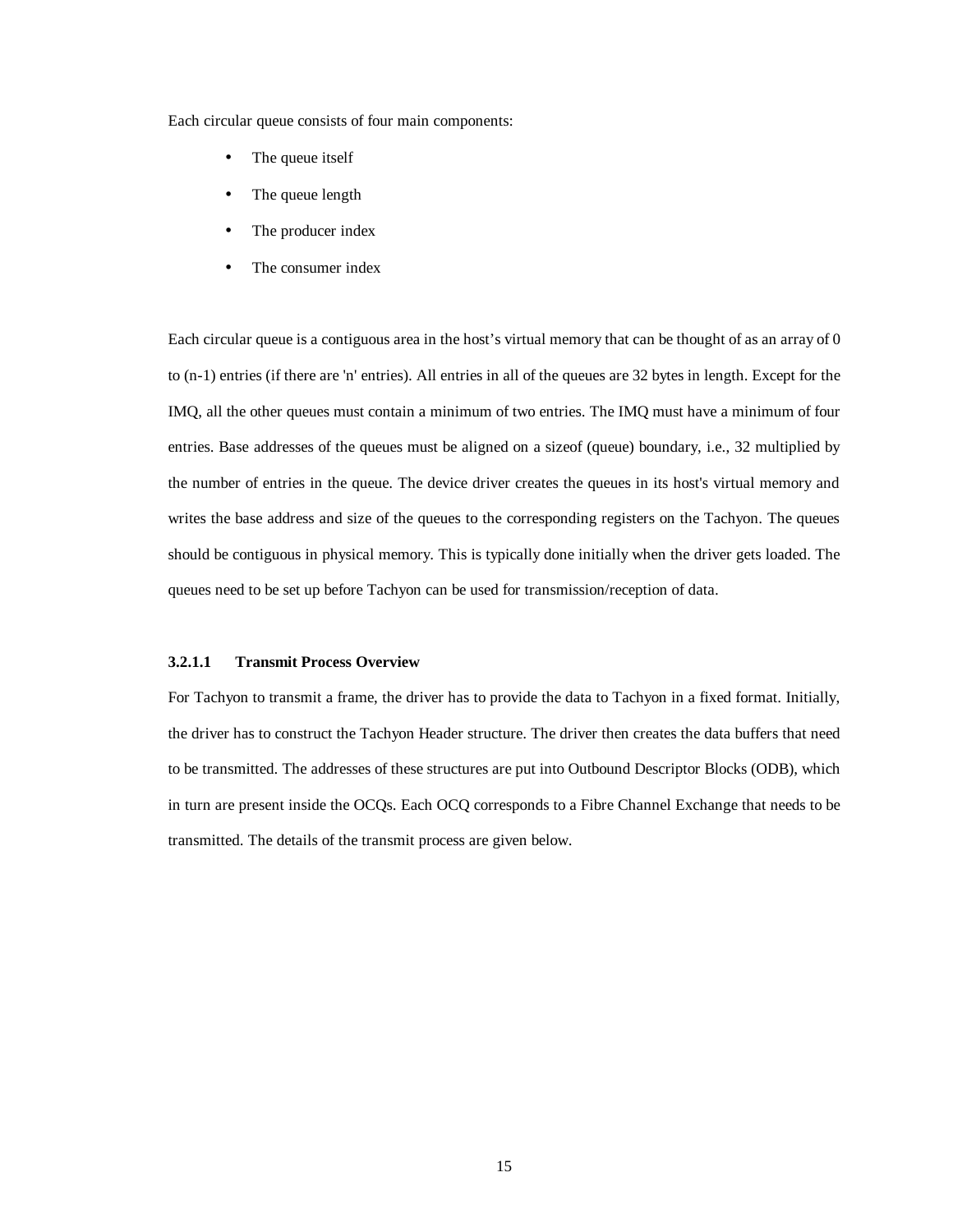



For transmission, the driver creates buffers of data to be transmitted. The driver stores these data buffers in its host's virtual memory. Initially the driver creates a Tachyon Header Structure that contains the Fibre Channel frame header information. This structure is also stored in the host memory. The driver then creates another data structure called the Outbound Descriptor Block (ODB) that defines the sequence of data to be transmitted. The ODB contains Fibre Channel information like maximum frame size, class of service, etc., that is obtained by the driver during the login procedures it had performed using the protocols mentioned in 2.3.3. The ODB contains a pointer (Hdr\_Addr) to the Tachyon Header Structure. The ODB also contains a pointer (EDB\_Addr) to the Extended Descriptor Block (EDB). The EDB contains Address/Length pairs (A/L pairs). These Address/Length pairs define the location and length of data buffers stored in host memory. Tachyon uses the Fibre Channel information in the ODB and the Tachyon Header Structure to construct Fibre Channel frame headers. The Tachyon header structure is copied by Tachyon to its internal registers so that it can be used for generating Fibre Channel headers for subsequent frames in that sequence.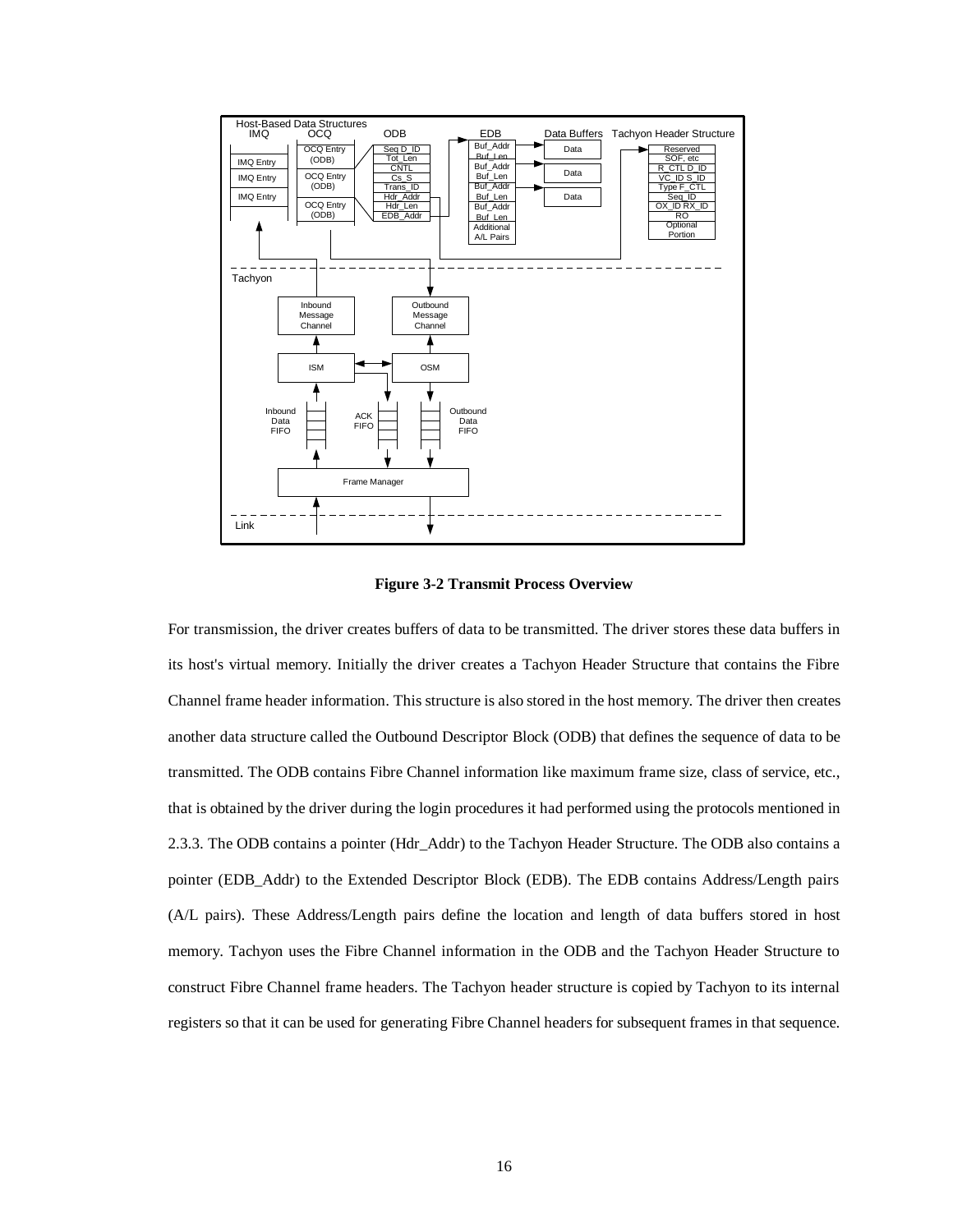Each OCQ entry consists of one ODB. The producer index of the OCQ, known as the OCQ Producer Index, points to the next available OCQ entry in which an ODB can be created. Whenever the driver creates a new ODB, it updates the OCQ Producer Index to inform Tachyon that a new valid ODB exists. If Tachyon's Outbound Sequence Manager (OSM) is not currently transmitting a sequence, the OSM performs a DMA operation to move the ODB via the Outbound Message Channel from the host memory into an internal Tachyon resource. When the OSM receives the ODB, the OSM has all the information needed to transmit a sequence.

The OSM retrieves data from the Outbound Message Channel in frame size packets for transmission. The OSM DMAs the first frame from the data buffer in host memory to the Outbound Frame FIFO. Once the entire frame is in the Outbound Frame FIFO, the OSM notifies the Frame Manager to begin transmitting the frame onto the link. When the first word of the frame is transmitted onto the link, the OSM is notified. The OSM then begins to move the second frame from host memory to the Outbound Frame FIFO. This operation continues until the entire sequence has been transmitted.

When the OSM transmits the sequence successfully, it notifies the Inbound Sequence Manager (ISM) to generate an outbound-completion message. The ISM sends this completion message to the driver as an entry in the Inbound Message Queue (IMQ). Completion messages contain information about the status of the transfer and any information needed by the driver for maintaining the queues.

#### **3.2.1.2 Receive Process Overview**

Upon receiving a frame, Tachyon puts the frame in the SFS or MFS Buffer Queue depending on if it is a single or multi-frame sequence. The buffer contains the Tachyon Header and the payload of the frame. The driver has to strip off the Tachyon Headers before it gives it to the upper layers for processing. The details of the receive process are given below.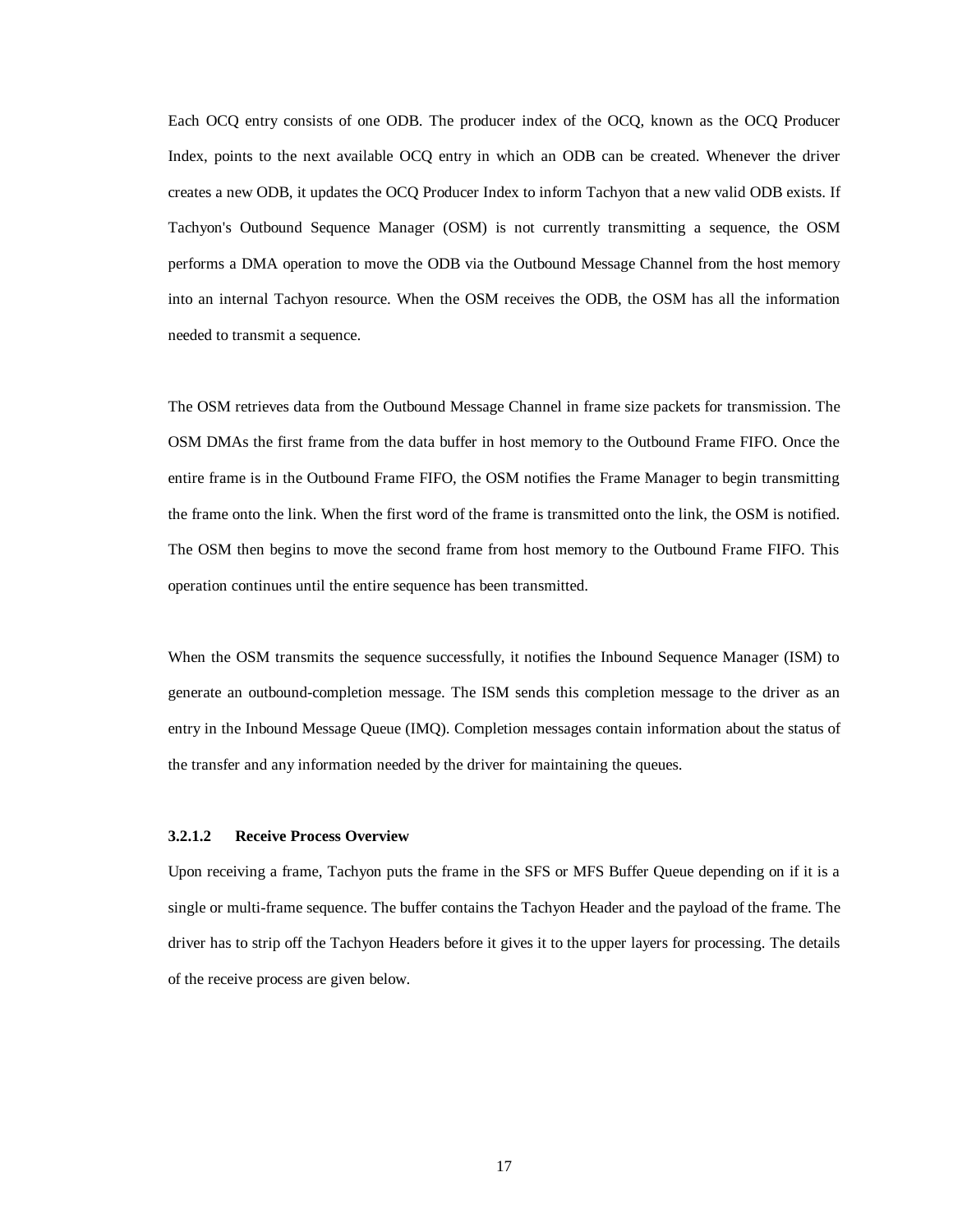

**Figure 3-3 Receive Process Overview**

As Tachyon receives a frame, the frame is stored in the Inbound Data FIFO while it verifies the Cyclic Redundancy Check (CRC). If the CRC fails, the frame is discarded. If the CRC passes, the ISM is notified of the received frame. The ISM then checks to see if the frame received is a frame of a single-frame sequence (SFS). If it is an SFS, Tachyon uses the next available buffer in the Single Frame Sequence Buffer Queue (SFSBQ), which was created by the driver, to store the received frame. Tachyon does this by DMAing the SFS (Fibre Channel Header and data payload) to the SFSBQ in the driver via the Inbound Data Manager and the SFS Buffer Channel. On the other hand, if the ISM determines that the received frame is part of a multi-frame sequence (MFS), Tachyon uses the next available buffer in the Multi Frame Sequence Buffer Queue (MFSBQ), which was created by the driver, to store the received frame. When the complete sequence has been received, the ISM generates an inbound-sfs-completion message or an inbound-mfs-completion message and passes the message to the driver through the Inbound Data and Inbound Message Channel as an entry in the IMQ. After Tachyon sends the completion message, Tachyon generates an interrupt to signal the host to process the received sequence.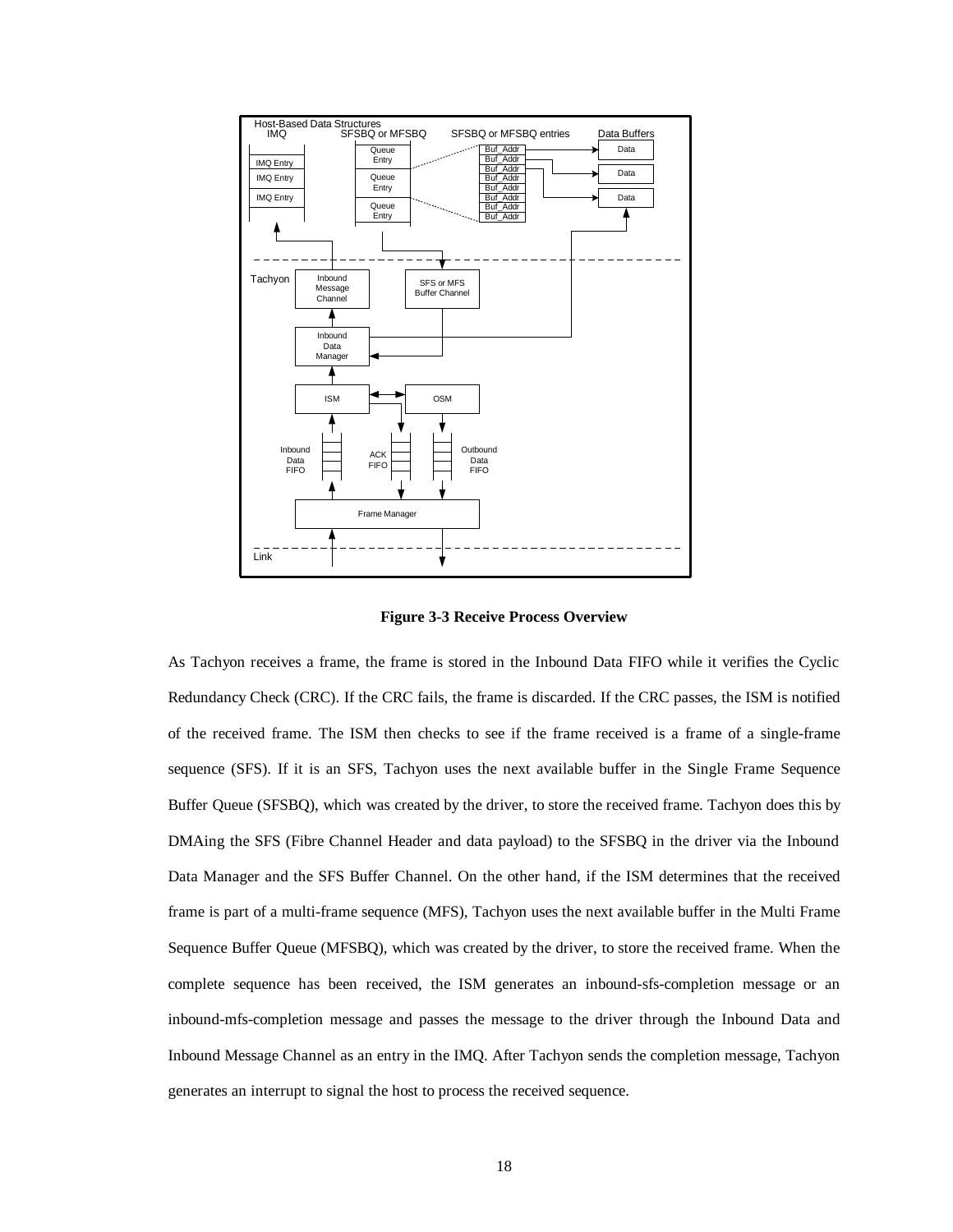### **3.3 Interphase (i)ChipTPI**

The (i)chipTPI directly connects the Hewlett-Packard Tachyon Fibre Channel Controller chip to the industry standard PCI local bus. The Tachyon does not have a PCI bus interface of its own. The (i)chipTPI provides a transparent, high-performance PCI local bus interface for the Tachyon chip.

### **3.3.1 (i)chipTPI Functional Overview**

The primary function of the (i)chipTPI is to bridge between the PCI bus and the TSI (Tachyon System Interface) bus. All PCI specific functions that are required by the PCI specifications are implemented inside the (i)chipTPI. The PCI bus interface provided by the (i)chipTPI fully supports 32-bit initiator and target modes and it includes a full set of configuration registers. The TSI bus interface connects to the Tachyon chip. The interface fully supports TSI bus master and slave cycles and manages arbitration. The (i)chipTPI also provides a flexible address translation facility to control byte-swap conversion of little-endian to bigendian data. This feature is necessary because Tachyon is big-endian. For platforms like x86 which is littleendian, the conversion to big-endian has to be made before passing the data to Tachyon. The (i)chipTPI also generates PCI interrupts depending on PCI and TSI bus conditions.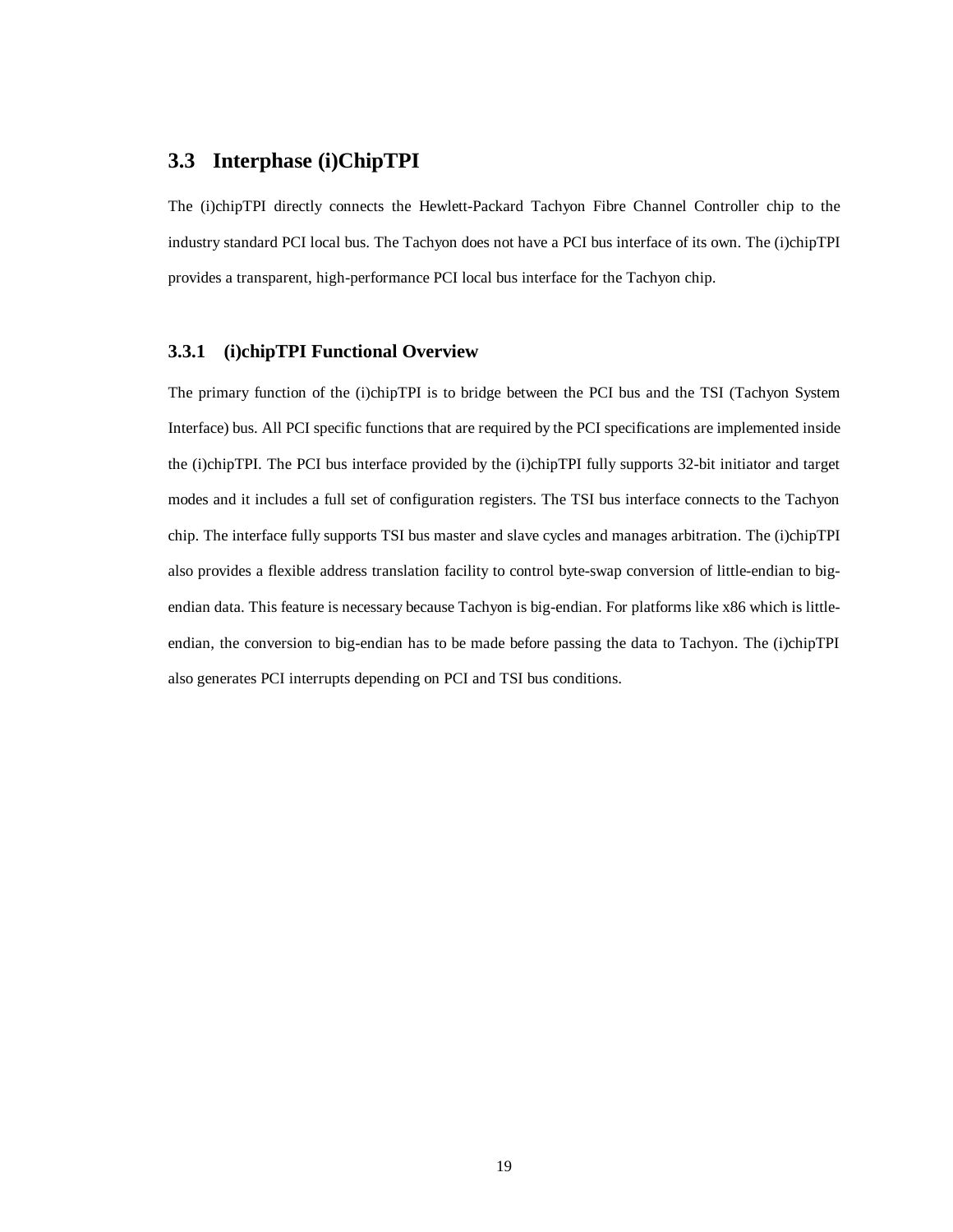# **CHAPTER 4**

# **IP AND ARP OVER FIBRE CHANNEL**

This chapter summarizes the contents of [13].

### **4.1 Introduction**

The Internet Draft "IP and ARP over Fibre Channel" specifies how IP and Address Resolution Protocol (ARP) packets are encapsulated over Fibre Channel. The document also describes mechanisms for IP address resolution.

## **4.2 Objective**

The primary objective of [13] is to promote interoperable implementations of IP over Fibre Channel. Although the Fibre Channel standard [5] architecturally defines support for IP encapsulation and address resolution, it is inadequately specified. Two other documents that specify IP encapsulation are [9] and [10]. Each document had its own drawbacks. Since [5] prohibits broadcasts, loops are not covered. [10] has no support for Class 3 services. [9] was put together by the Fibre Channel Association, which is a industry consortium of Fibre Channel vendor companies and not a standards body. [13] is largely derived from [9].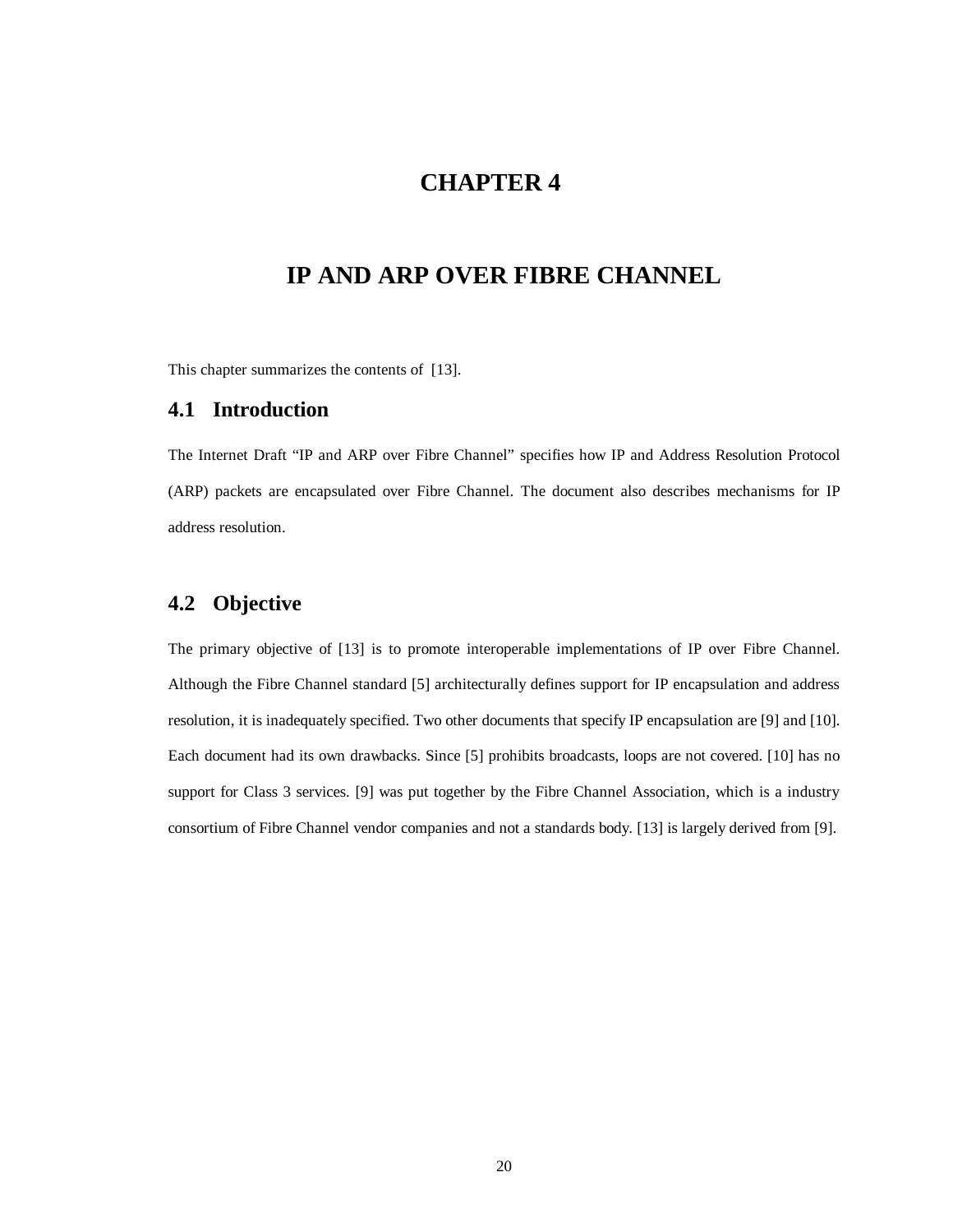### **4.3 Summary**

The Internet Draft specifies how to encapsulate IPv4 and ARP packets over Fibre Channel. This specification supports all the Fibre Channel topologies, namely, loop, fabric and point-to-point. It also supports any Fibre Channel class of service. Figure 2-3 shows the structure of a Fibre Channel frame.

### **4.3.1 IP/ARP Encapsulation**

The IP and ARP Sequences are required to carry a Network\_Header optional header field that is 16 bytes long. When the Fibre Channel payload contains either an IP or ARP payload, only the first frame of the sequence will include the Fibre Channel Network\_Header. There is a one-to-one mapping between an IP packet and a Fibre Channel sequence. The Maximum Transmission Unit (MTU) for IP is the maximum length of the IP packet, which is theoretically 65,535 bytes. However, [13] sets the IP MTU that can be used to 65,280. The remaining 255 bytes have been reserved for future use. As mentioned in section 2.4, Fibre Channel devices are identified by a 64-bit unique nonvolatile World Wide Name (WWN) and a 24 bit volatile address identifier (Port\_ID). The first 4 bits of the WWN, which specifies the Network Address Authority (NAA), is set to "0001" to indicate that IEEE 48-bit MAC is used. The next 12 bits are set to 0, which is then followed by an IEEE 48-bit MAC address. The payload of a Fibre Channel sequence carrying an IP packet uses the format shown in Figure 4-1. Figure 4-2 shows the format when the payload is an ARP packet. Both formats use IEEE 802.2 LLC/SNAP encapsulation.

| <b>LLC/SNAP Header</b> | <b>IP Header</b>          | IP Data                   |
|------------------------|---------------------------|---------------------------|
| (8 bytes)              | $(20 \text{ bytes min.})$ | (65280 - IP Header) bytes |
|                        |                           |                           |

#### **Figure 4-1 Format of Fibre Channel Sequence Payload carrying IP**



**Figure 4-2 Format of Fibre Channel Sequence Payload carrying ARP**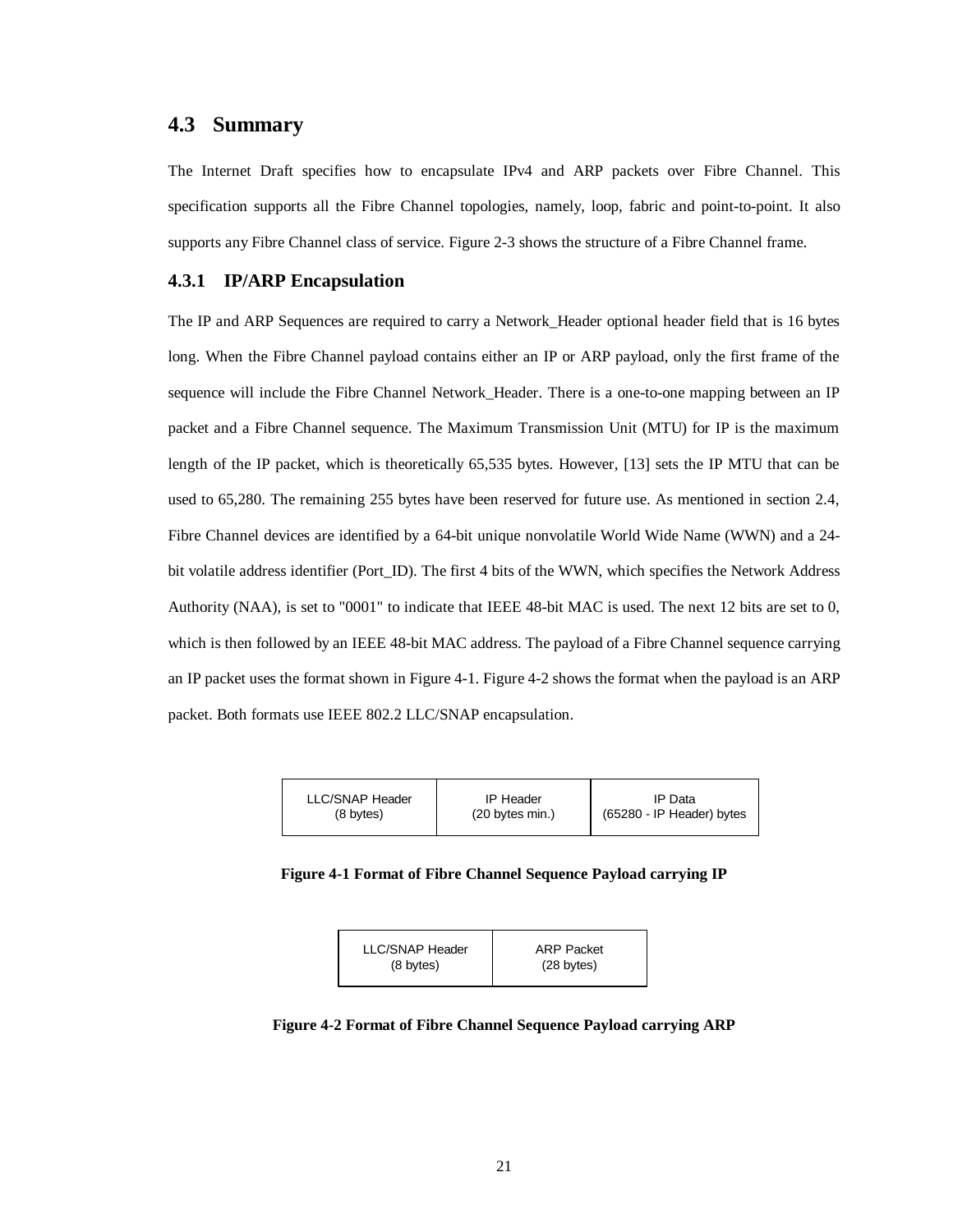The Logical Link Control (LLC) header is 3 bytes long and consists of a 1-byte Destination Service Access Point (DSAP) field, a 1-byte Source Service Access Point (SSAP) field, and a 1-byte Control field as shown in Figure 4-3. The LLC header value is always hex 'AA-AA-03'. The LLC's DSAP and SSAP values of 0xAA indicate that an IEEE 802.2 SNAP header follows. The LLC's CTRL value of 0x03 specifies an Unnumbered Information Command PDU.

| <b>DSAP</b><br>$(1 \text{ byte})$ | <b>SSAP</b><br>$(1 \text{ byte})$ | <b>CTRL</b><br>$(1 \text{ byte})$ |
|-----------------------------------|-----------------------------------|-----------------------------------|
|                                   |                                   |                                   |

#### **Figure 4-3 LLC Format**

The Sub Network Access Protocol (SNAP) header is 5 bytes long and consists of a 3-byte Organizationally Unique Identifier (OUI) field and a 2-byte Protocol Identifier (PID) as shown in Figure 4-4.

| OUI       | PID       |
|-----------|-----------|
| (3 bytes) | (2 bytes) |
|           |           |

#### **Figure 4-4 SNAP Format**

The SNAP OUI value is 0x00-00-00, which means that the PID is a routed non-OSI protocol. With the OUI value set to 0x00-00-00, a SNAP PID value of 0x08-00 indicates IP and a SNAP PID value of 0x08-06 indicates ARP.

The format of the ARP packet that is encapsulated is as shown in Figure 4-4.

| HW Type (2 bytes)                    |
|--------------------------------------|
| Protocol (2 bytes)                   |
| HW Address Length (1 byte)           |
| Protocol Address Length (1 byte)     |
| Op Code (2 bytes)                    |
| HW Address of Sender (6 bytes)       |
| Protocol Address of Sender (4 bytes) |
| HW Address of Target (6 bytes)       |
| Protocol Address of Target (4 bytes) |

**Figure 4-5 ARP Packet Format**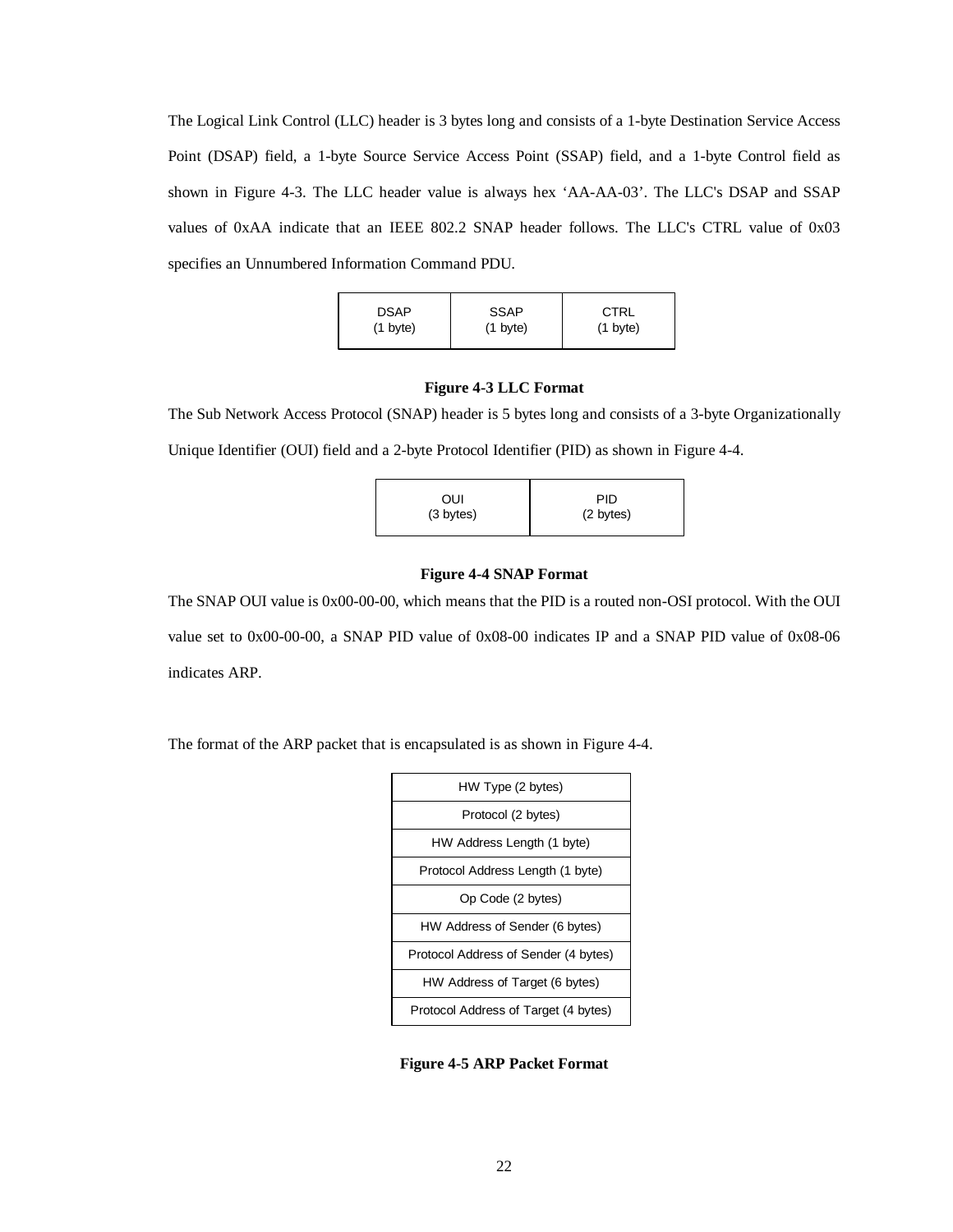The "HW Type" field is set to either 0x00-06 or 0x00-01. Technically, the correct HW Type value is 0x00- 06 to indicate IEEE 802 networks. The support for HW Type 0x00-01 is for practical reasons. When Fibre Channel is bridged to Ethernet, some Ethernet end stations are known to cause rejections when the HW Type is set to 0x00-06. To overcome this, the specification supports both HW Types. The "Protocol" is set to 0x08-00 to indicate IP. The "HW Address Length" is set to 0x06 to indicate that there are 6 bytes in the Hardware Address. The 48-bit IEEE address in the WWN is used as the Hardware Address. The "Protocol Address Length" is set to 0x04 to indicate that there are 4 bytes in the IP address. The "Op Code" is set to either 0x00-01 for ARP Request or 0x00-02 for ARP Reply. The "HW Address of Sender" is set to the 6 byte IEEE MAC address of the sender. The "Protocol Address of Sender" is set to the 4-byte IP address of the sender. The "HW Address of the Target" is set to zero if the "Op Code" field is set to 0x00-01. Otherwise it is set to the 6-byte IEEE MAC address of the original sender of the ARP request. The "Protocol Address of Target" is set to the 4-byte IP address of the target.

#### **4.3.2 Address Resolution**

Address Resolution deals with associating IP addresses with Fibre Channel Port addresses. As explained in section 2.4, Fibre Channel devices have two types of addresses. One of them is the 64-bit static address called the World Wide Name (or World Wide Port\_Name). The other address called the Port\_ID is dynamically assigned. Therefore the Address Resolution mechanism needs two levels of mapping:

- 1. A mapping from the 4-byte IP address to the last 6 bytes of the World Wide Port\_Name (i.e., the 48-bit IEEE MAC address).
- 2. A mapping from the 6-byte MAC address to the 3-byte Fibre Channel address identifier (Port\_ID).

The first mapping is done at the operating system level while the second mapping is done in the driver. The World Wide Port Names are static, but the Port ID is volatile. That means that the second mapping has to be validated by the driver before use.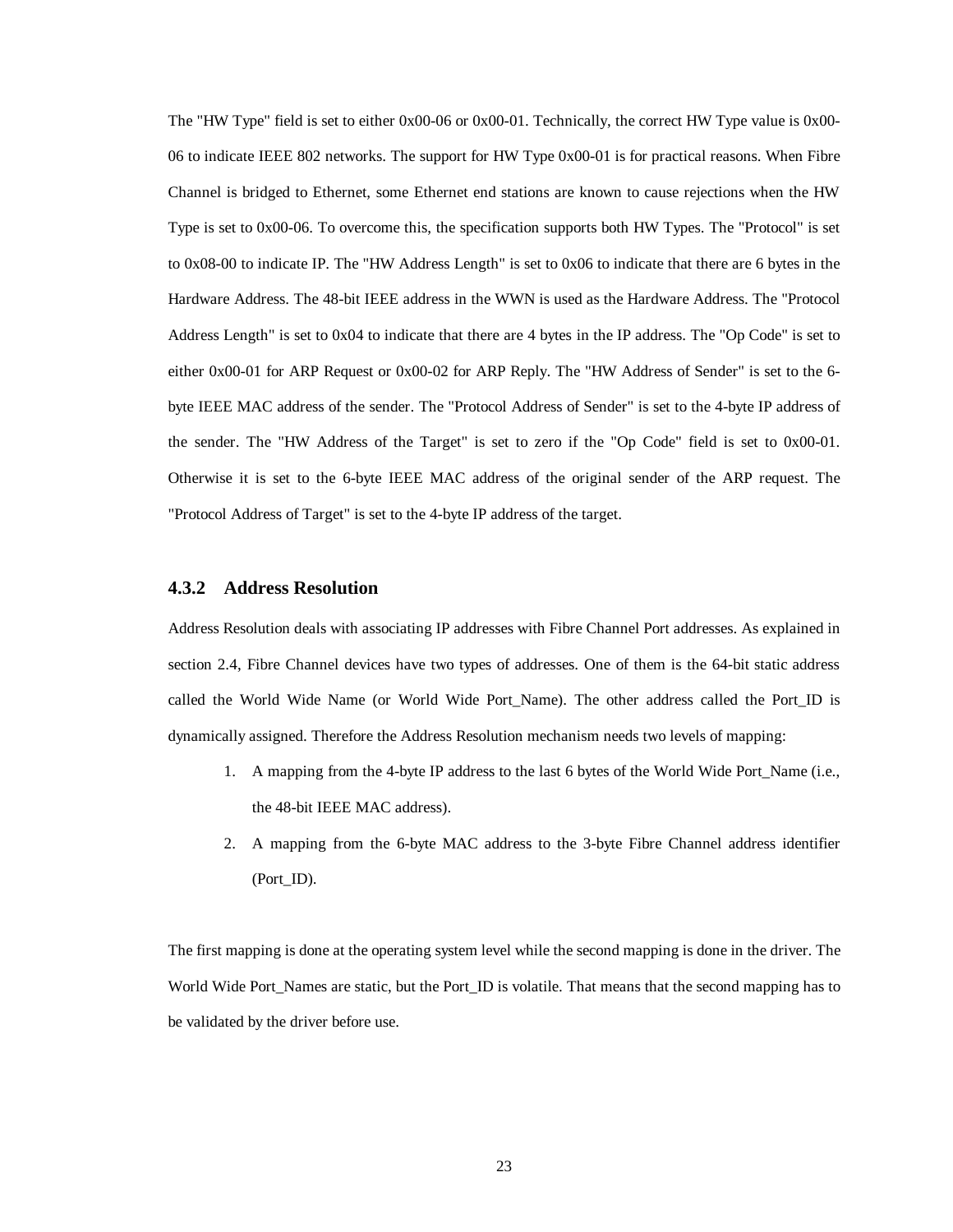The first mapping, namely the mapping of the IP address to the World Wide Port\_Name, is handled by the Address Resolution Protocol (ARP). It occurs when an ARP response is received for an ARP request that was sent out. This mapping is maintained by the operating system in its ARP table. When an IP packet needs to be transmitted, along with the IP packet the driver also receives the destination MAC address from the upper layers. This MAC address is provided by operating system by looking up its ARP table. Since the MAC address is the last 6 bytes of the World Wide Port\_Name, the driver maps the MAC address that was received from the upper layers to a Fibre Channel Port\_ID. Once this resolution has been done, the packet is ready to be transmitted by the driver. The second mapping is performed by the driver for every packet that needs to be transmitted.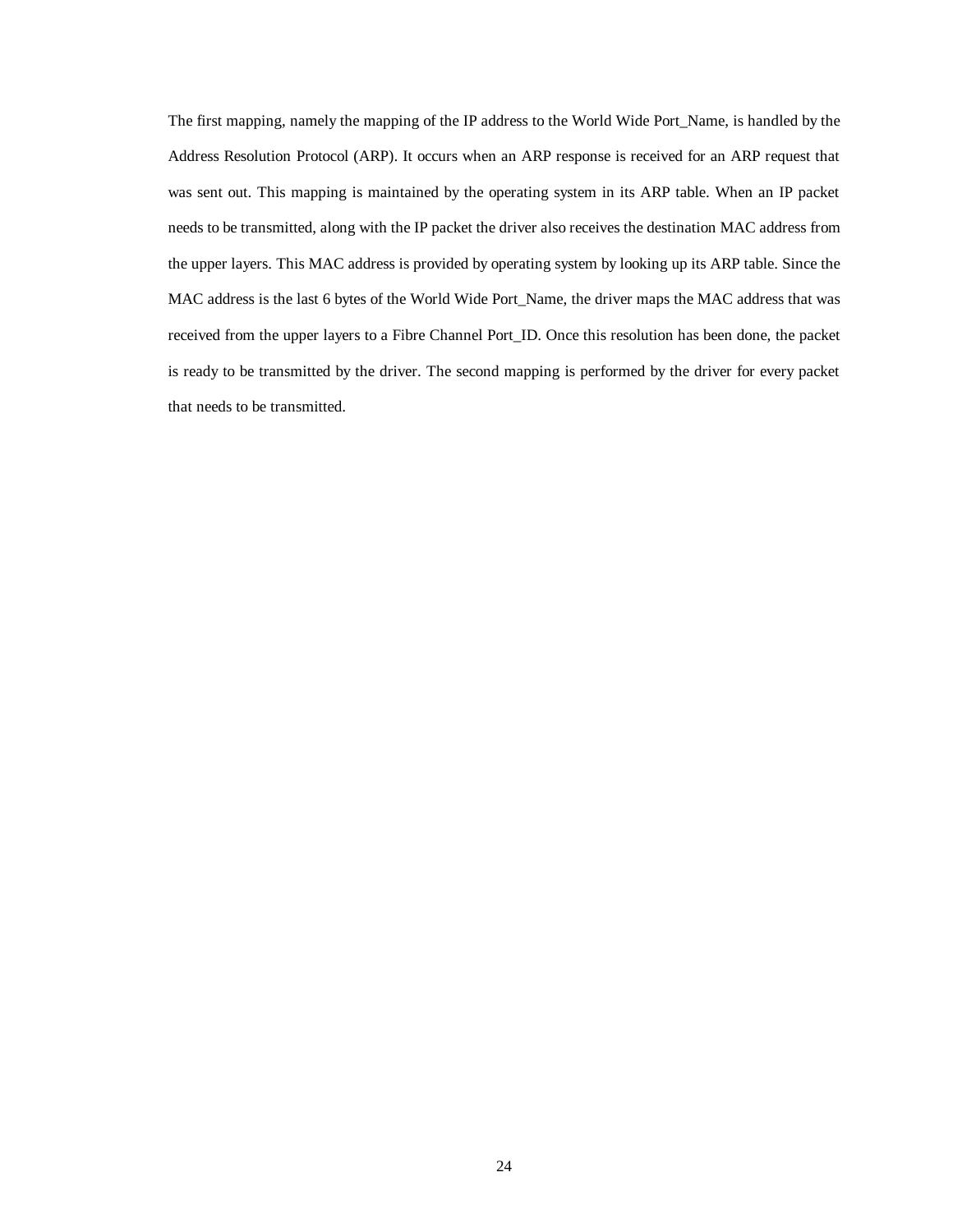# **CHAPTER 5**

# **LINUX DEVICE DRIVERS**

This chapter gives an introduction to writing device drivers on Linux for PCI based network interface cards. The Interphase 5526 PCI Fibre Channel card has been used as an example for explaining the various concepts. [1] has been used as the primary source for this chapter.

### **5.1 Introduction**

When writing a device driver for a PCI based card, the functions that need to be performed by the device driver are two-fold. First, it needs to establish the interface with the underlying hardware and then with the operating system. Establishing the interface with the card requires the driver to:

- detect the PCI card,
- read/write values from/to the PCI configuration registers on the card,
- initialize registers (of Tachyon and (i)chipTPI) on the card.

Establishing the interface with the operating system involves providing functions for:

- registering the card,
- requesting an interrupt line for the card,
- handling interrupts from the card,
- managing the device,
- constructing frames using the data provided by the upper layers (like IP) and transmitting them,
- receiving frames from the card and providing the data to upper layers (like IP).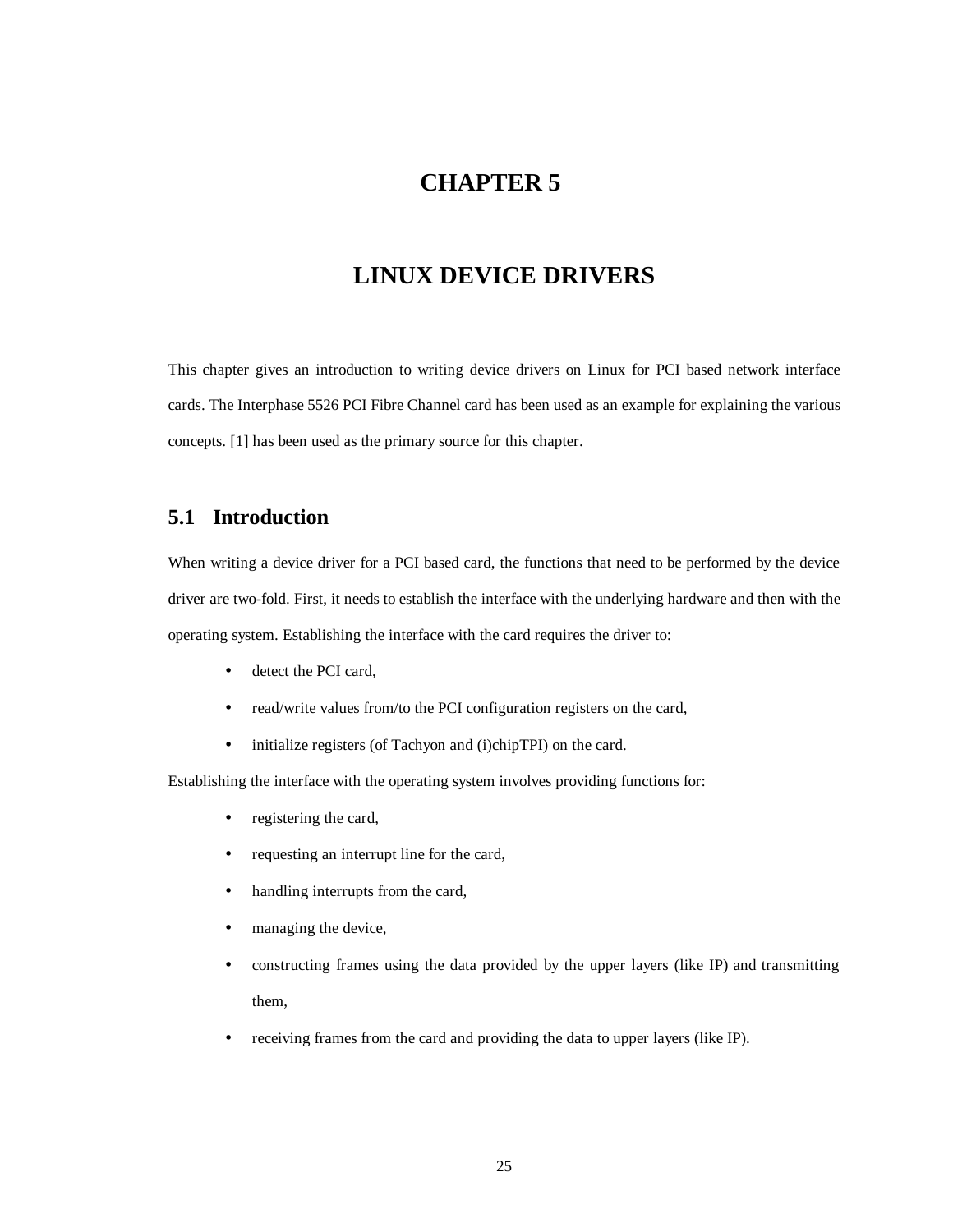### **5.2 Hardware Interface**

This section discusses how the PCI registers are organized and how the device driver accesses them. It then talks about ways to read/write to the registers (of Tachyon and (i)chipTPI) on the card.

### **5.2.1 PCI Configuration Registers**

A typical PCI register layout is given in Figure 5-1. It lists the PCI registers and the offsets at which they are located.

| <b>PCI</b> Register                 |                                      |                              |                    | <b>Offset</b> |
|-------------------------------------|--------------------------------------|------------------------------|--------------------|---------------|
| Byte 3                              | Byte 2                               | Byte 1                       | Byte 0             |               |
|                                     | <b>DEVICE ID</b><br><b>VENDOR ID</b> |                              |                    | 0x00          |
|                                     | <b>STATUS</b>                        |                              | <b>COMMAND</b>     | 0x04          |
|                                     | <b>CLASS CODE</b>                    |                              | <b>REVISION ID</b> | 0x08          |
| <b>BIST</b>                         | <b>HEADER TYPE</b>                   | <b>LATENCY_TIMER</b>         | CACHE_LINE_SIZE    | 0x0C          |
|                                     |                                      | Memory Base Address Register |                    | 0x10          |
|                                     |                                      | <b>IOBASEL</b>               |                    | 0x14          |
| <b>IOBASEU</b>                      |                                      |                              |                    | 0x18          |
| Reserved                            |                                      |                              |                    | 0x1C          |
| Reserved                            |                                      |                              |                    | 0x20          |
| Reserved                            |                                      |                              |                    | 0x24          |
| Reserved                            |                                      |                              |                    |               |
| Subsystem ID<br>Subsystem Vendor ID |                                      |                              |                    |               |
| <b>Expansion ROM Base Address</b>   |                                      |                              |                    | 0x30          |
| Reserved                            |                                      |                              |                    | 0x34          |
| Reserved                            |                                      |                              |                    | 0x38          |
| Max_Lat                             | Min_Gnt                              | Interrupt Pin                | Interrupt Line     | 0x3C          |
| Reserved                            |                                      |                              |                    | $0x40-0xFF$   |

#### **Figure 5-1 PCI Configuration Register Map**

A *bus* number, a *device* number, and a *function* number identify each peripheral. The PCI specification permits up to 256 buses. PCs normally have only one PCI bus. Each bus hosts up to 32 devices and each device can perform up to 8 functions.

As shown in Figure 5-1, the PCI devices have a 256-byte address space. The first 64 bytes are standardized, while the rest are device-dependent. Of the first 64 bytes, the registers that have been shaded are required and the others are optional. Every PCI device must contain meaningful values in the registers that are mandatory. Three PCI registers identify a device: VENDOR\_ID, DEVICE\_ID and CLASS\_CODE. Every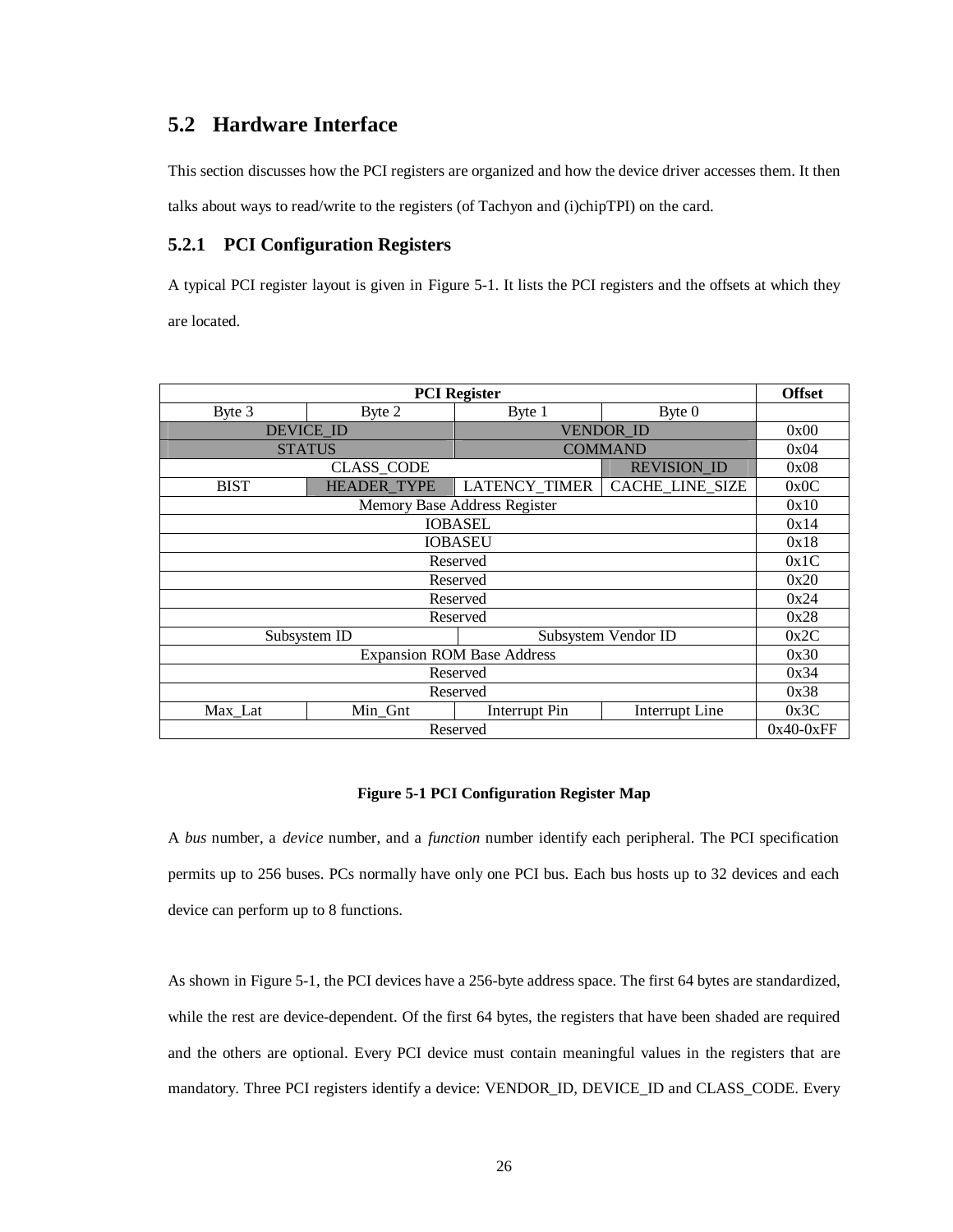PCI device puts its own values in these read-only registers. The device driver looks up these values to identify a device.

The first step taken by the driver is to check if there is a PCI bus in the system. If the motherboard supports PCI, it will then be equipped with PCI-aware firmware called the BIOS. The BIOS offers access to the device's PCI configuration registers. The BIOS is probed to see if a specific device (Fibre Channel card) of a particular vendor (Interphase) is present. If these operations are successful, then the next logical step is to allocate system resources like memory for the card. The information required to perform the above mentioned operations are obtained by accessing the PCI configuration registers on the card. Some of the kernel functions used while dealing with PCI based cards are:

- *pcibios\_present()*
- *pcibios\_find\_class()*
- *pcibios\_find\_device()*
- *pcibios\_read\_config\_byte()*
- *pcibios\_read\_config\_word()*
- *pcibios\_read\_config\_dword()*
- *pcibios\_write\_config\_byte()*
- *pcibios\_write\_config\_word()*
- *pcibios\_write\_config\_dword()*

**pcibios\_present()** checks to see if the computer supports PCI. If the BIOS is PCI-aware, it returns a nonzero value. It takes no arguments.

int pcibios present(void);

**pcibios\_find\_class()** requests information about the class of the device from the BIOS. It returns the bus number and device number of the particular device on the PCI bus. A return value of 0 indicates success and non-zero values indicate failure.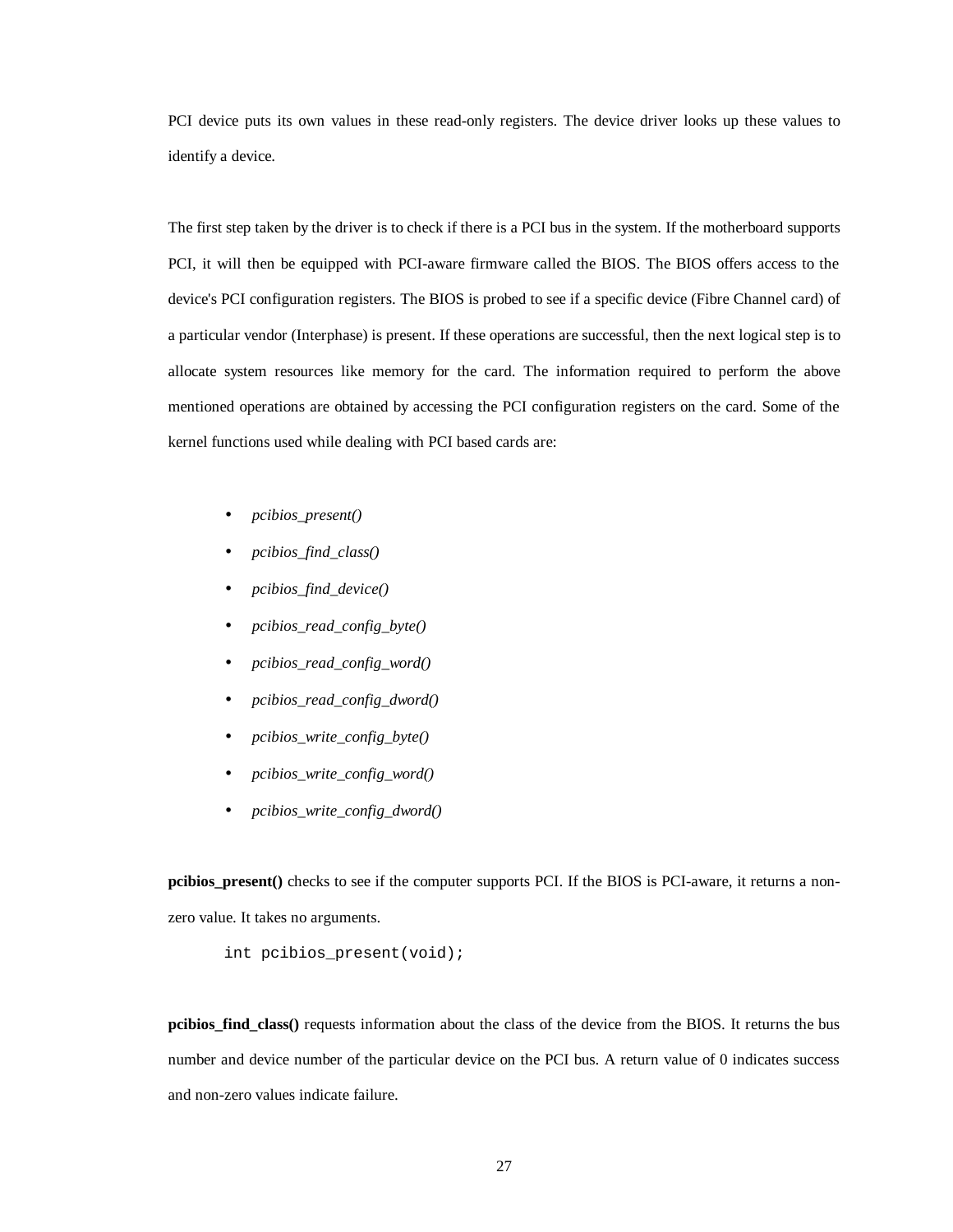int pcibios\_find\_class(unsigned int class\_code, unsigned short index, unsigned char\* bus, unsigned char \* device);

where:

- class\_code is the specific class to which the device belongs (for example, the class could be Fibre Channel).
- index is used to identify multiple devices with the same VENDOR ID /DEVICE ID identifier.
- bus corresponds to the PCI bus number. On a single system it is conceivable to have multiple PCI buses. Normally there is only one PCI bus in a system, and bus is set to 0.
- device corresponds to the index of the device in the PCI bus.

**pcibios find device**() requests information about the device from the BIOS. It is used to check if a particular device of a particular vendor is present. It returns the bus number and device number of the particular device on the PCI bus. A return value of 0 indicates success and non-zero values indicate failure.

int pcibios\_find\_device(unsigned short VENDOR\_ID, unsigned short DEVICE\_ID, unsigned short index, unsigned char\* bus, unsigned char\* device);

where:

- VENDOR\_ID is a two-byte number used to uniquely identify a vendor. This information can be obtained from the PCI register at offset hex '00'.
- DEVICE ID is a two-byte number used to uniquely identify a device of a particular vendor. This information can be obtained from the PCI register at offset hex '02'.
- index is used to identify multiple devices with the same VENDOR\_ID /DEVICE\_ID identifier.
- bus corresponds to the PCI bus number. On a single system it is conceivable to have multiple PCI buses. Normally there is only one PCI bus in a system, and bus is set to 0.
- device corresponds to the index of the device in the PCI bus.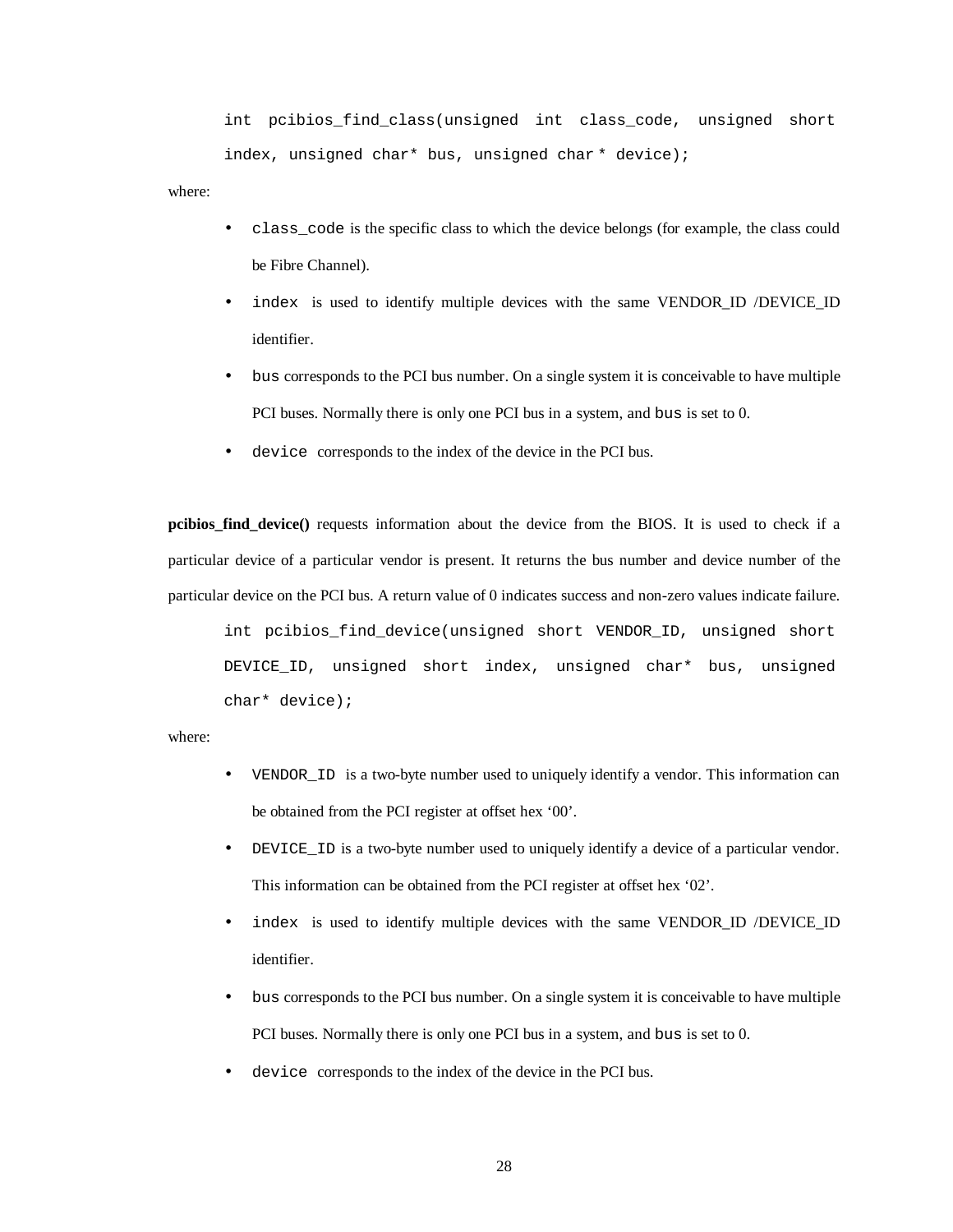**pcibios\_read\_config\_byte()** is used to read a byte from the configuration space of the device identified by *bus* and *device*.

int pcibios\_read\_config\_byte(unsigned char bus, unsigned char device, unsigned char where, unsigned char \*value);

where:

- bus and device are the values returned from the *pcibios\_find\_device()* function call.
- where is the offset into the PCI registers. For example, an offset of hex '3C' returns the interrupt line used by the PCI card into value.

Other variants of the above function are: pcibios read word() and pcibios read dword() which are used to read 2 and 4 bytes respectively.

**pcibios\_write\_config\_byte()** is used to write a byte to the PCI configuration space of the device identified by *bus* and *device*.

pcibios\_write\_config\_byte(unsigned char bus, unsigned char device, unsigned char where, unsigned char value);

where:

- bus and device are the values returned from the *pcibios\_find\_device()* function call.
- where is the offset into the PCI registers.
- value is the value to be written at the offset given by where.

Other variants of the above function are: pcibios\_write\_word() and pcibios\_write\_dword() which are used to write 2 and 4 bytes respectively.

### **5.2.2 Accessing the registers on the card**

There are two ways of controlling I/O. One is to have a separate I/O address space and the other is memory-mapped I/O. In this section, memory mapped I/O is discussed. Several terminologies exist when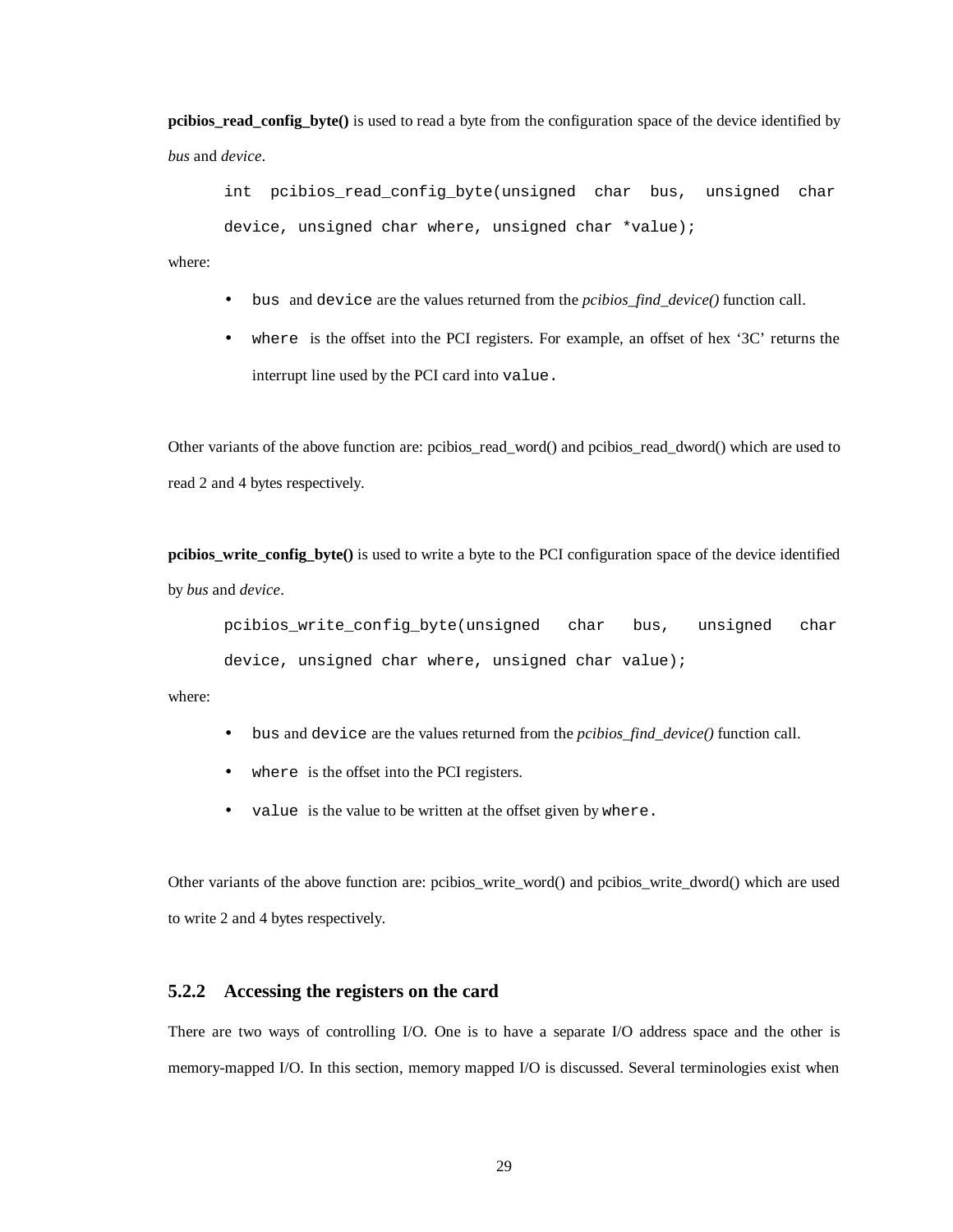referring to PCI memory. There are terms like "shared memory", "I/O memory" or simply "PCI memory". To access these memory locations, kernel functions that are used are:

- *readb()*
- *readw()*
- *readl()*
- *writeb()*
- *writew()*
- *writel()*

**readb()** is used to read a byte from an address in memory.

unsigned long readb(unsigned long addr);

where:

• addr is the address from which a byte should be read.

Other variants of the above function, namely readw() and readl()are used to read 2 and 4 bytes respectively.

**writeb ()** is used to write a byte into the address in memory that is specified.

writeb(unsigned char c, unsigned l ong addr);

where:

- c is the byte value that should be written into the address specified.
- addr is the address to which a byte should be written.

Other variants of the above function, namely writew() and writel() are used to write 2 and 4 bytes respectively.

The type of I/O that a card performs can be determined by looking at /proc/pci. A sample listing of /proc/pci is shown below. The information about two devices on a PCI bus is shown below.

```
Bus 0, device 14, function 0:
Network controller: Compaq Unknown device (rev 1).
 Vendor id=e11. Device id=a0ec.
```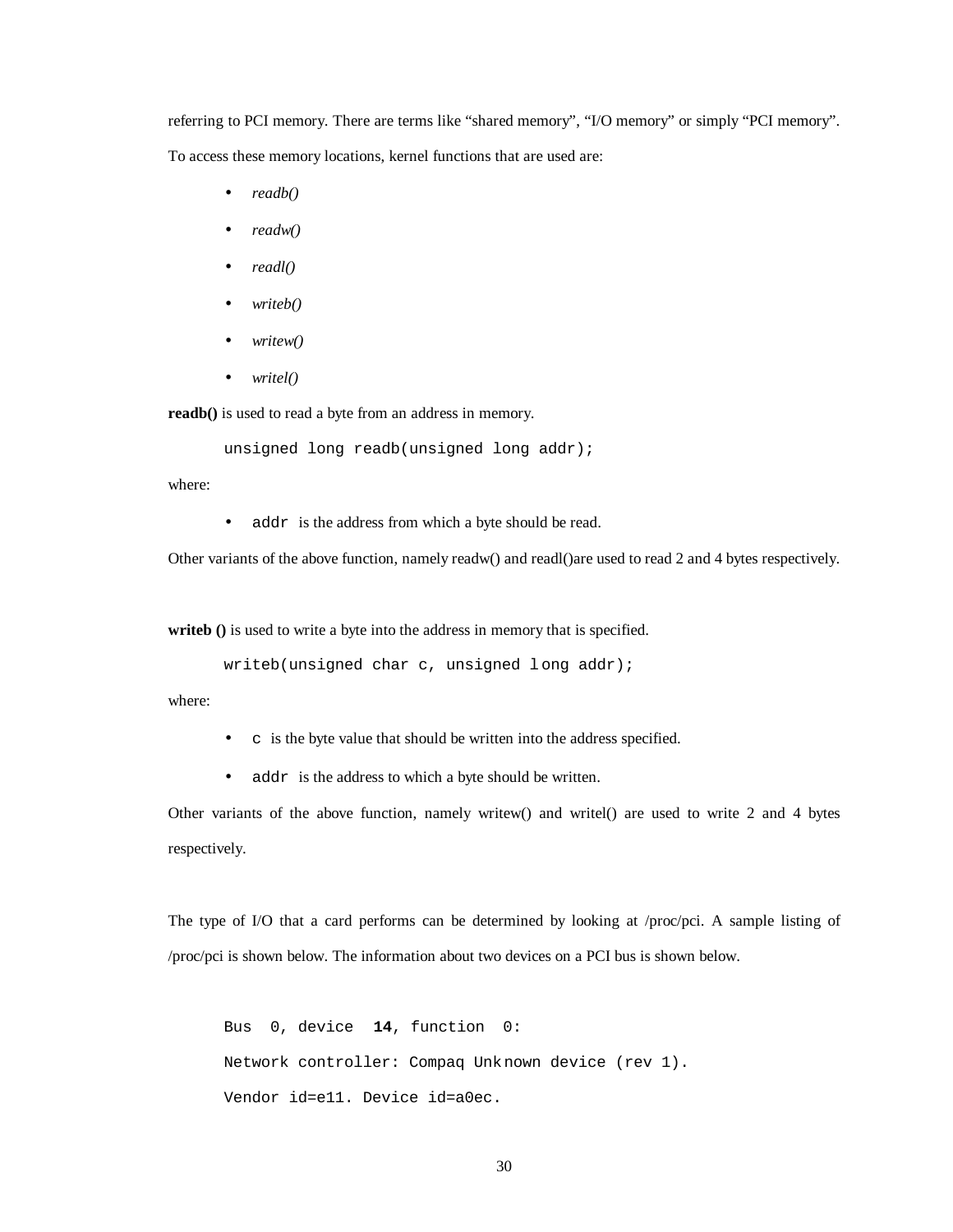Medium devsel. Fast back-to-back capable. IRQ 3. Master Capable. Latency=64.

**I/O at 0xf000 [0xf001].**

 **I/O at 0xf400 [0xf401].**

Non-prefetchable 32 bit **memory at 0xfedfec00** [0xfedfec00].

Bus 0, device **15**, function 0: Fiber Channel: Unknown vendor Unknown device (rev 0). Vendor id=107e. Device id=4. Slow devsel. Fast back-to-back capable. BIST capable. IRQ 9. Master Capable. Latency=64. Non-prefetchable 32 bit **memory at 0xfedfe800** [0xfedfe800].

The listing basically interprets the various fields in the PCI registers. The first device, namely device 14, has a separate I/O address space as well as memory mapped I/O. The second device, namely device 15, does only memory mapped I/O. This is indicated by the absence of a separate I/O address space in the listing. The memory listed in the listing cannot be used directly. This is an arbitrary physical address that needs to be mapped to kernel address space. This needs to be done when the kernel wants to access the high addresses directly. The kernel function that is used to remap the address is called *ioremap().* For example, for device 15 whose listing is given above, the function *ioremap()* may be used as follows:

char \* baseptr = ioremap(0xfedfe800, size\_of\_memory\_needed);

This is done as part of the initialization of the driver for the card and is done typically when the driver gets loaded. So, for writing a byte value, say, hex '10' into the offset 20 of the area, the following is done:

 $writeb(0x10, baseptr + 20);$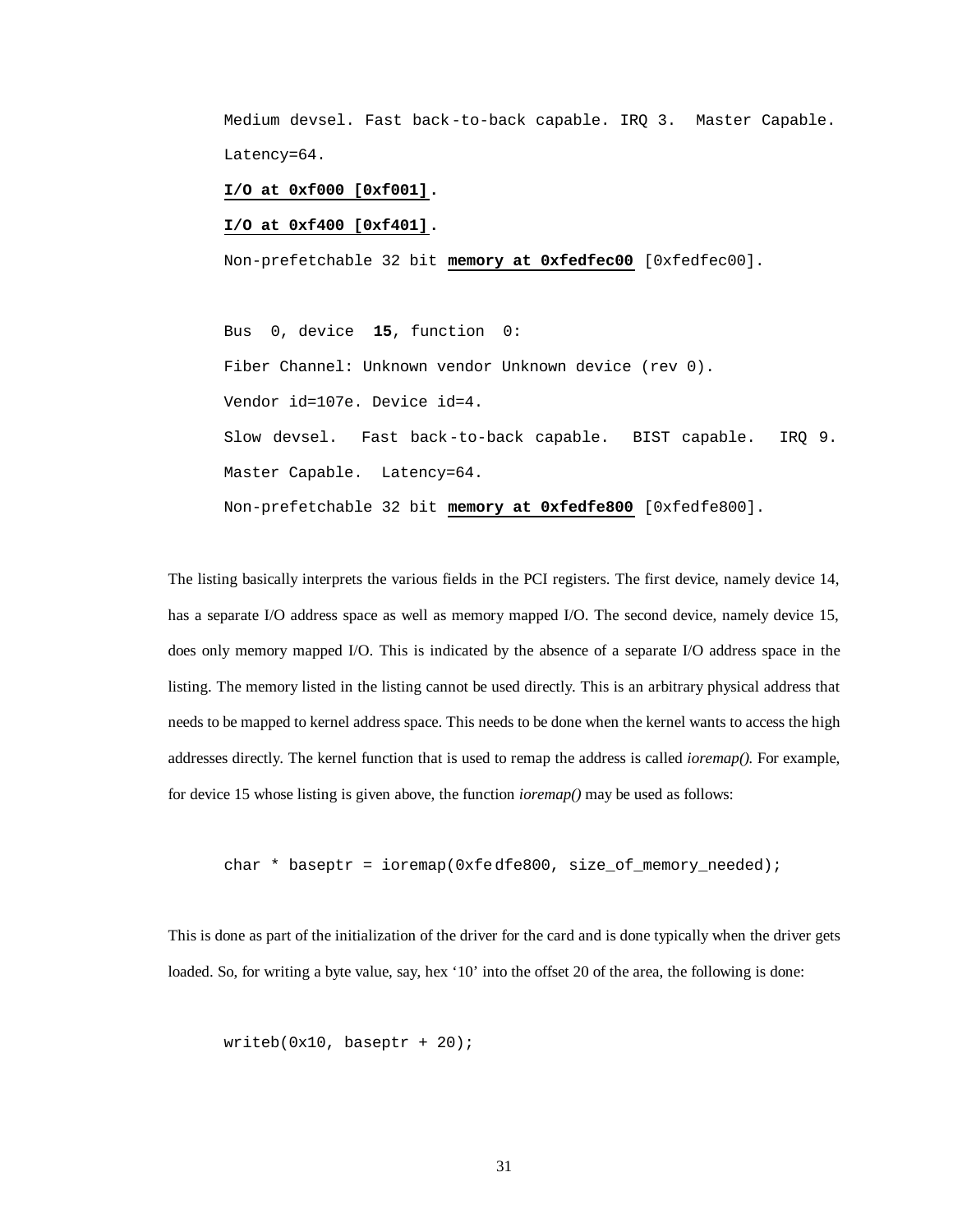When the driver is unloaded, memory is umapped as shown below:

```
iounmap(baseptr);
```
Thus by using *readb/writeb* and similar functions, we can read/write to the registers on a PCI card from a driver.

## **5.3 Operating System Interface**

Each device is represented in the operating system by a struct device. The device structure is the principal data structure used by network drivers. struct device can be conceptually divided into two parts: "visible" and "invisible". The visible part of each device is made up of fields most of which are explicitly assigned in the driver. The hidden fields comprise several additional fields that are assigned at device initialization. It also has pointers to functions that are part of the interface to the kernel. Most of the functions are implemented in the driver itself. If the functionality of a function is common for all devices of a particular technology, then those functions are included as part of the kernel itself. These function pointers are filled in typically when the device registers itself with the operating system.

#### **5.3.1 Registering the card**

Functions for registering the card are generally built into the kernel. If the driver is written for a card that is based on older technologies like Ethernet or Token Ring, then the existing functions can be used for registering the device. For technologies (like Fibre Channel) for which support is not present in the kernel, the functions will have to be added to the networking code of the kernel. Registration of devices is done when the driver gets loaded. The devices get unregistered when the driver gets unloaded. The two functions that need to be implemented are *register\_device()* and *unregister\_device()*. During registration, the device is assigned a unique name, say *fc0*, and the operating system adds the device to its list of networking devices. Also, the various function pointers and parameters, like the MTU of the device, size of its address field and size of the hardware header for the device, are specified during registration.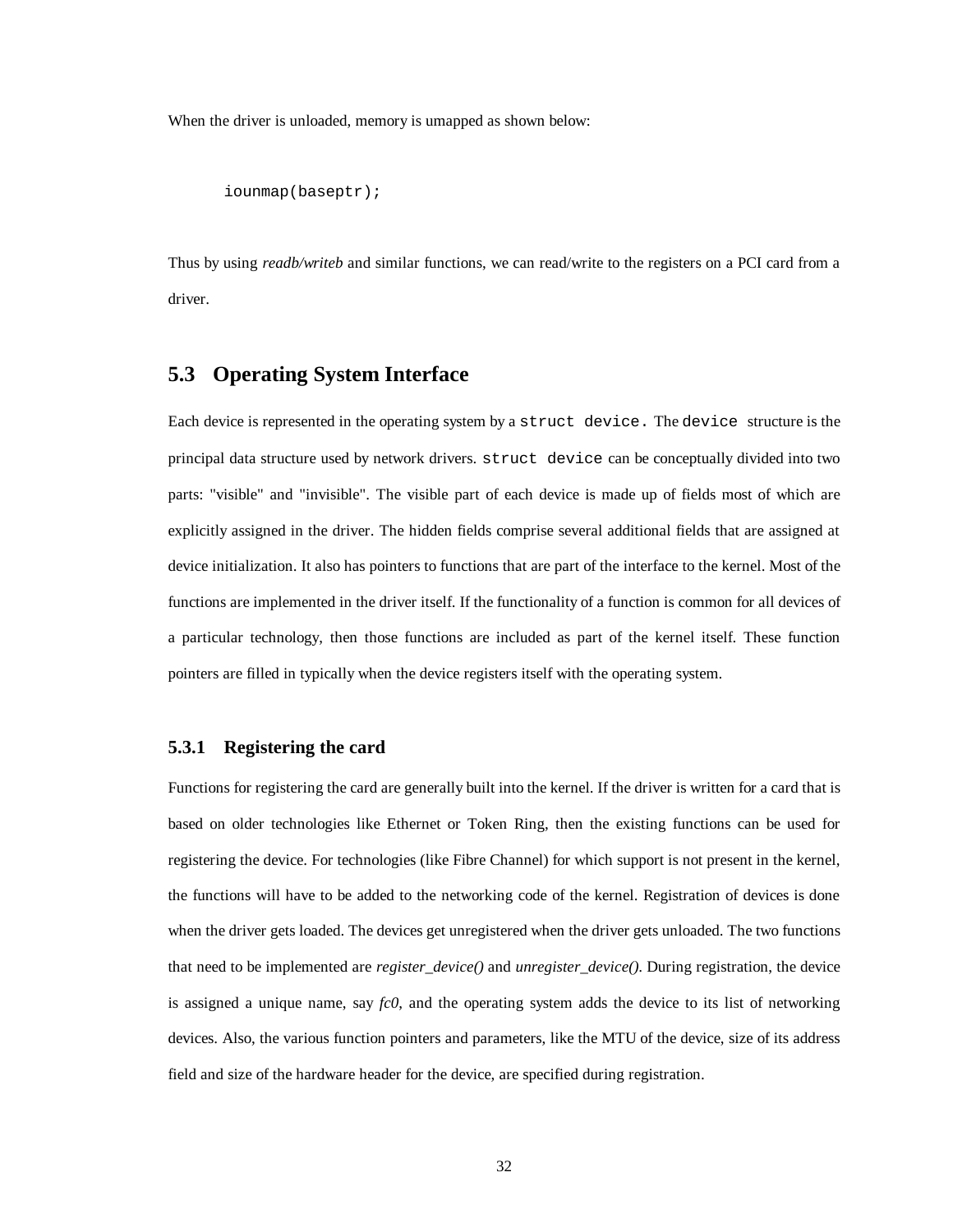### **5.3.2 Requesting an IRQ**

Once the device has registered itself, the next step is to request an interrupt line for the card. Interrupts are an asynchronous means by which the device tells the device driver that it ready to be acted upon. Whenever an event occurs that requires the driver to perform some action, the card sends an interrupt on the IRQ line. On seeing the interrupt from the card, the driver is required to perform appropriate action. The kernel function used to request an IRQ is *request\_irq().* The interface provided for the function *request\_irq()* is shown below:

int request\_irq(unsigned int pci\_irq\_line, void (\*handler) (int, void\*, struct pt\_regs\*), unsigned long flags, const char \*card name, void \*dev id);

#### where:

- pci\_irq\_line is the interrupt number retrieved from the PCI registers using the function call pcibios\_read\_config\_byte(bus, device, 0x3C, &pci\_int\_line) as explained in section 5.2.1.
- The second parameter is the pointer to the function that will handle interrupts from the card. The interrupt handler gets installed at this point.
- flags are related to interrupt management. For example, the flag could be set to SA\_SHIRQ to show that the interrupt number can be shared with other devices.
- card\_name is a string passed to *request\_irq()* to show the owner of the interrupt when displayed by /proc/interrupts. The string could be the device name itself (say *fc0*) or a string like "Interphase 5526 Fibre Channel HBA".
- dev\_id is used for shared interrupt lines to uniquely identify a device and is set to NULL if the interrupts are not shared.

The following is a sample listing of /proc/interrupts.

0: 1867787 XT-PIC timer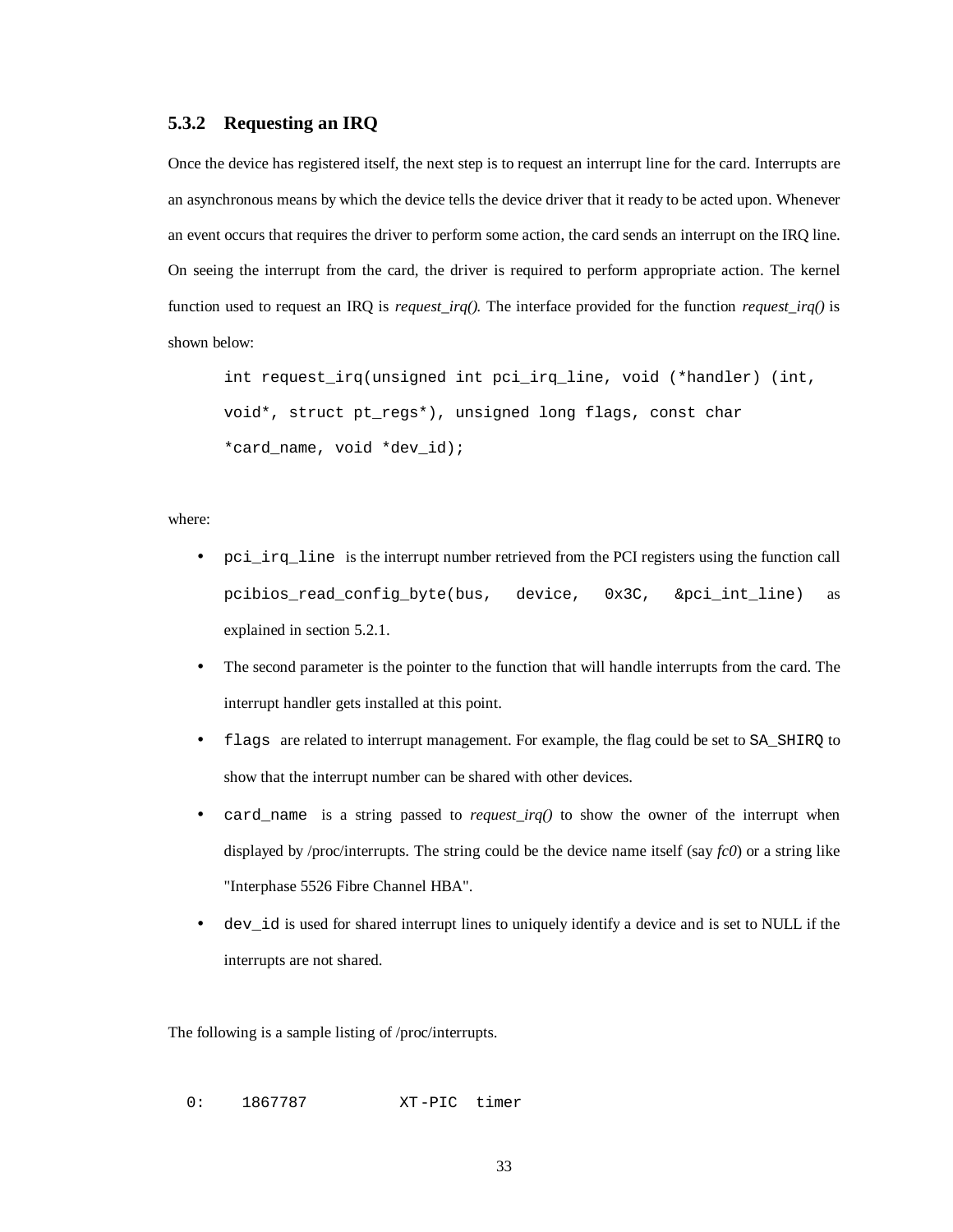| 1:  | 8138   |             | XT-PIC keyboard   |
|-----|--------|-------------|-------------------|
| 2:  | 0      |             | XT-PIC cascade    |
| 11: | 14458  | XT-PIC eth0 |                   |
| 12: | 32539  |             | XT-PIC PS/2 Mouse |
| 13: | 1      | XT-PIC fpu  |                   |
| 14: | 117963 | XT-PIC ide0 |                   |
| 15: | 4      | $XT-PIC$    | ide1              |

On executing the following piece of code in a driver,

```
pci_irq_line = 9;
card_name = "Interphase 5526 Fibre Channel HBA";
request_irq
```
(pci\_irq\_line,&interrupt\_handler,SA\_SHIRQ,card\_name,dev);

the listing of /proc/interrupts changes as shown below. Notice that the interrupt number 9 has been associated with the "Interphase 5526 Fibre Channel HBA".

| 0:  | 1867787      | XT-PIC timer |                                          |
|-----|--------------|--------------|------------------------------------------|
| 1:  | 8138         |              | XT-PIC keyboard                          |
| 2:  | 0            |              | XT-PIC cascade                           |
| 9:  | 31           |              | XT-PIC Interphase 5526 Fibre Channel HBA |
| 11: | 14458        | XT-PIC eth0  |                                          |
| 12: | 32539        |              | XT-PIC PS/2 Mouse                        |
| 13: | $\mathbf{1}$ | XT-PIC fpu   |                                          |
| 14: | 117963       | XT-PIC ide0  |                                          |
| 15: | 4            | XT-PIC ide1  |                                          |

At this stage, the device has an IRQ and its interrupt handler has been installed.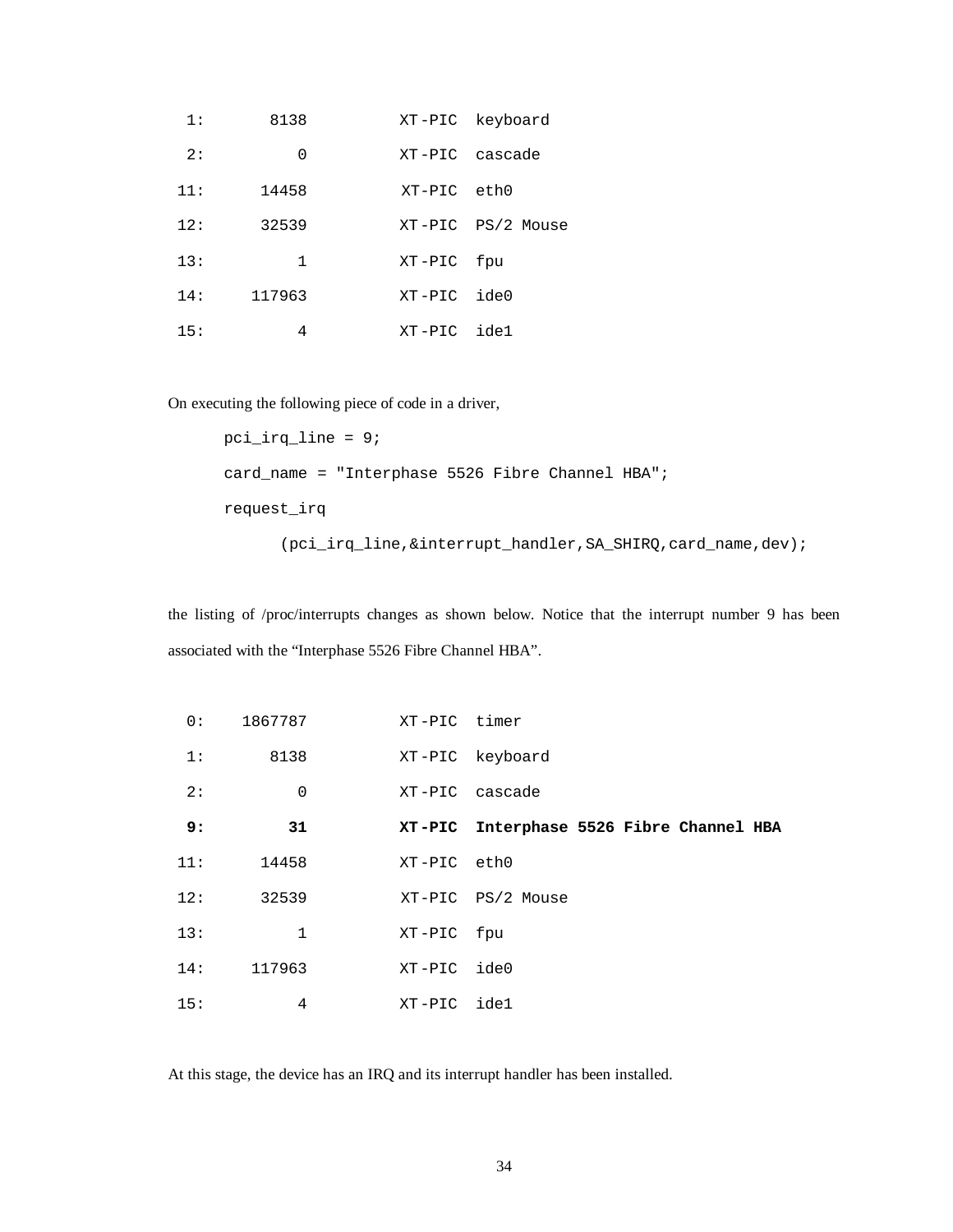### **5.3.3 Handling Interrupts**

The card under various circumstances sends interrupts. For example, the card might send interrupts in conditions like "received\_new\_packet", "transmission\_of\_packet\_complete", etc. Appropriate bits in the *status register* of the card are set to reflect what caused the interrupt. When the driver receives an interrupt, the interrupt handler that was installed while requesting the IRQ gets invoked. In the interrupt handler, the driver checks the *status\_register* of the card to find out the cause for the interrupt. It then performs the appropriate action in the interrupt handler. A sample *status\_register* is shown in Figure 5-2.



**Figure 5-2 Example of a Register**

While handling interrupts, some devices may require that a certain bit on the interface board be cleared to prevent other interrupts from being generated while an interrupt is being processed. But generally devices will not generate additional interrupts if there is an interrupt pending which will be reflected by the *interrrupt\_pending* bit. The *interrupt\_pending* bit gets cleared after the interrupt gets serviced. A simple interrupt handler might then look like this:

```
void interrupt_handler(int irq, void *dev_id, struct pt_regs *regs)
{
      switch(readb(status register in card))
      {
            case PACKET_RECEIVED:
                   .
                   .
                   break;
```

```
case PACKET TRANSMITTED:
```
.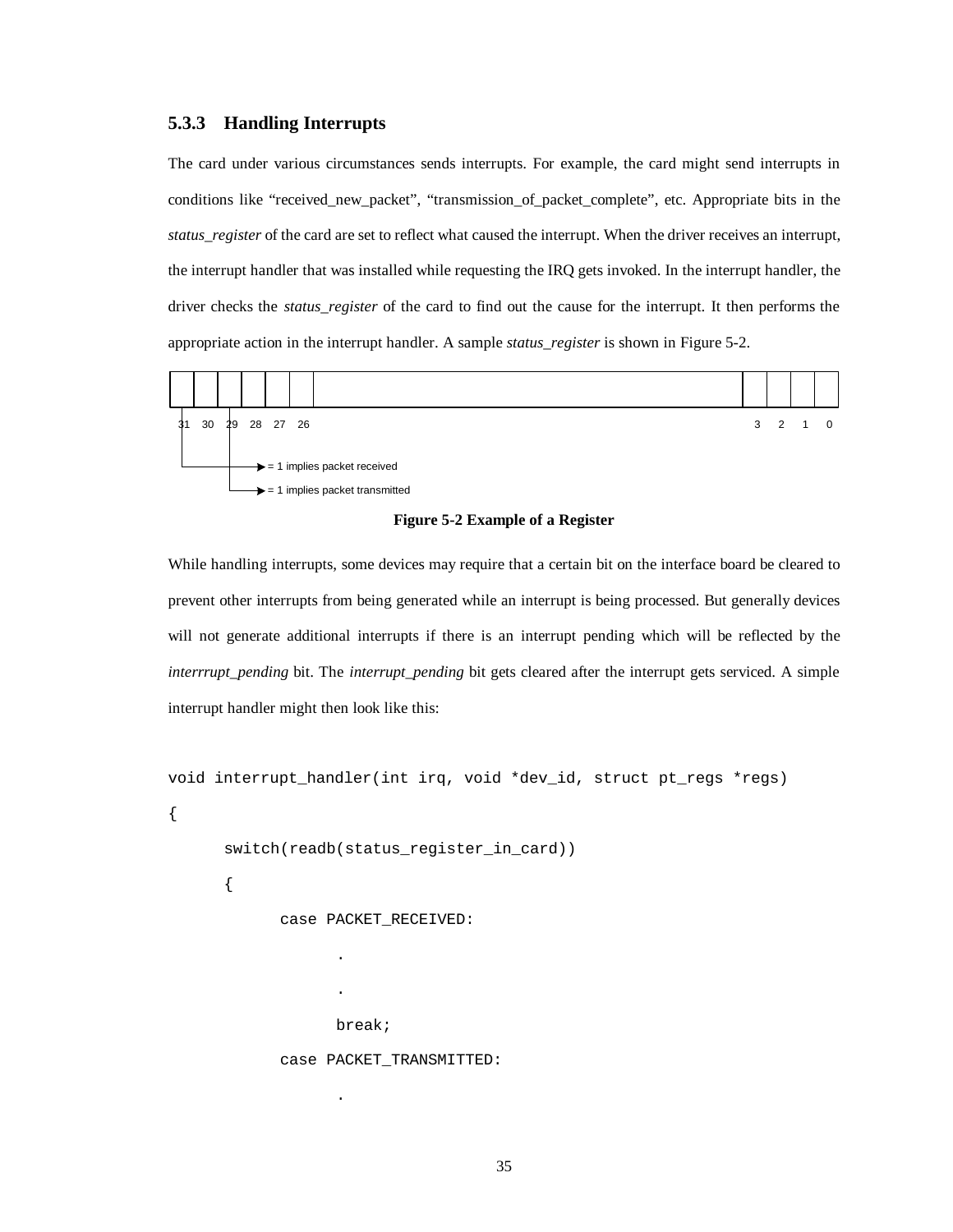```
break;
      .
      .
}
writeb(interrupt_register_in card, interrupt_pending = FALSE);
```
}

## **5.3.4 Device Methods**

The device structure has pointers to device methods that are part of the interface to the operating system. Each network device needs to specify these functions so that they can be acted upon. Device methods for a network interface fall into two categories: fundamental and optional. Fundamental methods are those that are needed to be able to use the interface. Optional methods are not strictly required and they implement more advanced functionalities. Some of the fundamental methods are:

```
int (*open)(struct device *dev);
```
.

This method *open*s the interface. Before a network device can be used, it should be *opened*. This is done when *ifconfig* activates it and associates an IP address with it.

```
int (*stop)(struct device *dev);
```
This method *stops* the interface. An interface is stopped when it is brought down. All operations that were performed as part of *open* should be reversed.

int (\*hard\_start\_xmit)(struct sk\_buff \*skb, struct device \*dev);

This method requests the transmission of a packet. The packet is contained in a socket buffer (sk\_buff) structure.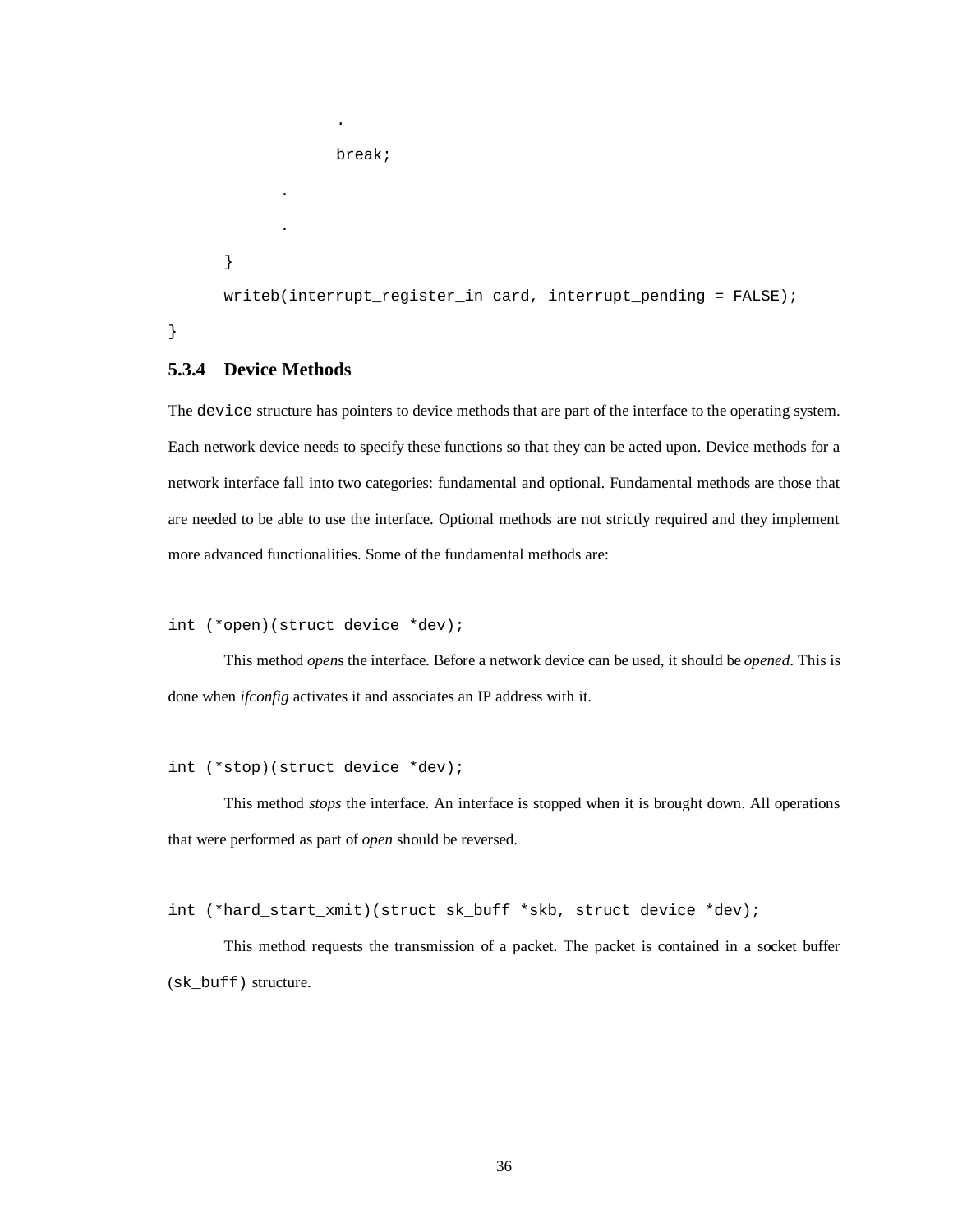#### **5.3.5 Packet Transmission and Reception**

When the kernel has a packet that needs to be transmitted, it calls the method *hard\_start\_xmit*. Each packet that is handled by the kernel is contained in a socket buffer structure called struct sk\_buff, the definition of which is found in <linux/skbuff.h>. The buffer that is passed to *hard\_start\_xmit* is the actual physical data that needs to be transmitted. It has all the headers in place and is given to the driver to be transmitted across the link. After transmission the driver updates the appropriate statistics.

When a packet is received, the driver copies it into a  $sk\_buffer$ . The driver then sets the protocol field in the sk\_buff to that of the packet received and passes it to the upper layers for processing. The driver does this by calling the kernel function *netif*  $rx()$  with the sk buff structure as its parameter. The driver then updates the appropriate statistics.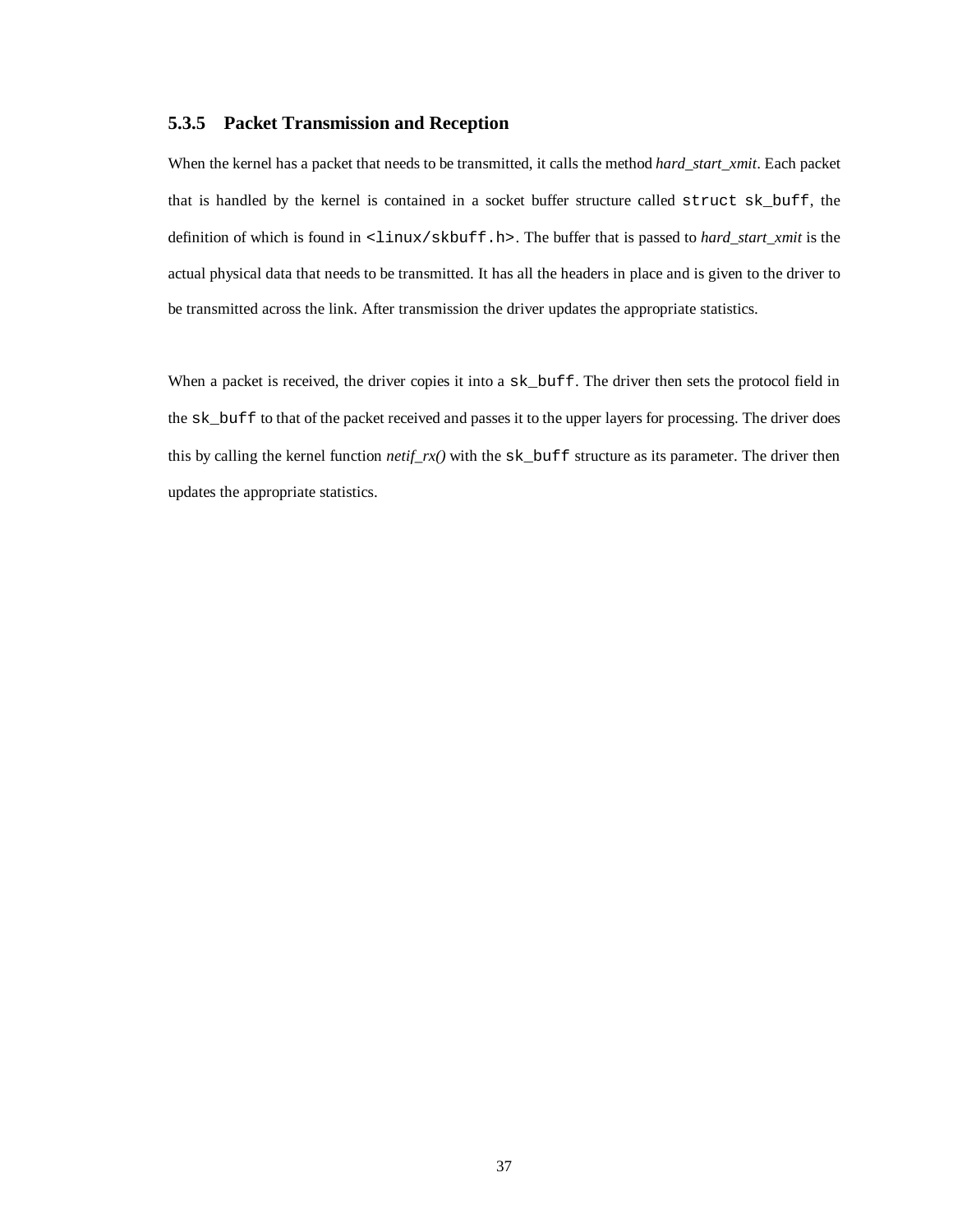# **CHAPTER 6**

# **DESIGN OF THE DRIVER**

## **6.1 Introduction**

As explained in Chapter 5, a device driver has two parts – an interface to the operating system, and, an interface to the card for which the driver is being written. The interface to the operating system is established after the operating system detects the card successfully. The interface to the card involves setting up the registers on the Tachyon and the Interphase (i)chipTPI chips. Once the interfaces have been set up, the Fibre Channel protocol, as described by the Internet Draft, can be implemented. As mentioned earlier, the Tachyon Fibre Channel controller performs the functionality up to the FC-2 layer. All other Fibre Channel functions like performing login procedures, error control mechanisms and node-validation mechanisms have to be implemented in the driver.

### **6.2 Functions of the Driver**

### **6.2.1 Operating System Interface**

When the system boots up, the cards are detected and chained together in a list of networking devices. For this to happen, the card should be registered as a network device. Prior to registration, the device should select a unique name, say *fc0*, for itself. During registration, it should specify certain parameters like its MTU, size of its frame header, size of its address field and the maximum queue size needed at the IP level. Once registration is complete, the device should be part of the operating system's list of networking devices. The network code of the Linux Operating System does not have native support for Fibre Channel. Currently, it supports technologies like Ethernet, FDDI and Token Ring. So functions to register a Fibre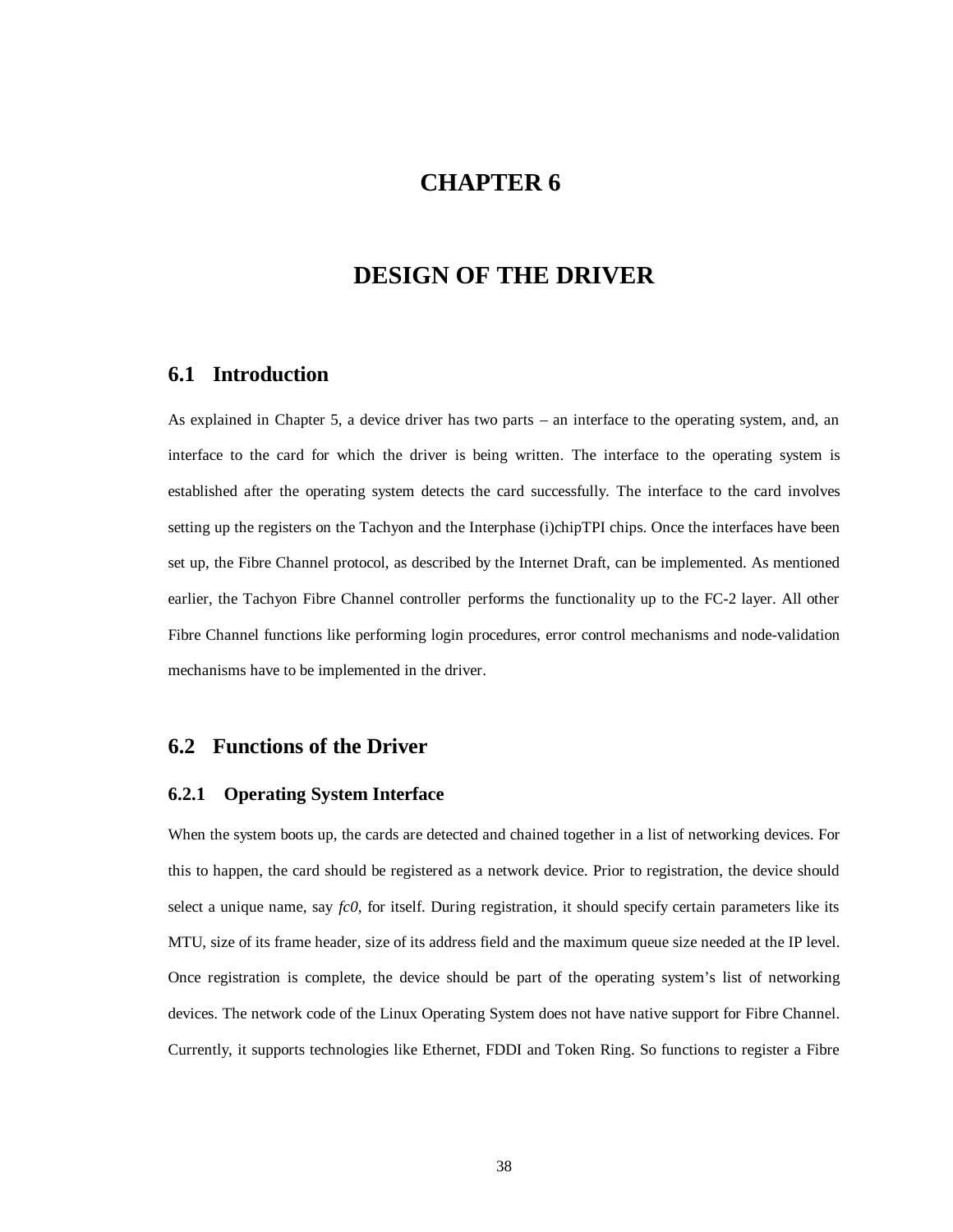Channel network card have to be added to the networking code in the Linux kernel. As part of the initialization process the driver also has to be able to detect multiple Fibre Channel cards of the same type. The driver then uses the existing operating system interface to request an Interrupt line for each device. Interrupts are the means by which the device communicates with the driver. While requesting an interrupt line, the driver also provides a function that will be called each time an interrupt occurs. As part of the initialization procedures, the driver also provides functions that can be called by operating system when it needs to open/close the device, transmit a packet through the device or get statistics about the device.

### **6.2.2 Hardware Interface**

As mentioned in Chapter 3, the two pieces of hardware that the driver has to interact with are the Tachyon Fibre Channel controller and the Interphase (i)chipTPI.

At system boot time, the driver needs to build the queues for Tachyon (discussed in chapter 3) in the host's virtual memory and write the values of the size and location of the queues to the registers on the Tachyon. All entries in each of the queues are 32 bytes in length. Except for the IMQ, all the other queues must contain a minimum of two entries. The IMQ must have a minimum of four entries. Base addresses in host memory of the queues must be aligned on a sizeof (queue) boundary, i.e., 32 multiplied by the number of entries in the queue. The complexity of this task is compounded by the fact that most of these registers on the Tachyon are Write-only. The queues that need to be built are the OCQ, IMQ, SFSBQ and the MFSBQ. HPCQ, which is used for passing high priority commands, is not needed as all commands are treated with equal priority in this implementation of the driver. The MFSBQ is used for holding Multi-frame Sequences. If a frame that is larger than 2048 (which is the maximum number of bytes that Tachyon can send/receive in one frame) is received, Tachyon transfers it into the MFSBQ in chunks of 2048 bytes each. The driver then has to coalesce the 2048-byte buffers to create one large frame and pass it to the upper layers for processing. To make this process of coalescing buffers efficient, the MFSBQ is designed such that it occupies a huge chuck of contiguous physical memory. This minimizes the number of *memcpy()*s that are needed while coalescing the buffers.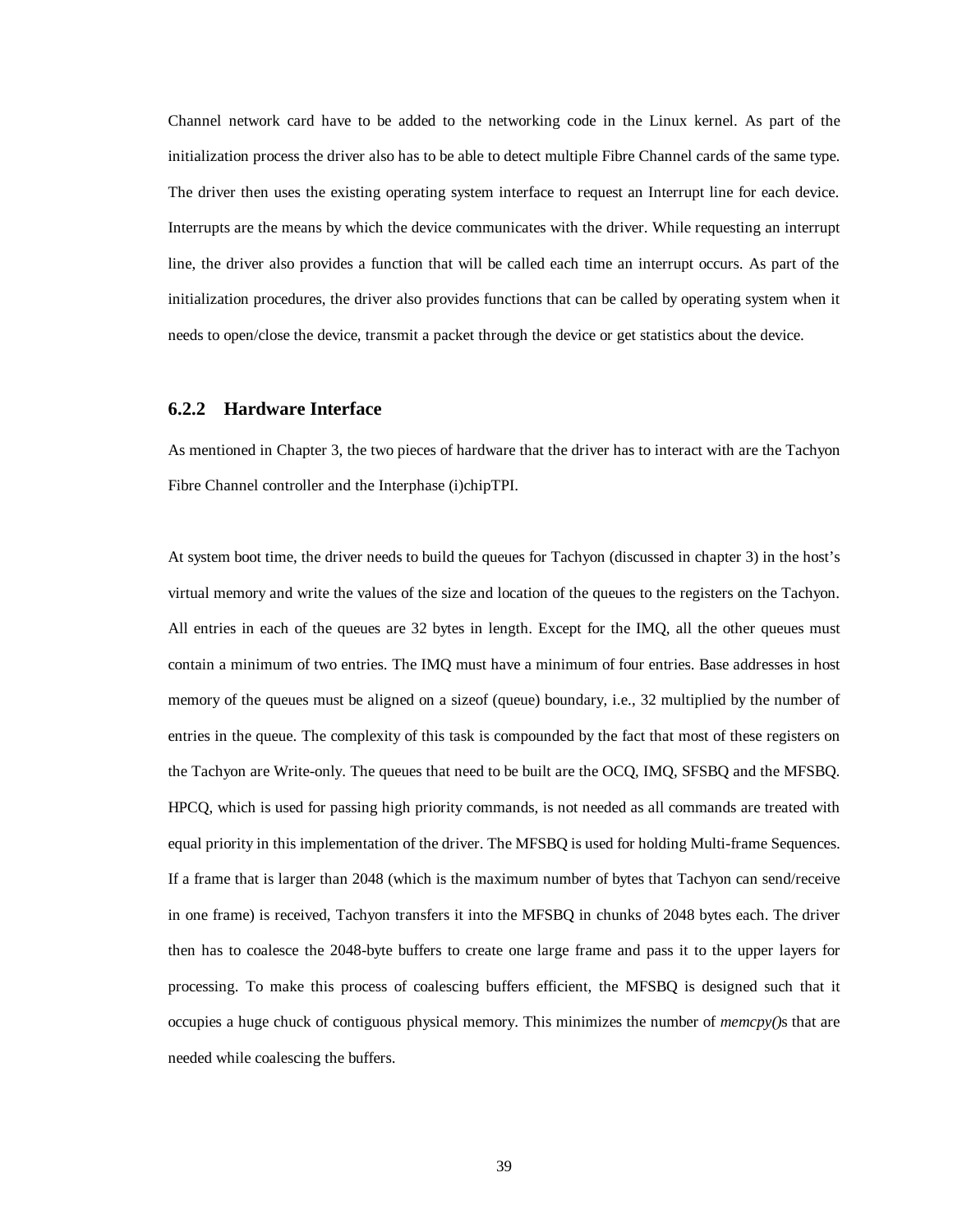#### **6.2.3 Login/Logout Protocols**

Tachyon can be programmed such that it generates an interrupt after a frame is transmitted. Generating an interrupt for each frame is inefficient. So frames are transmitted with the interrupt bit set only if the frame is a Fibre Channel Extended Link Service (ELS) frame. This helps the driver to map the responses that it receives to the ELS frames that were transmitted. This is essential for managing the Login/Logout protocols (as mentioned in 2.3.3). Each frame that is transmitted has a field called the *transaction\_id* in the ODB structure (Figure 3-2). When a frame has been successfully transmitted, Tachyon generates an interrupt (if enabled) and returns the transaction\_id in the IMQ. The driver can use the transaction\_id to keep track of frames that were sent out.

#### **6.2.4 Port Discovery**

Before an ARP request or an IP frame can be transmitted, the destination device should be logged in with the source. In Fibre Channel, login is performed by transmitting a frame called the PLOGI (Port LOGIn). The source and destination devices are considered to have logged into each other if one of the device transits a PLOGI and the recipient of the PLOGI transmits a PLOGI ACC (PLOGI Accept) in response to the PLOGI. The frame formats of these frames are defined in [2]. For the device to detect the presence of other devices, it needs to go through a process of *Port Discovery*.

#### **6.2.4.1 Private Loop**

Port Discovery can be performed in several different ways depending on the topology. In a simple Arbitrated Loop (with no FL\_Port, i.e., in a non-switched environment), the device can poll for each valid AL\_PA on the Loop. If it detects that there is a device with a particular AL\_PA on the Loop, the device can go ahead and transmit a PLOGI to that device and get logged in. The Port Discovery process may be performed each time the Link gets reset.

#### **6.2.4.2 Public Loop**

In a switched environment, the discovery process is a bit simpler. But the device needs to transmit frames of different types to initially log into the Fabric (section 2.2). Fabrics are required to provide various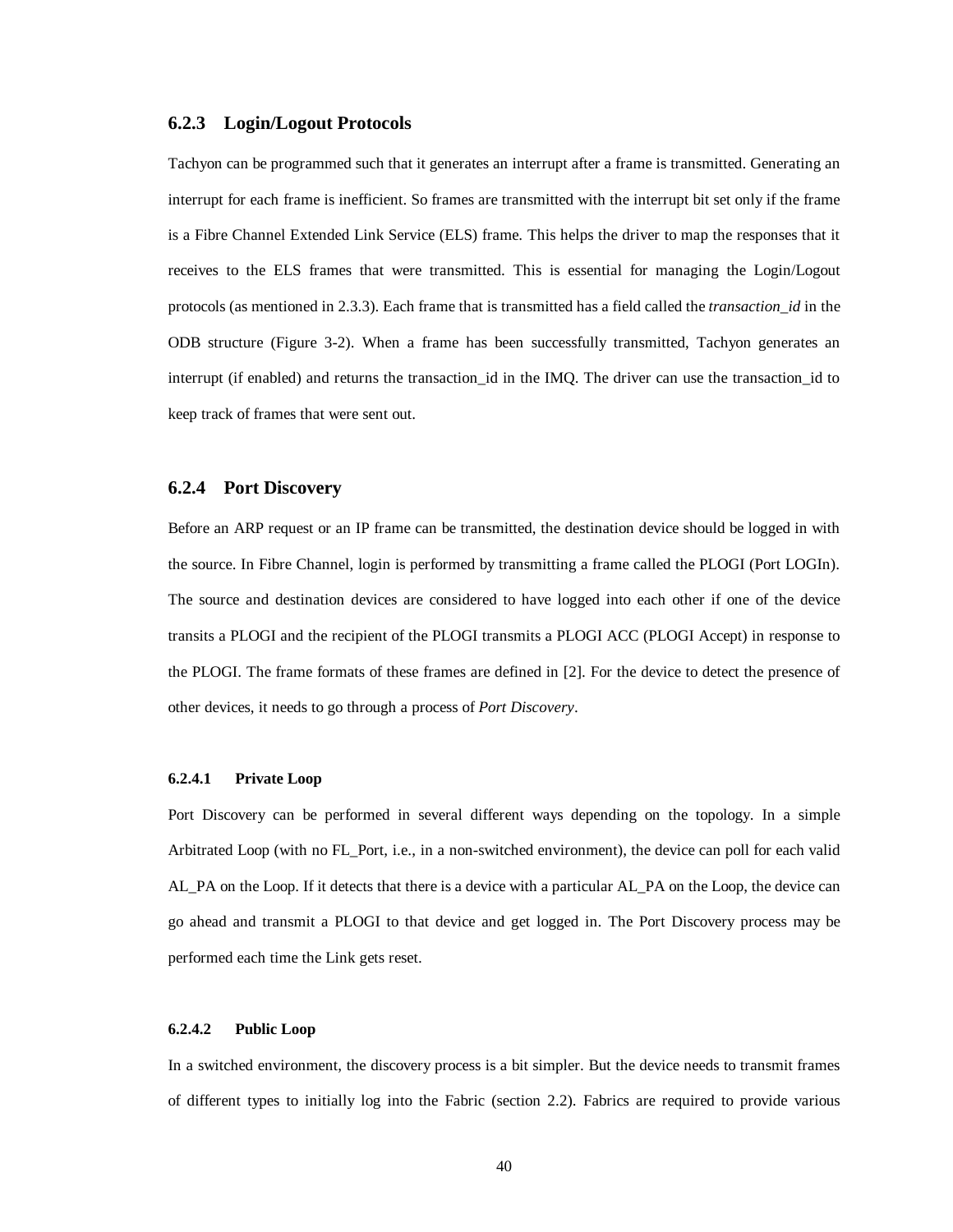services at specialized addresses. The most important ones are the *Directory Server* at address hex "FFFFFC", *Fabric Controller* at address hex "FFFFFD" and *Fabric F\_Port* at address hex "FFFFFE". When the Link comes up, if a device detects that an FL\_Port is present on the Loop, the device should then transmit a FLOGI (Fabric LOGIn) to the Fabric F\_Port at address hex "FFFFFE". When the device receives an ACC to the FLOGI, the device is considered to have logged into the Fabric. The device can then go ahead and transmit a PLOGI to the Directory Server at address hex "FFFFFC". The Directory Server maintains information about all the devices that have logged into the Fabric. After logging into the Directory Server, any device can probe the Directory Server for information about the other devices that are logged in to the Fabric. Once the result of the probe to the Directory Server is received, the device can then perform PLOGI to those devices. The target devices may be connected to different ports on the Fabric. Some of them might be on the same local loop as the source device and some of them might be connected to remote ports. If the local Loop gets interrupted, the source device can perform the Port discovery procedure as mentioned above for the switched environment and reestablish login. There is the case where the state of the remote devices can change. The source device needs to know whenever the state of the Fabric changes. This can be accomplished by performing a *State Change Registration* (SCR) with the Fabric Controller at address hex "FFFFFD". Once SCR has been transmitted and it has been accepted by the Fabric Controller, then the device that transmitted the SCR will be notified if there is any change in the state of the Fabric. The recipient device can then perform the login validation with the devices whose states have changed.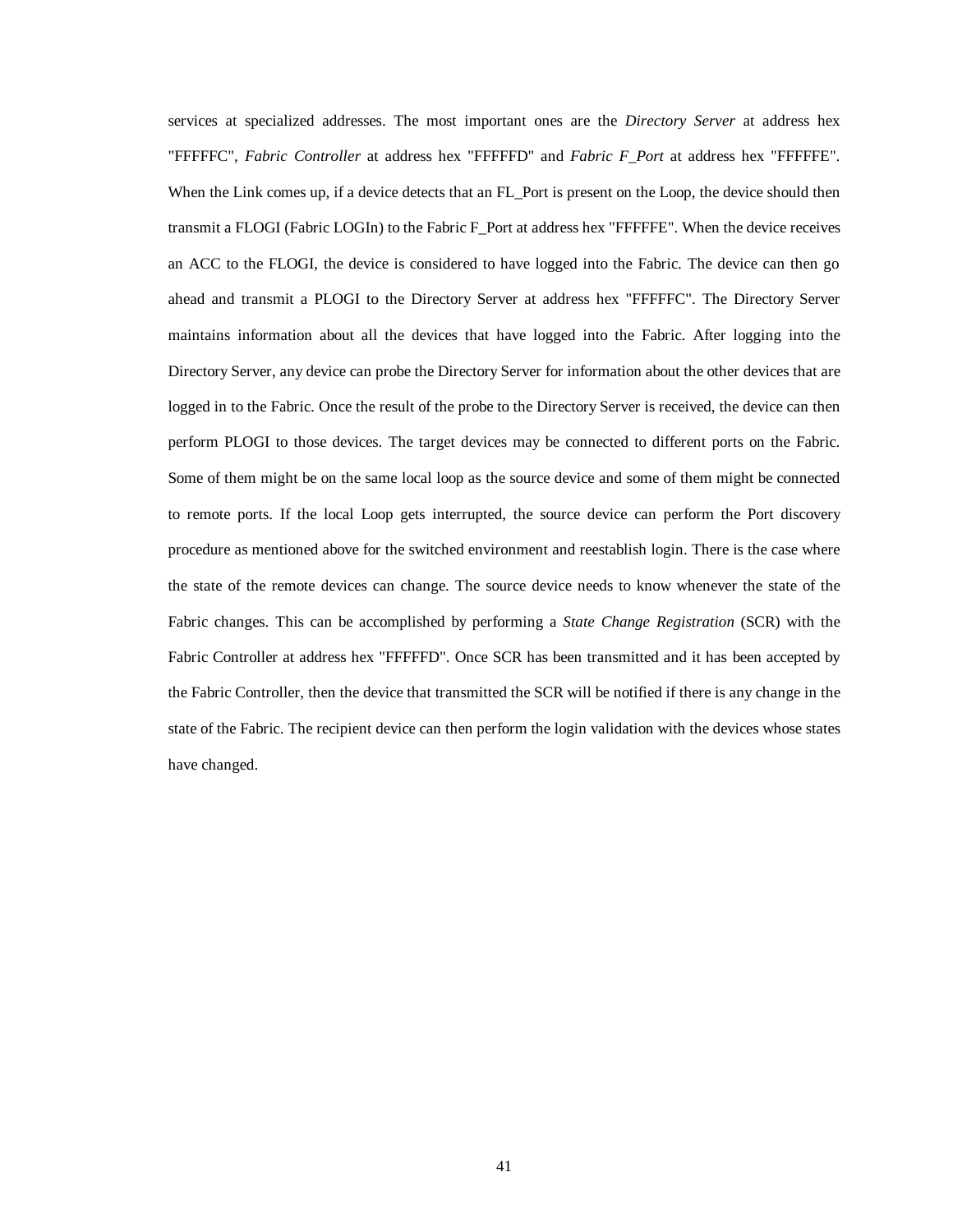# **CHAPTER 7**

# **IMPLEMENTATION OF THE DRIVER**

# **7.1 Address Maps**

The (i)chipTPI can access all components on the board through memory-mapped I/O. The (i)chipTPI requires 1KB of memory space. The base address is written into the PCI Configuration Memory Base Address register (Figure 5-1) as part of the initialization process. The driver should retrieve this base address from the PCI Configuration space and then map it into a virtual memory address (as explained in section 5.2.2). The map of the memory space looks like this:

| <b>Function</b>             | <b>Start Address</b> | <b>End Address</b> |
|-----------------------------|----------------------|--------------------|
| (i)chip registers           | 0x000                | 0x0FF              |
| Repeat of (i)chip registers | 0x100                | 0x1FF              |
| Tachyon                     | 0x200                | 0x3FF              |

#### **Figure 7-1 Memory Space Map**

The actual address in the host system of the driver would be the base address in virtual memory that is returned by *ioremap()* (section 5.2.2) plus the addresses shown in Figure 7-1.

# **7.2 Register Structure**

This section lists the registers relevant to the driver for the Tachyon and (i)chipTPI chips as described in the corresponding user manuals ([11] and [12]). All registers are 32-bit registers.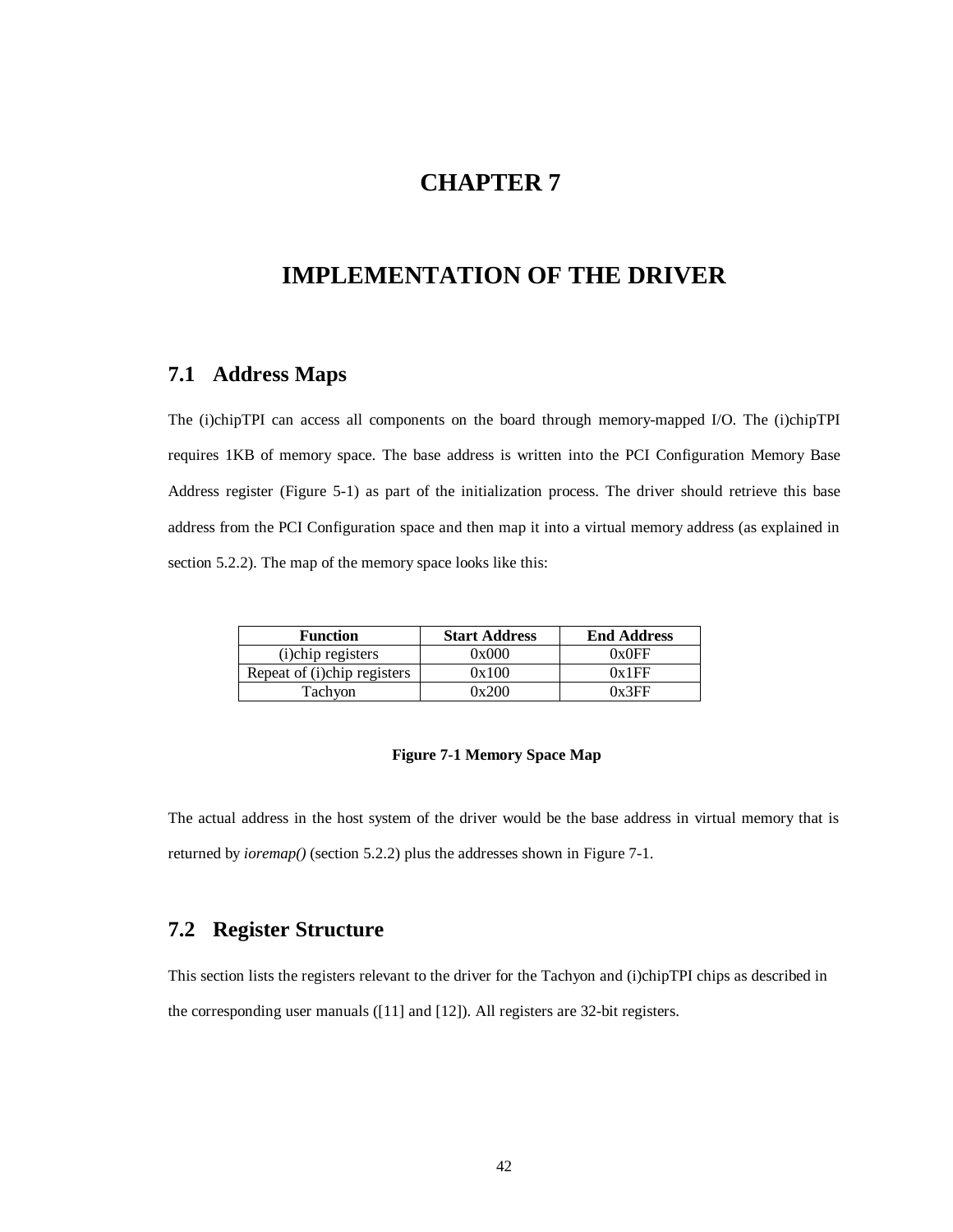## **7.2.1 Tachyon Registers**

Tachyon has three different sets of registers: Queue registers, Frame Manager registers and Tachyon registers. Each queue has a set of 5 registers.

Registers for the Outbound Command Queue (OCQ):

- OCQ Base Address register stores the base address of the OCQ.
- OCQ Length register stores the number of entries in the OCQ.
- OCQ Producer Index register points to the next empty entry in the OCQ that the driver can use to provide data to Tachyon.
- OCQ Consumer Index Address register points to the next OCQ entry that Tachyon will process.
- Host's Copy of Tachyon's OCQ Consumer Index this resides in host memory.

Registers for the Inbound Message Queue (IMQ):

- IMQ Base Address register stores the base address of the IMQ.
- IMQ Length register stores the number of entries in the OCQ.
- IMQ Consumer Index register points to the next completion message that needs to be processed by the driver.
- IMQ Producer Index Address register points to the next empty entry that Tachyon can use to post a completion message.
- Host's Copy of Tachyon's IMQ Producer Index resides in host memory.

Single Frame Sequence Buffer Queue (SFSBQ):

- SFSBQ Base Address register stores the base address of the SFSBQ.
- SFSBQ Length register stores the number of entries in the SFSBQ.
- SFSBQ Producer Index register points to the current end of the SFSBQ.
- SFSBQ Consumer Index register used by Tachyon to store incoming SFS.
- SFS Buffer Length register stores the length of each SFS buffer.

Multi Frame Sequence Buffer Queue (MFSBQ):

• MFSBQ Base Address register - stores the base address of the MFSBQ.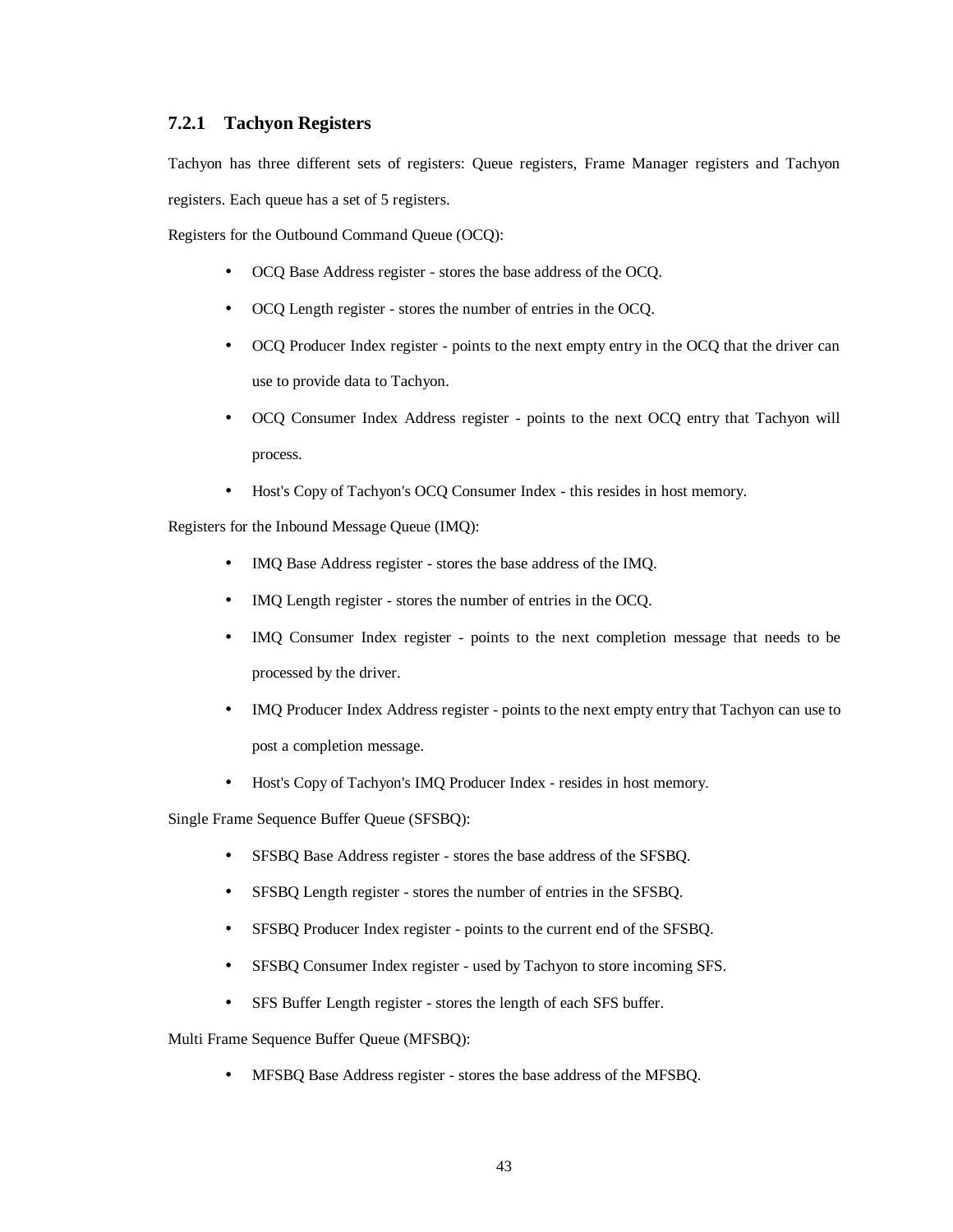- MFSBQ Length register stores the number of entries in the MFSBQ.
- MFSBQ Producer Index register points to the current end of the MFSBQ.
- MFSBQ Consumer Index register used by Tachyon to store incoming MFS.
- MFS Buffer Length register stores the length of each MFS buffer.

The Tachyon registers include:

- Tachyon Configuration register
- Tachyon Control register
- Tachyon Status register

The Frame Manager registers include:

- Frame Manager Configuration register
- Frame Manager Control register
- Frame Manager Status register
- Frame Manager Timeout register
- Frame Manager World Wide Name High register
- Frame Manager World Wide Name Low register
- Frame Manager Received AL\_PA register

## **7.2.2 (i)chipTPI Registers**

The (i)TPI consists of several registers, the most important of which are:

- Hardware Control Register
- Hardware Status Register
- Hardware Address Translate Base Register

# **7.3 Programming (i)chipTPI**

The first step in using the (i)chipTPI is to reset it. This is performed by asserting the reset bit on the Hardware Control Register and then de-asserting it. The Hardware Control Register also has bits that enable or disable interrupts that come from Tachyon. The bits that correspond to the Tachyon interrupts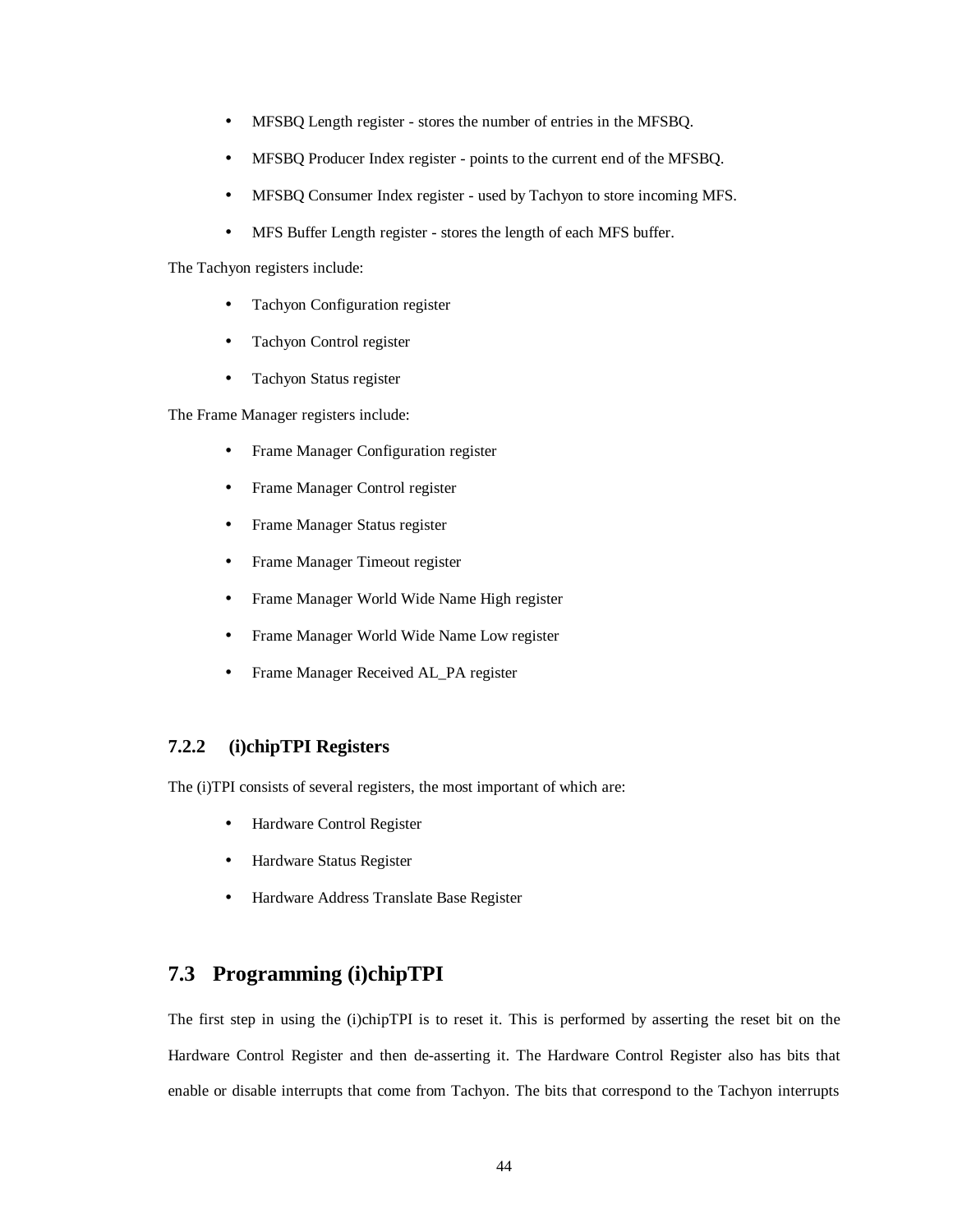should be enabled. Each time Tachyon sends an interrupt, the Interrupt Latch on the Interphase (i)chipTPI gets set. The bit corresponding to the Interrupt Latch is present on Hardware Status Register. The Interrupt Latch should be cleared each time an interrupt gets serviced. If the latch is not cleared, further interrupts from Tachyon will not be passed on to the driver. The Tachyon is a Big-Endian device while the Interphase (i)chipTPI is natively Little-Endian. By default, the Interphase (i)chipTPI performs a Little-Endian to Big-Endian conversion before handing out the data to Tachyon. So the bit that enables the byte-swap capability of the (i)chipTPI should be asserted in the Hardware Address Translate Base register.

## **7.4 Reading the NOVRAM**

The World Wide Name of the device is stored in a Non-Volatile RAM (NOVRAM) on the card. The NOVRAM stores 1024 bits. The value that is of immediate concern to the driver is the World Wide Name that is stored in the NOVRAM. The NOVRAM is read and the World Wide Name is retrieved. The retrieved value then needs to be written to the Frame Manager World Wide Name High and Low registers as described in section 7.4.3. The driver then sets the MAC address of the device to the last 6 bytes of the World Wide Name that was read from the NOVRAM. The base address of the NOVRAM is the same as the address of the Hardware Control register of the (i)chipTPI.

## **7.5 Programming Tachyon**

Before Tachyon can be used, the registers on Tachyon must be programmed correctly. The first step is to perform a "software reset" on the Tachyon Configuration register. This initializes the registers to their default power-on values. Tachyon is taken to an "offline" state before programming its registers. The following section describes how each of the other relevant registers should be programmed.

### **7.5.1 Taking Tachyon Offline**

Tachyon must be in the "offline" state (power-up state) before the registers of Tachyon are programmed. To take Tachyon reliably into the "offline" state, the following needs to be performed.

If Tachyon is on a Loop and the Loop is up, then,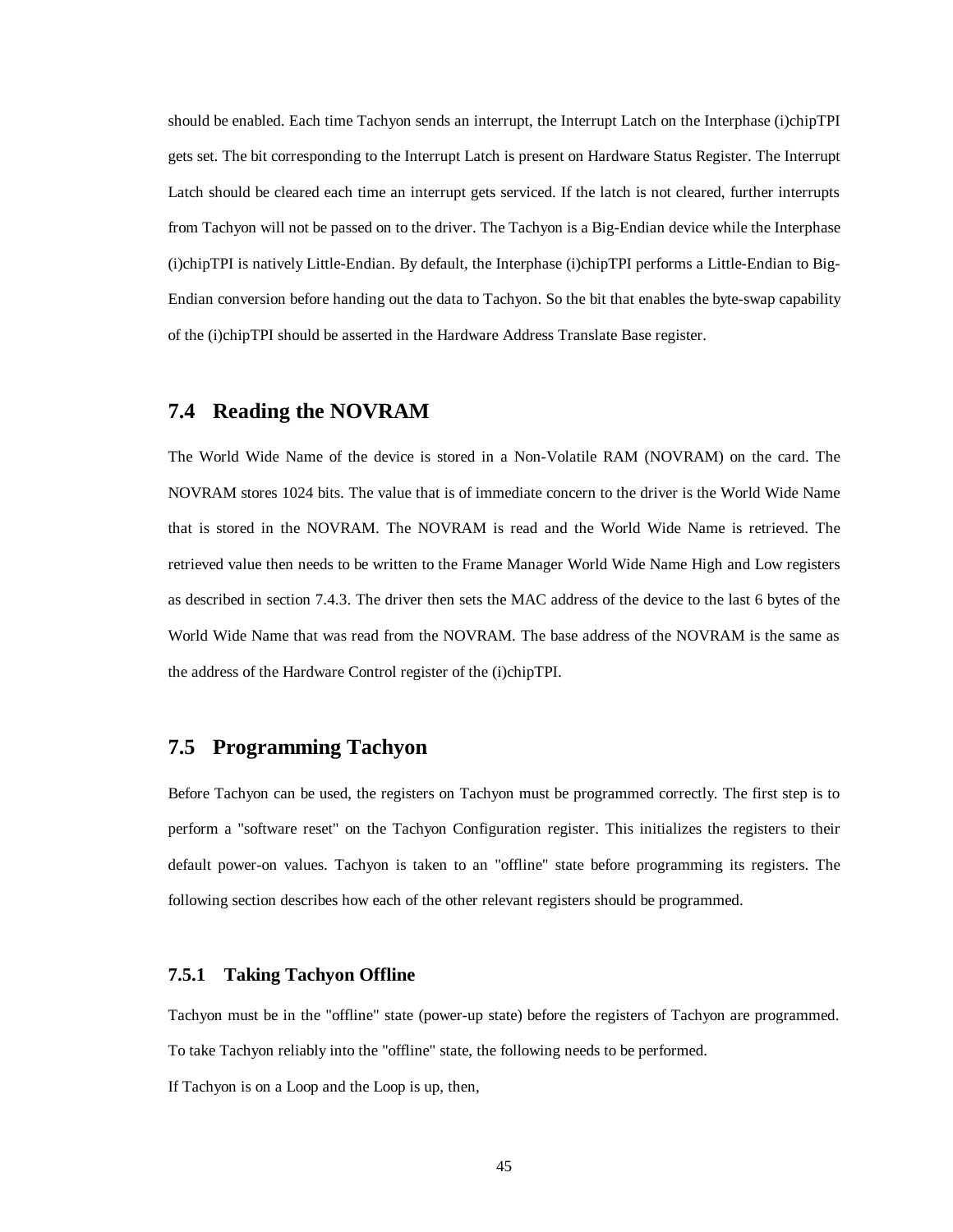- Clear the Frame Manager Configuration register
- Write the "Initialize" command into the Frame Manager Control register
- Write the "Offline" command into the Frame Manager Control register.

If Tachyon is configured for a Loop topology and if the Loop is down, then,

- Write the "Host Control" command into the Frame Manager Control register
- Write the "Offline" command into the Frame Manager Control register.
- Write the "Exit Host Control" command into the Frame Manager Control register.

Once Tachyon has been programmed to the "Offline" state, the other registers can be written into.

#### **7.5.2 Building the Queues**

As mentioned in section 6.2.2, at least four of the five queues need to be built by the driver at system boot time. Each queue should be contiguous in host's physical memory. Each queue entry is 32 bytes in length. The base addresses of the queues should be aligned on sizeof (queue) boundary, i.e., 32 multiplied by the number of entries of the queue. This is achieved by using the kernel function *\_\_get\_dma\_pages()* which returns contiguous parts of physical memory on the host system that can be used for Direct Memory Access (DMA).

**get dma pages**() returns a contiguous part of host memory that can be used for DMA.

unsigned long \_\_get\_dma\_pages(int priority, unsigned long order) where:

- priority could be flags like GFP\_KERNEL or GFP\_ATOMIC. The former indicates that the allocation is performed in kernel space and the later is used when the allocation is done outside the context of the process (like in interrupt handlers).
- order is the power of two of the number of pages that is being requested. Current versions of Linux restricts the value to be less than or equal to 5 which means that the maximum amount of contiguous memory that can be allocated is 256KB on the Alpha and 128KB on the Intel (Page size is 8KB on Alpha and 4KB on Intel).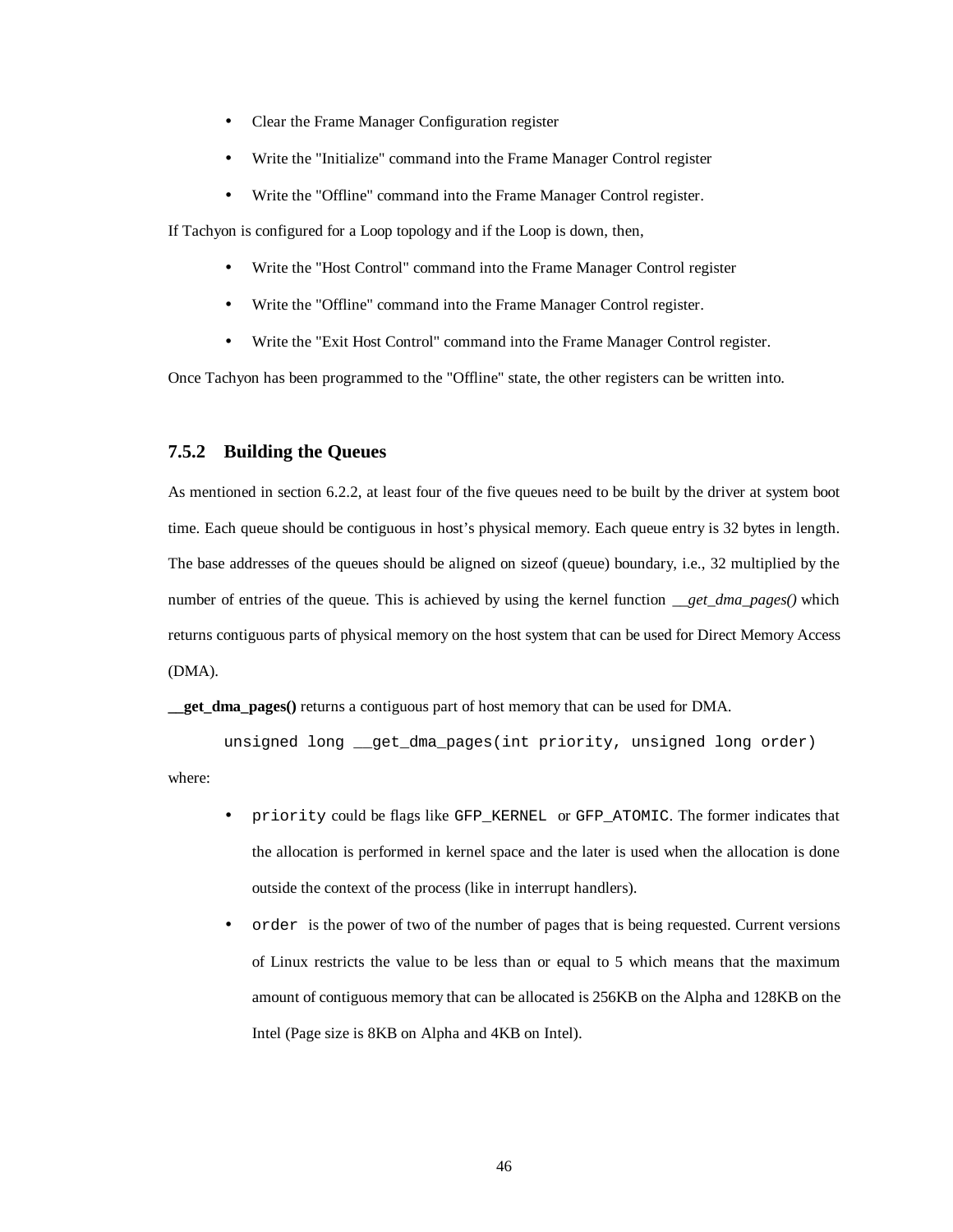The OCQ, IMQ, SFSBQ and MFSBQ are allocated using the above function call. As described in section 3.2.1, each queue has four components. The queue itself, the queue length, the producer index and the consumer index. The base address of each queues returned by the get dma pages() function is written to the Base Address register corresponding to that queue. The number of entries present in each queue is written to the Length register of the corresponding queue.

For the OCQ, the driver on the host system is the producer and Tachyon is the consumer. The driver, as the producer, creates ODBs and copies them into the OCQ. After filling in each OCQ entry, the driver increments the OCQ Producer Index register. The producer index points to the next empty entry that the driver can use to create ODBs. Tachyon, being the consumer, processes the ODB and then increments the OCQ Consumer Index. The OCQ Consumer Index resides in host memory. The address in host memory where the OCQ Consumer Index should reside is written to the OCQ Consumer Index Address register.

For the IMQ, the Tachyon is the producer and the driver on the host system is the consumer. Tachyon, as the producer, fills in IMQ entries. IMQ entries are used up whenever Tachyon posts a completion message. After filling in each IMQ entry, the Tachyon increments the IMQ Producer Index register. The producer index points to the next empty entry that Tachyon can use to post completion messages. The driver, being the consumer, processes the completion message in the IMQ and then increments the IMQ Consumer Index. The IMQ Producer Index resides in host memory. The address in host memory where the IMQ Producer Index should reside is written to the IMQ Producer Index Address register.

For the SFSBQ and MFSBQ, the driver on the host system is the producer and Tachyon is the consumer. The driver, as the producer, fills in entries with pointers to empty data buffers. These addresses are the addresses of buffers into which Tachyon will DMA a received Single-Frame or Multi-Frame Sequence. The SFSBQ and MFSBQ, like all the other queues has 32-byte entries in it. Each 32-byte entry holds eight 32-bit addresses. The driver has to allocate 8\*(number\_of\_sfsbq\_entry or number\_of\_mfsbq\_entry) buffers each of size sfsbq\_buffer\_length or mfsbq\_buffer\_length and write the addresses of these buffers into the page allocated for the queue. After the driver writes in 8 addresses, it increments the SFSBQ or MFSBQ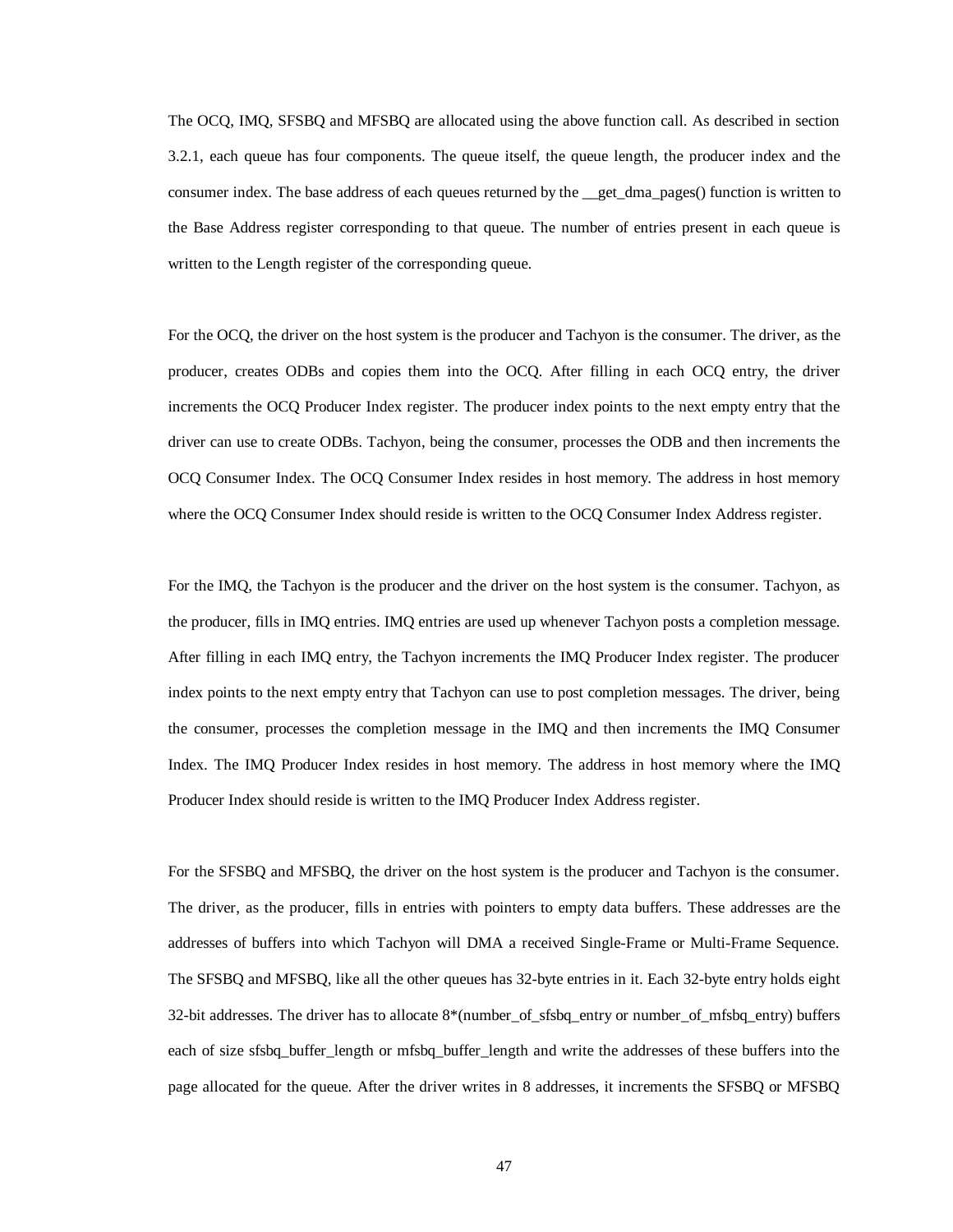Producer Index register. The Producer Index points to the current end of queue. At initialization time, the driver fills in all the entries and updates the corresponding Producer Index. The size of the buffers that are allocated is written to the corresponding Buffer Length register. Tachyon, as the consumer, uses the pointers into the queue to store incoming SFS or MFS. When Tachyon completes storing an SFS or an MFS, it writes the index of the SFSBQ or MFSBQ entry that is currently being used to store the SFS or the MFS into the SFSBQ or MFSBQ Consumer Index register.

Once the queue registers on Tachyon are initialized with the appropriate values, Tachyon DMAs data directly to the addresses that were handed down to Tachyon. So the addresses that are handed to Tachyon should not be virtual memory addresses. Instead they must correspond to the real physical address (bus address) on the system. Also, while retrieving data from address that were handed to Tachyon, the reverse function, i.e., conversion from bus address to virtual memory address, should be performed. This is achieved by using the kernel functions:

- *bus\_to\_virt()*
- *virt\_to\_bus()*

**bus\_to\_virt()** converts a bus address to a virtual address in host memory.

```
unsigned long * bus_to_virt(unsigned long addr);
```
where:

addr is the bus address whose virtual address needs to be found.

**virt\_to\_bus()** converts a virtual address in host memory to a bus address.

```
unsigned long virt_to_bus(unsigned long *addr);
```
where:

addr is the virtual address whose bus address needs to be found.

While passing values to Tachyon or while retrieving data given by Tachyon, it should be kept in mind that Tachyon expects the data to be in network byte order (big-endian). Appropriate conversions are made using the functions: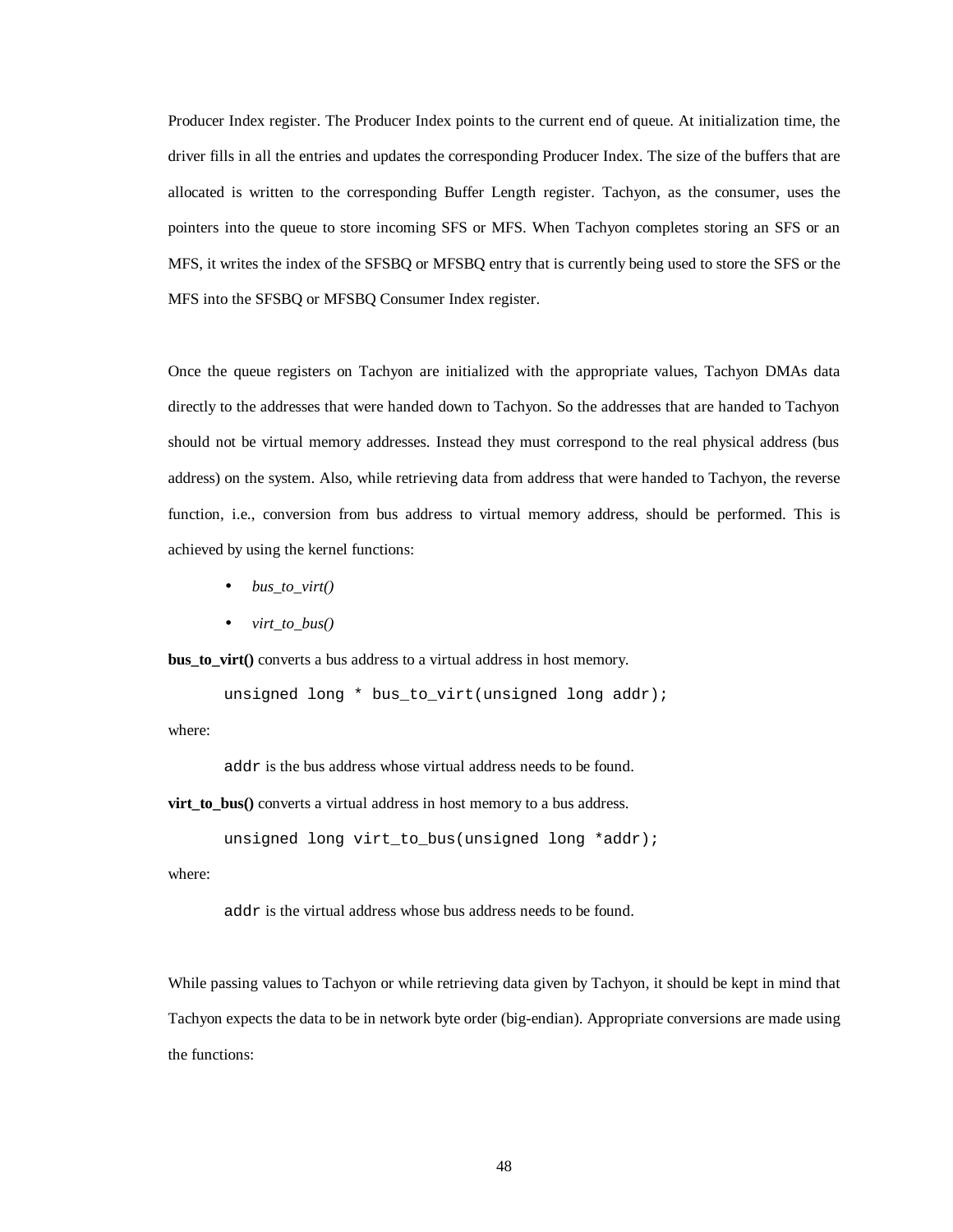- *ntohs()*
- *ntohl()*
- *htons()*
- *htonl()*

**ntohs()** converts a 2-byte value from the network byte-ordering to the byte-ordering used by the host.

unsigned short ntohs(unsigned short value);

where:

value is the 2-byte number whose byte-ordering needs to be changed.

Similarly, ntohl()converts a 4-byte value from the network byte-ordering to the byte-ordering used by the host.

**htons()** converts a 2-byte value from the byte-order used by the host to the network byte-ordering. unsigned short htons(unsigned short value);

where:

value is the 2-byte number whose byte-ordering needs to be changed.

Similarly, htonl()converts a 4-byte value from the byte-order used by the host to the network byte-ordering.

#### **7.5.3 Configuring Frame Manager and Tachyon Registers**

Once the queue registers have been programmed, the Frame Manager and Tachyon registers need to be set to the appropriate values. The Frame Manager Configuration register is configured to select an AL\_PA in the desired phase of Loop Initialization. The Frame Manager Timeout registers are then programmed with the values that should be used for E\_D\_TOV (Error Detect Time Out) and R\_T\_TOV (Receiver Transmitter Time Out). These timers and their use are specified by the Fibre Channel standards [6] and [7]. The World Wide Name retrieved from the NOVRAM is then written to the Frame Manager World Wide Name High and Low registers. Once the above mentioned registers have been programmed, Tachyon is "initialized" by writing the "Initialize" command into the Frame Manager Control register. Tachyon uses the values written into its registers to initialize the Loop. When the Loop comes up, Tachyon sends an interrupt to the driver informing it that the Loop has been initialized. When the driver receives the "Loop Up" interrupt, it can go ahead and perform the Port Discovery procedures described in section 6.2.4.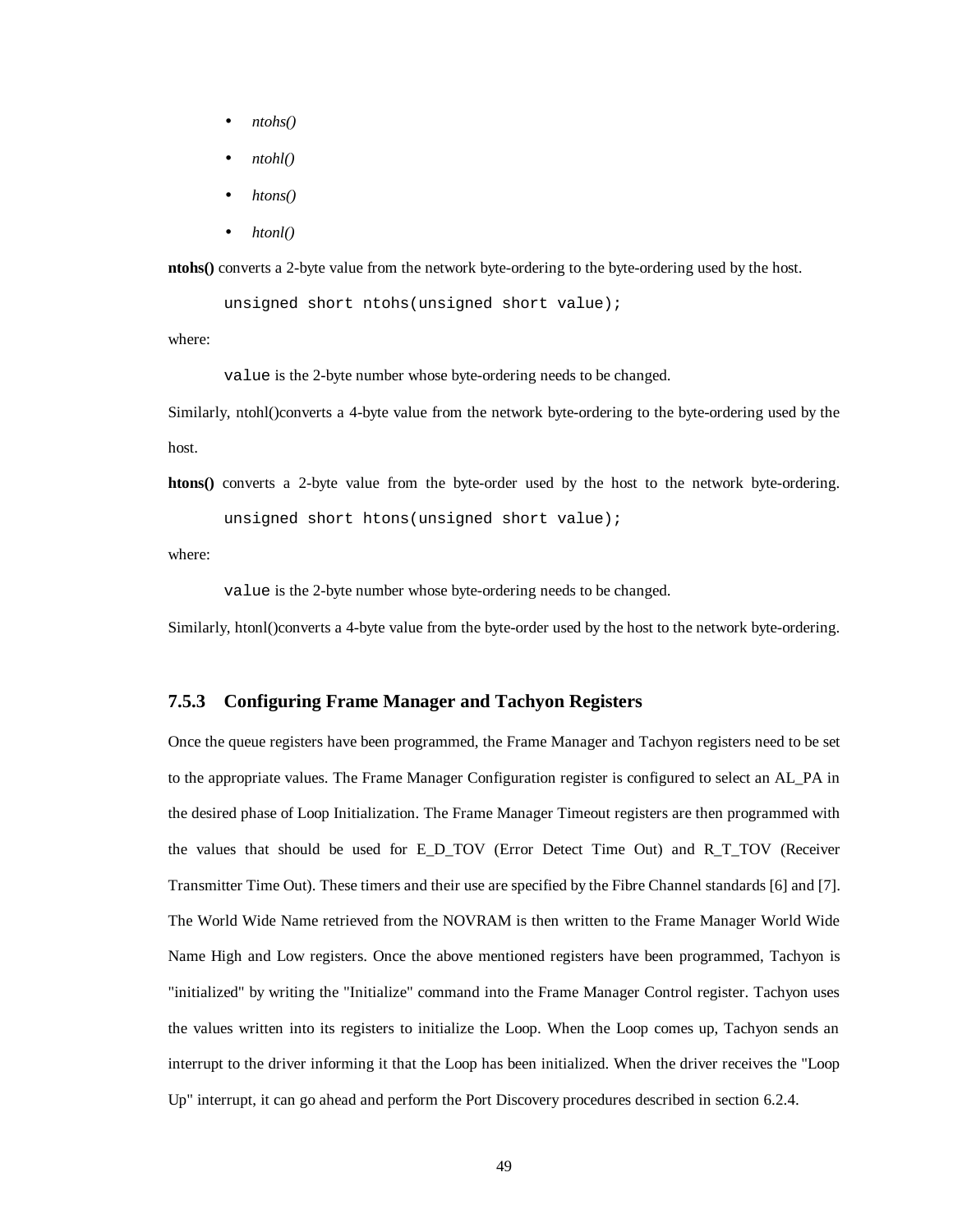# **7.6 Completion Messages**

Tachyon generates completion messages for various events. All completion messages are 32 bytes long. Tachyon passes the completion message to the driver by writing it as an entry into the IMQ. The first 4 bytes of each IMQ entry indicate the type of the completion message. The remaining 28 bytes contain additional information or pad words depending on the type of the completion message. The different types of completion messages that are relevant at this point are:

- Outbound completion message with interrupt (outbound\_i)
- Inbound SFS completion message (inbound sfs)
- Inbound MFS completion message (inbound\_mfs)
- SFS buffer warning completion message (sfs\_buf\_warn)
- MFS buffer warning completion message (mfs buf warn)
- IMQ buffer warning completion message (imq buf warn)
- Frame Manager Interrupt completion message (frame\_mgr\_interrupt)

The Outbound completion message indicates that an entry from the outbound queue OCQ has been processed or has been interrupted by an error. The Inbound completion message indicates that Tachyon has received either a Single or Multi-Frame Sequence. The Buffer warning completion messages are generated by Tachyon to warn the driver that the resources available are on the verge of being exhausted. An sfs\_buf\_warn or an mfs\_buf\_warn completion message is generated when only one SFSBQ or MFSBQ entry is available to receive data. Tachyon generates an imq\_buf\_warn completion message when only 2 empty entries are left in the IMQ. The Frame Manager may generate a frame mgr interrupt completion message to inform the driver that the configuration of the link has changed or that an error has occurred. The driver should then read the Frame Manager Status register to determine the cause of the completion message and take necessary actions.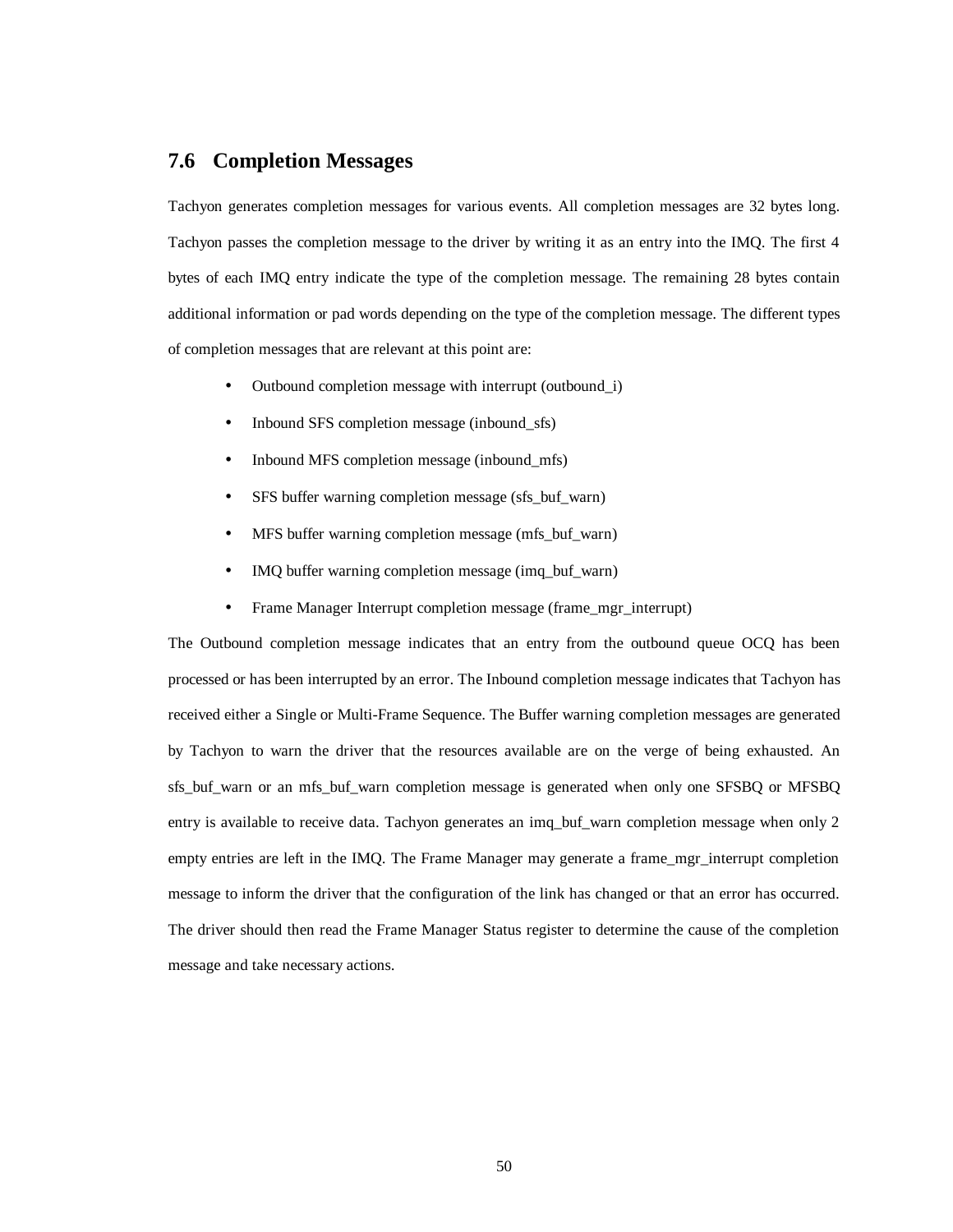## **7.7 Transmitting a Frame**

For transmitting a frame, the driver needs to follow the procedures documented in section 3.2.1.1 (Transmit Process Overview). The Tachyon Header structure (shown in Figure 3-2) has a one-byte field called "AL\_PA". This is the last byte of the dynamically assigned 3-byte Fibre Channel address of the target device. When Tachyon has a frame to be transmitted, it arbitrates for access to the medium and then opens a connection with the target device. It then transmits the frame to the device with which it had opened a connection. Once the frame has been transmitted, Tachyon closes the active connection and relinquishes control of the medium. This procedure is carried out for each frame that needs to be transmitted.

The value of the "AL\_PA" field in the Tachyon Header structure depends on the topology.

- In a Private Loop (section 2.2), i.e., in a topology with no FL\_Port, the dynamically assigned Fibre Channel address of each device is of the form hex "0000XX", where  $XX = AL\_PA$  of the device. When the driver needs to transmit a frame to an AL\_PA "YY", it puts the value "YY" into the "AL\_PA" field in the Tachyon Header structure and sets the destination address to the address of the target device. Tachyon then takes care of opening a connection with the device with AL\_PA "YY" and then transmits the frame. If a frame needs to be broadcast (as in the case of an ARP request), the driver fills in the "AL\_PA" field of the Tachyon Header structure with value hex "FF" and sets the destination address to hex "FFFFFF".
- In a Public Loop (section 2.2), i.e., in a topology where there is an FL\_Port, the target device can be either on the local Loop or it could be connected to a remote port on the switch. If the target device is on the same local Loop, the driver then fills in the "AL\_PA" field of the Tachyon Header structure in the same manner as it did as in the case of the Private Loop scenario. If the target device is not on the local Loop, the task of passing on the frame to the target device rests with the switch. For achieving this, the driver fills in the value of the "AL\_PA" field in the Tachyon Header structure with hex "00", which is the AL\_PA reserved for the FL\_Port. Tachyon then opens a connection with the FL\_Port and transmits the frame to the FL\_Port with the destination address set to the address of the target device. It is then the task of the FL\_Port to route the received frame to the target device. If a frame needs to be broadcast (as in the case of an ARP request), the driver fills in the "AL\_PA" field of the Tachyon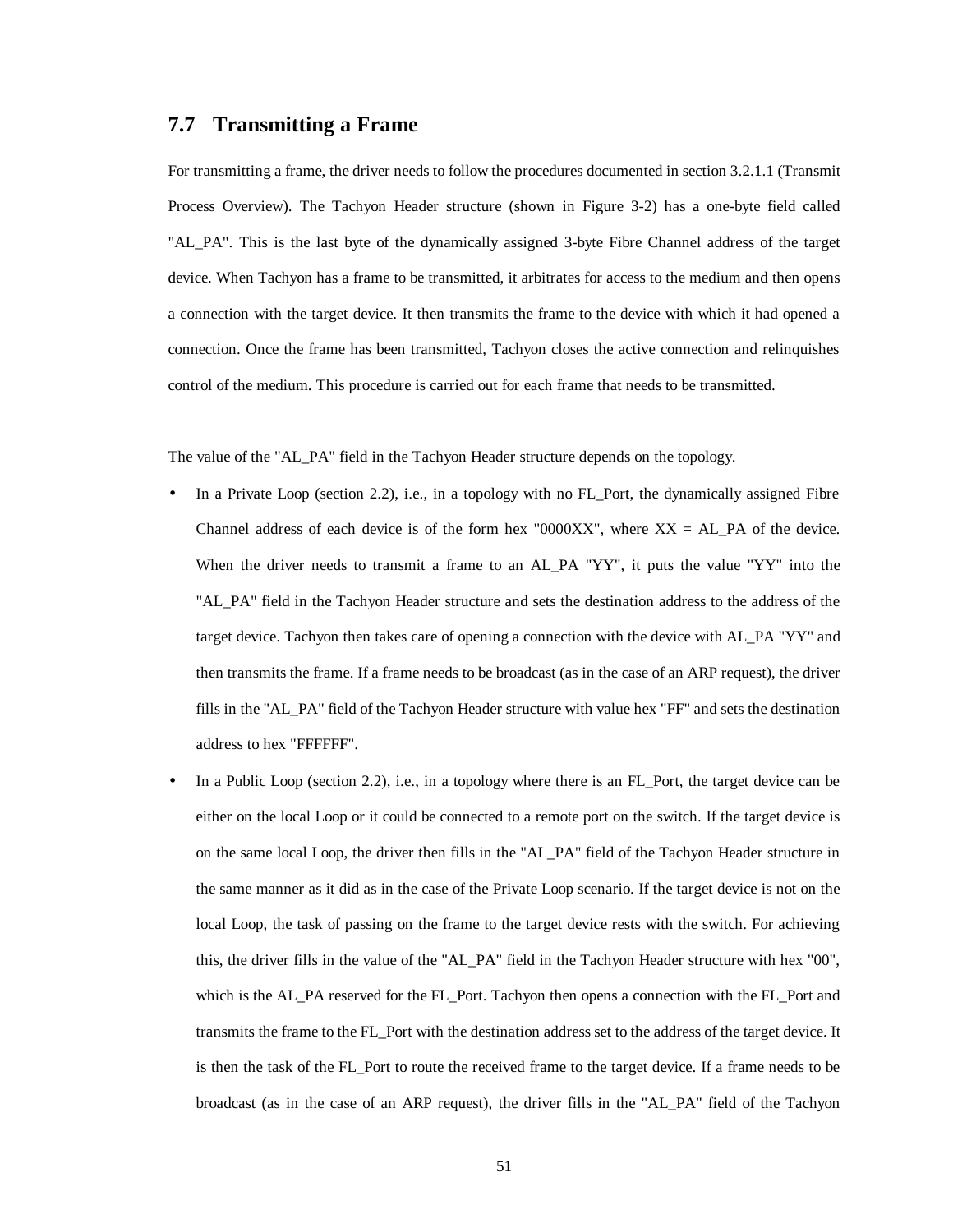Header structure with value hex "00" and sets the destination address to hex "FFFFFF". It is the responsibility of the switch to broadcast the received frame both to the Loop on which the frame originated and also to all other remotely connected devices.

## **7.8 Login/Logout Protocols**

After the driver has written the "Initialize" command into the Frame Manager Control register, Tachyon generates a frame\_mgr\_interrupt completion message and fills it in as an entry in the IMQ. The driver can then read the Frame Manager Status register to see the status of the Loop. If the "Loop Up" bit is set, it means that Loop initialization has been completed and that the device has obtained a unique AL\_PA. The next task of the driver is to detect if it is on a Private or Public Loop. This can be determined by trying to transmit a FLOGI. If the FLOGI fails, it implies that an FL\_Port does not exist on the local Loop and the driver can perform the Port Discovery procedure described in section 6.2.4.1. If the FLOGI completes successfully, it implies that an FL\_Port is present on the local Loop. The driver can then perform the Port Discovery procedure described in section 6.2.4.2. Once the Port Discovery process has been completed, the driver has logged in with all the devices that are known to it through the Port Discovery process. Any device can log out with any other device by transmitting a Fibre Channel Extended Link Service (ELS) frame called the LOGO. The format of the frame is defined in [2]. Upon receiving a LOGO frame, the driver frees up all resources and information associated with the device that transmitted the LOGO. Before transmitting an ARP response or any IP frame, the devices must be logged in with each other. If an ARP response or an IP frame needs to be transmitted and if the target device is not logged in, then the driver performs a PLOGI with the target device. Upon receiving an ACC in response to the PLOGI, the ARP response or IP frame can be transmitted.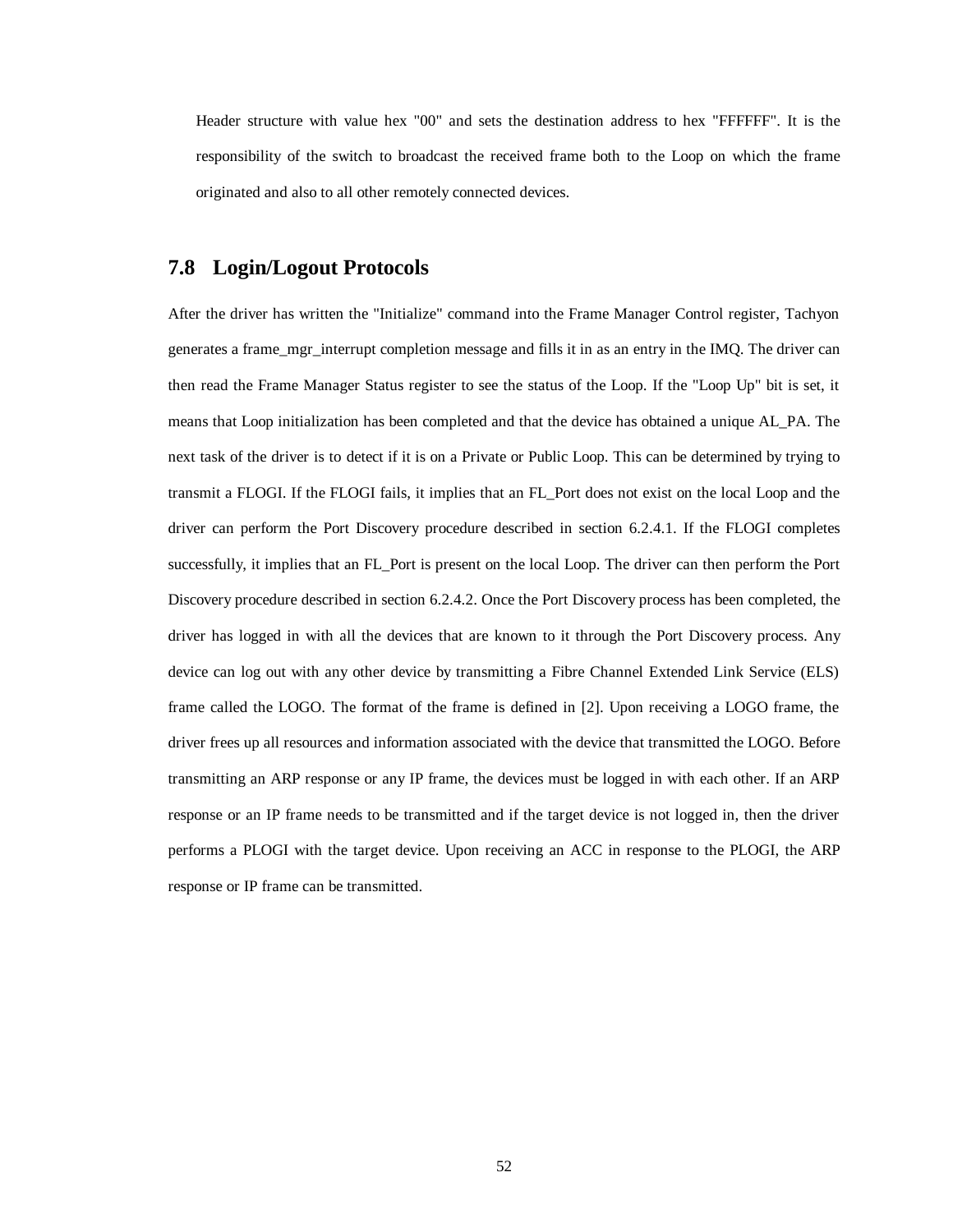## **7.9 Things to Keep in Mind**

There are several minor details that need to kept in mind while using the Tachyon. The most important ones are listed below:

- If the driver tries to transmit a frame to an AL PA that does not exist on the local Loop, Tachyon posts a frame\_mgr\_interrupt completion message in the IMQ informing the driver that the AL\_PA does not exist. Also, the Outbound Sequence Manager (OSM) (Figure 3-2) gets frozen. If the OSM is in a frozen state, Tachyon will not be able to transmit further frames. It is the responsibility of the driver to unfreeze the OSM. The driver does this by asserting the "Error Release" bit and the "OCQ Reset" bit in the Tachyon Control register.
- The OSM also gets frozen when a link that was "up" goes "down". The recovery procedure is the same as the one documented above.
- While performing an OCQ reset, the reset might not occur the instant the driver asserts the "OCQ Reset" bit of the Tachyon Control register. It is the responsibility of the driver to check the Tachyon Status register to check if the reset has been completed before proceeding. The bit in the Tachyon Status register that informs the driver about the state of the reset is called the "OCQ Reset Status" bit.
- Whenever the driver hands Tachyon an address in host memory, make sure that the driver is handing Tachyon the physical address on the host system. Handing out a virtual memory address is asking for trouble!
- While performing Port Discovery in a Private Loop, the driver will try to transmit PLOGI frames to all valid AL\_PAs sequentially. During the process, whenever Tachyon detects that there is no device on the local Loop with the AL\_PA that is used, it sets a bit in its internal registers to indicate that the AL\_PA used was bad. But it erroneously does not clear that bit after processing has been completed. It clears the bit only after it has successfully transmitted a frame to a valid AL\_PA. As a result, the driver should take some action to clear up the mess. The technique that this driver uses is to transmit a frame to itself whenever Tachyon informs the driver that an AL\_PA used is invalid. When Tachyon succeeds in transmitting a frame to itself, the bad bits are cleared and sanity is restored.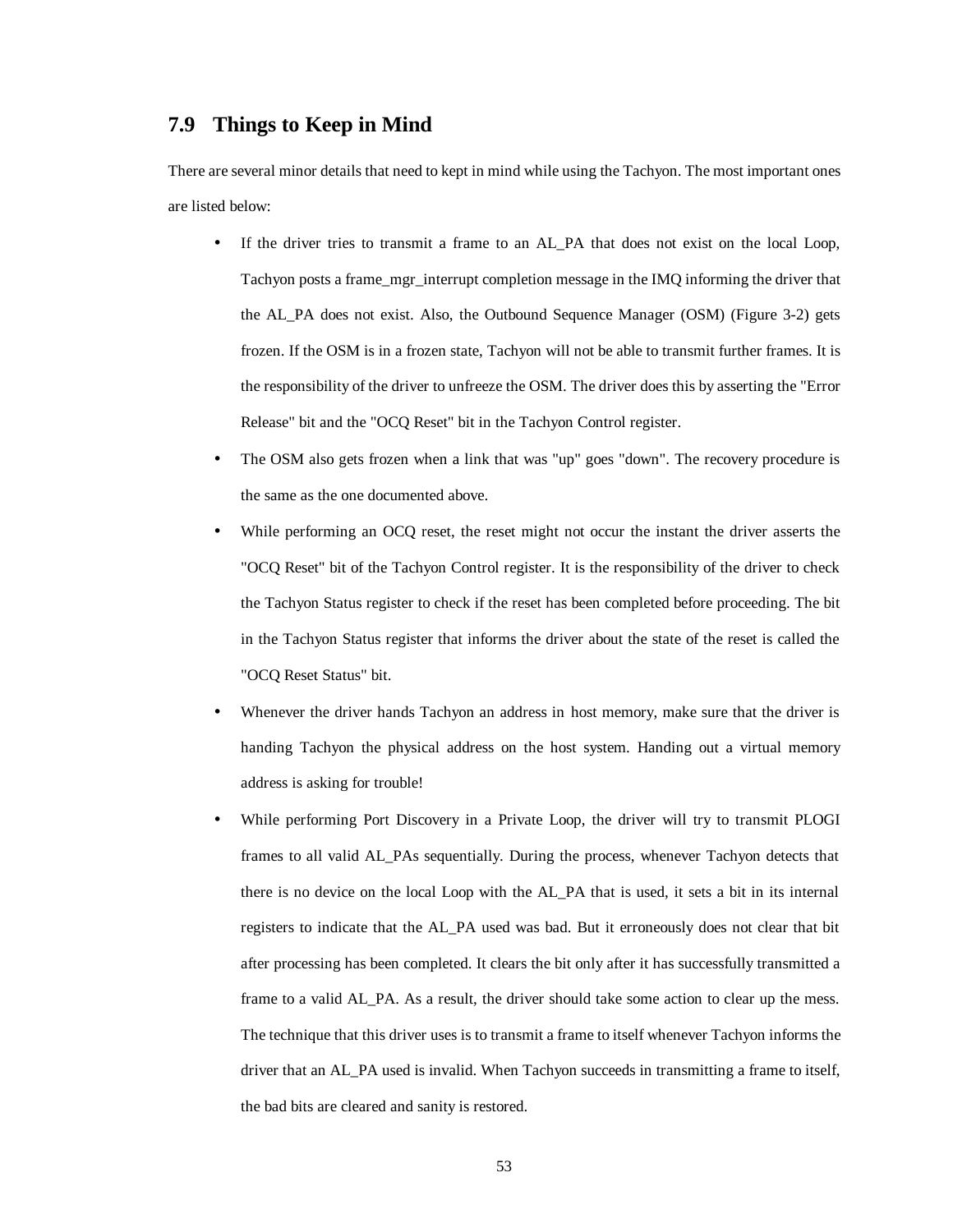- For an incoming frame, if Tachyon detects an incorrect CRC, it discards the frame.
- If the driver hands out a frame to Tachyon with a payload size exceeding 2048 bytes (maximum payload that Tachyon can transmit in one frame), Tachyon splits the frame into multiple frames and then transmits them as a Multi-Framed Sequence by correctly setting the appropriate bits in the frame header.

## **7.10 Clones**

There are other companies in the market that uses Tachyon as their Fibre Channel controller on their Fibre Channel cards. The only major difference between those cards and the Interphase 5526 PCI Fibre Channel card is the interface to the PCI bus. This driver can be made to work for those cards by changing the functions that interact with the PCI interface.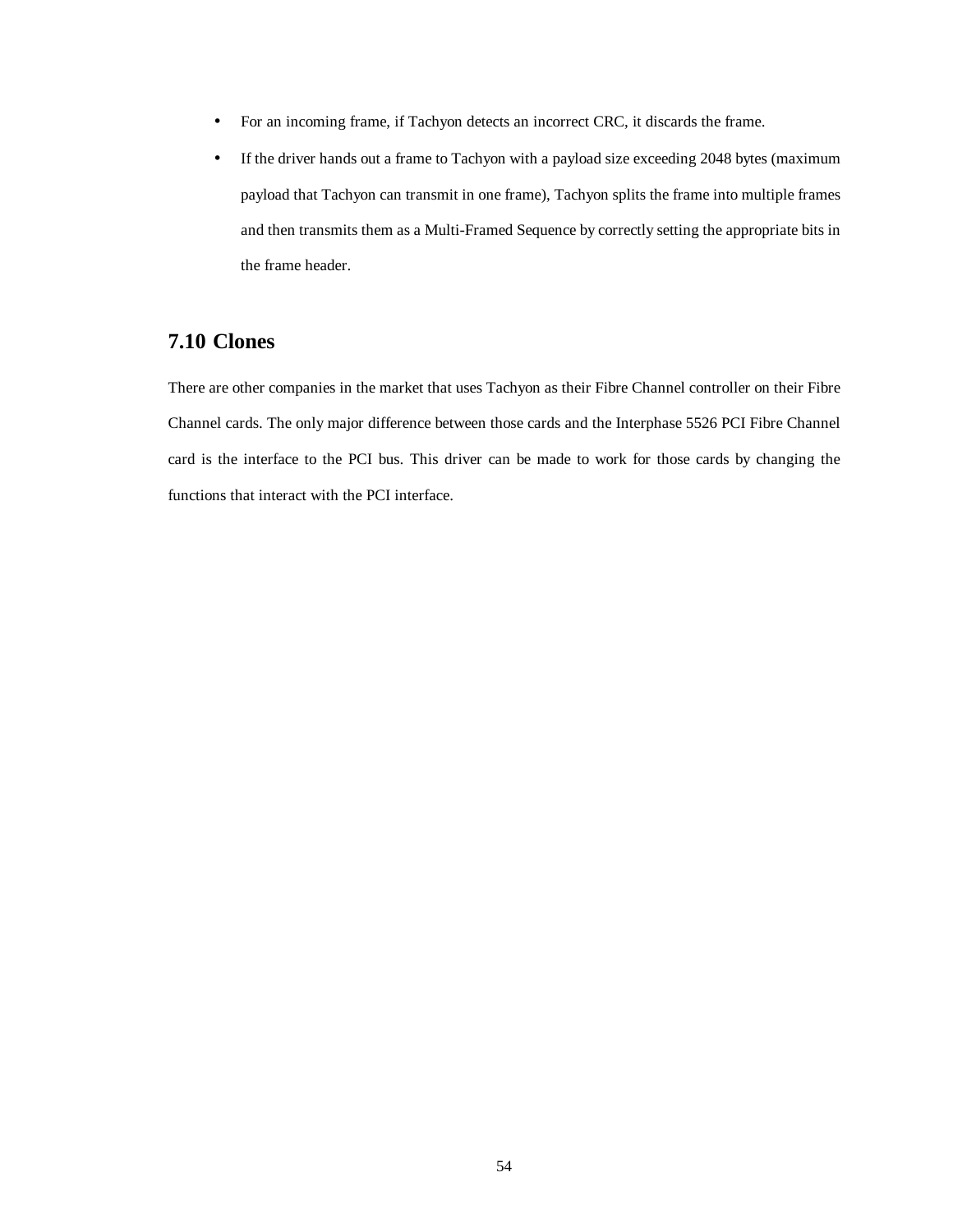# **CHAPTER 8**

# **TESTING AND EVALUATION**

The driver was run through the test suites developed by the University of New Hampshire's InterOperability Lab's Fibre Channel consortium. The test suites that were run on this driver were the FC-AL (Arbitrated Loop), FC-FLA (Fabric Loop Attachment) and FC-PLDA (Private Loop Direct Attach) test suites. Apart from the Fibre Channel conformance-like test suites, tests to measure the performance of the driver from an IP standpoint were also made.

# **8.1 Fibre Channel Conformance Tests**

#### **8.1.1 FC-AL Testing**

The FC-AL test suite tests the conformance of a Device Under Test (DUT) to the Fibre Channel Arbitrated Loop standard (ANSI X3.272-1996). The test suite essentially tests the Fibre Channel protocol chip that is used. This driver uses the Tachyon Fibre Channel Controller as its protocol chip. Therefore the "passes" and "fails" in the test report are attributed mainly due to the features provided or not provided by the protocol chip. Since the test report is very detailed and voluminous, it is not included here. Copies of the report can be obtained from the University of New Hampshire's InterOperability Lab's web page at www.iol.unh.edu/consortiums/fc/fc\_linux.html.

#### **8.1.2 FC-FLA Testing**

The FC-FLA test suite tests the conformance of the DUT to the Fabric Loop Attachment 2.7 standard. The test suite tests the features provided by the driver for working in a switched environment. The driver has passed most sections of the test suite. The features that have not been implemented in the driver include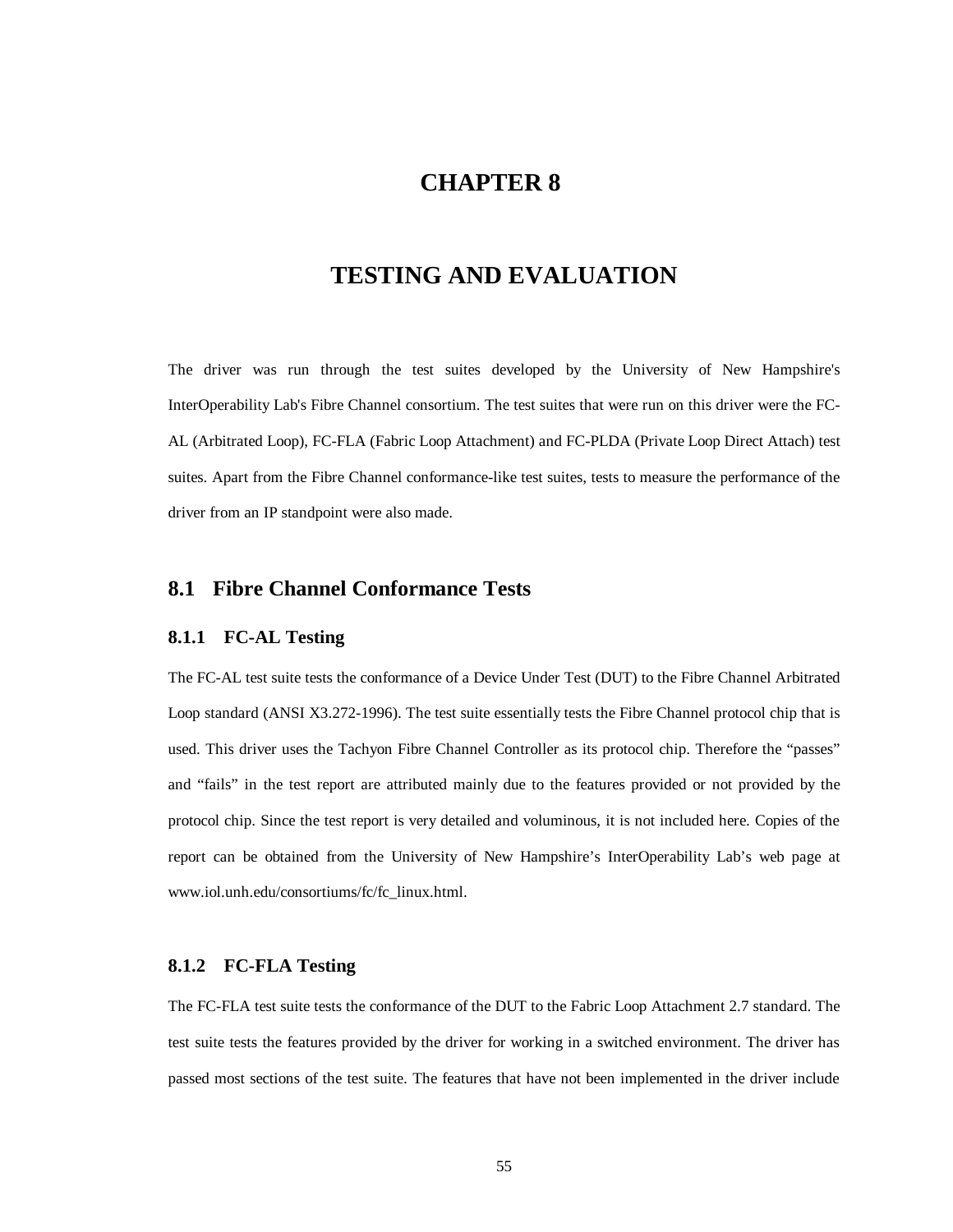Fabric Address Notification (FAN) as documented in [8]. Those have been left for future improvements. Since the test report is very detailed and voluminous, it is not included here. Copies of the report can be obtained from the University of New Hampshire's InterOperability Lab's web page at www.iol.unh.edu/consortiums/fc/fc\_linux.html.

#### **8.1.3 FC-PLDA Testing**

The FC-PLDA test suite tests the conformance of the DUT to the Private Loop Direct Attach Profile. The test suite tests the features provided by the driver for working in a non-switched environment. The driver has passed most sections of the test suite. The features that have not been implemented in the driver include the ABTS protocol as documented in [7]. Those have been left for future improvements. Since the test report is very detailed and voluminous, it is not included here. Copies of the report can be obtained from the University of New Hampshire's InterOperability Lab's web page at www.iol.unh.edu/consortiums/fc/fc\_linux.html.

## **8.2 Performance Testing**

The driver was set up on two platforms. Each machine was a 200MHz Pentium with 64MB RAM running Linux 2.2.5. The configuration for the tests is shown below:



**Figure 8-1 Setup for Performance Tests**

Two different types of tests were performed on the driver. One of them was called the "ping" test and the other was called the "blast" test. In the "ping" test, one of the implementations acted as the server and the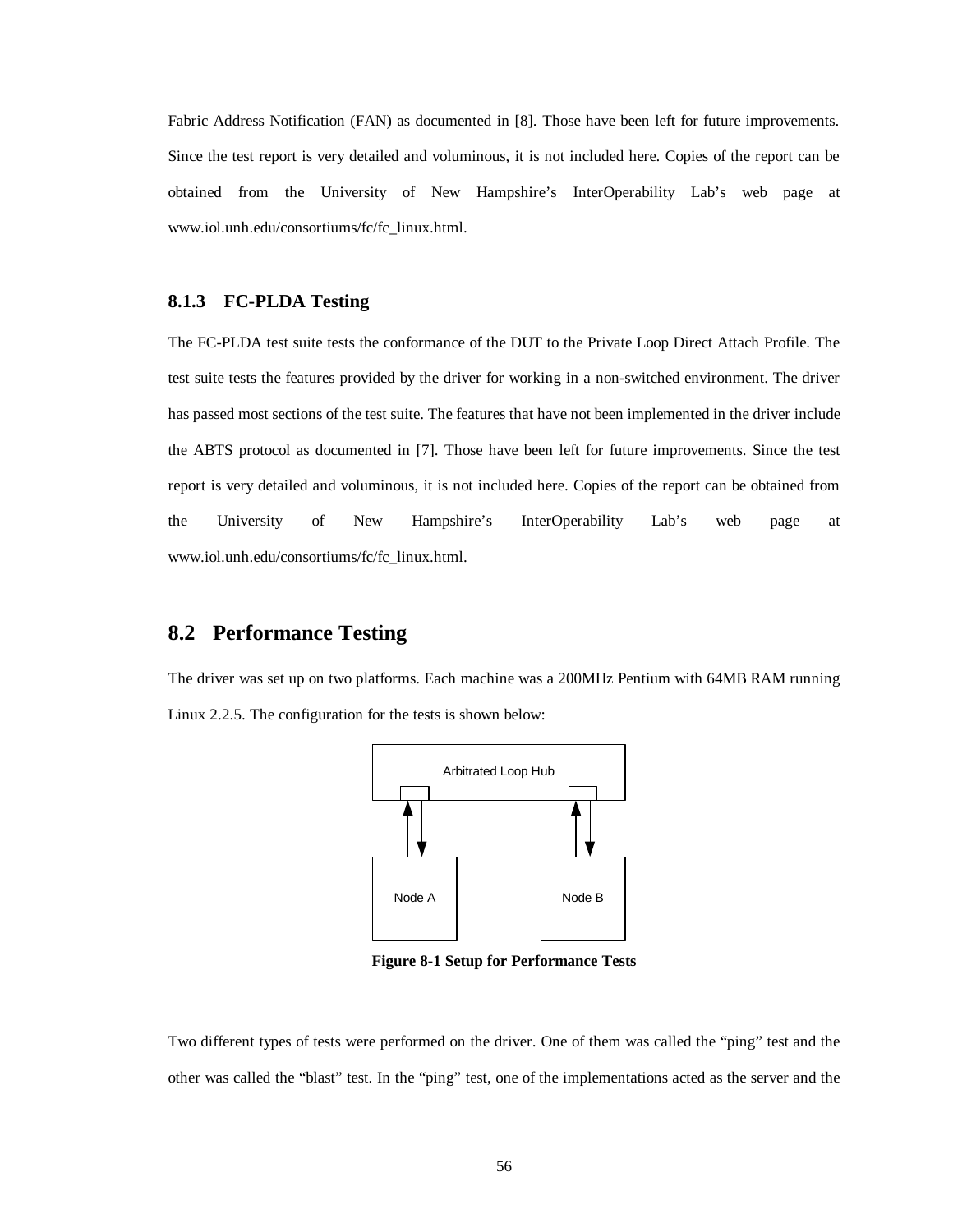other as the client. One message of fixed size was transferred back and forth between the server and client 10000 times. The purpose of this test was to measure the Round Trip Time (RTT) for messages of different sizes. The "ping" test was run using both UDP and TCP/IP. In the "blast" test, the client generated 10000 data messages and transmitted these to the server. The server just discarded the data. The purpose of this test was to measure the actual throughput achieved in MBps. TCP was used to perform the "blast" test.

The tests were run with the MTU of the driver set to various values. The different MTUs that were used were 2024, 4072, 8168, 16360 and 32744 bytes. The reason behind selecting these values as MTUs is described below. The maximum payload that Tachyon can transmit in a Fibre Channel frame is 2048 bytes. If more than 2048 bytes are handed to Tachyon, it will then fragment the data into chunks of 2048 bytes and transmit them. As described in section 4.3.1, for each IP/ARP frame, an eight-byte LLC/SNAP header and a sixteen-byte Network Header are added. Each IP frame is transmitted as a single Fibre Channel Exchange. So the maximum useful data that a single Fibre Channel Exchange can contain is (payload - 24) bytes. So when the MTU is set to 2024, each full IP packet is transmitted as one full sized (2048 bytes) Fibre Channel frame. In this case, fragmentation is done by the IP code. Whereas when the MTU is set to anything higher than 2024, fragmentation is done in hardware by Tachyon. As MTU size increases, the degree of fragmentation done by the IP layer decreases and the degree of fragmentation done by the hardware increases.

While using TCP, the factors that come into play when determining performance are:

- Nagle Algorithm
- Delayed Acknowledgements

TCP being a streaming protocol uses the Nagle algorithm. The Nagle algorithm reduces the number of small packets sent by a host. The Nagle algorithm works as follows:

- The first message always gets transmitted.
- For subsequent messages, if the messages do not form full-sized packets, they are buffered at the sender until either a full-sized packet can be transmitted or the acknowledgement for all previously transmitted data is received.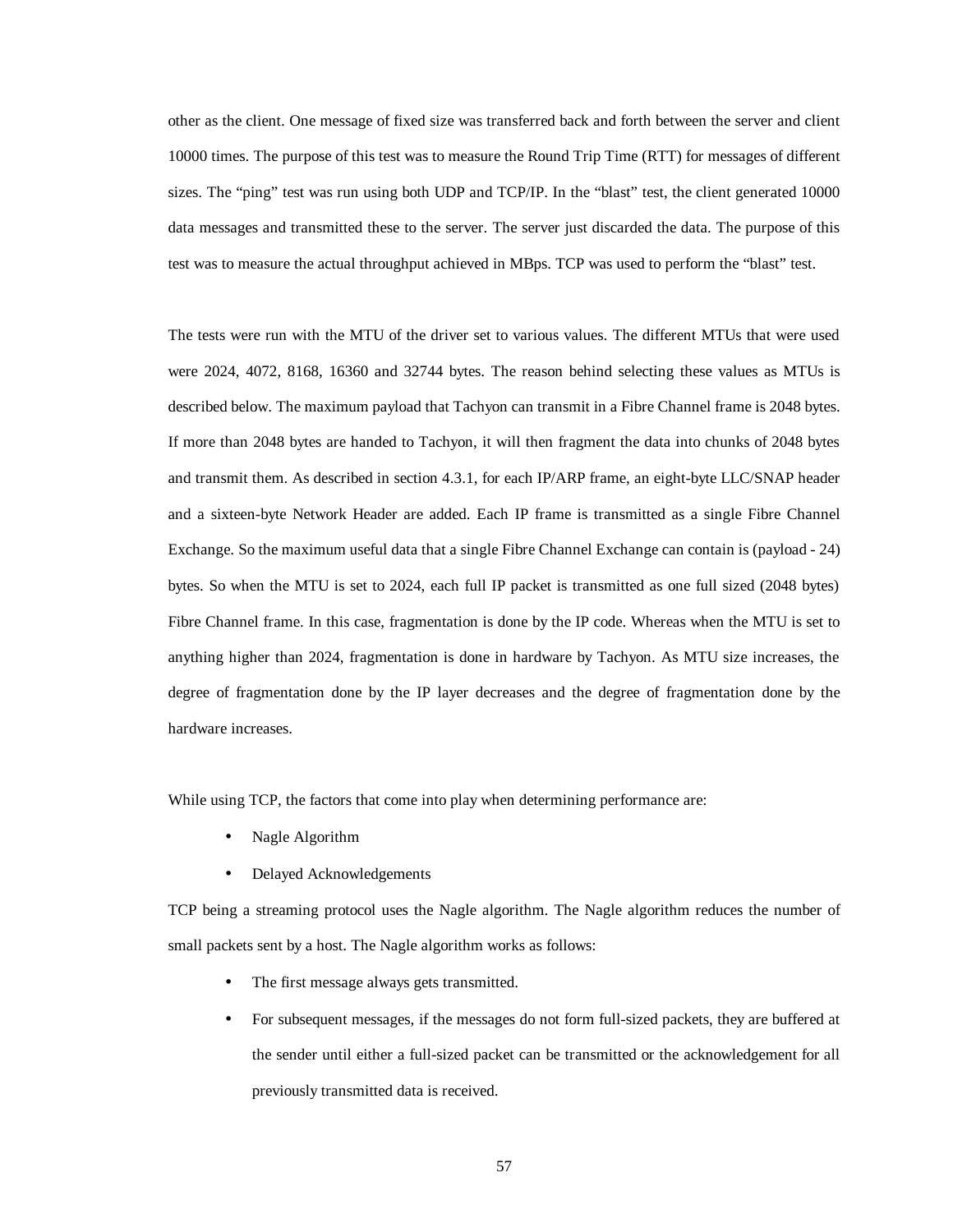Thus the Nagle algorithm helps in avoiding the transmission of numerous very small packets and improves the ratio of useful data in a packet.

The purpose of Delayed Acknowledgements is to avoid transmission of explicit acknowledgements with the hope that acknowledgements can be piggybacked on outgoing data packets. There are rules that determine when the receiver should transmit an acknowledgement to the sender for the data received. The receiver will delay sending an acknowledgement until one or more of the following becomes true:

- It receives two full-sized frames.
- It receives out-of-order data, or,
- It receives a window update.

When it receives a packet and if none of the above conditions is true, the receiver then starts a timer. It sends an acknowledgement after the timer expires or when any of the conditions become true. The aim of delaying acknowledgements is to minimize traffic caused by transmitting explicit acknowledgement.

The tests were performed for different MTUs with the four possible conditions:

- Nagle Enabled, Delayed Acknowledgements Enabled
- Nagle Enabled, Delayed Acknowledgements Disabled
- Nagle Disabled, Delayed Acknowledgements Enabled
- Nagle Disabled, Delayed Acknowledgements Disabled

The user program can control enabling and disabling Nagle. This is done by setting the TCP\_NODELAY option ON or OFF while setting the socket options. On the other hand, disabling Delayed Acknowledgements involves changing the kernel source code and recompiling it.

In a high-speed network like Fibre Channel, it might not be very effective to delay the transmission of acknowledgements or to try to minimize the number of packets transmitted. The time spent waiting for timers to expire before transmitting could be potentially used to transmit useful data. This is the rationale behind trying out the above-mentioned combinations.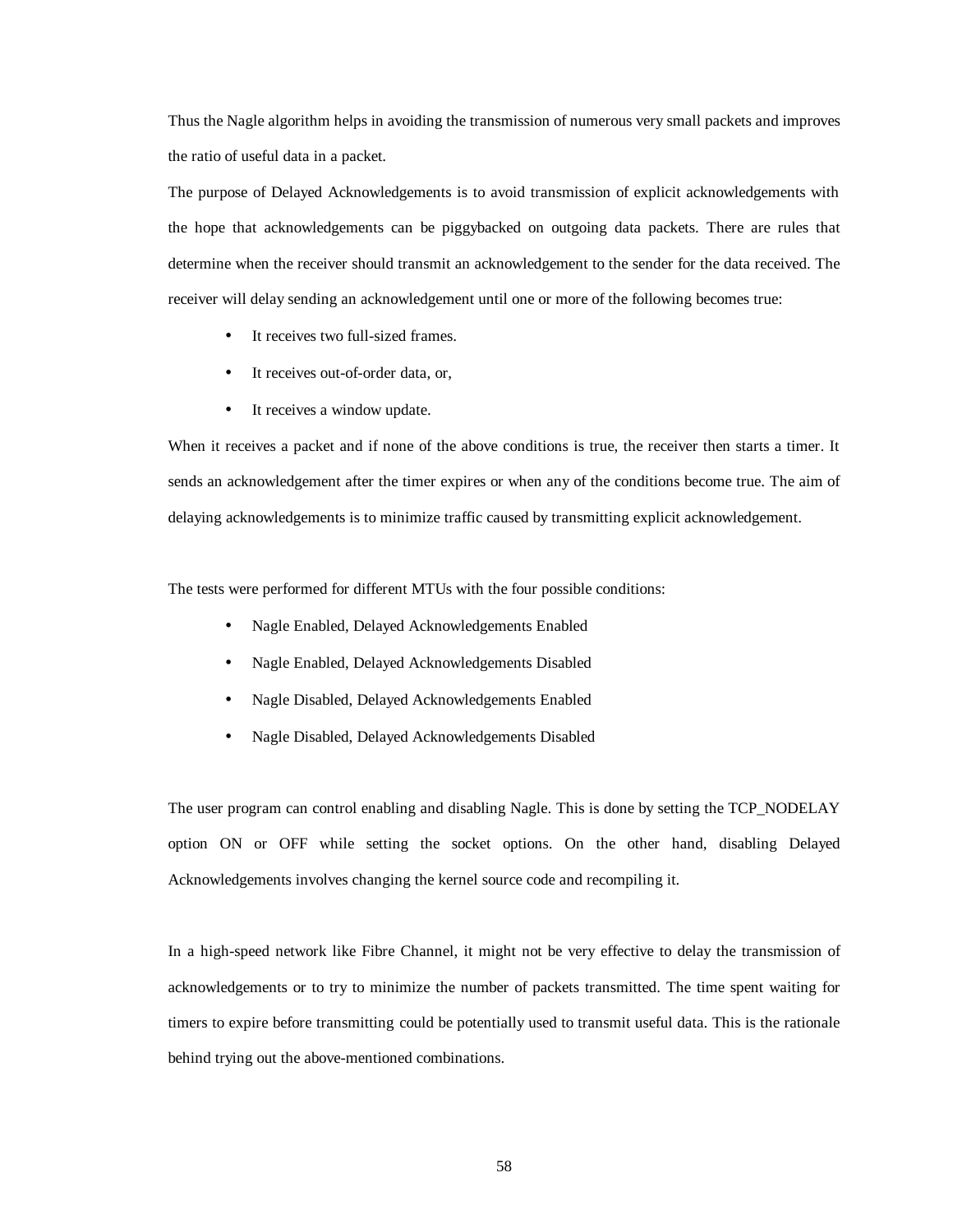#### **8.2.1 Ping Test**

As mentioned in section 8.2, the "ping" tests were performed using both TCP and UDP.

#### **8.2.1.1 Ping Tests with TCP**

The graphs for the "ping" test results using TCP are shown in Figures 8.2 - 8.5. The Round Trip Time in each case is shown. For each test, one message was sent back and forth 10000 times. The values reported are the average from 10 runs of each test.

When both Nagle and Delayed Acknowledgements are enabled, the graph in Figure 8-2 depicts sharp spikes when the message sizes hit MTU boundaries. When the graphs in Figure 8-2 and Figure 8-3 are compared, it can be observed that disabling Delayed Acknowledgements avoids the spikes that are seen when Delayed Acknowledgements are enabled. In the kernel, the implementation of Delayed Acknowledgements is such that the acknowledgements are delayed until the receiver receives at least two full frames. When the message size is just above the MTU size, the receiver waits for the second frame to arrive before sending an acknowledgement, while the sender waits for the acknowledgement of the first frame before transmitting the second frame. The receiver finally transmits an acknowledgement after a timer expires. This happens for each iteration of the message and hence the spikes in the graph shown in Figure 8-2.

In the other cases shown in Figure 8-4 and Figure 8-5, the performance is almost identical to that shown in Figure 8-3. In the cases where Delayed Acknowledgements are disabled, explicit acknowledgements are sent by the receiver for each packet. The performance in these cases does not seem to degrade. This is due to the fact that the available bandwidth is not utilized completely.

Therefore the conclusion is that Delayed Acknowledgments must be disabled for better performance in the "ping" tests. The problem with this is that enabling or disabling Delayed Acknowledgements is not under user control. In order to disable it, the source code of the kernel has to be changed.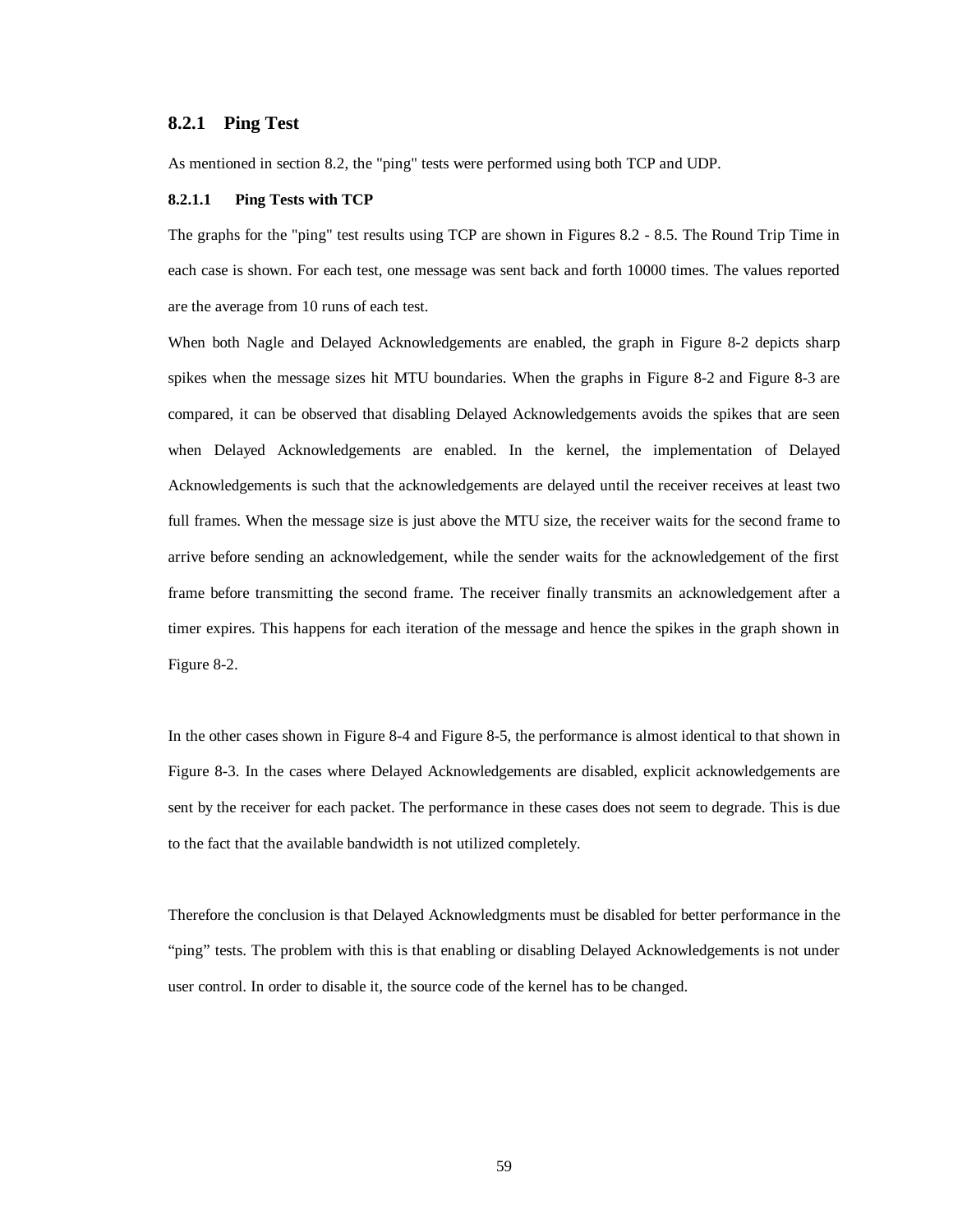

**Figure 8-2 TCP Ping with Nagle Enabled and Delayed Acknowledgements Enabled**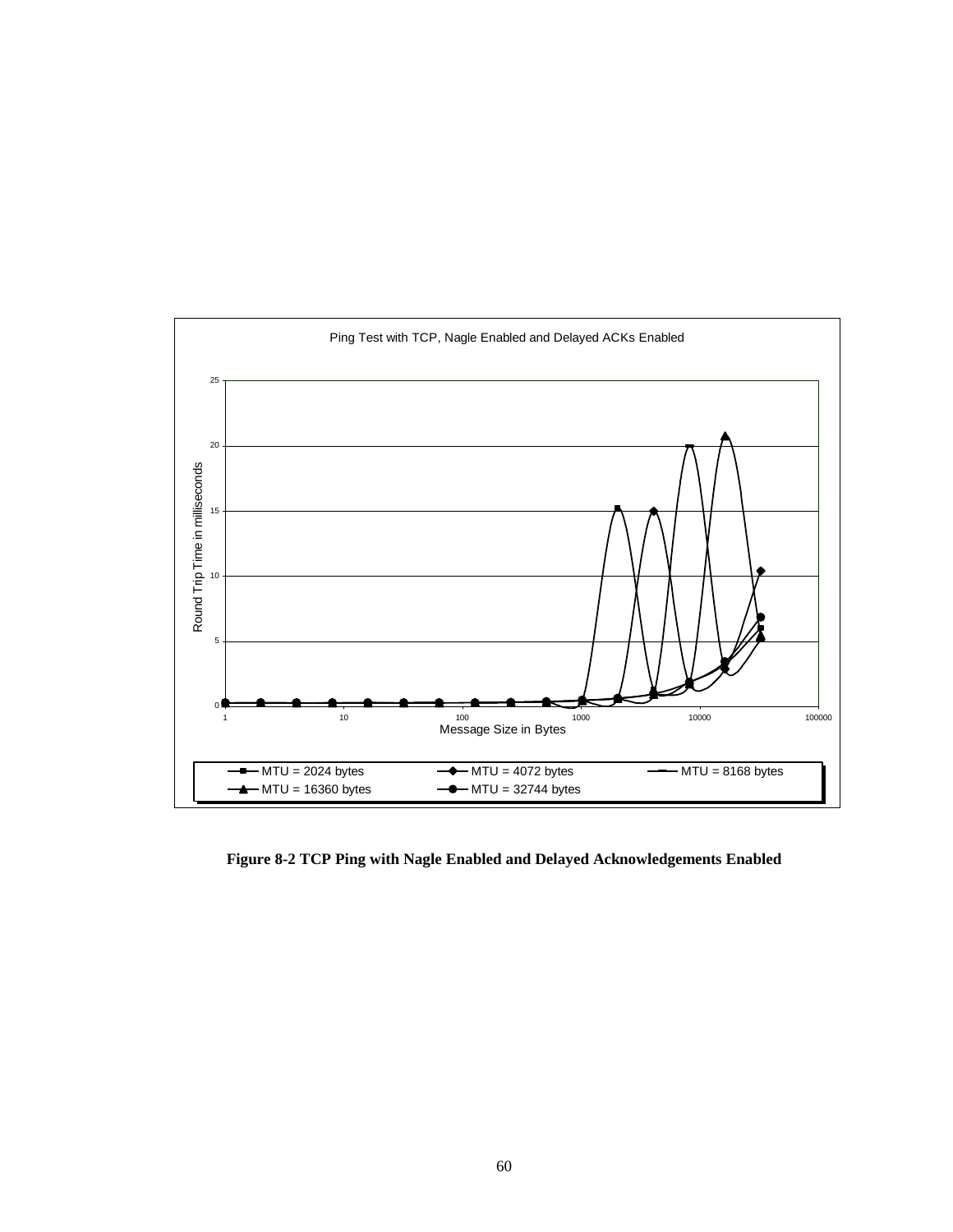

**Figure 8-3 TCP Ping with Nagle Enabled and Delayed Acknowledgements Disabled**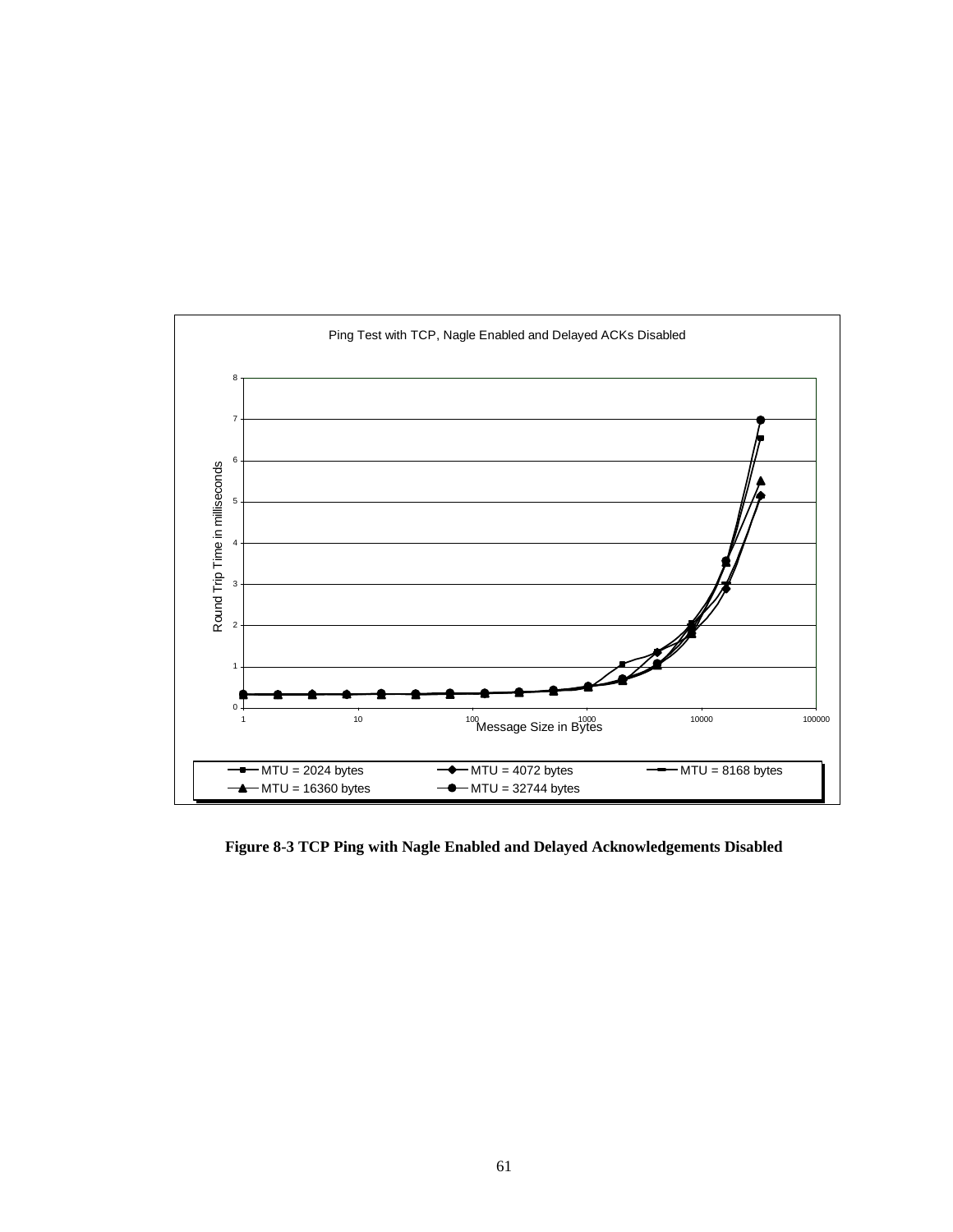

**Figure 8-4 TCP Ping with Nagle Disabled and Delayed Acknowledgements Enabled**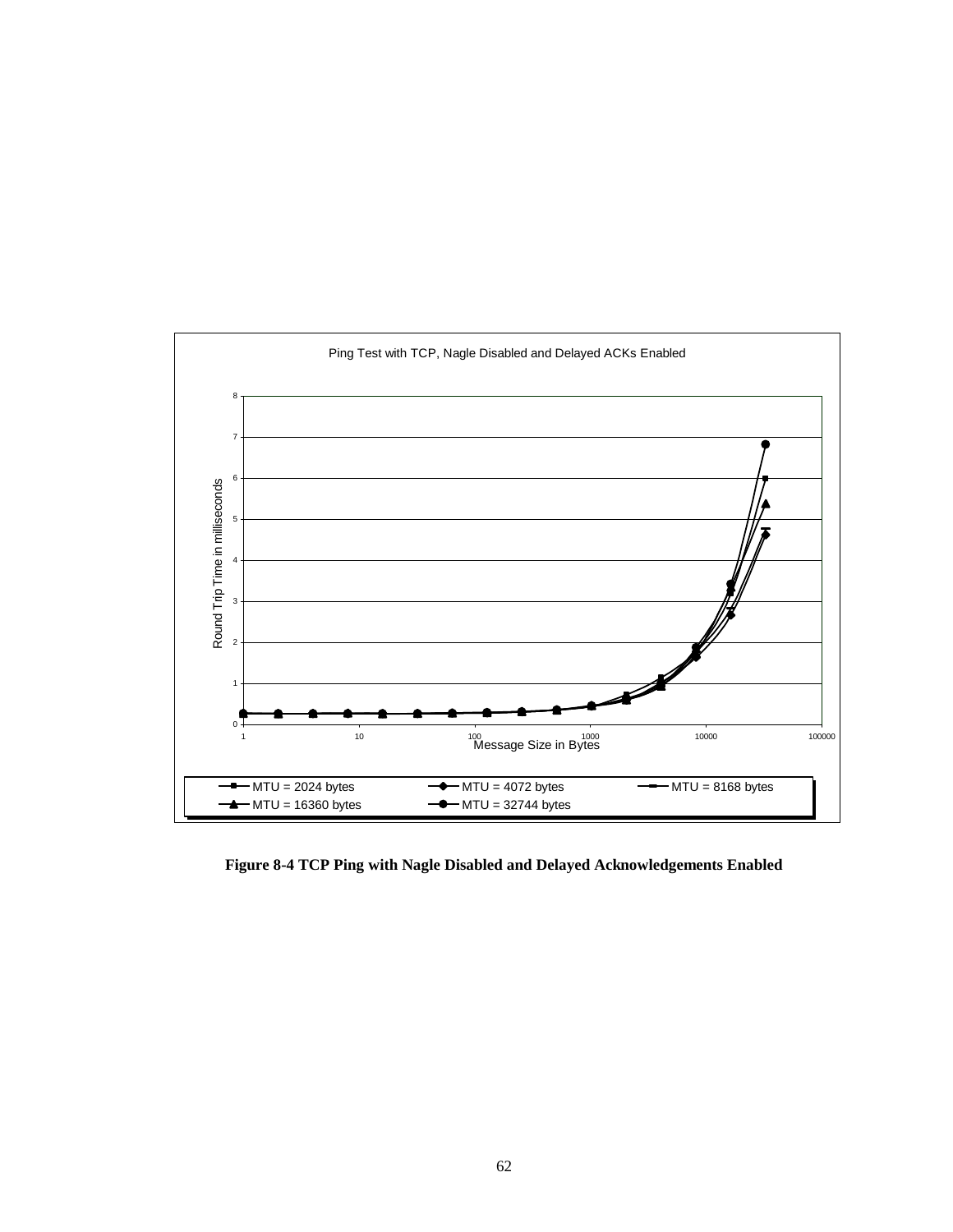

**Figure 8-5 TCP Ping with Nagle Disabled and Delayed Acknowledgements Disabled**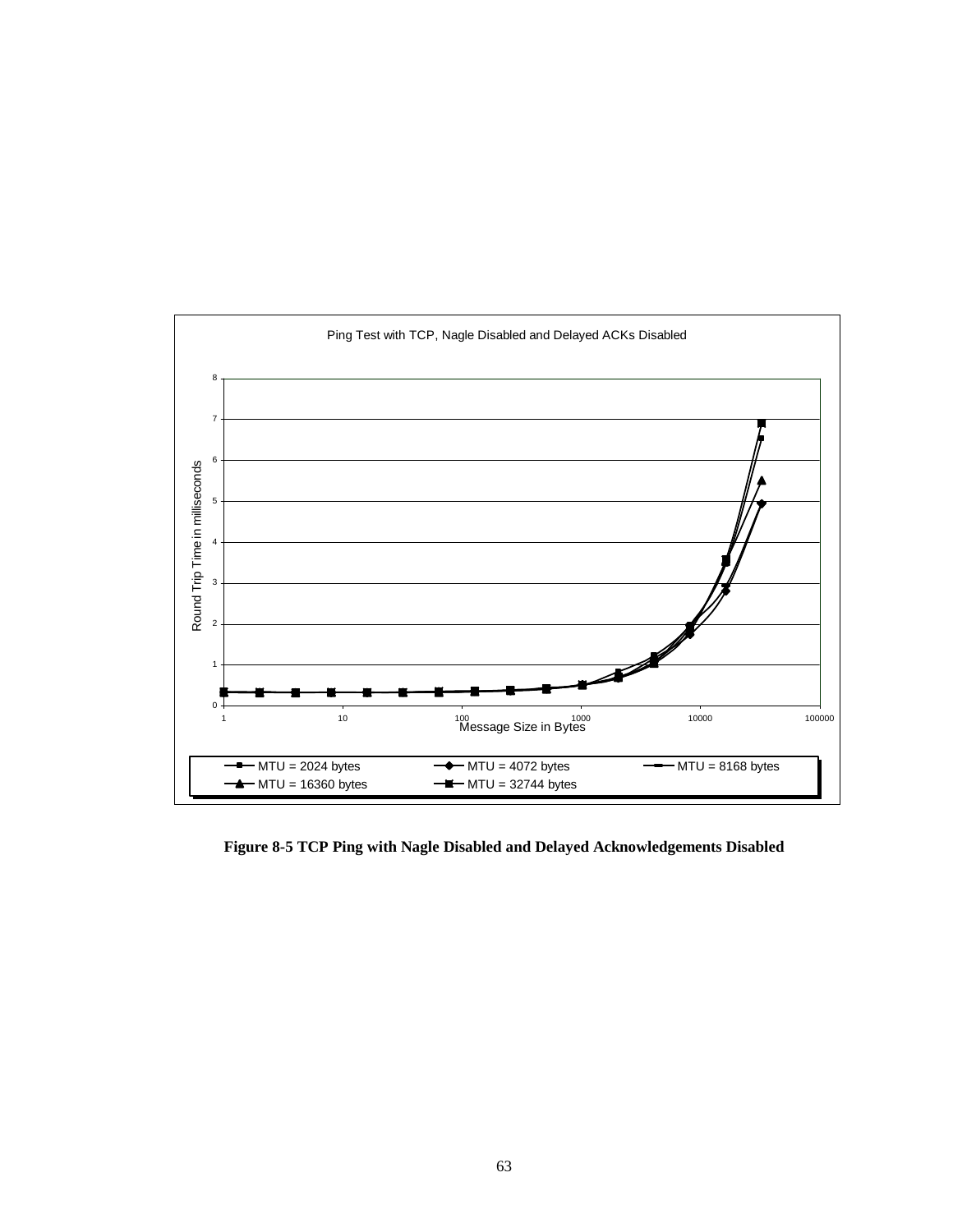#### **8.2.1.2 Ping Tests with UDP**

The graph for the "ping" test results using UDP is shown in Figure 8-6.

For each test, one message was sent back and forth 10000 times. The values reported are the average from 10 runs of each test. The Round Trip Time (RTT) for messages of different sizes when the MTU was set to different values is shown below.



#### **Figure 8-6 Ping Test with UDP**

UDP does not have the options (Nagle and Delayed Acknowledgements) that were tested with TCP. The number of packets transmitted is relatively higher than TCP (because of the absence of optimizing algorithms like Nagle) and hence the poorer performance when compared to TCP. For example, comparing graphs in Figure 8-3 and Figure 8-6, the maximum round-trip-time for MTU = 32744 bytes is 7 msecs using TCP while it is about 7.5 msecs for UDP.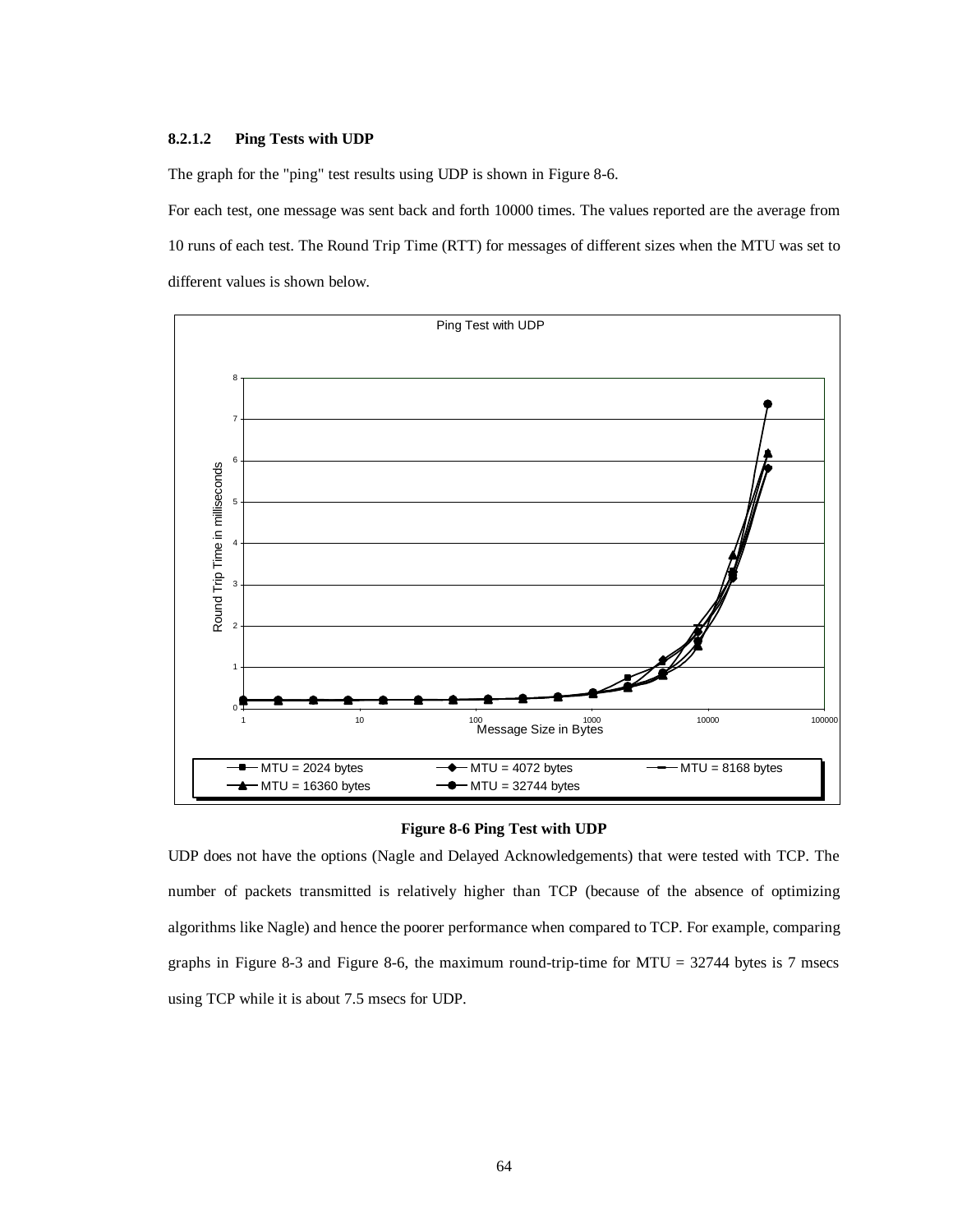### **8.2.2 Blast Test**

The graphs for the "blast" test results using TCP are shown in Figures 8.7 - 8.10.

The throughputs for different MTUs under different conditions are shown below. The different conditions are:

- Nagle Enabled and Delayed Acknowledgements Enabled
- Nagle Enabled and Delayed Acknowledgements Disabled
- Nagle Disabled and Delayed Acknowledgements Enabled
- Nagle Disabled and Delayed Acknowledgements Disabled

For one test, 10000 messages were sent from the client to the server. The values reported are the average from 10 runs of each test.

For the case where both Nagle and Delayed Acknowledgements are enabled (Figure 8-7), the throughput increases steadily as the message size increases. In the case where Nagle is disabled and Delayed Acknowledgement is enabled (Figure 8-8), the graph depicts bad performance. This is attributed to a bug in the implementation in the Linux kernel related to the code used when the Nagle algorithm is disabled. When sending a bunch of small messages, Linux allocates full MTU sized buffers for each message even though only part of the buffer is actually used when Nagle is disabled. The sender does not free them until they have been acknowledged. But there is a limit (set by the SO\_SNDBUF option) on the buffer space that can be allocated to a socket connection. When a lot of small messages are sent, this limit will be exhausted rapidly and the sending process will stop transmitting. However, the receiver does not know this, and will transmit an acknowledgement only after some delay because the TCP window has not been exhausted.

Comparing Figure 8-9 and Figure 8-10, it can be observed that when Nagle is enabled, the throughput for lower message sizes is significantly higher when compared to that when Nagle is disabled. The effect of Nagle is not significant as the message sizes increase beyond 1000 bytes. Also, Delayed Acknowledgements does not seem to affect performance in the "blast" tests.

From this we conclude that Nagle should be enabled for better performance for the "blast" tests.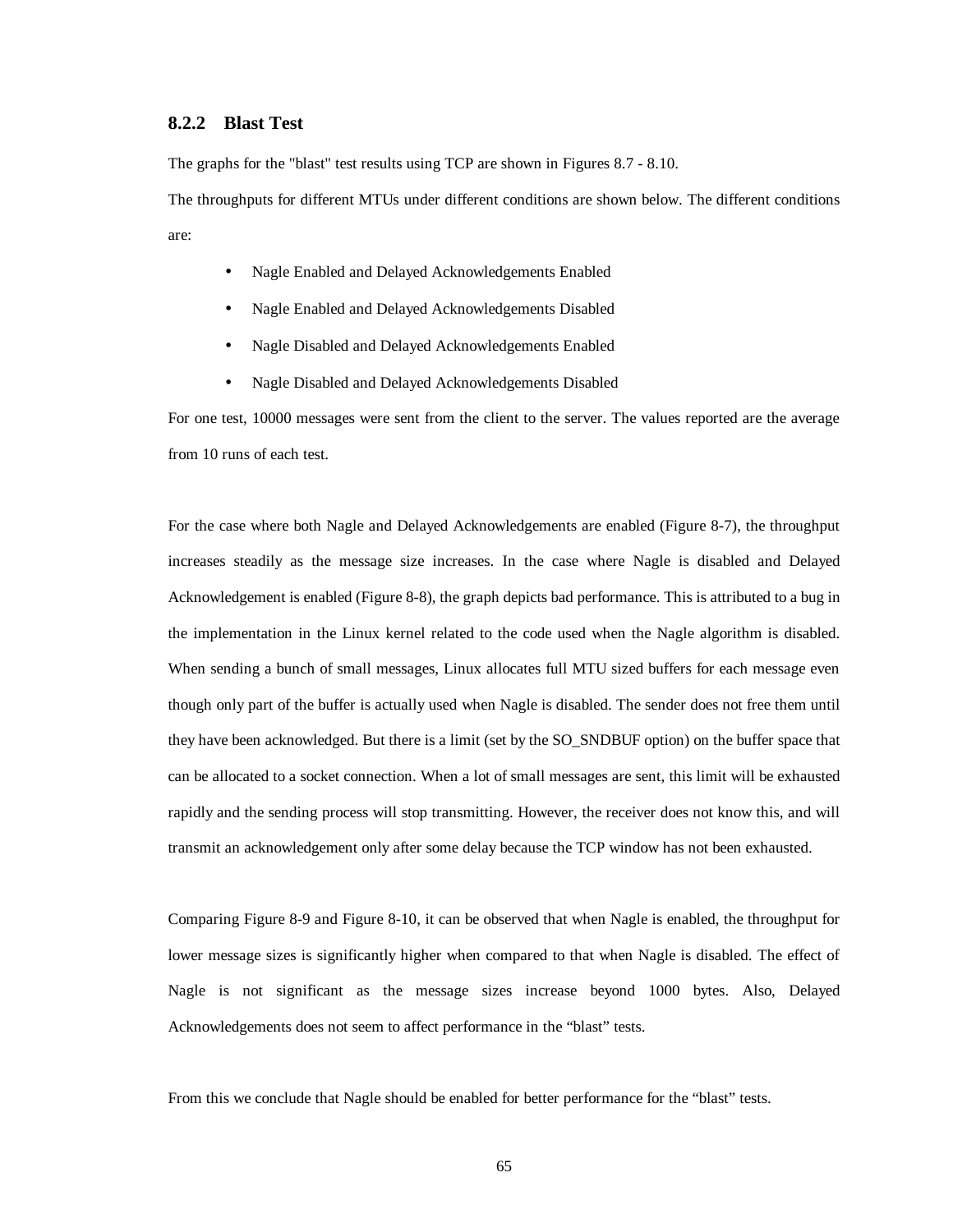All the graphs depict an asymptotic behavior as the MTU increases beyond 1000 bytes. This is due to the fact that the CPU on the machines that were running the tests was running at 100% utilization. Once the CPU utilization reaches 100%, the throughput remains the same no matter what the message size is.



**Figure 8-7 Blast Test with Nagle Enabled and Delayed Acknowledgements Enabled**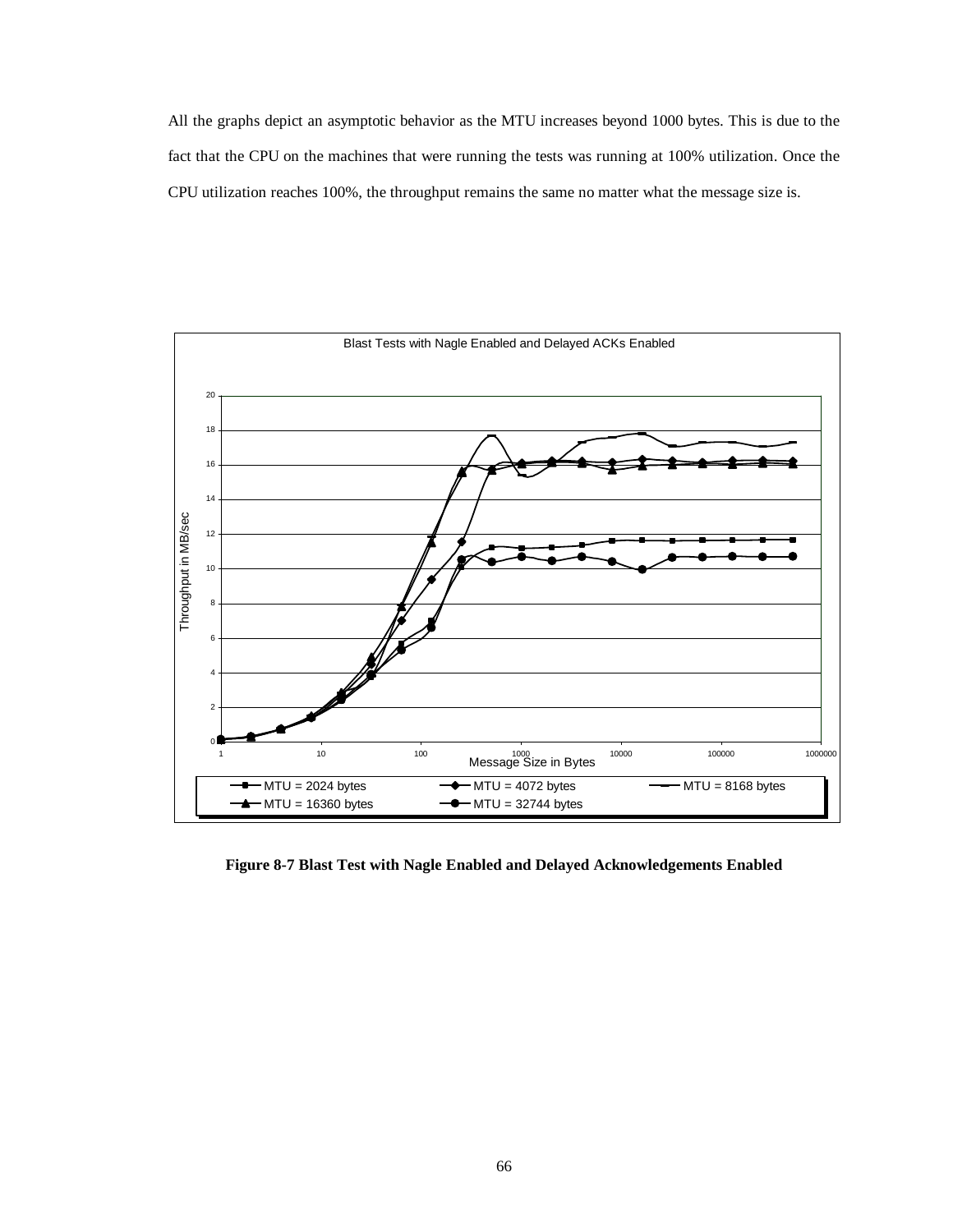

**Figure 8-8 Blast Test with Nagle Disabled and Delayed Acknowledgements Enabled**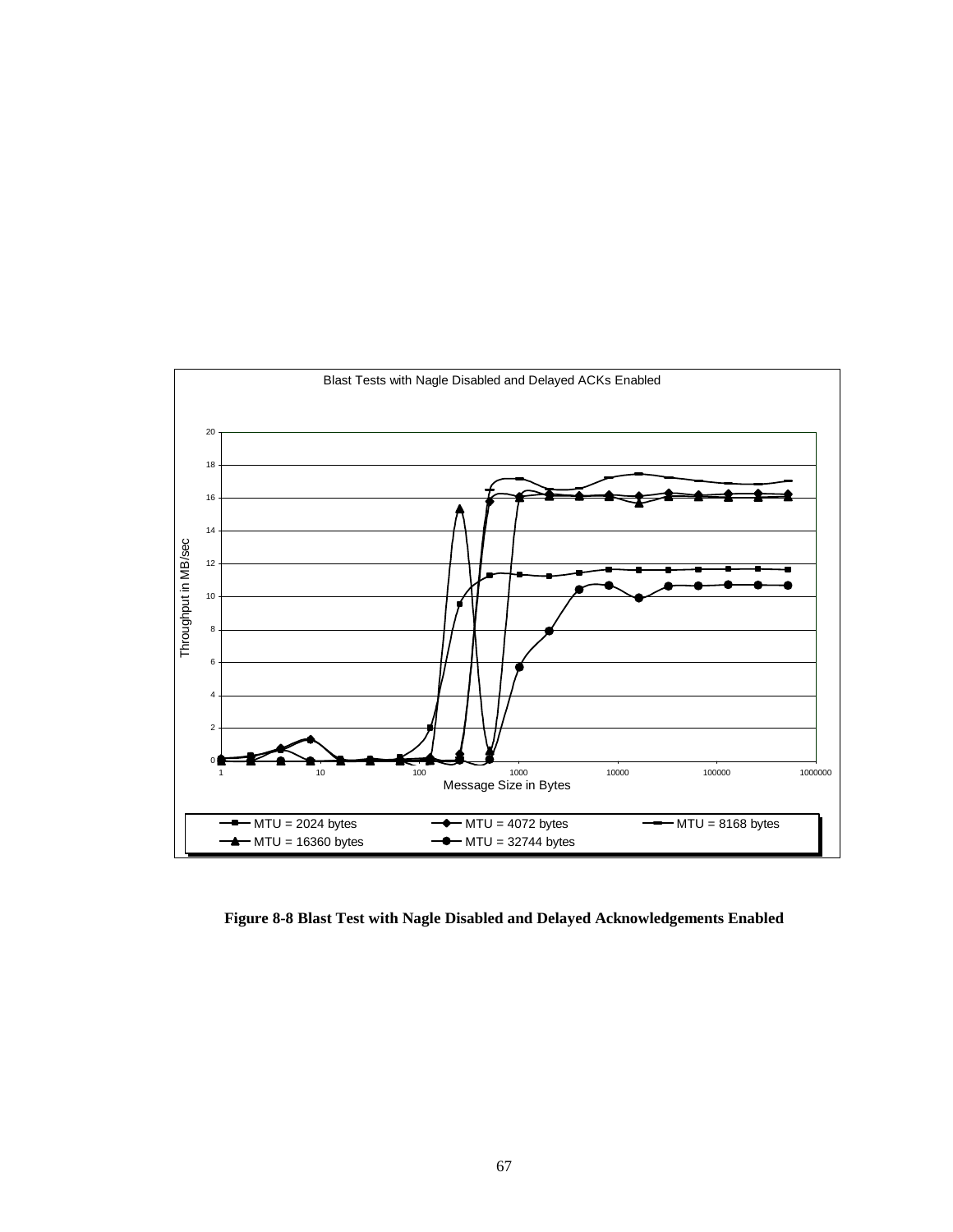

**Figure 8-9 Blast Test with Nagle Enabled and Delayed Acknowledgements Disabled**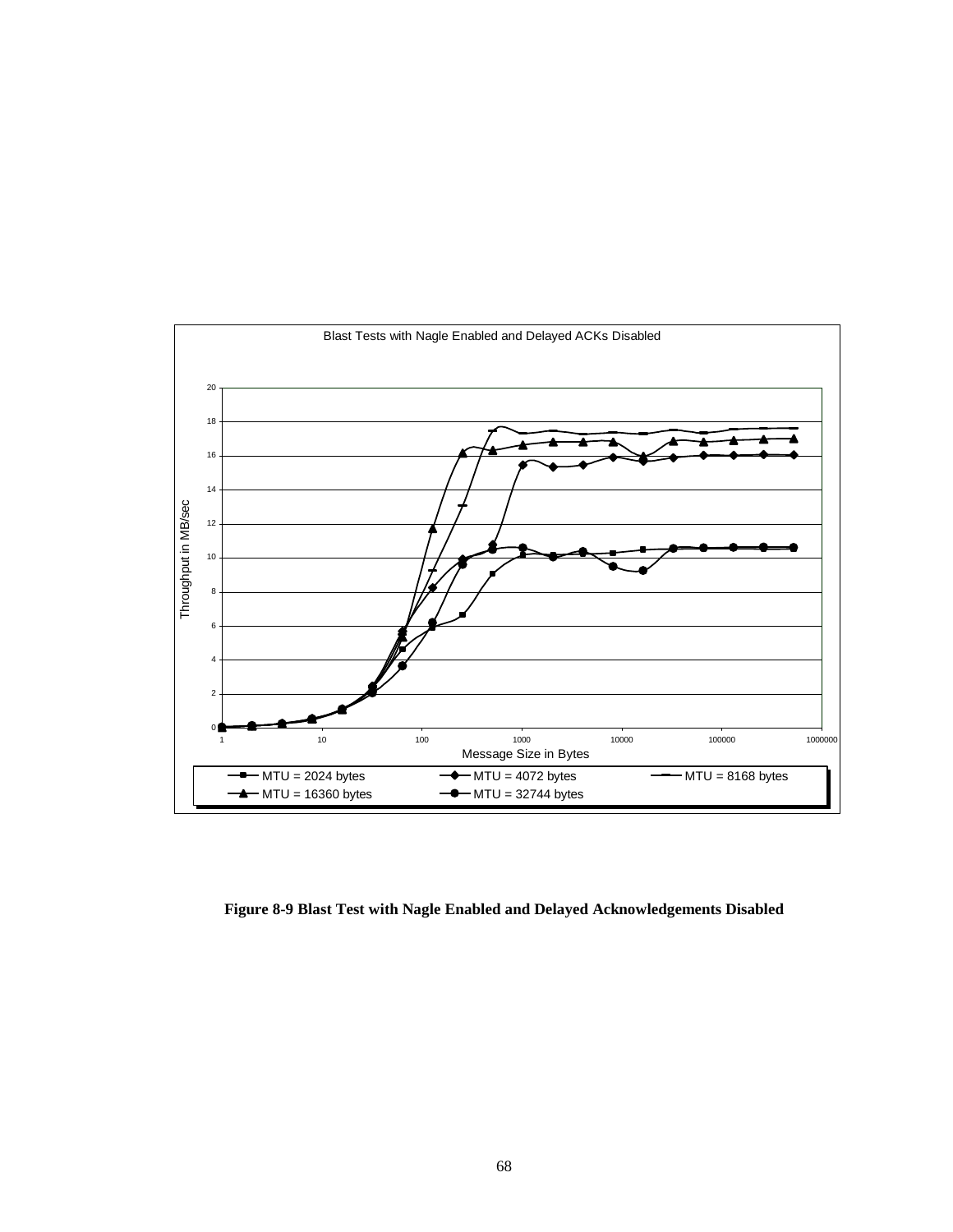

**Figure 8-10 Blast Test with Nagle Disabled and Delayed Acknowledgements Disabled**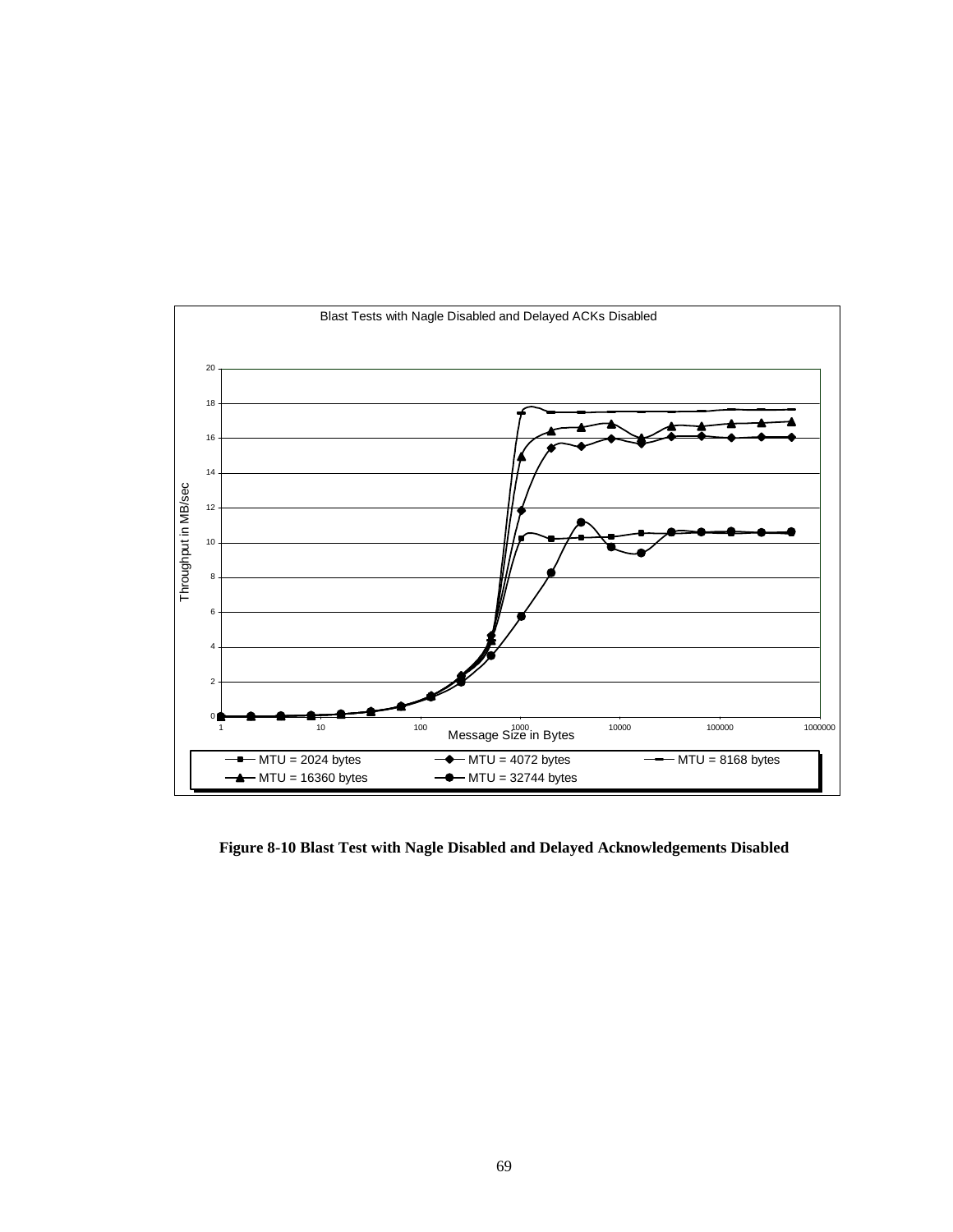

**Figure 8-11 Blast Test with MTU = 8168 bytes**

Although the MTU size did not significantly affect performance in the "ping" test, the graphs in Figure 8-7 through 8-10 show that the best performance in all four cases of the "blast" test is obtained when the MTU is set to 8168 bytes. The graph in Figure 8-11 shows the throughput when MTU is set to 8168 bytes and the other factors are varied. It can be seen that when both Nagle and Delayed Acknowledgements are enabled, the performance is the best. However, we have already concluded that enabling Delayed Acknowledgements affects the "ping" tests in a bad manner. In order to get the best performance for both "ping" and "blast" tests, it is necessary to enable Nagle and disable Delayed Acknowledgements. As shown in Figure 8-11, this combination reduces the performance in the "blast" test only slightly from the best combination.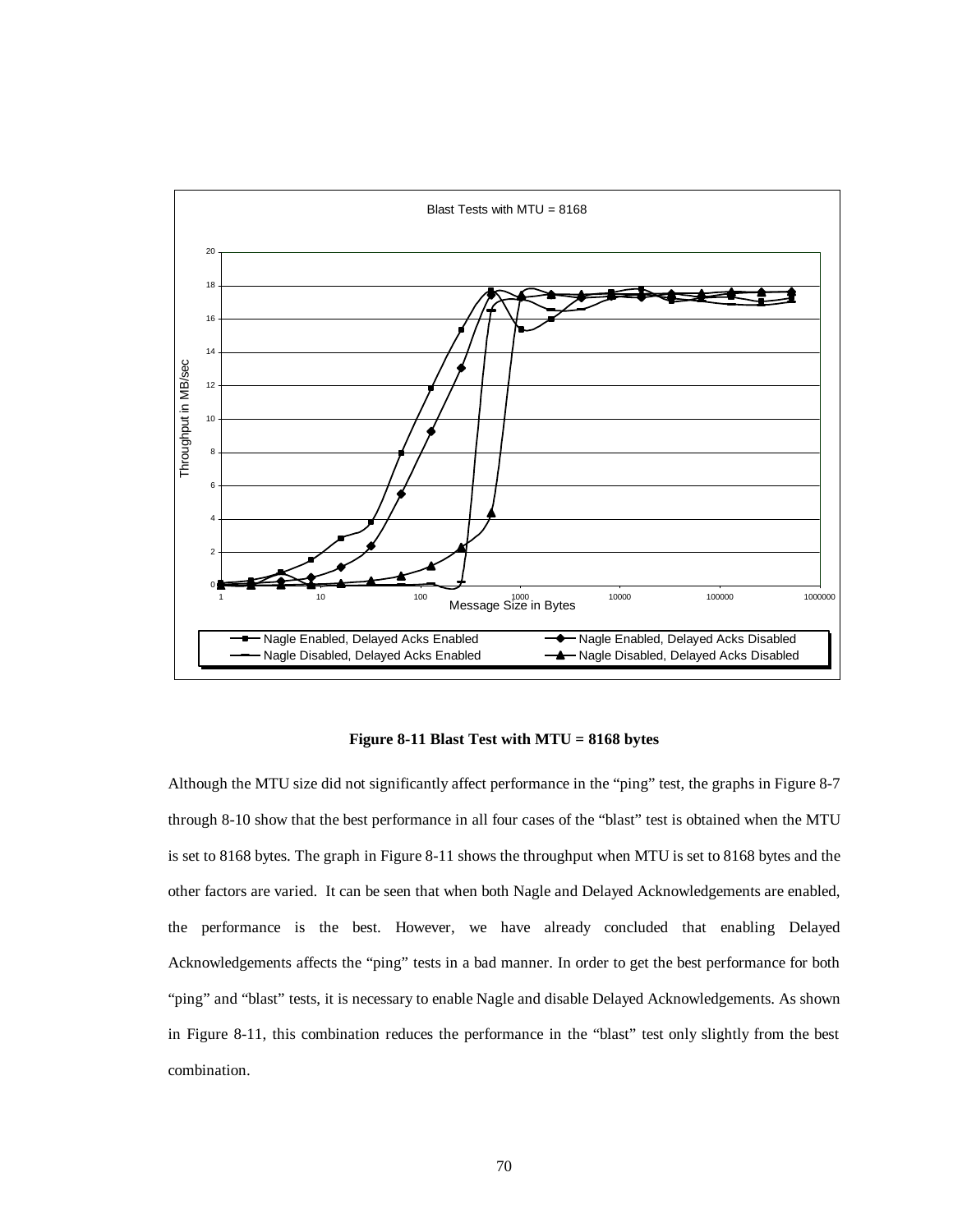## **8.3 Ideal Throughput**

The ideal throughput can be calculated by first calculating the total time taken to transmit a message and then determining the number of bytes that can be transmitted in one second.

Total time to transmit a message = time to transmit a data frame + time due to overhead.

Time due to overhead  $=$  delay introduced by components (cable, node, hub)  $+$  time to transmit signaling data.

On a Fibre Channel link running at 1.0625 Gbps, the time to transmit a byte (i.e., 10 bits – due to the

8B/10B encoding as described in section 2.3.4) = 9.375 nanoseconds.

Therefore, the time to transmit a word  $(4 \text{ bytes}, i.e., 40 \text{ bits})$  on a Fibre Channel link =

9.375 nanoseconds/byte \* 4 bytes/word = 37.5 nanoseconds/word.

#### Delay due to components

• Cable delays

According to  $[2]$ , the maximum transmission delay caused by the fibre used = 5 nanoseconds/meter.

For the tests performed in this thesis, the distance between each node and the hub  $=$  5 meters.

The one-way delay due to one cable =  $(5 \text{ nanoseconds/meter})*(5 \text{ meter}) = 25 \text{ nanoseconds.}$ 

Therefore, the one-way delay caused by two cables in terms of words  $=$ 

(2\*25 nanoseconds)/(37.5 nanoseconds/word) = *1.33 words*.

• Node delays

According to [2], the maximum delay at each node during transmission in terms of words  $= 6$ words.

Therefore the maximum delay caused on a two-node network during transmission in terms of words = 2\*6 words = *12 words*.

• Hub delays

The ports on the hub through which the nodes were connected cause a delay in transmission. The delay caused on each port on the hub in terms of words  $= 2$  words/node.

Therefore, the delay caused by connecting two nodes through a hub  $= 2*2$  words  $= 4$  *words*.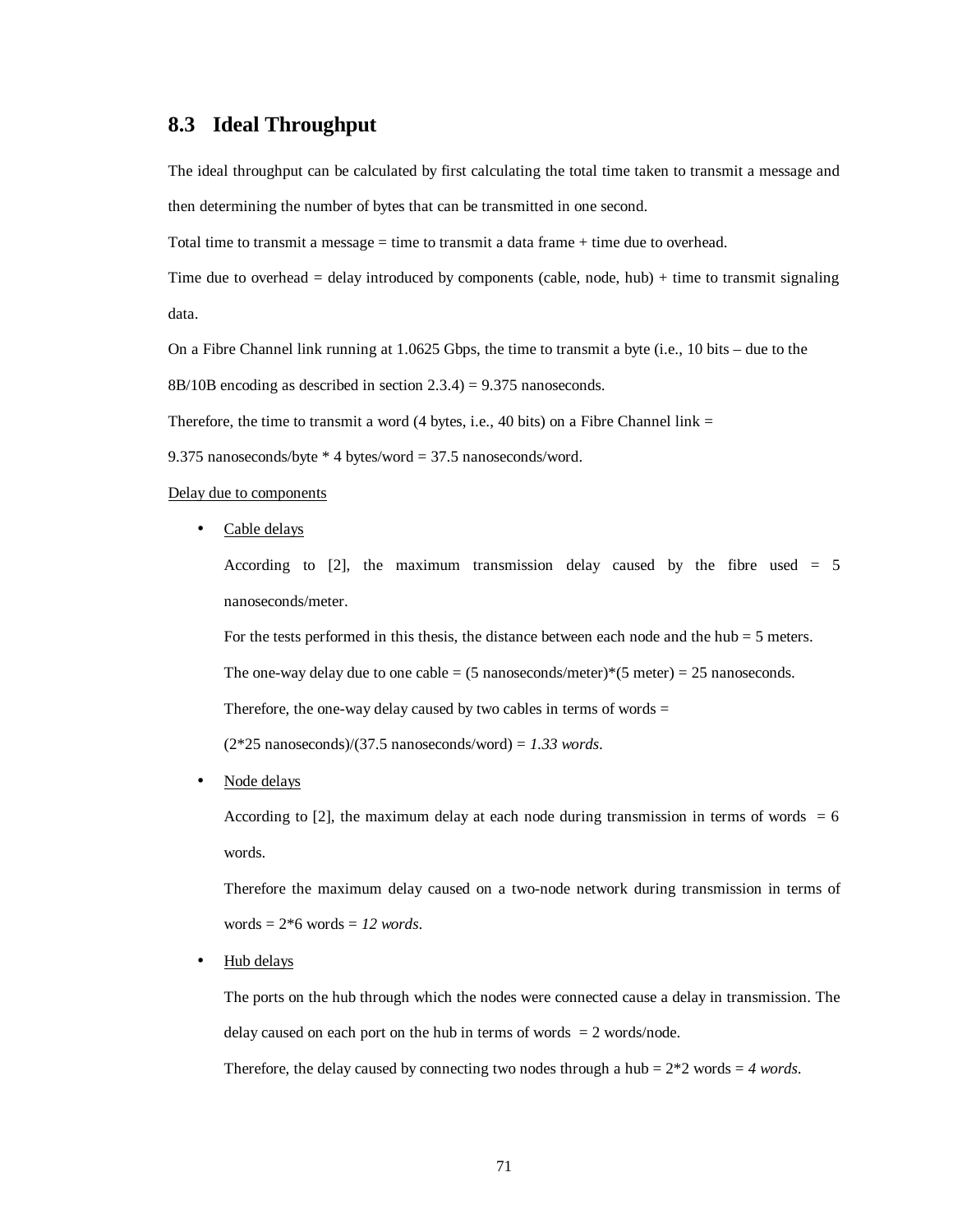The total one-way delay caused by:

- $cable = 1.33 words$
- node delays = *12 words*
- hub delays = *4 words*

Therefore, the Round Trip Time (RTT) due to components on a two node network using a 5 meter cable through a hub =  $2*(1.33 + 12 + 4)$  words = 34.66 words.

#### Time to transmit signaling data

In an Arbitrated Loop, there are three Round Trip Times involved in transmitting a frame.

- First, the node that wishes to transmit needs to gain control of the Loop (which is a shared medium) by a process called *arbitrating.* To gain access to the Loop, the node transmits a 4-byte word called an ARB. When the ARB goes around the Loop and returns to the node that transmitted the ARB, it means that there is no other node that wants control of the Loop and that it can go to the next step towards transmitting a frame.
- After the source node has won arbitration, it *opens* the destination node. A source node opens a destination node by transmitting a 4-byte word called an OPN addressed to the destination node. Upon receiving the OPN addressed to it, the destination node indicates to the source node that it is prepared to receive frames. This is indicated by the transmission of a 4-byte word called R-RDY from the destination node. Once the source receives an R-RDY from the destination node, the source transmits the frame.
- After successful transmission of the frame, the source then *closes* the Loop so that other nodes can gain access to the Loop. This is performed by transmitting a 4-byte word called CLS. When the CLS goes round the Loop and returns to the node that transmitted it, the frame has been successfully transmitted.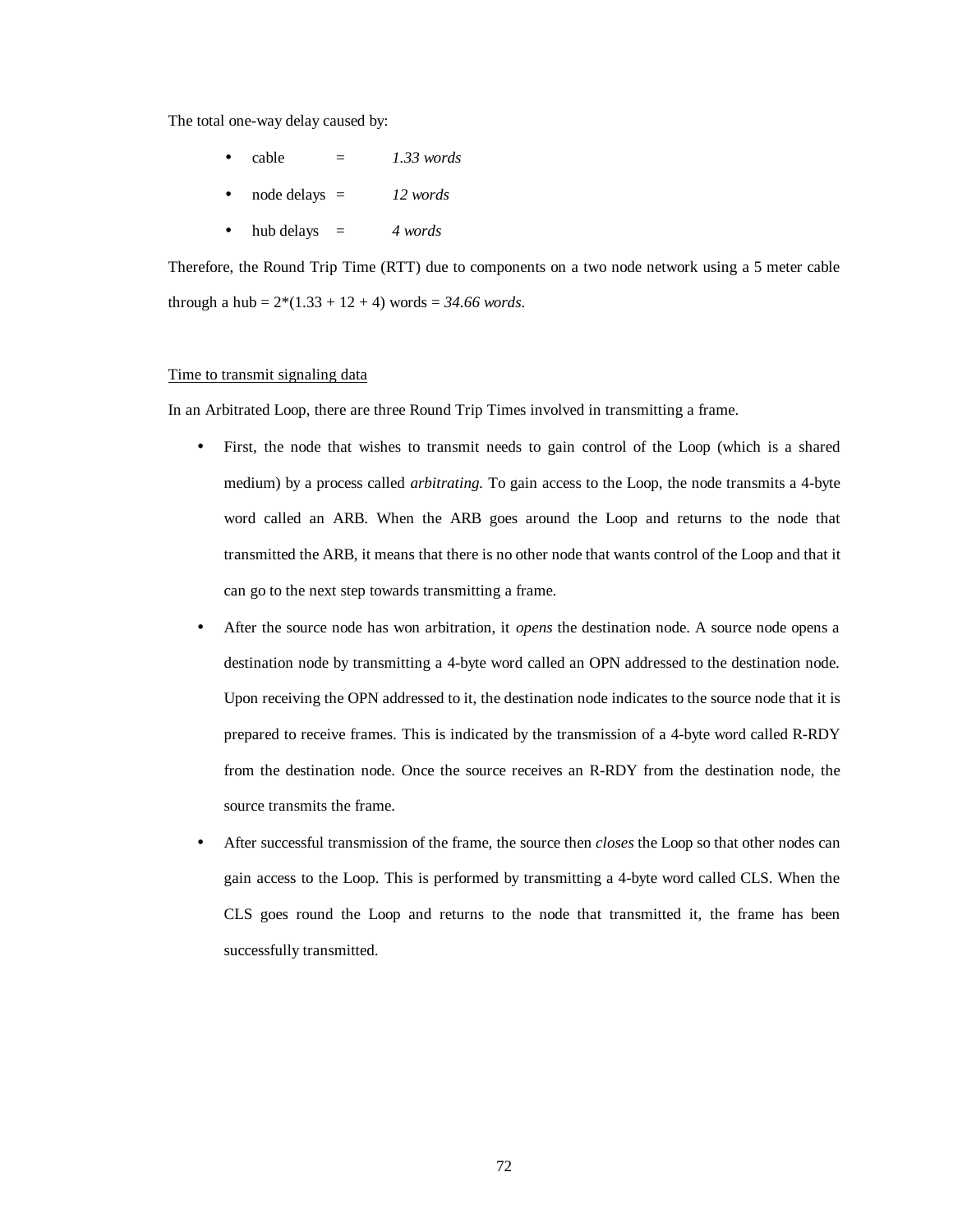Therefore, to transmit a frame, the total overhead  $= 3*RTT +$  time to transmit signaling data (ARB, OPN, R-RDY and CLS).

 $3*RTT = 3*34.66$  words = 103.98 words.

Time to transmit ARB, OPN, R-RDY and CLS in terms of words  $=$  4 words.

Therefore, total overhead time involved in transmitting a frame = 103.98 + 4 words ≅*108 words*.

#### Total time to transmit a message

 Each Fibre Channel frame has the Start of Frame (SOF) delimiter, Fibre Channel header, a maximum of 2048 bytes of payload, Cyclic Redundancy Check (CRC), End of Frame (EOF) delimiter and Inter-frame gap. The optimal throughput values were calculated taking into consideration the transmission time only (assuming that there is no processing overhead). For example the time to transmit a 1024 byte message on a Fibre Channel Loop can be calculated as shown in Figure 8-12.

| <b>Field</b>         | <b>Number of words</b> | <b>Number of bytes</b> |
|----------------------|------------------------|------------------------|
| <b>SOF</b>           |                        |                        |
| Fibre Channel header |                        | 24                     |
| FC Network header    |                        | 16                     |
| LLC/SNAP header      | 2                      | 8                      |
| IP header            | 5                      | 20                     |
| <b>TCP</b> header    | 5                      | 20                     |
| User data            | 256                    | 1024                   |
| <b>CRC</b>           |                        |                        |
| <b>EOF</b>           |                        |                        |
| Inter-frame gap      | 6                      | 24                     |
| Overhead Round Trip  | 108                    | 432                    |
| Delays               |                        |                        |
| TOTAL                | 395                    | 1580                   |

**Figure 8-12 Total time Calculation for a user payload of 1024 bytes of data**

#### Ideal throughput

The best possible time to transmit a frame containing 1024 bytes of payload  $= 1580*9.375$  nanoseconds  $=$ 14812.5 nanoseconds. The throughput for a message size of  $1024$  bytes  $= 1024$  bytes  $/ 14812.5$ nanoseconds = 69.13 MBps. Using the above calculations, the ideal throughput for a Fibre Channel Arbitrated Loop was calculated for different message sizes and is shown in Figure 8-13.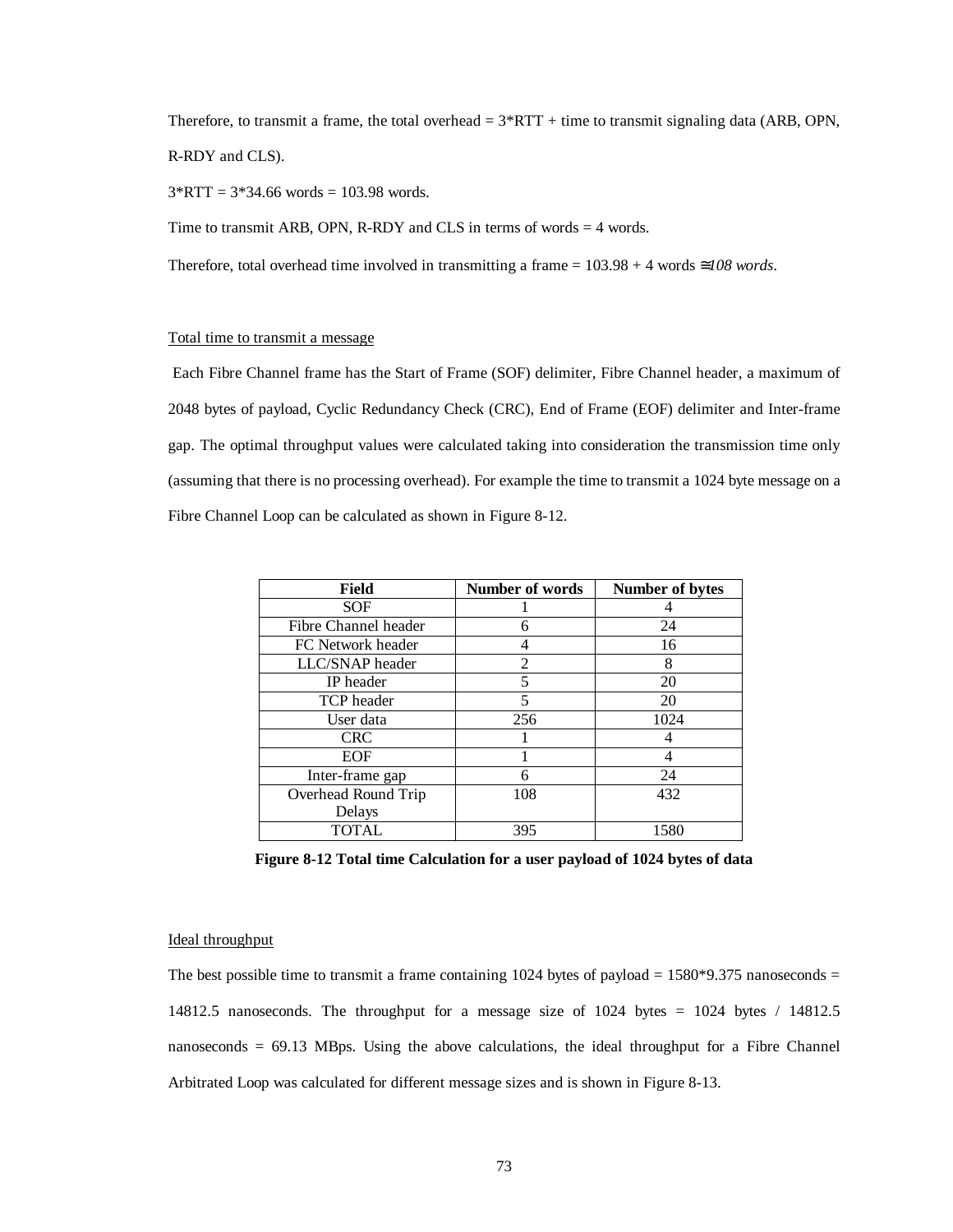| <b>Message Size</b> | <b>Ideal Throughput</b> | <b>Actual Throughput</b> |
|---------------------|-------------------------|--------------------------|
| (bytes)             | (MBps)                  | as a % of Ideal          |
|                     |                         | <b>Throughput</b>        |
| 1                   | 0.19                    | 89.5                     |
| $\overline{c}$      | 0.38                    | 94.7                     |
| $\overline{4}$      | 0.76                    | 98.7                     |
| 8                   | 1.51                    | 92.1                     |
| 16                  | 2.98                    | 79.9                     |
| 32                  | 5.80                    | 65.0                     |
| 64                  | 11.01                   | 51.8                     |
| 128                 | 19.96                   | 35.2                     |
| 256                 | 33.63                   | 30.0                     |
| 512                 | 51.14                   | 21.9                     |
| 1024                | 69.13                   | 16.2                     |
| 2048                | 69.13                   | 16.3                     |
| 4096                | 75.80                   | 15.0                     |
| 8192                | 79.64                   | 14.6                     |
| 16386               | 81.71                   | 14.2                     |
| 32768               | 82.79                   | 14.0                     |
| 65536               | 82.79                   | 14.1                     |
| 131072              | 82.06                   | 14.0                     |
| 262144              | 83.20                   | 14.0                     |
| 524288              | 83.27                   | 14.0                     |

**Figure 8-13 Ideal Throughput vs. Actual Throughput measured by 'blast' test**

The performance numbers obtained from the "blast" tests compare poorly to that of Figure 8-13. The major limiting factor seems to be the processing capacity of the CPU since the CPUs of the machines used for testing were running at 100% utilization when the tests were performed.

### **8.4 Conclusion**

The "ping" and "blast" tests measure two totally different aspects of network operation. The "ping" tests measure the round-trip-time while the "blast" tests measure throughput. In the "ping" tests we have seen that Delayed Acknowledgements should be disabled for better performance while for "blast" tests we have seen that Nagle should be enabled for better performance. The effect of Nagle in the "ping" tests and the effect of Delayed Acknowledgements in the "blast" tests are minimal. Also, both tests show that the performance is the best when the MTU is set to 8168 bytes. Performance increases steadily when the MTU is increased from 2024 to 4072 to 8168. This is due to the fact that for MTUs greater than 2024, fragmentation is done in hardware by Tachyon whereas when the MTU is 2024, fragmentation is done by the IP layer. The performance peaks at  $MTU = 8168$  and then, for some unknown reason, drops for any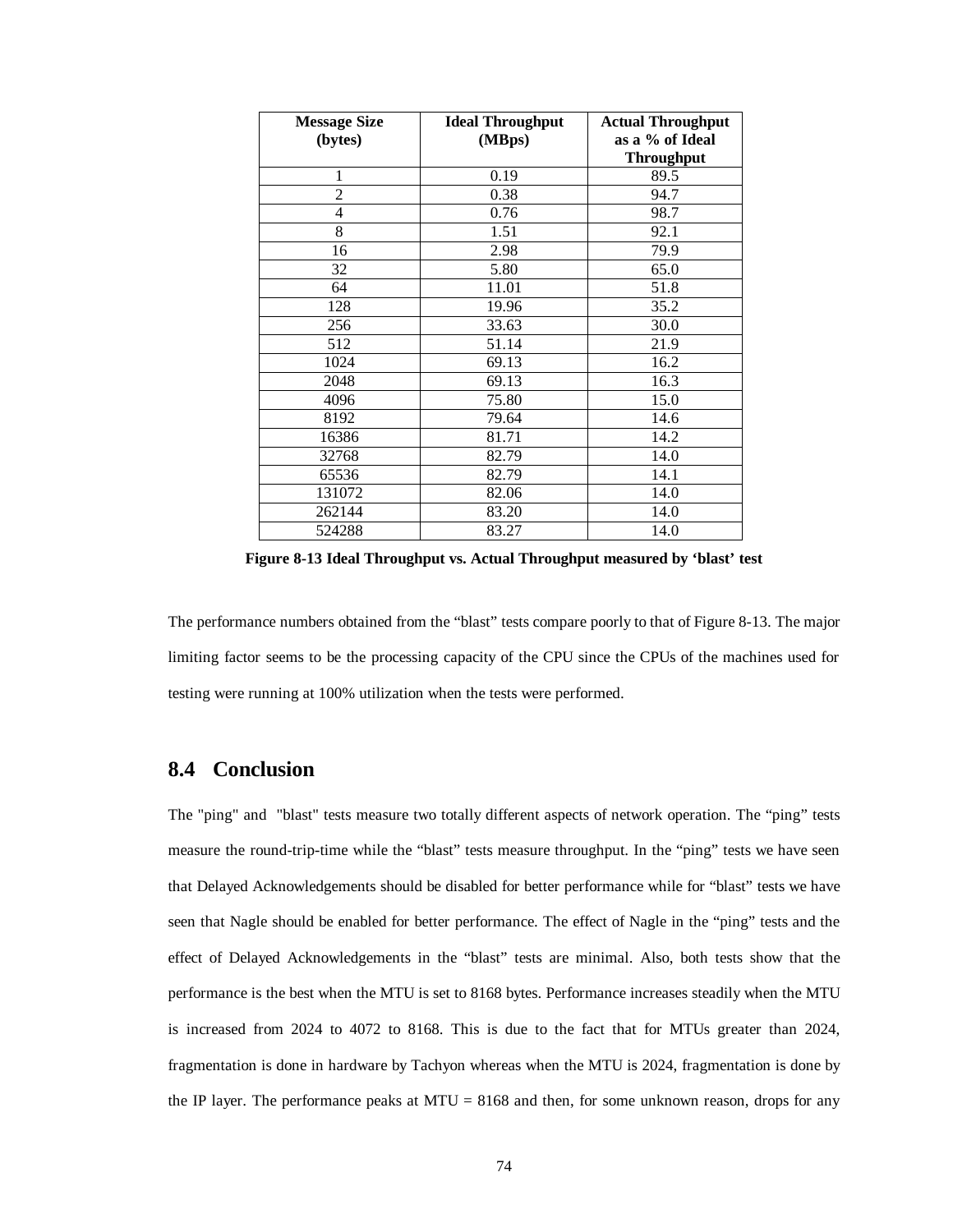further MTU increases. Therefore it has been concluded that for getting the best performance under both types of tests, Nagle should be enabled, Delayed Acknowledgements should be disabled and the MTU should be set to 8168 bytes.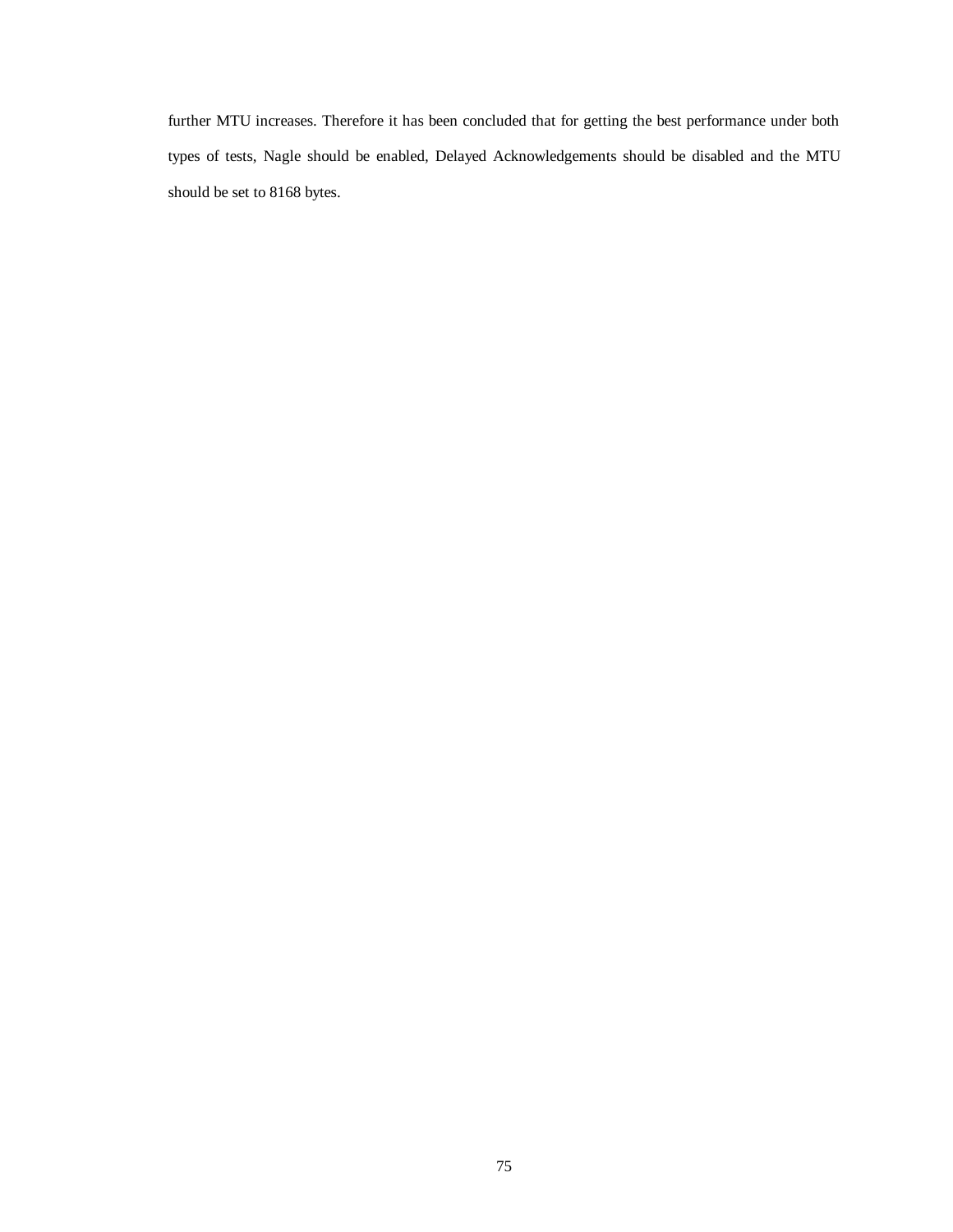## **CHAPTER 9**

## **SUMMARY AND FUTURE WORK**

### **9.1 Conclusion**

A Fibre Channel driver for IP on Linux has been designed, implemented and tested. The driver complies with most sections of the Internet draft "IP and ARP over Fibre Channel". Various Fibre Channel conformance and general performance tests were performed. The driver has been found to be compliant to most of the test suites that were run on the driver. The throughput achieved during performance testing has been satisfactory. The performance for both types of tests ("ping" and "blast") were found to be the best when Nagle was enabled, Delayed Acknowledgements were disabled and MTU was set to 8168 bytes.

The driver (which was initially developed on an x86 platform) has also been ported to work on the Alpha platform as well. The driver has also been tested on SMP machines and was found to work satisfactorily. The driver also can run with multiple cards on the same machine.

### **9.2 Future Work**

- The implementation could be improved to make it fully compliant with the Internet draft and with other UNH-IOL test suites.
- A large chunk of the driver deals with Fibre Channel protocol related issues. This part could be modularized so that all Fibre Channel drivers that will be written in the future for Linux can use it.
- The performance of this Fibre Channel driver could be compared with drivers of other gigabit technologies like Gigabit Ethernet and also with other Fibre Channel drivers written for various other operating systems.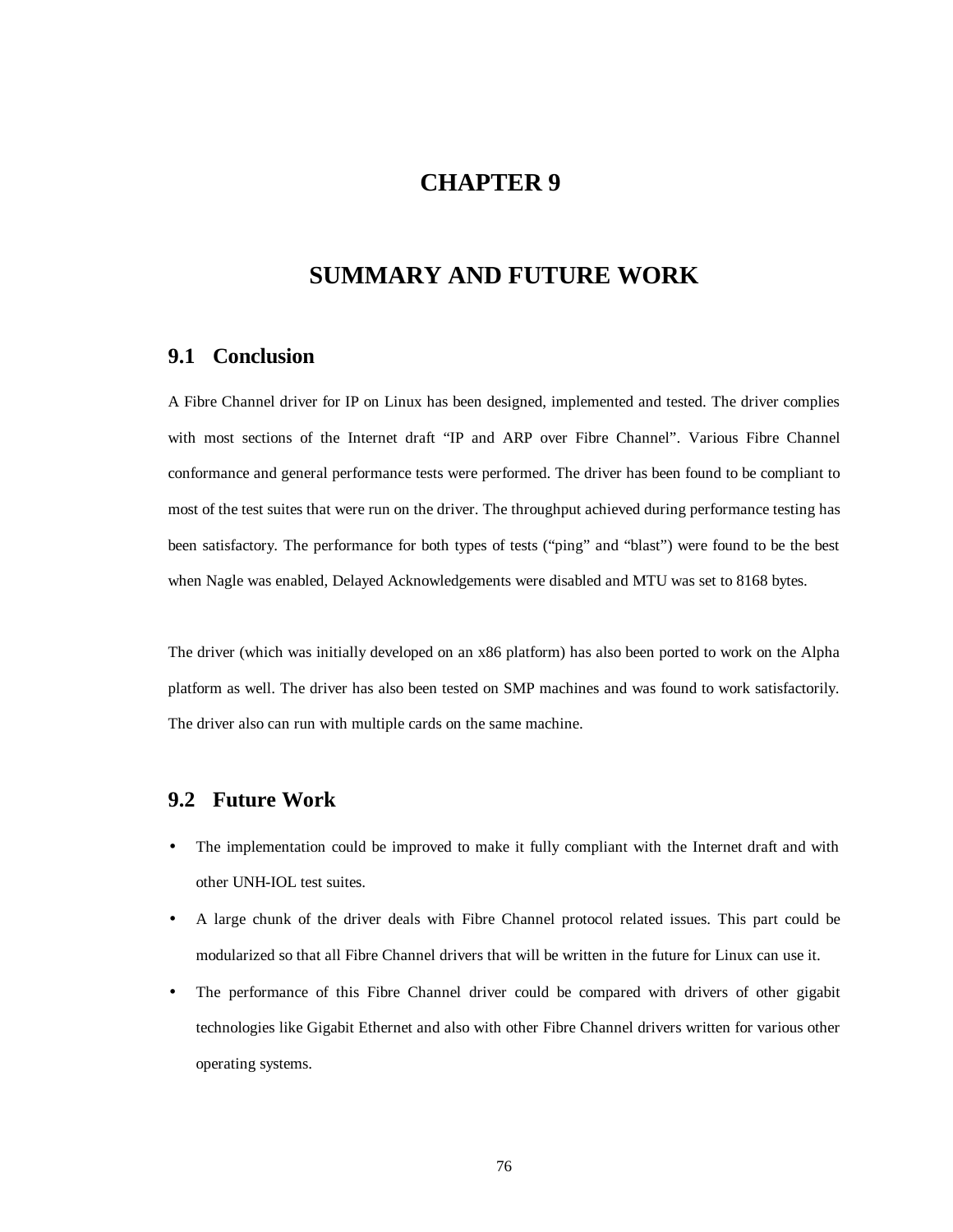- The bandwidth utilization for IP over Fibre Channel could be compared with that of SCSI over Fibre Channel and the overhead involved in the two protocols could be measured.
- The performance for both "ping" and "blast" tests were found to be the best when the MTU was set to 8168 bytes. More research could be done to find out why the performance drops off when the MTU is greater than 8168 bytes.
- The maximum throughput achieved by the driver under the environment in which it was tested was around 18 MBps. As mentioned in section 8.3, the CPU utilization was 100% on the machines that were used for testing. When one of the 200MHz Pentiums was replaced by an Alpha running at 450MHz, the CPU utilization on the Alpha was around 5% and the throughput was much higher. Future performance tests can be tried on high-end machines to see if throughput gets closer to the ideal.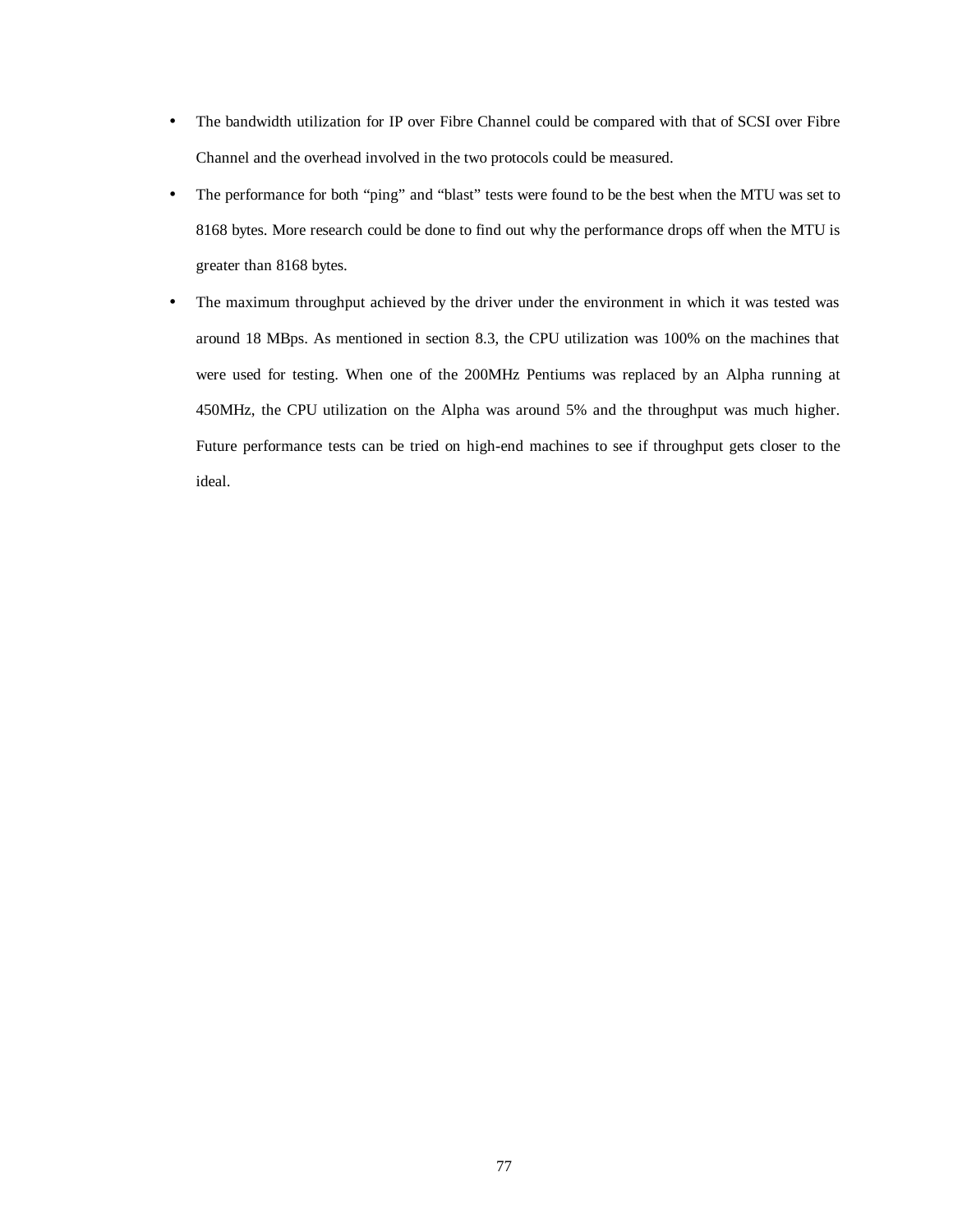## **BIBLIOGRAPHY**

- [1] Alessandro Rubini. *Linux Device Drivers.* O'Reilly and Associates, Inc. First Edition.
- [2] ANSI X3T11/Project 755D/Rev 4.3, Fibre Channel Physical and Signaling Interface (FC-PH)
- [3] ANSI X3T11/Project 901D/Rev 7.3, Fibre Channel Physical and Signaling Interface 2 (FC-PH-2)
- [4] ANSI X3T11/Project 1119D/Rev 9.2, Fibre Channel Physical and Signaling Interface 3 (FC-PH-3)
- [5] ANSI X3T11/Project 955M/Rev 1.1, Fibre Channel Link Encapsulation (FC-LE)
- [6] ANSI X3T11/Project 960D/Rev 4.5, Fibre Channel Arbitrated Loop (FC-AL)
- [7] ANSI X3T11/Project 1162DT/Rev 2.1, Fibre Channel Private Loop SCSI Direct Attach (FC-PLDA)
- [8] ANSI X3T11/Project 1235DT/Rev 2.7, Fibre Channel Fabric Loop Attachment (FC-FLA)
- [9] FCA IP Profile, Revision 2.3, May 15, 1997
- [10] FCSI IP Profile, FCSI-202, Revision 2.1 September 8, 1995
- [11] Hewlett-Packard Company. *TACHYON User's Manual*, First Edition, Revision 5.0
- [12] Interphase Corporation. *(i) Chip TPI User's Guide.*
- [13] Murali Rajgopal, Raj Bhagwat and Wayne Richard. *Internet Draft IP and ARP over Fibre Channel*.
- [14] Meryem Primmer. *An Introduction to Fibre Channel.* Hewlett-Packard Journal. October 1996.
- [15] University of New Hampshire's InterOperability Lab. *Fibre Channel Tutorial*. http://www.iol.unh.edu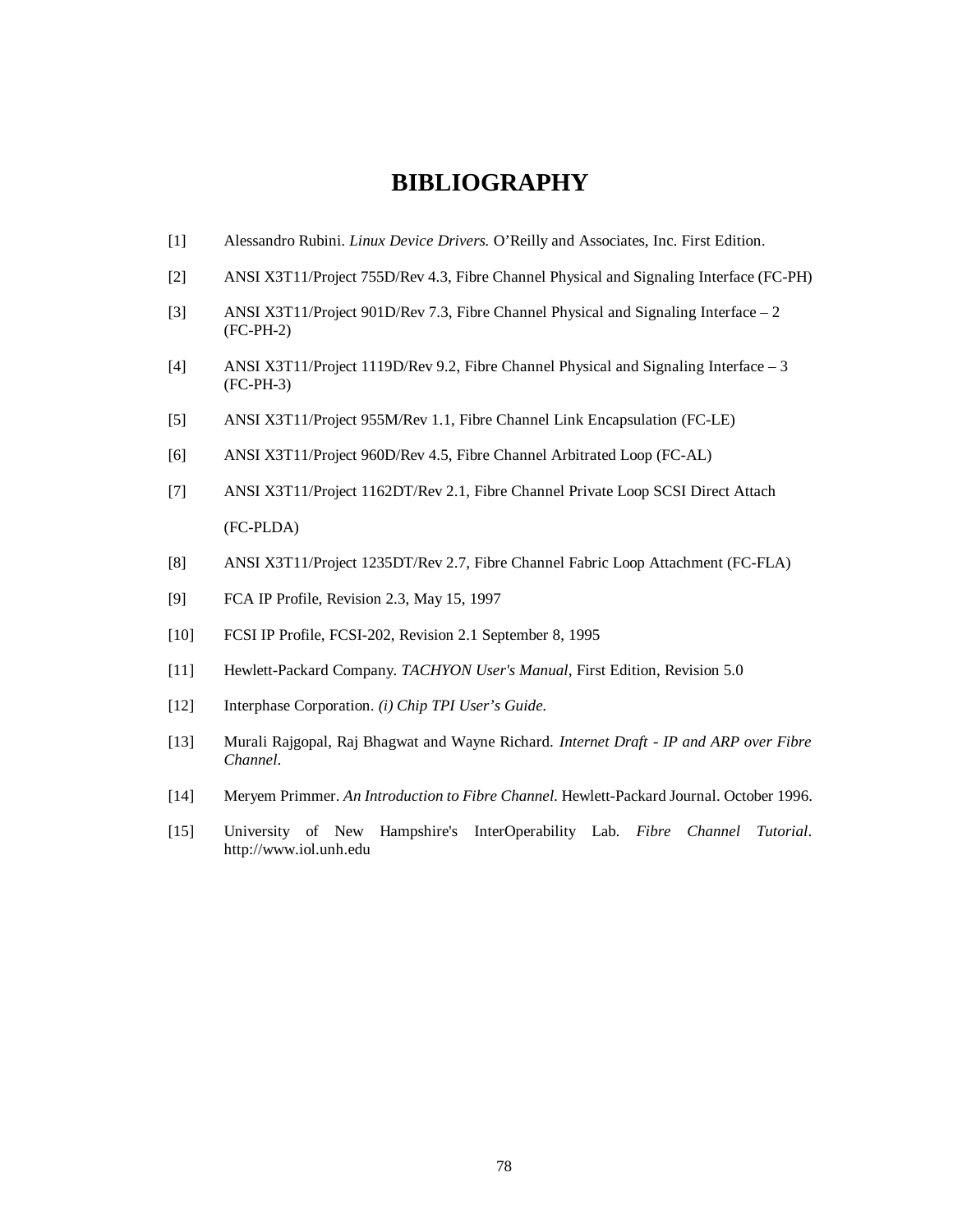# **APPENDIX A**

# **Data for Performance Tests**

### **Blast Test Results - MTU = 2024 bytes**

| Message Size   | T1     | T <sub>2</sub> | T <sub>3</sub> | T <sub>4</sub> |
|----------------|--------|----------------|----------------|----------------|
| (bytes)        | (sec)  | (sec)          | (sec)          | (sec)          |
|                | 0.06   | 0.14           | 0.06           | 0.98           |
| $\overline{2}$ | 0.05   | 0.15           | 0.06           | 0.99           |
| $\overline{4}$ | 0.05   | 0.14           | 0.06           | 0.99           |
| 8              | 0.06   | 0.14           | 0.06           | 0.99           |
| 16             | 0.06   | 0.14           | 1.03           | 0.98           |
| 32             | 0.08   | 0.13           | 2.00           | 0.99           |
| 64             | 0.11   | 0.13           | 2.71           | 1.00           |
| 128            | 0.17   | 0.21           | 0.60           | 1.01           |
| 256            | 0.24   | 0.37           | 0.26           | 1.04           |
| 512            | 0.44   | 0.54           | 0.43           | 1.11           |
| 1024           | 0.87   | 0.96           | 0.86           | 0.95           |
| 2048           | 1.74   | 1.92           | 1.74           | 1.91           |
| 4096           | 3.44   | 3.82           | 3.41           | 3.80           |
| 8192           | 6.73   | 7.59           | 6.70           | 7.56           |
| 16386          | 13.42  | 14.91          | 13.46          | 14.83          |
| 32768          | 26.88  | 29.71          | 26.89          | 29.69          |
| 65536          | 53.72  | 59.35          | 53.60          | 59.07          |
| 131072         | 107.31 | 118.56         | 107.11         | 118.63         |
| 262144         | 214.31 | 237.74         | 213.97         | 236.61         |
| 524288         | 428.31 | 474.75         | 429.14         | 475.50         |

T1 - Time taken for 10000 iterations with Nagle Enabled and Delayed Acknowledgements Enabled. T2 - Time taken for 10000 iterations with Nagle Enabled and Delayed Acknowledgements Disabled. T3 - Time taken for 10000 iterations with Nagle Disabled and Delayed Acknowledgements Enabled. T4 - Time taken for 10000 iterations with Nagle Disabled and Delayed Acknowledgements Disabled.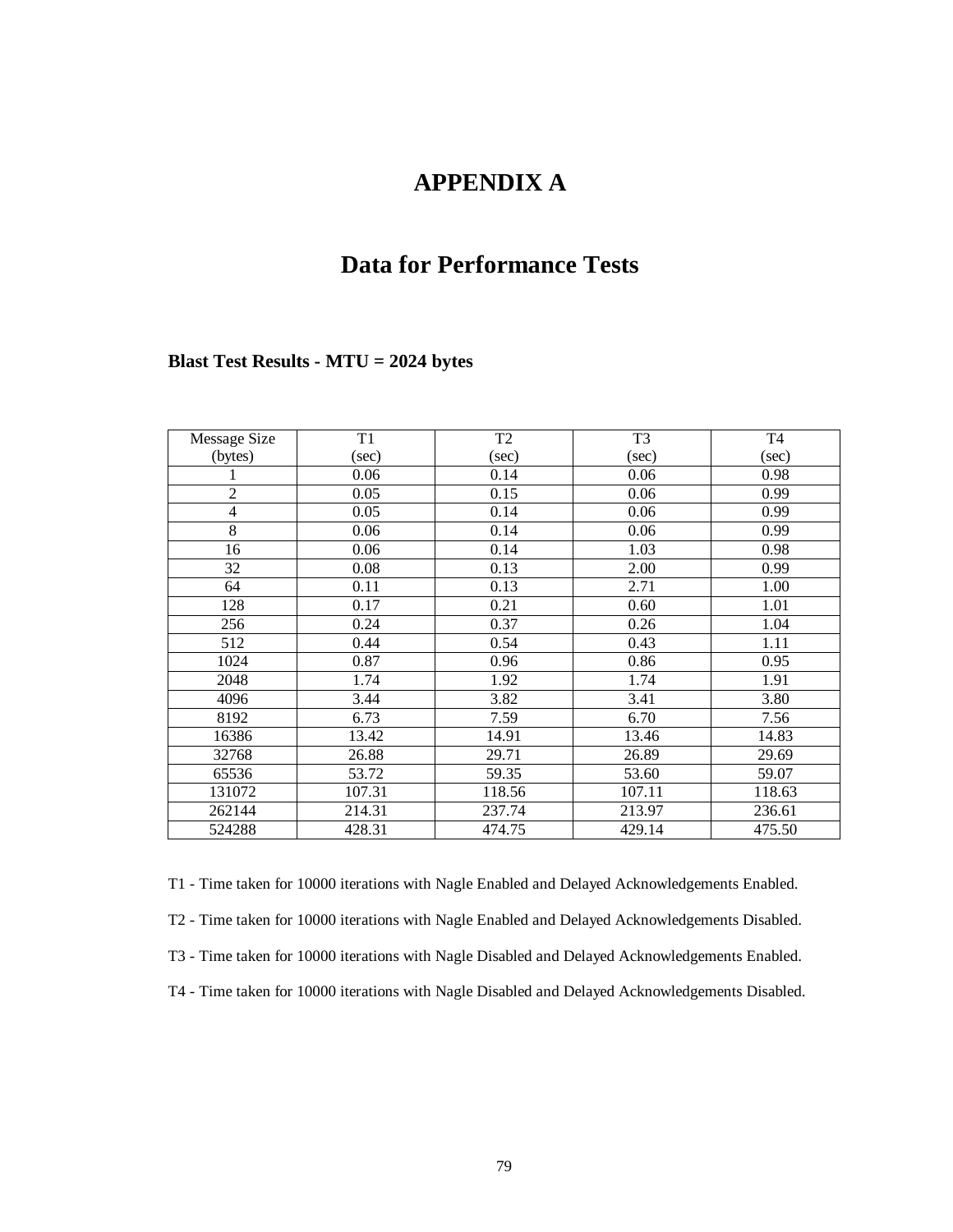| Message Size             | T1     | T <sub>2</sub> | T <sub>3</sub> | T <sub>4</sub> |
|--------------------------|--------|----------------|----------------|----------------|
| (bytes)                  | (sec)  | $(\sec)$       | (sec)          | (sec)          |
|                          | 0.06   | 0.14           | 0.06           | 0.98           |
| $\overline{2}$           | 0.06   | 0.14           | 0.07           | 0.98           |
| $\overline{\mathcal{L}}$ | 0.05   | 0.14           | 0.05           | 0.98           |
| 8                        | 0.05   | 0.14           | 0.06           | 0.98           |
| 16                       | 0.06   | 0.13           | 2.86           | 0.98           |
| 32                       | 0.07   | 0.12           | 4.03           | 0.99           |
| 64                       | 0.09   | 0.11           | 5.29           | 1.00           |
| 128                      | 0.13   | 0.15           | 5.73           | 1.01           |
| 256                      | 0.21   | 0.25           | 5.59           | 1.04           |
| 512                      | 0.31   | 0.45           | 0.31           | 1.05           |
| 1024                     | 0.61   | 0.63           | 0.61           | 0.82           |
| 2048                     | 1.20   | 1.27           | 1.20           | 1.26           |
| 4096                     | 2.41   | 2.53           | 2.42           | 2.51           |
| 8192                     | 4.84   | 4.91           | 4.82           | 4.89           |
| 16386                    | 9.57   | 9.96           | 9.69           | 9.95           |
| 32768                    | 19.24  | 19.68          | 19.16          | 19.42          |
| 65536                    | 38.68  | 39.00          | 38.60          | 38.76          |
| 131072                   | 76.90  | 77.98          | 76.86          | 77.99          |
| 262144                   | 153.77 | 155.60         | 153.59         | 155.60         |
| 524288                   | 308.19 | 311.44         | 308.13         | 311.43         |

## **Blast Test Results - MTU = 4072 bytes**

T1 - Time taken for 10000 iterations with Nagle Enabled and Delayed Acknowledgements Enabled.

T2 - Time taken for 10000 iterations with Nagle Enabled and Delayed Acknowledgements Disabled.

T3 - Time taken for 10000 iterations with Nagle Disabled and Delayed Acknowledgements Enabled.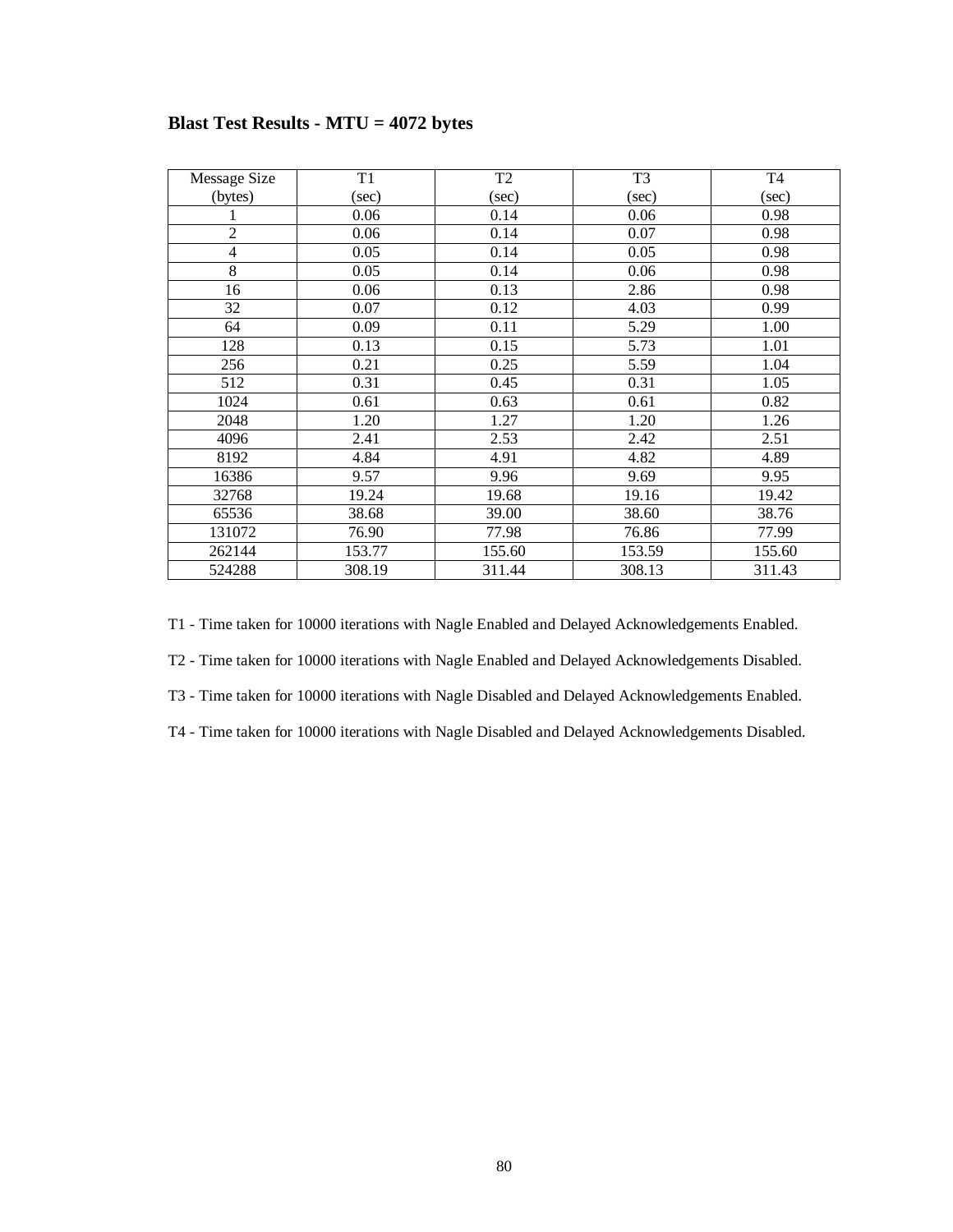| Message Size   | T1     | T <sub>2</sub> | T <sub>3</sub> | T <sub>4</sub> |
|----------------|--------|----------------|----------------|----------------|
| (bytes)        | (sec)  | (sec)          | (sec)          | (sec)          |
|                | 0.06   | 0.15           | 1.11           | 1.01           |
| 2              | 0.06   | 0.15           | 0.87           | 1.01           |
| $\overline{4}$ | 0.05   | 0.14           | 0.06           | 1.02           |
| 8              | 0.05   | 0.16           | 2.86           | 1.01           |
| 16             | 0.05   | 0.14           | 7.63           | 1.02           |
| 32             | 0.08   | 0.13           | 10.64          | 1.02           |
| 64             | 0.08   | 0.11           | 11.12          | 1.03           |
| 128            | 0.10   | 0.13           | 11.58          | 1.03           |
| 256            | 0.16   | 0.19           | 11.39          | 1.06           |
| 512            | 0.28   | 0.28           | 0.30           | 1.12           |
| 1024           | 0.64   | 0.56           | 0.57           | 0.56           |
| 2048           | 1.22   | 1.12           | 1.18           | 1.12           |
| 4096           | 2.26   | 2.26           | 2.35           | 2.23           |
| 8192           | 4.44   | 4.50           | 4.54           | 4.46           |
| 16386          | 8.78   | 9.03           | 8.94           | 8.92           |
| 32768          | 18.30  | 17.85          | 18.11          | 17.83          |
| 65536          | 36.20  | 36.04          | 36.63          | 35.61          |
| 131072         | 72.21  | 71.23          | 74.06          | 70.84          |
| 262144         | 146.51 | 141.97         | 148.38         | 141.80         |
| 524288         | 289.38 | 283.76         | 293.71         | 283.17         |

### **Blast Test Results - MTU = 8168 bytes**

T1 - Time taken for 10000 iterations with Nagle Enabled and Delayed Acknowledgements Enabled.

T2 - Time taken for 10000 iterations with Nagle Enabled and Delayed Acknowledgements Disabled.

T3 - Time taken for 10000 iterations with Nagle Disabled and Delayed Acknowledgements Enabled.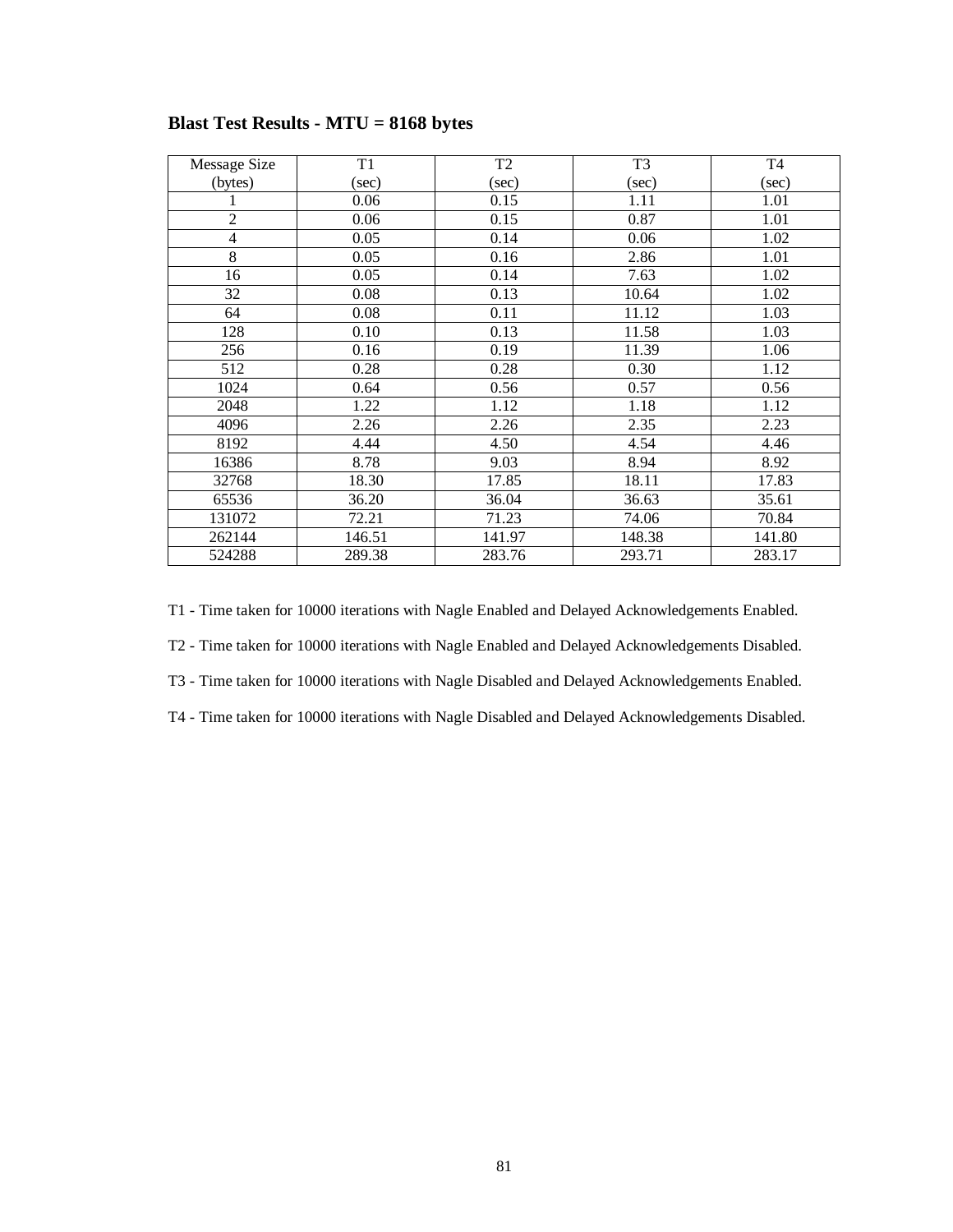| Message Size   | T1     | T <sub>2</sub> | T <sub>3</sub> | T <sub>4</sub> |
|----------------|--------|----------------|----------------|----------------|
| (bytes)        | (sec)  | (sec)          | (sec)          | (sec)          |
|                | 0.06   | 0.15           | 18.85          | 0.99           |
| $\overline{2}$ | 0.06   | 0.15           | 17.86          | 0.99           |
| $\overline{4}$ | 0.05   | 0.13           | 15.65          | 0.99           |
| 8              | 0.05   | 0.14           | 20.81          | 0.99           |
| 16             | 0.05   | 0.14           | 22.09          | 0.99           |
| 32             | 0.06   | 0.13           | 23.41          | 1.00           |
| 64             | 0.08   | 0.11           | 24.04          | 1.00           |
| 128            | 0.11   | 0.10           | 0.16           | 1.02           |
| 256            | 0.16   | 0.15           | 0.31           | 1.04           |
| 512            | 0.31   | 0.30           | 0.61           | 1.12           |
| 1024           | 0.61   | 0.59           | 1.21           | 0.65           |
| 2048           | 1.21   | 1.16           | 2.42           | 1.19           |
| 4096           | 2.43   | 2.32           | 4.85           | 2.35           |
| 8192           | 4.97   | 4.64           | 9.95           | 4.64           |
| 16386          | 9.80   | 9.78           | 19.41          | 9.75           |
| 32768          | 19.51  | 18.52          | 38.84          | 18.70          |
| 65536          | 38.84  | 37.14          | 77.83          | 37.45          |
| 131072         | 77.84  | 73.93          | 77.83          | 74.20          |
| 262144         | 155.95 | 147.26         | 155.68         | 147.99         |
| 524288         | 311.35 | 294.00         | 310.76         | 294.89         |

### **Blast Test Results - MTU = 16360 bytes**

T1 - Time taken for 10000 iterations with Nagle Enabled and Delayed Acknowledgements Enabled.

T2 - Time taken for 10000 iterations with Nagle Enabled and Delayed Acknowledgements Disabled.

T3 - Time taken for 10000 iterations with Nagle Disabled and Delayed Acknowledgements Enabled.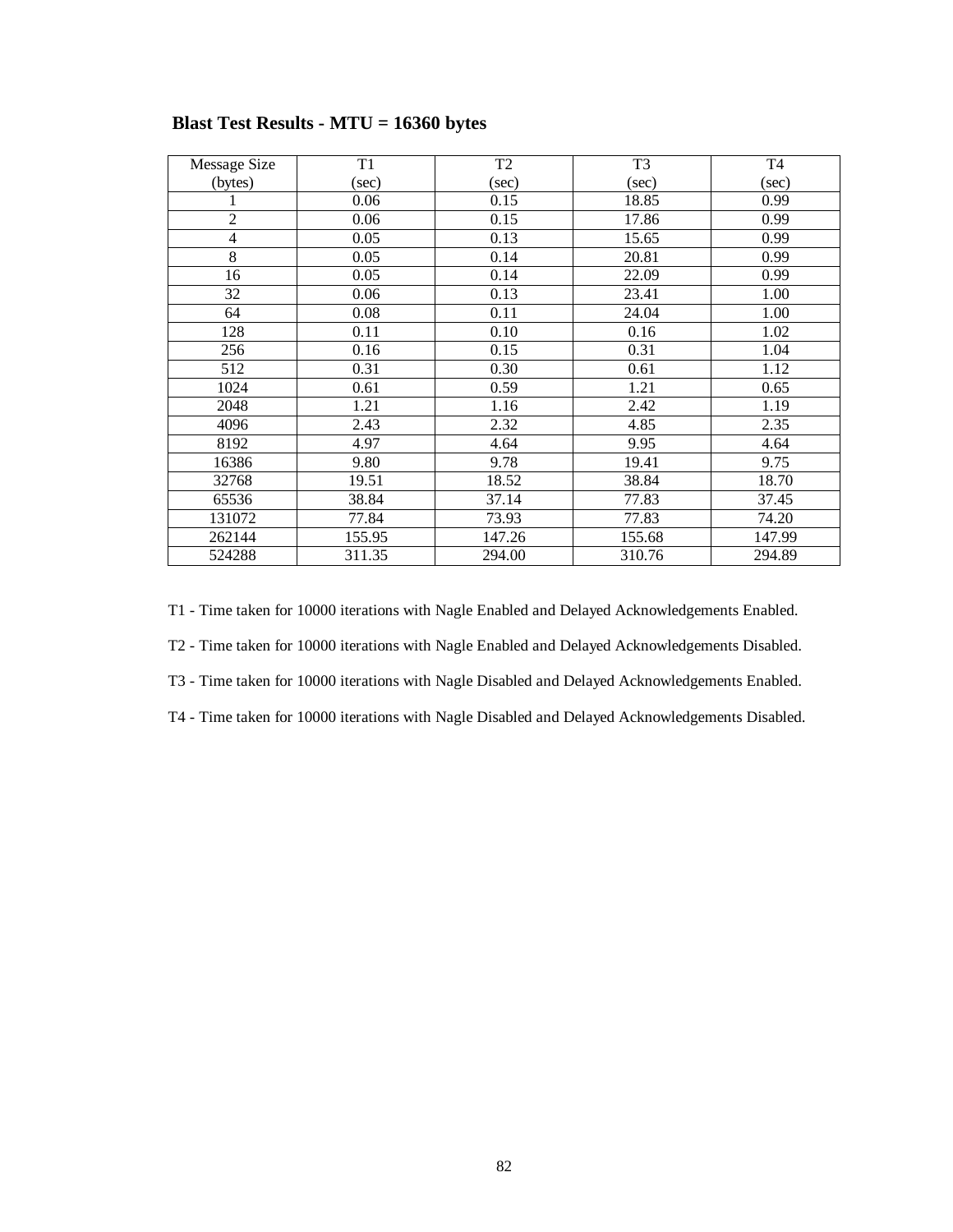| Message Size   | T1     | T <sub>2</sub> | T <sub>3</sub> | T <sub>4</sub> |
|----------------|--------|----------------|----------------|----------------|
| (bytes)        | (sec)  | (sec)          | (sec)          | (sec)          |
|                | 0.06   | 0.14           | 51.57          | 1.03           |
| $\overline{c}$ | 0.06   | 0.14           | 59.06          | 1.03           |
| $\overline{4}$ | 0.05   | 0.14           | 55.06          | 1.03           |
| 8              | 0.05   | 0.14           | 49.91          | 1.03           |
| 16             | 0.06   | 0.14           | 49.91          | 1.03           |
| 32             | 0.08   | 0.15           | 53.75          | 1.04           |
| 64             | 0.11   | 0.17           | 49.91          | 1.06           |
| 128            | 0.19   | 0.20           | 49.91          | 1.09           |
| 256            | 0.23   | 0.25           | 52.43          | 1.24           |
| 512            | 0.47   | 0.47           | 49.94          | 1.40           |
| 1024           | 0.91   | 0.92           | 1.71           | 1.70           |
| 2048           | 1.87   | 1.94           | 2.46           | 2.36           |
| 4096           | 3.65   | 3.76           | 3.75           | 3.50           |
| 8192           | 7.50   | 8.22           | 7.31           | 8.02           |
| 16386          | 15.69  | 16.88          | 15.75          | 16.61          |
| 32768          | 29.34  | 29.61          | 29.40          | 29.46          |
| 65536          | 58.56  | 59.01          | 58.59          | 58.88          |
| 131072         | 116.54 | 117.66         | 116.59         | 117.45         |
| 262144         | 233.40 | 235.28         | 233.51         | 236.04         |
| 524288         | 466.53 | 470.83         | 467.71         | 470.74         |

## **Blast Test Results - MTU = 32744 bytes**

T1 - Time taken for 10000 iterations with Nagle Enabled and Delayed Acknowledgements Enabled.

T2 - Time taken for 10000 iterations with Nagle Enabled and Delayed Acknowledgements Disabled.

T3 - Time taken for 10000 iterations with Nagle Disabled and Delayed Acknowledgements Enabled.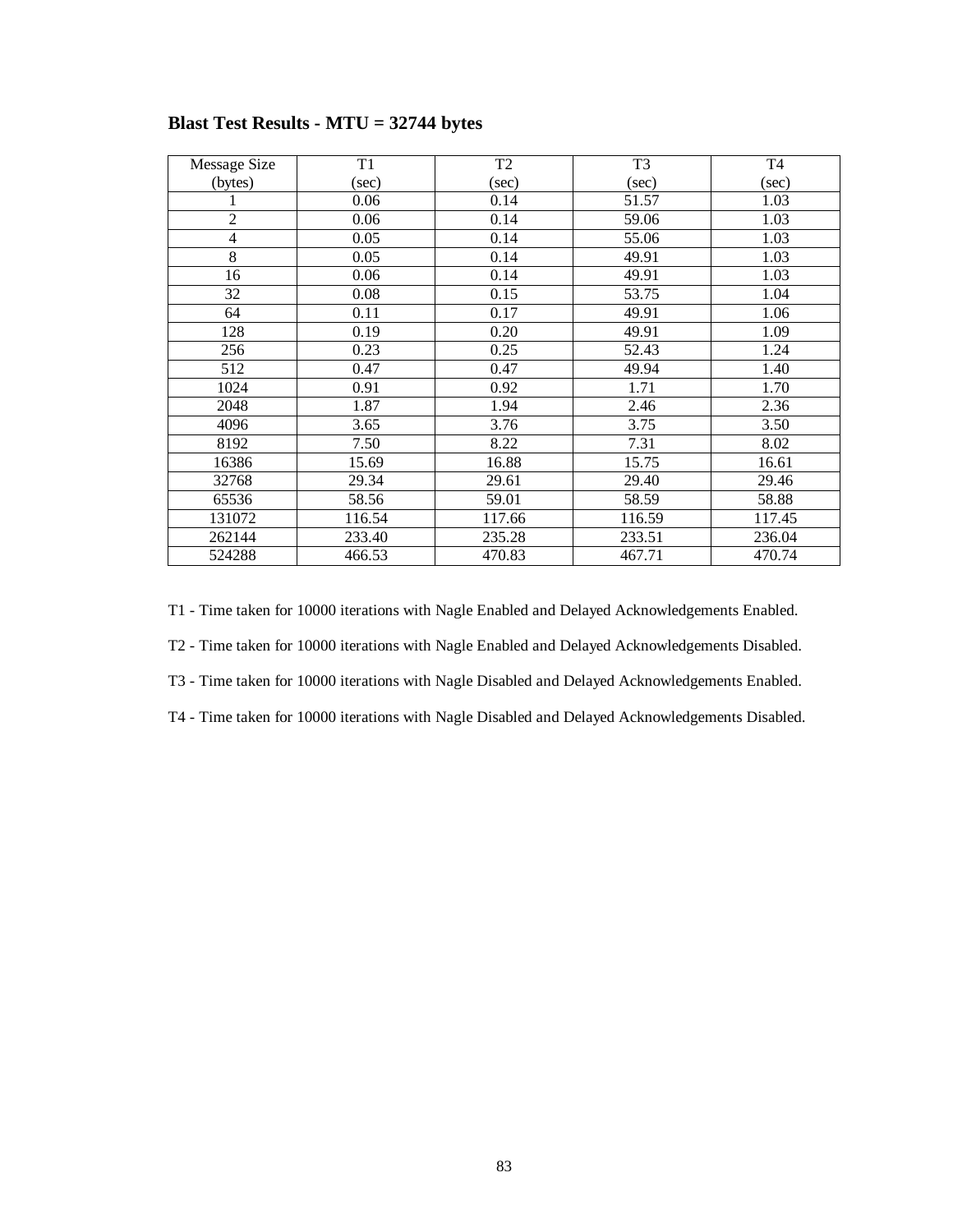| Message Size   | T1     | T <sub>2</sub> | T <sub>3</sub> | T <sub>4</sub> |
|----------------|--------|----------------|----------------|----------------|
| (bytes)        | (msec) | (msec)         | (msec)         | (msec)         |
|                | 2.70   | 3.32           | 2.66           | 3.23           |
| $\overline{2}$ | 2.74   | 3.39           | 2.65           | 3.44           |
| 4              | 2.69   | 3.25           | 2.66           | 3.35           |
| 8              | 2.69   | 3.25           | 2.67           | 3.38           |
| 16             | 3.08   | 3.25           | 2.70           | 3.35           |
| 32             | 2.75   | 3.27           | 2.73           | 3.30           |
| 64             | 2.79   | 3.42           | 2.78           | 3.46           |
| 128            | 2.93   | 3.58           | 2.88           | 3.57           |
| 256            | 3.24   | 3.91           | 3.10           | 3.68           |
| 512            | 3.63   | 4.16           | 3.59           | 4.41           |
| 1024           | 4.59   | 5.09           | 4.49           | 5.11           |
| 2048           | 152.58 | 10.59          | 7.33           | 8.35           |
| 4096           | 12.86  | 13.69          | 11.45          | 12.30          |
| 8192           | 18.67  | 20.64          | 18.10          | 19.78          |
| 16386          | 32.47  | 35.35          | 31.86          | 34.77          |
| 32768          | 60.04  | 65.43          | 59.92          | 65.35          |

## **Ping Test Results using TCP - MTU = 2024 bytes**

T1 - Time taken for 10000 iterations with Nagle Enabled and Delayed Acknowledgements Enabled.

T2 - Time taken for 10000 iterations with Nagle Enabled and Delayed Acknowledgements Disabled.

T3 - Time taken for 10000 iterations with Nagle Disabled and Delayed Acknowledgements Enabled.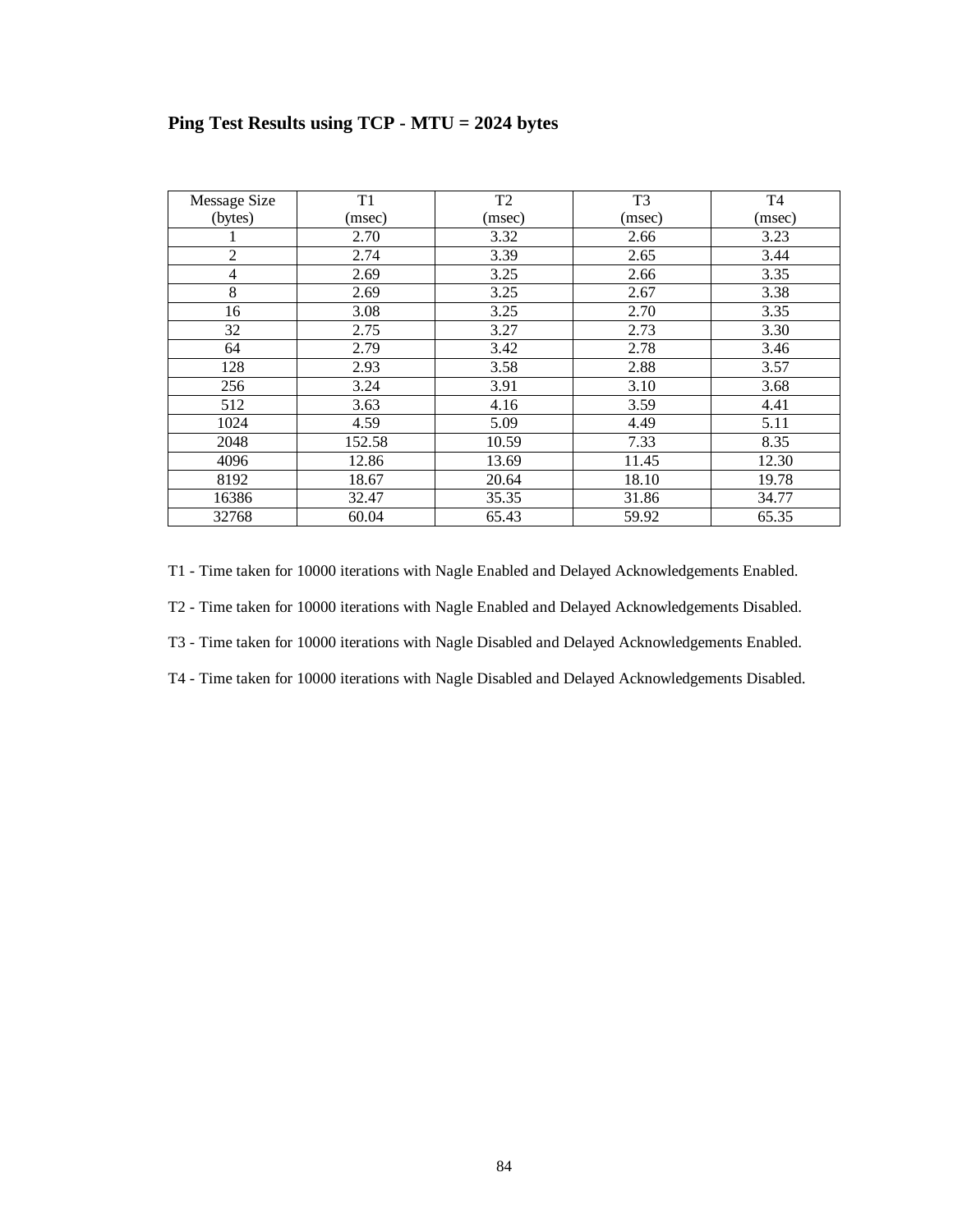|  |  |  | Ping Test Results using TCP - MTU = 4072 bytes |  |
|--|--|--|------------------------------------------------|--|
|  |  |  |                                                |  |

| Message Size   | T1     | T <sub>2</sub> | T <sub>3</sub> | T <sub>4</sub> |
|----------------|--------|----------------|----------------|----------------|
| (bytes)        | (msec) | (msec)         | (msec)         | (msec)         |
|                | 2.66   | 3.26           | 2.77           | 3.24           |
| $\overline{2}$ | 2.73   | 3.23           | 2.66           | 3.27           |
| $\overline{4}$ | 2.67   | 3.41           | 2.67           | 3.23           |
| 8              | 2.68   | 3.23           | 2.68           | 3.25           |
| 16             | 2.72   | 3.39           | 2.74           | 3.26           |
| 32             | 2.73   | 3.28           | 2.73           | 3.30           |
| 64             | 2.85   | 3.44           | 2.91           | 3.52           |
| 128            | 2.87   | 3.45           | 2.89           | 3.55           |
| 256            | 3.13   | 3.83           | 3.15           | 3.69           |
| 512            | 3.55   | 4.17           | 3.58           | 4.11           |
| 1024           | 4.47   | 5.29           | 4.49           | 5.22           |
| 2048           | 6.18   | 6.73           | 6.00           | 6.78           |
| 4096           | 150.01 | 13.44          | 10.29          | 11.67          |
| 8192           | 17.26  | 18.11          | 16.40          | 17.42          |
| 16386          | 28.60  | 28.88          | 26.68          | 28.03          |
| 32768          | 104.10 | 51.51          | 46.19          | 49.41          |

T1 - Time taken for 10000 iterations with Nagle Enabled and Delayed Acknowledgements Enabled.

T2 - Time taken for 10000 iterations with Nagle Enabled and Delayed Acknowledgements Disabled.

T3 - Time taken for 10000 iterations with Nagle Disabled and Delayed Acknowledgements Enabled.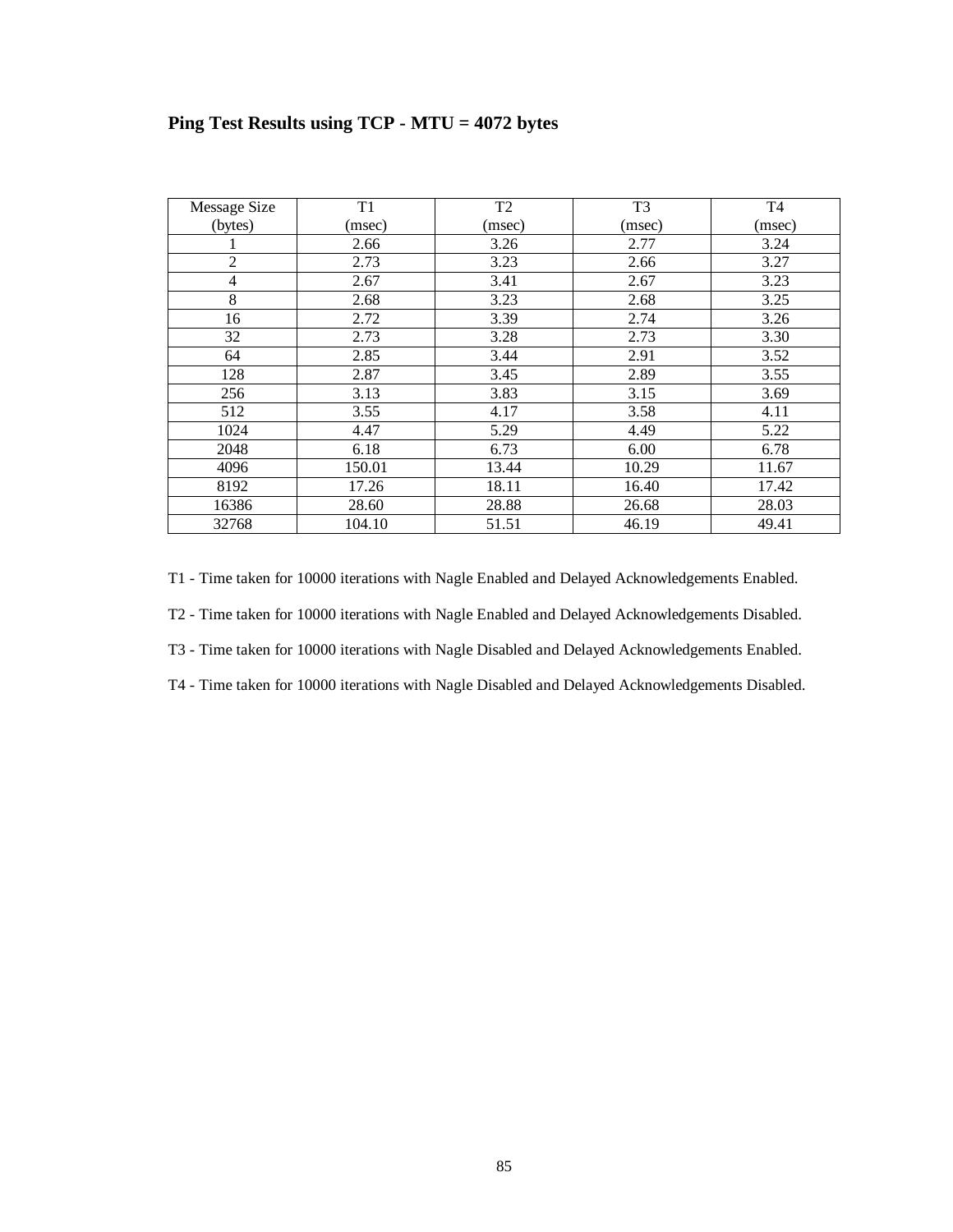|  | Ping Test Results using TCP - MTU = 8168 bytes |  |  |  |
|--|------------------------------------------------|--|--|--|
|  |                                                |  |  |  |

| Message Size   | T1     | T <sub>2</sub> | T <sub>3</sub> | T <sub>4</sub> |
|----------------|--------|----------------|----------------|----------------|
| (bytes)        | (msec) | (msec)         | (msec)         | (msec)         |
|                | 2.68   | 3.24           | 2.69           | 3.34           |
| $\overline{2}$ | 2.69   | 3.23           | 2.71           | 3.25           |
| 4              | 2.78   | 3.23           | 2.77           | 3.26           |
| $\,8$          | 2.70   | 3.24           | 2.69           | 3.26           |
| 16             | 2.79   | 3.24           | 2.78           | 3.29           |
| 32             | 2.73   | 3.39           | 2.73           | 3.33           |
| 64             | 2.82   | 3.36           | 2.78           | 3.34           |
| 128            | 2.90   | 3.65           | 2.88           | 3.49           |
| 256            | 3.18   | 3.73           | 3.17           | 3.90           |
| 512            | 3.58   | 4.25           | 3.58           | 4.15           |
| 1024           | 4.52   | 5.12           | 4.50           | 5.12           |
| 2048           | 6.01   | 6.84           | 6.09           | 6.73           |
| 4096           | 9.38   | 10.35          | 9.42           | 10.74          |
| 8192           | 200.01 | 20.10          | 17.73          | 19.59          |
| 16386          | 28.42  | 30.29          | 28.29          | 29.38          |
| 32768          | 50.74  | 50.97          | 47.59          | 49.61          |

T1 - Time taken for 10000 iterations with Nagle Enabled and Delayed Acknowledgements Enabled.

T2 - Time taken for 10000 iterations with Nagle Enabled and Delayed Acknowledgements Disabled.

T3 - Time taken for 10000 iterations with Nagle Disabled and Delayed Acknowledgements Enabled.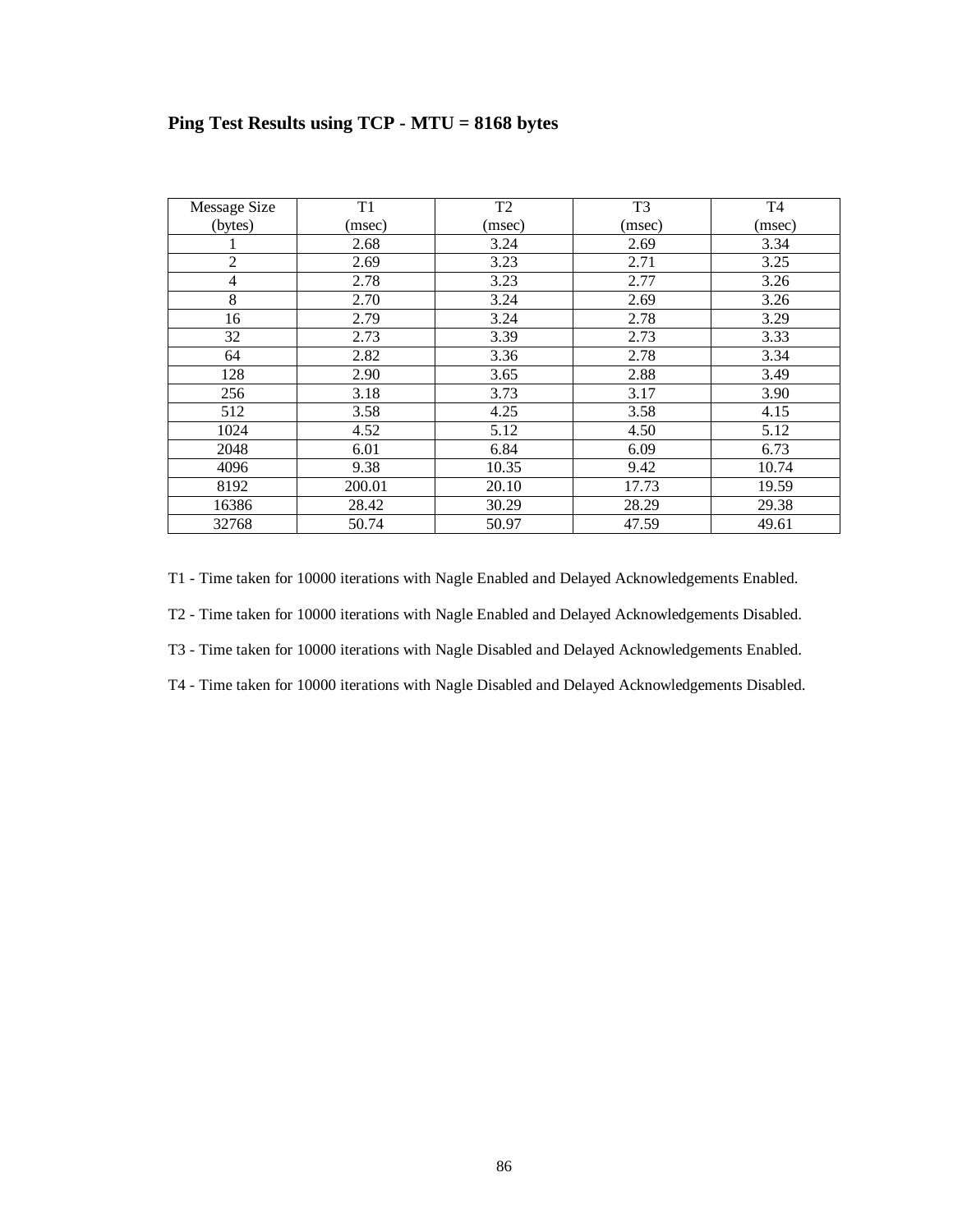|  |  |  | Ping Test Results using $TCP - MTU = 16360$ bytes |
|--|--|--|---------------------------------------------------|
|  |  |  |                                                   |

| Message Size   | T1     | T <sub>2</sub> | T <sub>3</sub> | T <sub>4</sub> |
|----------------|--------|----------------|----------------|----------------|
| (bytes)        | (msec) | (msec)         | (msec)         | (msec)         |
|                | 2.77   | 3.26           | 2.80           | 3.35           |
| $\overline{2}$ | 2.94   | 3.27           | 2.72           | 3.24           |
| 4              | 2.75   | 3.25           | 2.75           | 3.24           |
| $\,8$          | 2.87   | 3.38           | 2.87           | 3.28           |
| 16             | 2.81   | 3.24           | 2.73           | 3.27           |
| 32             | 2.79   | 3.27           | 2.78           | 3.30           |
| 64             | 2.82   | 3.37           | 2.87           | 3.35           |
| 128            | 3.04   | 3.56           | 2.97           | 3.46           |
| 256            | 3.12   | 3.80           | 3.23           | 3.75           |
| 512            | 3.55   | 4.12           | 3.62           | 4.16           |
| 1024           | 4.52   | 5.17           | 4.67           | 5.12           |
| 2048           | 6.10   | 6.68           | 6.05           | 6.96           |
| 4096           | 9.50   | 10.35          | 9.46           | 10.39          |
| 8192           | 17.38  | 18.07          | 17.37          | 18.26          |
| 16386          | 207.70 | 35.39          | 33.53          | 35.31          |
| 32768          | 54.70  | 55.09          | 53.89          | 55.08          |

T1 - Time taken for 10000 iterations with Nagle Enabled and Delayed Acknowledgements Enabled.

T2 - Time taken for 10000 iterations with Nagle Enabled and Delayed Acknowledgements Disabled.

T3 - Time taken for 10000 iterations with Nagle Disabled and Delayed Acknowledgements Enabled.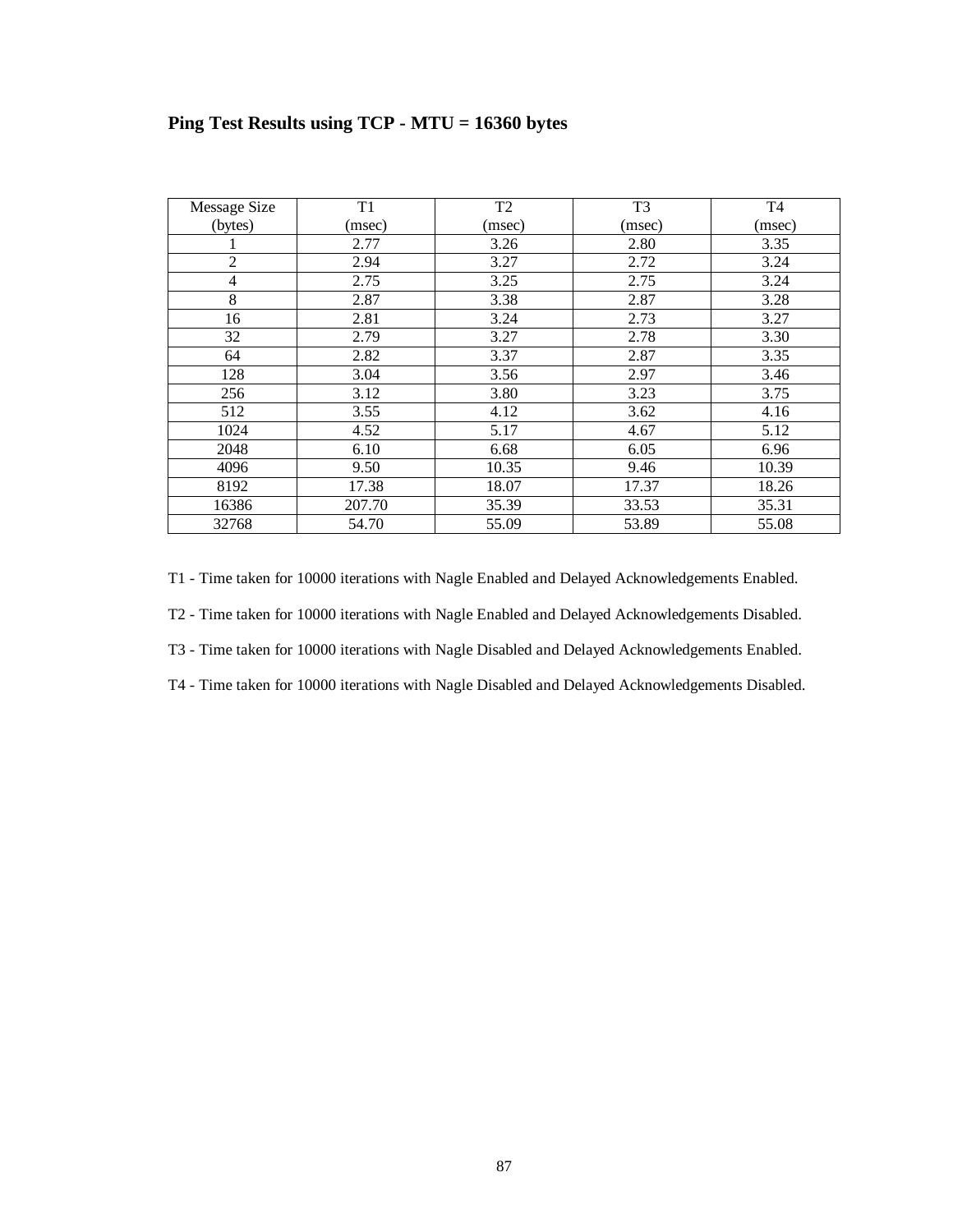| Message Size   | T <sub>1</sub> | T <sub>2</sub> | T <sub>3</sub> | T <sub>4</sub> |
|----------------|----------------|----------------|----------------|----------------|
| (bytes)        | (msec)         | (msec)         | (msec)         | (msec)         |
|                | 2.72           | 3.31           | 2.69           | 3.41           |
| $\overline{2}$ | 2.71           | 3.26           | 2.69           | 3.36           |
| 4              | 2.72           | 3.25           | 2.70           | 3.23           |
| $8\,$          | 2.74           | 3.27           | 2.71           | 3.37           |
| 16             | 2.75           | 3.48           | 2.73           | 3.28           |
| 32             | 2.73           | 3.45           | 2.74           | 3.32           |
| 64             | 2.92           | 3.64           | 2.80           | 3.58           |
| 128            | 2.92           | 3.63           | 3.01           | 3.62           |
| 256            | 3.17           | 3.87           | 3.15           | 3.78           |
| 512            | 3.68           | 4.28           | 3.65           | 4.22           |
| 1024           | 4.69           | 5.21           | 4.61           | 5.22           |
| 2048           | 6.29           | 7.02           | 6.41           | 7.10           |
| 4096           | 9.73           | 10.73          | 9.91           | 10.81          |
| 8192           | 18.56          | 19.09          | 18.76          | 19.22          |
| 16386          | 34.22          | 35.62          | 34.25          | 35.71          |
| 32768          | 68.52          | 69.78          | 68.21          | 69.03          |

## **Ping Test Results using TCP - MTU = 32744 bytes**

T1 - Time taken for 10000 iterations with Nagle Enabled and Delayed Acknowledgements Enabled.

T2 - Time taken for 10000 iterations with Nagle Enabled and Delayed Acknowledgements Disabled.

T3 - Time taken for 10000 iterations with Nagle Disabled and Delayed Acknowledgements Enabled.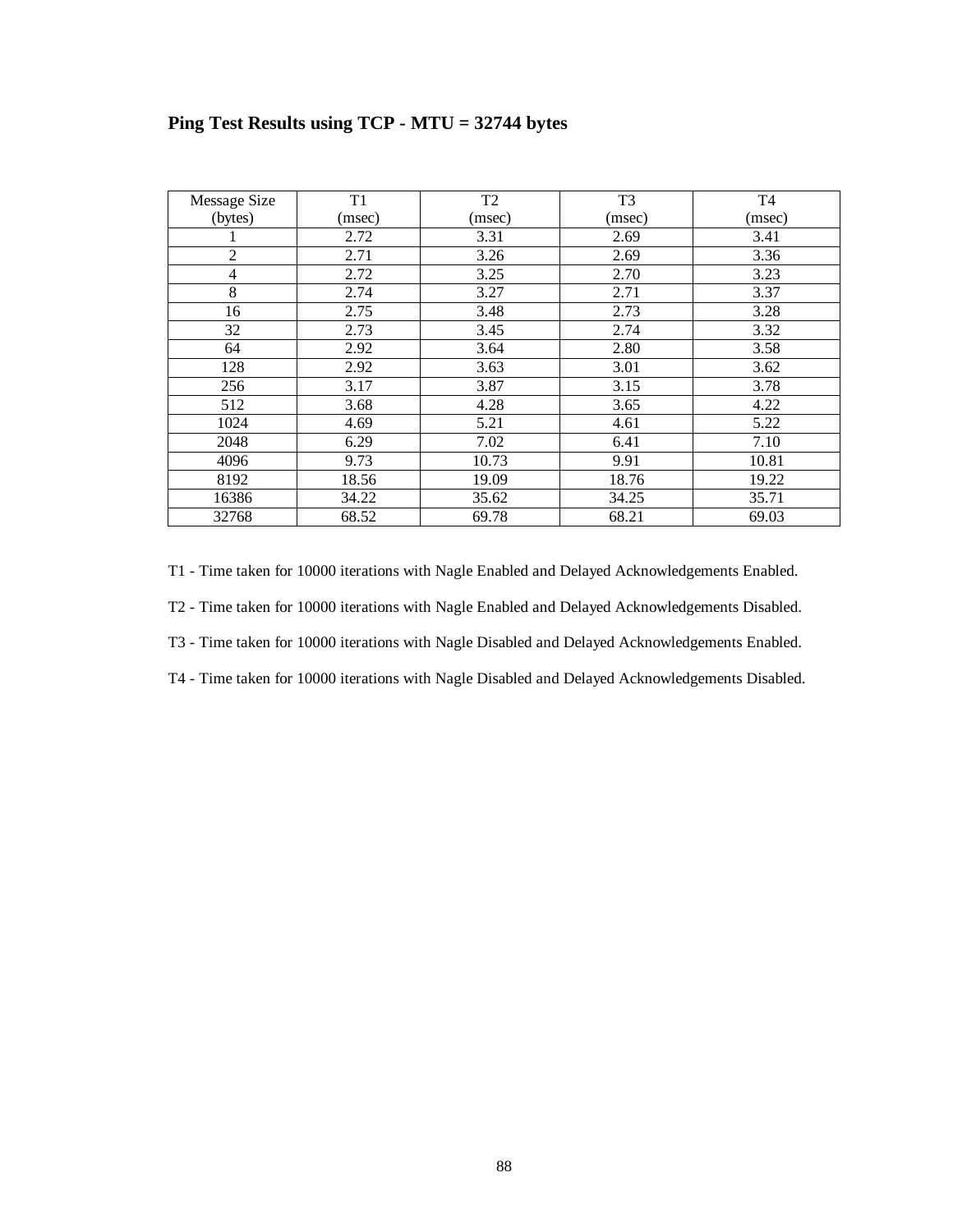## **Ping Test Results using UDP**

| Message        | T <sub>1</sub> | T <sub>2</sub> | T <sub>3</sub> | T <sub>4</sub> | T <sub>5</sub> |
|----------------|----------------|----------------|----------------|----------------|----------------|
| Size (bytes)   | (msec)         | (msec)         | (msec)         | (msec)         | (msec)         |
|                | 2.05           | 2.08           | 1.99           | 1.93           | 1.97           |
| $\overline{2}$ | 2.03           | 2.02           | 2.10           | 1.93           | 2.00           |
| 4              | 1.99           | 1.99           | 1.98           | 2.14           | 2.01           |
| 8              | 2.13           | 2.05           | 2.04           | 2.01           | 1.98           |
| 16             | 2.11           | 2.04           | 2.05           | 2.10           | 2.03           |
| 32             | 2.15           | 2.05           | 2.07           | 2.02           | 2.07           |
| 64             | 2.08           | 2.17           | 2.11           | 2.09           | 2.14           |
| 128            | 2.30           | 2.26           | 2.26           | 2.21           | 2.26           |
| 256            | 2.41           | 2.43           | 2.46           | 2.40           | 2.45           |
| 512            | 2.82           | 2.84           | 2.89           | 2.79           | 2.87           |
| 1024           | 3.66           | 3.70           | 3.80           | 3.63           | 3.78           |
| 2048           | 7.39           | 5.26           | 5.17           | 5.08           | 5.38           |
| 4096           | 11.19          | 11.74          | 8.27           | 8.10           | 8.57           |
| 8192           | 18.46          | 18.51          | 20.10          | 15.25          | 16.27          |
| 16386          | 33.25          | 31.54          | 33.05          | 37.18          | 32.31          |
| 32768          | 61.77          | 58.17          | 58.47          | 61.85          | 73.73          |

T1 - Time taken for 10000 iterations with MTU = 2024 bytes.

- T2 Time taken for 10000 iterations with MTU = 4072 bytes.
- T3 Time taken for 10000 iterations with MTU = 8168 bytes.
- T4 Time taken for 10000 iterations with MTU = 16360 bytes.
- T5 Time taken for 10000 iterations with MTU = 32744 bytes.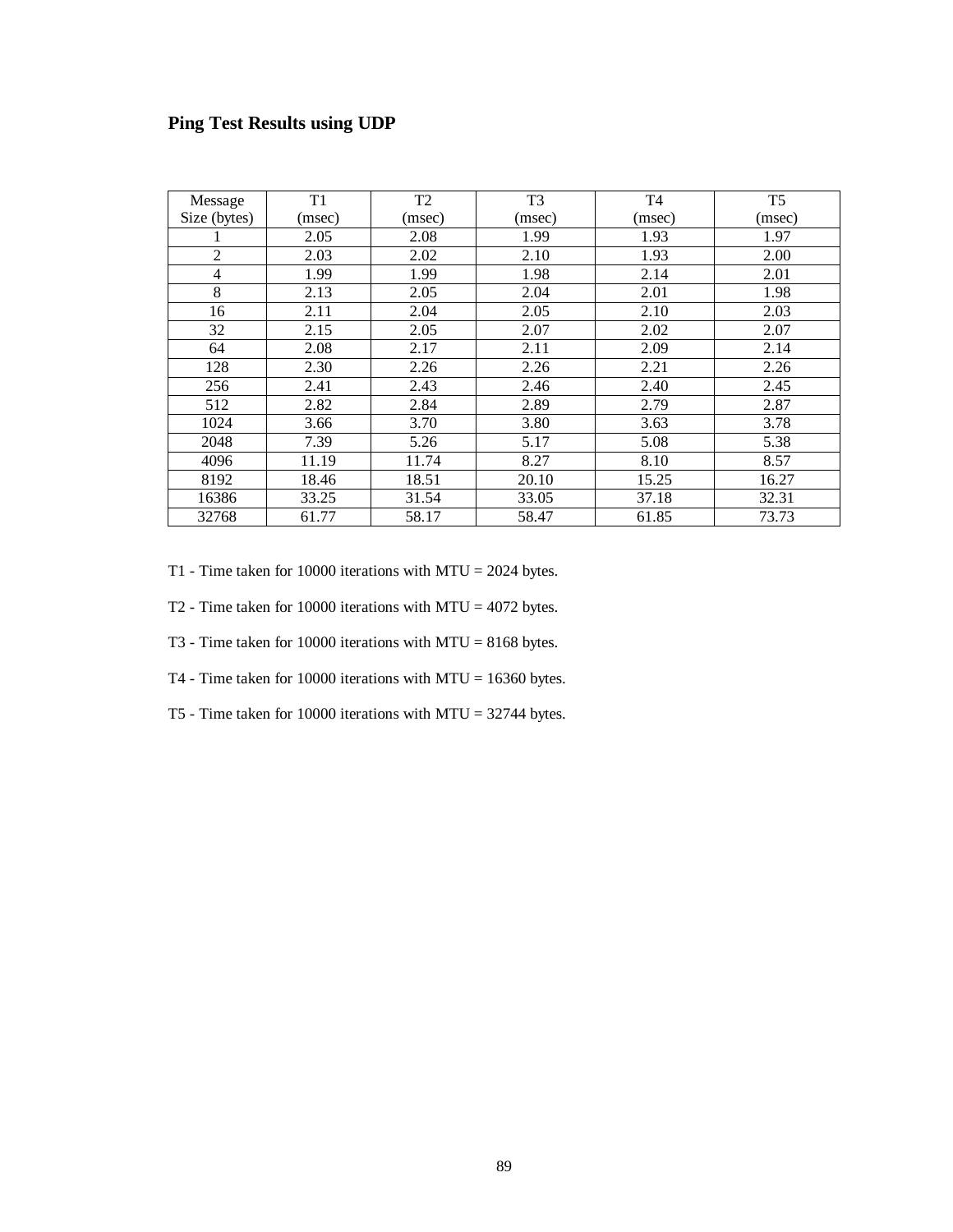# **APPENDIX B**

# **Installation Guide**

### **Steps Involved in installing the driver:**

- Create a clean Linux 2.2.5 source tree.
- From the directory /usr/src/linux, run "patch –p1 < *patch\_file*" to apply the patch for the driver.
- From the directory /usr/src/linux, run "make config" and configure the driver to be loaded as a module or as part of the kernel.
- From the directory /usr/src/linux, run "make dep; make bzImage". Once the kernel has been compiled, copy to the bootable image to the /boot/ directory. Run LILO.
- In the directory /etc/sysconfig/network-scripts/, create an entry for the Fibre Channel interface.

### **Files that were added/modified:**

The patch includes several files that were either newly added or modified. The contents of the patch are given below.

### New Files

The core driver specific files are present in a separate directory called "fc" under the /usr/src/linux/drivers/net directory. The files present in the directory /usr/src/linux/drivers/net/fc are:

• Makefile **-** Makefile for the "fc" directory. • iph5526.c - The main driver file. • iph5526\_ip.h - It has definitions specific to IP. • iph5526 novrom.c - It has routines to read the NOVROM on the card. • tach.h - It has definitions for Tachyon and (i)chip TPI. • tach structs.h - It has the definition for the structures used by the driver.

The other newly added files include:

|           | /usr/src/linux/include/linux/fcdevice.h      | <b>Service</b> | It has definitions for Fibre Channel kernel  |
|-----------|----------------------------------------------|----------------|----------------------------------------------|
|           |                                              |                | functions.                                   |
|           | $\sqrt{usr/src/linux/include/linux/if}$ fc.h | $\sim 100$     | It has global definitions for Fibre Channel. |
| $\bullet$ | $\sqrt{usr/sr}$ c/linux/net/802/fc.c         | $\sim 100$     | It has routines used to build headers for    |
|           |                                              |                | Fibre Channel network devices.               |

### Modified Files

| $\bullet$ | /usr/src/linux/Makefile              | $\overline{\phantom{a}}$ | Added entry for the                                           |
|-----------|--------------------------------------|--------------------------|---------------------------------------------------------------|
|           |                                      |                          | /usr/src/linux/drivers/net/fc directory.                      |
| $\bullet$ | /usr/src/linux/drivers/net/Config.in | $\blacksquare$           | Added entry for configuring Fibre Channel<br>network devices. |
| $\bullet$ | /usr/src/linux/drivers/net/Makefile  | $\qquad \qquad -$        | Added entry to include the directory                          |
|           |                                      |                          | /usr/src/linux/drivers/net/fc.                                |